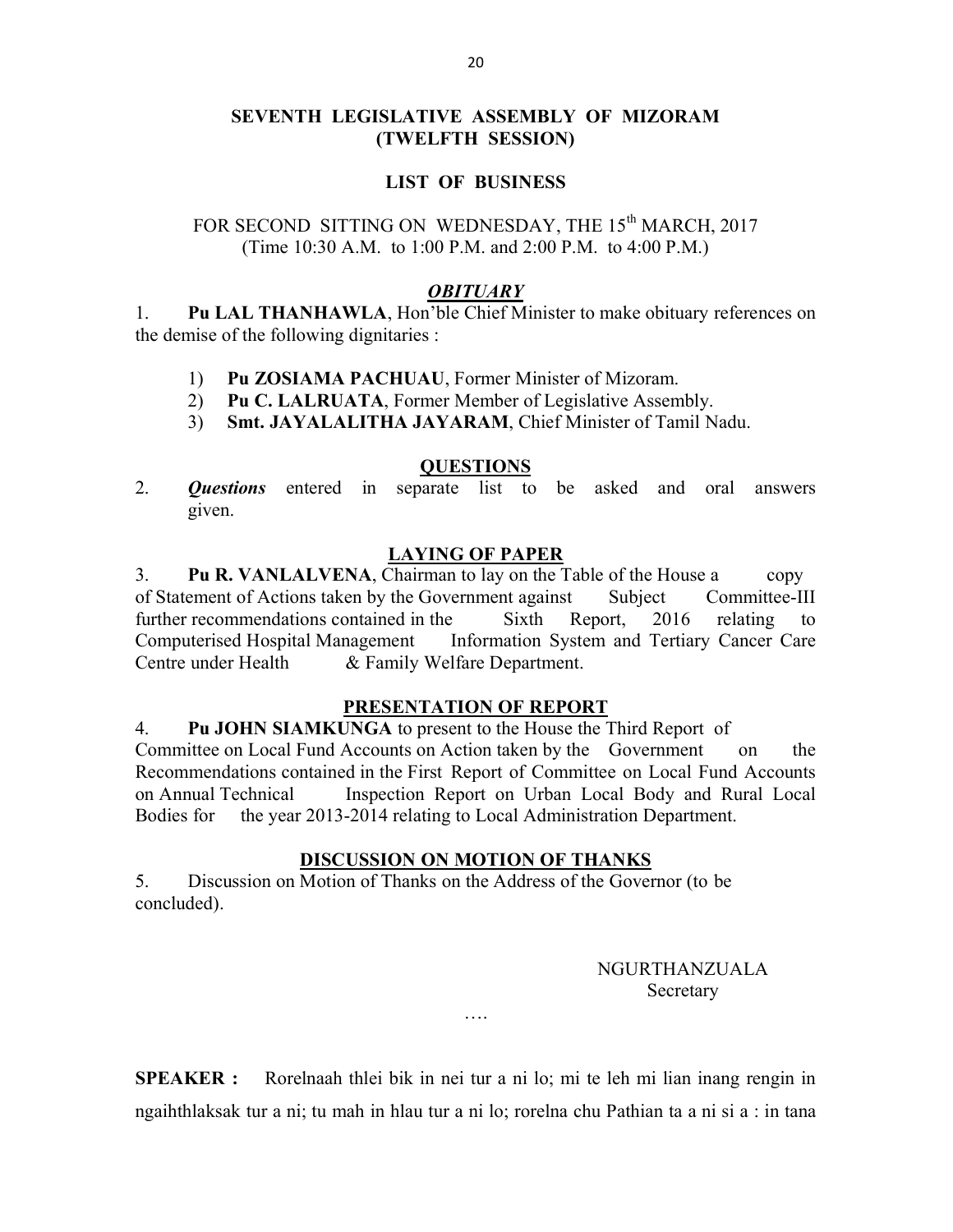thu khirh lutuk chu ka hnenah in rawn thlen thin ang a ; tin, chu chu ka lo ngaithla thin ang,' Lalpa'n a ti.

Deuteronomy 1 : 17

 Vawiinah hian, nimina kan puan tawh member zahawm tak leh kan Deputy Speaker, Pu J.H. Rothuama, Pu R. Lalrinawma bakah kan Parliamentary Secretary zahawm tak Pu Z.S. Zuala hi official pawimawh avangin House chhuahsan a rawn dil a, kan phalsak a ni.

 Vawiinah House hian sun tur mi pathum lai kan nei a, chu mi hun chu kan lo hmang ang a, tunah hian kan House Leader zahawm tak Chief Minister, Pu Lal Thanhawla'n Pu Zosiama Pachuau, Pu C. Lalruata, Pi Shrimati Jayalalitha Jayaram te chanchin tlangpui han sawi sela.

Pu LAL THANHAWLA, CHIEF MINISTER : Pu Speaker, vawiinah he House zahawmtak ah hian kan member pawimawh tak lo ni thin, Minister te hial lo ni tawh te sunna hun Obituary Reference kan hmang dawn a. A pawi ka tiin, a vanduaithlak hle a ni.

 A hmasa berin, Pu Zosiama Pachuau hi he House ah member zahawm tak lo ni tawh in, Minister te ni in keini te pawh in kan thawhpui tawh thin a ni a, pa fel tak a ni. Pa rinawmtak a ni a, pa kawmnuam tak a ni bawk a. January ni 24, 2017 zing dar 7:15 AM khan lunglam thatlohna avangin New Life Hospital-ah a boral a, kum 72 mi a ni. Chhungkaw hlun tak, Mizo chhungkua ah chuan chhungkaw changkang tak atanga lo chhuak a ni a. August ni 15, 1944-ah Tualcheng khua ah a lo piang a, Pu Hauchhawna leh Pi Lalhnehi te fa 9 zinga a upa ber dawttu a ni a. An unau hi mipa 5 leh hmeichhia 4 an ni. Pi Lalhmingliani Kolasib nen June ni 26, 1974-ah an innei a, fanu 4 leh fapa 2 an nei a, tu 11 a nei bawk a ni. Zirna lamah chuan 1963-ah Sialmat Kristian High School, Churachanpur atangin High School a pass a, 1967-ah D.M. College, Imphal atangin B.A. a zova, 1972-ah Guwahati University atangin M.A. zo leh in 1975-ah B.Ed. Delhi University atangin a zo leh bawk a ni. 1969-ah Vairengte High School a din a, Headmaster hmasa ber a ni nghe nghe a ni. 1977-ah Mizoram Board of School Education (MBSE) ah lut in Assistant Academic Officer hna a chelh a. Senior Academic Officer-ah kaisangin, ni 23 March, 1984 thleng a thawk a. 1984-ah People's Conference (PC) Party a zawm a, he mi kum vek hian Mizoram Assembly Election-ah PC Party ticket-in Ngopa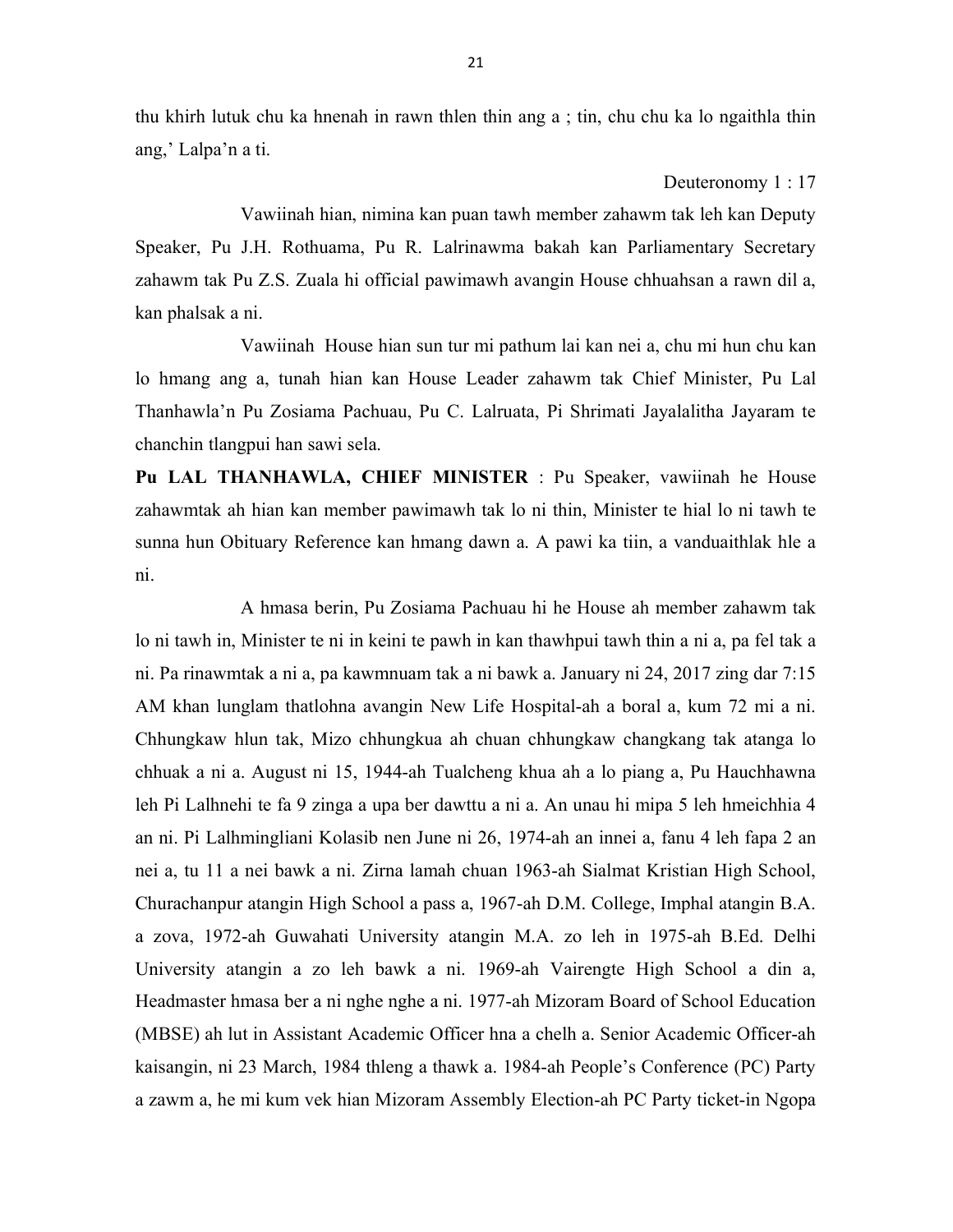Constituency-ah thlan tlin a ni. Ngopa Constituency-ah hian tum 3 a zawnin (1984, 1987, 1989) ah thlan tlin a ni a, 1993 inthlanpuiah Kolasib bial atangin thlan tlin leh a ni a, Cabinet Minister niin Higher & Technical Education; Soil & Water Conservation Department; Environment & Forest Department te a enkawl a ni.

 Pu Zosiama Pachuau hi mi tumruh tak, thudik ni a a hriat chu huaisen taka tan thin a ni a, tin a tul chuan huaisen taka tlawm ngam a ni. MLA a nih lai pawhin House chhung boruak a ti nuam hle thin a. Ka la hriat reng chu, tum khat chu kan Speaker in a provoke deuh a ni ang, a lo kal chhuak a, a thutna atangin hemi kan piah ah khan Speaker kha a tlu nuai mai a, House chhung kan nui deuh dar dar a ni. Chutiang chuan fiamthu pawh thawh thiam tak a ni.

 Heng Committee-ah te hian member alo ni tawh thin a, chungte chu: - Committee of Privillages, Committee on Govvernment Assurances, Rules Committee, Public Accounts Committee (chairman term 2), 1989-1993 thleng in. Tin, PAC Chairman anih lai hian a thawh tha hle a. A report te pawh a ngaihnawm thei hle a. Tin, Sorkar tana tangkai tur thil tam tak recommendation ah leh report ah te hian an telh thin a ni.

 Amah hi pa hrisel tak leh hnathawh tur zawng reng mi a ni a, mi taima a ni a. Amaherawhchu, ni 20, December 2016 atang khan khum bet in a na a, Ni 28 December, 2016 khan New Life Hospital-ah dahluh a ni a. Investigation hrang hrang tih nghal a ni a, a khawsik in a thlah theih loh avangin January Ni 16, 2017 ah phailam panpui turin engkim tihfel a ni a. Ni 14 January 2017-ah a nat zual thut avangin khawl (ventilator) hmangin thawk tir a ni a. ICU-ah dah luh a nih hnu hian a lung hi hun rei tak a lo thalo (Chronic heart attack) tih hriat chhuah a ni a. A khawsik hian a lungna a ti zual a, duat taka doctor te leh a nupui fanau te leh a tu leh fate'n an enkawl chungin, January ni 24, 2017 khan chatuan ram min lo pan san ta a ni.

 Kan hriat theuh angin mi tumruh tak a ni a, pa kawm-nuam tak a ni a, a hun ah chuan thinchhe thei mahse pa zaidam, chutiang mi chu a ni a. Kan sorkar ah te pawh kan thawh ho avangin a hrechiang pawl tak ka ni ve in ka in hria a, pa kawm nuam tak fiamthu duhtak a ni. Chutiang mi he House ah pawh hruaitu lo ni tawh, member zahawm tak lo ni tawh, minister te lo ni tawh, thahnem ngai taka ram leh hnam tana lo thawk thin kan chan ta hi channa rapthlak tak a ni a, a kalsan a chhungkhat laina, atu leh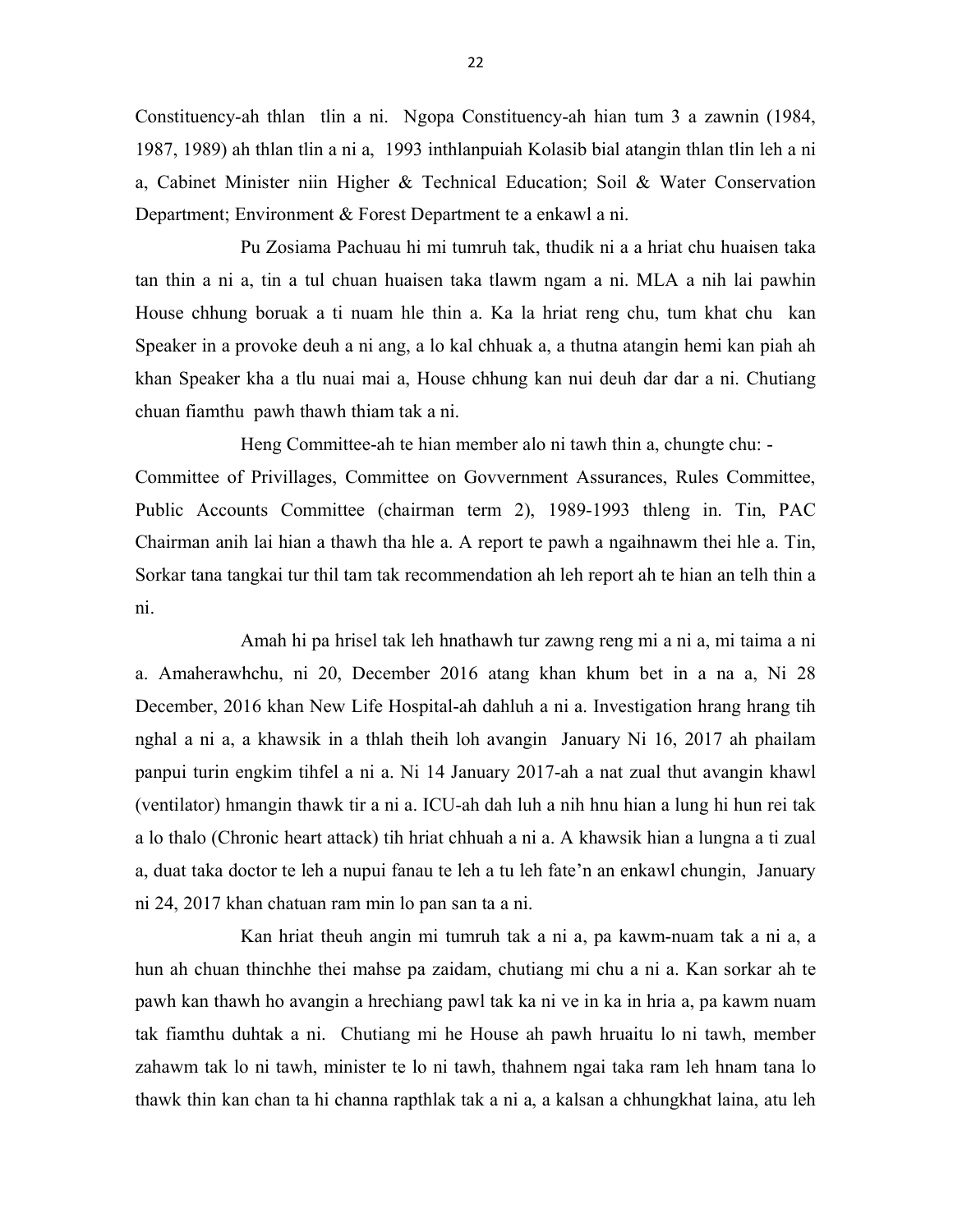fate Pathian in awmpui in thlamuan se, tih hi kan tawngtaina a ni e. Pu C. Lalruata Ex-MLA hi, January ni 6, 2017 dar 1:15 p.m. khan pumna avangin Greenwood Hospital ah kum 72 mi niin a boral a ni.

 Pu C. Lalruata hi Pu C. Lalthanga leh Pi Lalkaii te fa hrin 8 zinga upa ber a ni a, January ni 5 1945-ah Kelkang khuaah a lo piang a October 21, 1966-ah Pi Tlangthawmi nen an innei a, fanu pakhat leh fapa pakhat a nei a, tupa pahnih a nei bawk a ni.

 Zirna lamah chuan 1966-ah Middle Scholarship exam-ah Mizoramah pathumna a ni a, merit scholarship a dawng nghe nghe bawk a ni. High School chu Gandhi Memorial High School, Champhaiah a kal a, B.A. chu sorkar hnathawk pahin Pachhunga Memorial College atangin a pass chhuak a. Zirlai a nih chhung hian zirlai movement hrang hrangah a inhmang nasa hle thin a ni.

 Pu C. Lalruata hian a hun hmasa lamah zirtirtu hnate a thawk a, 1966 September atanga 1970 thleng Mizo District Council hnuaiah Lower Division Assistant (LDA) hna a thawk bawk a ni.

1970 atangin politics a khel tan a, Mizo Union Party a zawm a.  $4<sup>th</sup>$ February 1974-ah Mizo Union Party a sorkar chawpa Congress-a a inchhun luh (merger) khan MPCC-ah Secretary hmasa ber a ni nghal a. 1972-ah Lungpho Constituency atangin First Member of Legislative Assembly, Mizoram UT atan kum 27 mi chauh a nihin thlan tlin a ni a, a naupang pawl tak a ni ang he Houseah chuan.

 Pu C. Lalruata hi politics-a a luh hma pawhin khawtlang hmasawnna atana theih tawp chhuah mi a ni a. Kohhran lamah pawh Senior Department-a lut lovin naupang Sunday Sikul zirtirtuah a tang nghal a. 1970 atang khan Ramhlun Kohhran puitling zirtirtu niin Mizo Sunday School Union chawimawina (Deploma Award, kum 25 chhung bahlah lova Sunday Sikul zirtirtu tangte an pek) a dawng a. Kumin hi Sunday Sikul zirtirtu a nih kum 47 na a ni.

Pu C. Lalruata hi pa hrisel tak a ni thin a, amaherawhchu, 1<sup>st</sup> January, 2017 khan pumna avangin Green Wood Hospital-ah dah luh a ni a. 4<sup>th</sup> January-ah dam deuh zawka a chhuak chu a tuk maiah a pumna a chhuak leh a, zanah Hospital-ah lut lehin zing dar 9 velah thawk a harsat thu a sawi a. Oxygen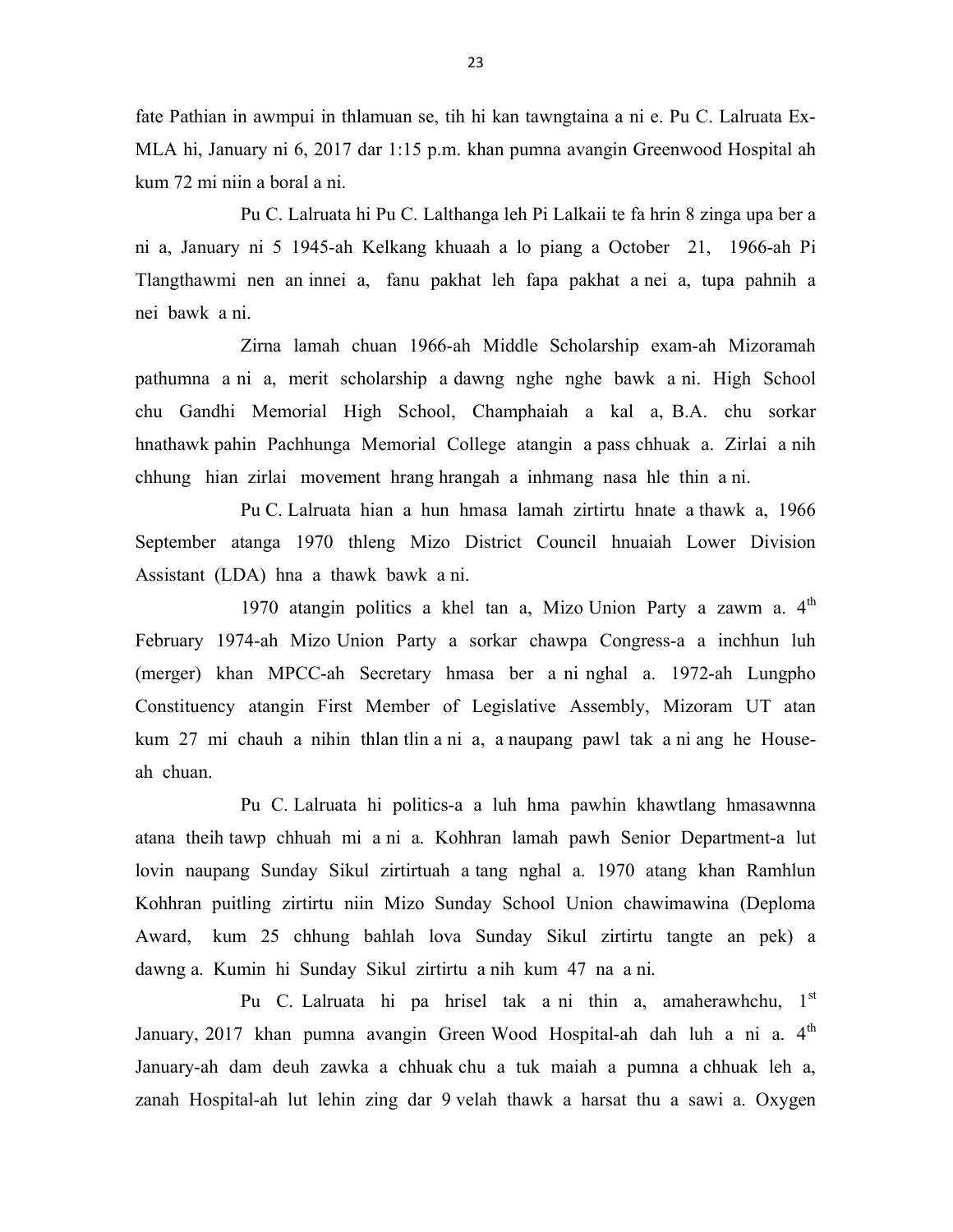te pek a ni a, Doctor leh Nurse ten theih tawp an chhuah chungin  $6<sup>th</sup>$  January, 2017 dar 1:15 p.m. khan chatuan ram min lo pan san ta a ni.

 Tin, Pu C. Lalruata hi Congress party-a Union Sorkar kan rawn merger hma pawhin ka lo hre tawh thin a. Champhaia tum hnih thlan tlin ka nih tum pawhin khilaiah party hrang nimah ila kan inhre tawh a. Tin, merger hnuah phei chuan ka han din tumin khilam pang chhuak an nih avangin tangkai tak a ni a. Kan hotute min din tirnaah ani pawhin theihpatawp min chhuah pui thin a ni.

 Tin, kan party hian kan chhawr hle a, a puipa ber hi a ni deuh reng a, kan merger hnu atang phei chuan, committee nikhua reng rengin kan thurelte hi tumahin kan brief ngai miah lovin Press Release te leh a minute te hi tha deuh deuh a rawn chhuah thin a. Chuvangin, Pu Ruata hi a awm ve phawt chuan a awm vena apiangah party hminga thu chhuah tur kan neih apiang hi ama kutah hian kan dah chawt thin a, tha takin a rawn chhuah thin a ni. Tin, General Assembly kan neih apiangin ani hi kan Resolution draft-tu a ni a, chutiang draftnaah chuan Pu Ruata hi a tel phawt chuan kan hotu lian te pawh hian ennawn emaw han chhiar pui ve emaw tulah an ruat lo va. Chutiang khawpa kan hotute pawhina an rin, kan party tana mi tangkai a ni.

 Tin, pa duhamlo tak a ni a, a mamawh te leh thil tul dang dangte pawh hi kan sorkar pawhin kan hotute hnenah a thlen ve mang lova, a tul anga tuar thin, a tul a nih chuan min la ngaihtuah ang chu tia tlawmngai taka nghak thei chi a ni a. Tin, hamthatna awm ang te pawh midangte tana kian thin a ni.

 Tin, Pu Zosiama Pachuau nen pawh hian an mizia leh an tlawmngaih dante a inang hle a. An pahnih hian mi pamham lo tak, a tul anga mite tana kian thei, a mamawh zawkte ngaihtuah thin an ni. Hetiang mi Pu C. Lalruata kan lo chan ta hi an chhungte tan chauh ni lovin ram tan leh kan party tan pawh channa rapthlak tak a ni a. A kalsan a nupui fanaute, chhungkhat lainate Lalpan awmpuiin, thlamuanin an vanduainaa an ngaih hi malsawmnaa chan tir turin kan tawngtaia duhsakna kan hlan a ni.

 A pathumna chu India rama mi hriatlar tak Pi Jayalalitha Jayaram Tamil Nadu Chief Minister hi December 5, 2016 zan dar 11:30 a lung lam thatlohna avanga Appollo Hospital, Chennai a kum 68 mi nia boral ta kha a ni a.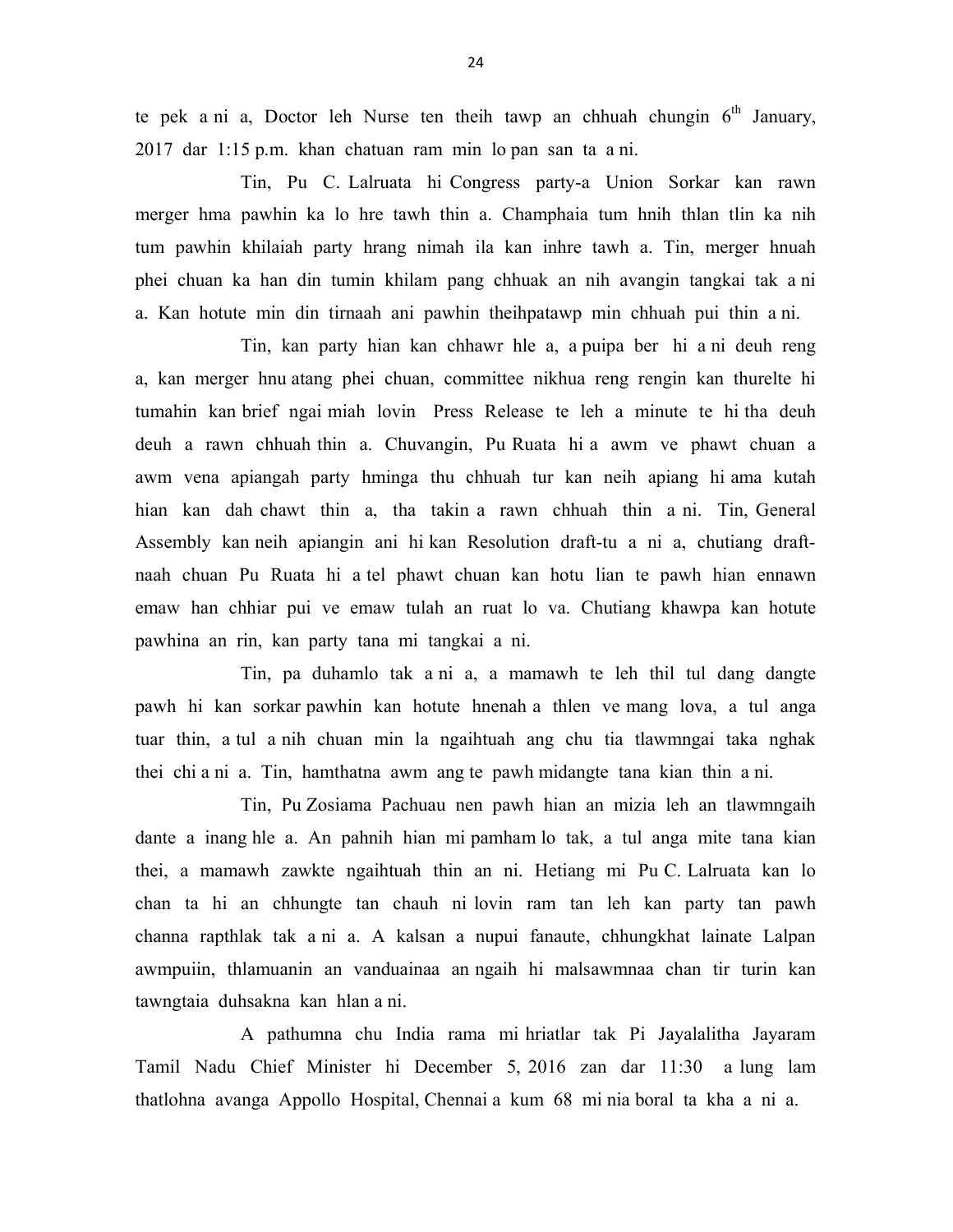February 24, 1948 ah Mulukote, Pandava Pura Taluka, Mandhya District, Karnataka-ah Pu Jayaram leh Pi Veda Valli te inkarah Pi Jayalalitha hi a lo piang a, pianpui unau mipa pakhat a nei, a unaupa hian 1990 khan a boral sawn tawh a ni.

 Pi Jayalalitha hi kum hnih mi chauh a nih lain a pain a boral san a, naupangte anih lain film lam a luh chilh a, a hlawhtling chho hle a, politics a luhchilh hma hian film 140 chuangah a chang hman a ni. Tamil Cinema-ah chuan 'The First Female Super Star' tih a ni hial a ni.

 Pi Jayalalitha hi lehkha thiam thei tak niin, Matric-ah pawh an state pumah pakhatna a ni hial a ni. Tawng chi hrang hrang English, Tamil, Kannada, Telgu, Hindi leh Malayalam te hi a thiam nal hle a ni.

Ni 18<sup>th</sup> June, 1982-ah AIADMK a zawm a, DMK Rama Chandran hruaiin a awm thin a, mahse an phir a. Rama Chandran-a hruai tak zawk All India AIADMK tih zawk hi a zawm a ni. 1983 ah AIADMK party propaganda Secretary-ah thlan tlin a ni a, Turu Chandur Constituency bye-electionah candidate-a thlan a ni. 1984-ah Rajya Sabha Member ah thlan tlin a ni a, 1989 thleng khan he seat hi a luah a ni. 1989 vek hian Tamil Nadu Legislative Assemby-ah thlan tlin a ni leh a ni.  $28<sup>th</sup>$  January, 1983-ah bye-election-ah party candidate-a thlan a ni leh a. He state-a hmeichhe zinga Leader of Opposition hmasa ber a ni nghe nghe a a ni.

 1991 a Pu Rajiv Gandhi-a thih hnu lawk khan INC nen tang dunin hneh taka thlan tlin a ni leh a. Tamil Nadu hmeichhe Chief Minister pahnihna leh a naupang ber niin  $24^{th}$  June, 1991 atanga  $12^{th}$  May, 1996 thlengin Chief Minister nihna a chelh a ni.

 Kum 2001 Tamil Nadu election-ah khan Pi Jayalalitha hian thubuai a neih avangin a contest thei lova, heti chung hian a party AIADMK chu hneh takin a chak a, Pi Jayalalitha hi 14<sup>th</sup> May, 2001-ah Chief Minister atan dah a ni ta tho a ni. (Non-Elected Member of the State Assembly). Mahse kan hre vek a thla ruk chhungin MLA nih a ngai a. Pi Jayalalitha hi 23rd May 2016 ah a tum rukna atan Chief Minister a lakluh, leh a ni a a lak luh ni hian mipuite tan a thil tha ni a a hriat Kawlphetha chhung tin hman atanga unit 100 nuai bo te nuai bo tih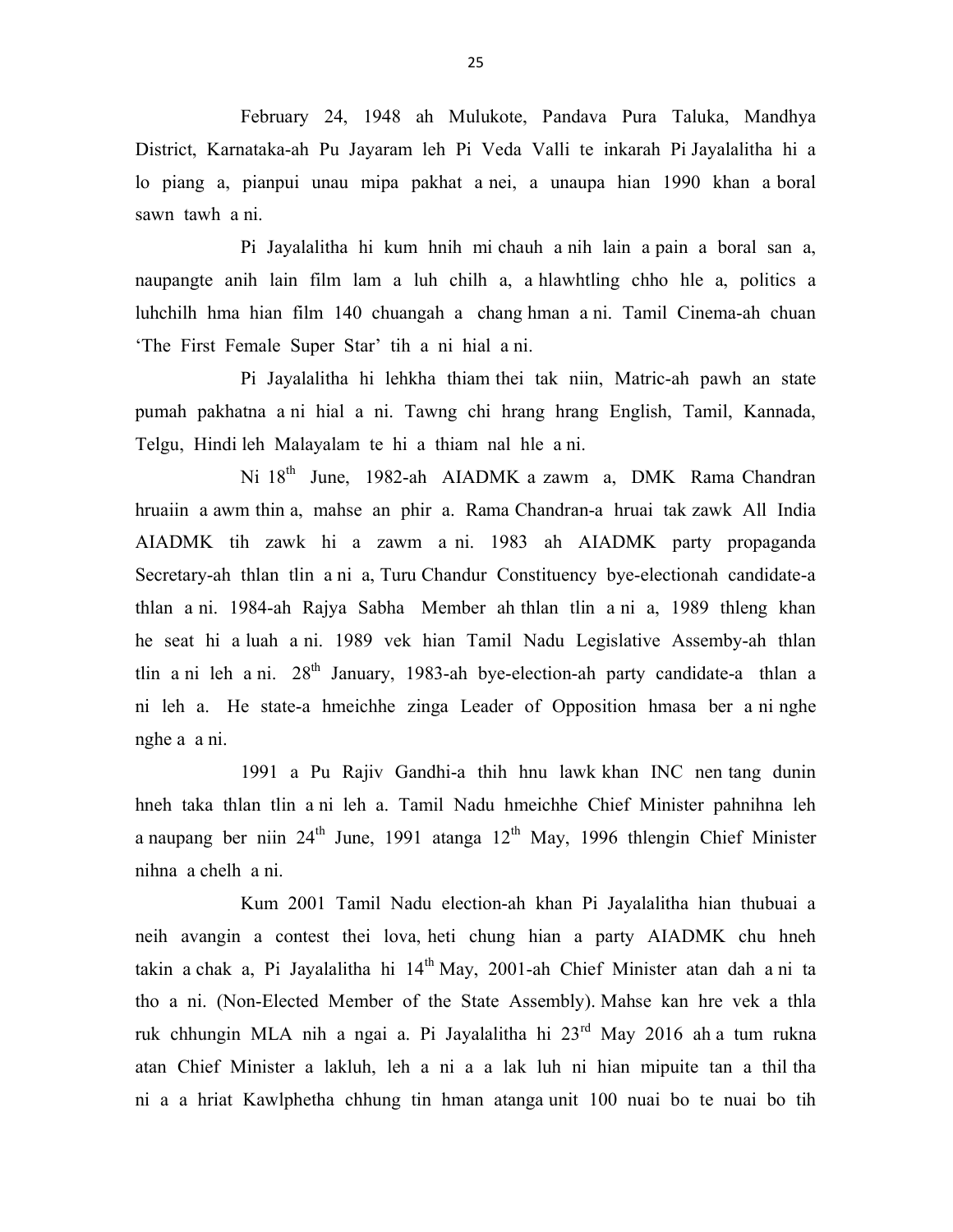awmzia hi a man pek loh tihna a ni), Puan tah khawl neitu te khawlphetha unit engemaw zat ngaihdamna tur leh hmeichhia pasal nei tur apiang rangkachak 8 gram pekna tur thu pek a chhuah nghal vek a ni.

 Pi Jayalalitha hi Tamil Nadu state mipui ten an ngaina em em a, Amma tiin an ko thin a, a theihna zawng zawng hmanga ram tana a thawh laiin ni 22<sup>nd</sup> September.2016 khan Chennai ah Infection acute dehydration avangin admit a ni a, ni 75 chhung enkawl niin, ni  $5<sup>th</sup>$  December, 2016 khan chatuan ram min lo pan san ta a ni. A vanglai tak tak chuan a thawhpui Minister te pawh hian an pathian biak emaw ni chu aw tihawm takin a kalna tur chhuatah an lo bawkphek thin a ni. Pi Jayalalitha hian mipuite harsatna sut kianna turin food canteen man tlawm zawkin a siam a, zirlai tam tak hnenah a thlawna computer a sem bakah a thlawn thovin populist scheme an tia, chumi hnuaia food mixers leh grinders tam tawk tak a sem bawk a ni. Tin, a hnung zuitute chuan 'Amma Canteens' chaw tlawm zawk zawrhna te 'Amma Bottle water' 'Amma Salt' Amma Pharmacies' tih te in a hming an vuah hial a ni.

 Chutiang khawpa mipuite tana hruaitu tha kan chan ta hi, Tamil Nadu mipuite chauh ni lovin rampum tan channa nasa tak a ni. Hmeichhe Chief Minister West Bengal-ah kan nei a, Tamil Nadu-ah kan nei bawk a ani hian min boral san tak avangin tunah chuan West Bengal Chief Minister chauh hi kan nei ta ni.

 Pi Jayalalitha hi kei pawhin vawi engemaw zat ka hmu tawh a saptawng kan thiam lo nain a thiam hmel kan ti thin a a lam te a nalh a, Parliament a member anih lai pawhin an tawng ve tawh hi chuan kan ngaithla deuh thup thin a ni, chutiang mi chu a ni a. Tuna an awm loh hnu pawh hian party an buai hle a, Tamil Nadu state pumpui pawh an buai hle a. Chutiang chuan a thih hnuah pawh hian a ropuizia leh a pawimawhzia a lo la lang ta deuh deuh a ni. Chutiang ang mi chu India ram pumpui in, Tamil Nadu chauh ni lovin, a lo chan ta a ni.

Vawiinah, Pu Speaker, kan member pawimawh tak tak Pu Zosiama Pachuau leh Pu C. Lalruata leh Tamil Nadu Chief Minister lo ni thin, hruaitu ropui tak Pi Jayalalitha-te kan chan a. An hminga sunna neih a ngai ta hi pawi kan ti a, vanduaithlak kan ti a. A bikin kan member pahnih Pu Zosiama leh Pu Lalruata te, an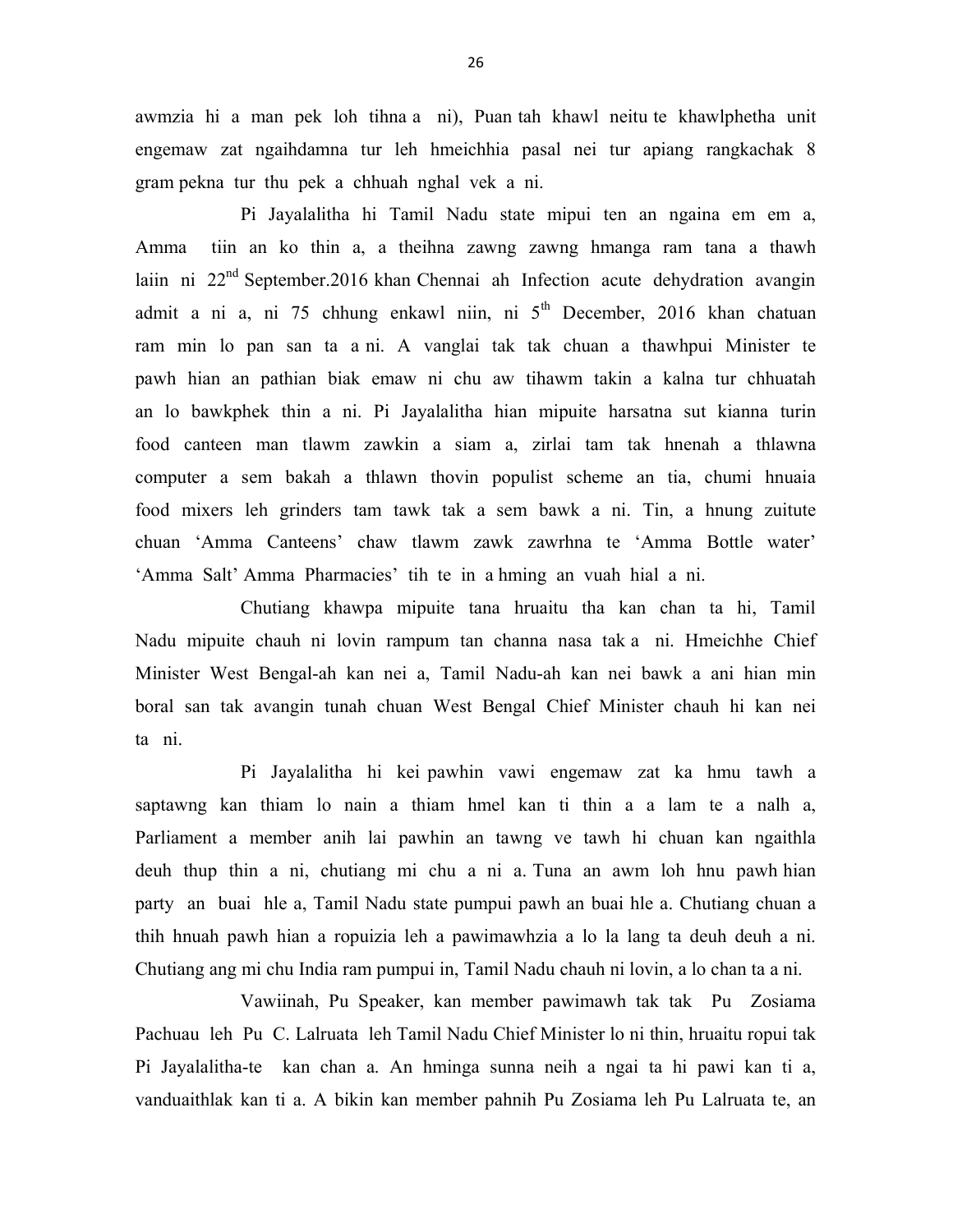kalsan tak an chhungte Pathian nungin thlamuan se kan duh a. Heng an vanduaina, chhungkua a lo thleng hi malsawmnaa a chan theihna turin Pathianin a kaihhruai kan dilsak a. Tin, Pi Jayalalitha pawh a kalsan Tamil Nadu state, vawiin thlenga buaina awm neuh neuhte pawh a ropuizia tilangtu a ni a. Amah avang hian an la kal tluan leh an beisei a ni. Mi ropui tak pathum, a bikin India rama hmeichhe Chief Minister ropui tak leh he kan House-ah ngei pawh member pawimawh tak tak lo ni tawh pahnih, Pu Zosiama leh Pu Lalruata te, vawiinah sun an ngai ta hi pawi ka ti takzet a. An kalsan an chhungte thlamuan turin Pathian hnenah kan tawngtai a ni. Ka lawm e.

K.SANGTHUAMA : Pu Speaker, ka lawm e, Pi Jayalalitha, Tamil mipui tana a ngaihsan awm em em avangin leh nu ang maia an en, tin, Tamil mirethei leh mipui zawng zawng in a an pawm theih ram hmangaihtu nia an ngaihtlat leh mimal tin in a min hmangaih ta bik a maw ni tih hial khawpa Jayalalitha hi Tamil mipuiten an ngaihsan rawn a ni a. Amah pawh hi mi a hip thei hial emaw tih khawpin a thusawi te leh mi zinga a awm te hian min amah ah hian mit an lenin beng an chhi thin a. Tamil Nadu mipui mai pawh nilovin India ram chhunga mi chhuanawma an ngaih a ni a, hmeichhia a ni na na vangin mipa pawhin kan tluk loh hruaitu ropui niin India ram pawh hian an ngaisang em em a ni.

 Tin, kan House Leader -in a sawi tawh angin film chanah hian a hlawhtling em em a, India ram film star ah hian a hlawhtling pawl tak a ni a. A la nulat lai kha kan hre pha ve a, a hmel kha a tha em em mai a India ram pawhin a ngaisang a, a film chan te kha an en duh em em a ni. Tamil Nadu State chauh nilovin India ram pumpuiah hian nula hmeltha leh mi mit la em em tu a chana film pawh an en chak em em mi ngaihsan a ni a. Hetiang ang mi bik hi Pathian hian ram khatah a siam teuh lem lova, ama'rawhchu, Pi Jayalalitha erawh chu India ramah hian mi bik zinga chhiar loh rual nilovin kei chuan ka hira a. Chutiang mi sunna neih a lo ngai ta mai hi an state chang ni lovin India ram pumpui hian kan sun nasa em em in ka hria a ni. A chhungte Lalpan a awmpui a, a hruai zel theihna turin kan tawngtaipui pawh an ngai hle in kan hria a ni.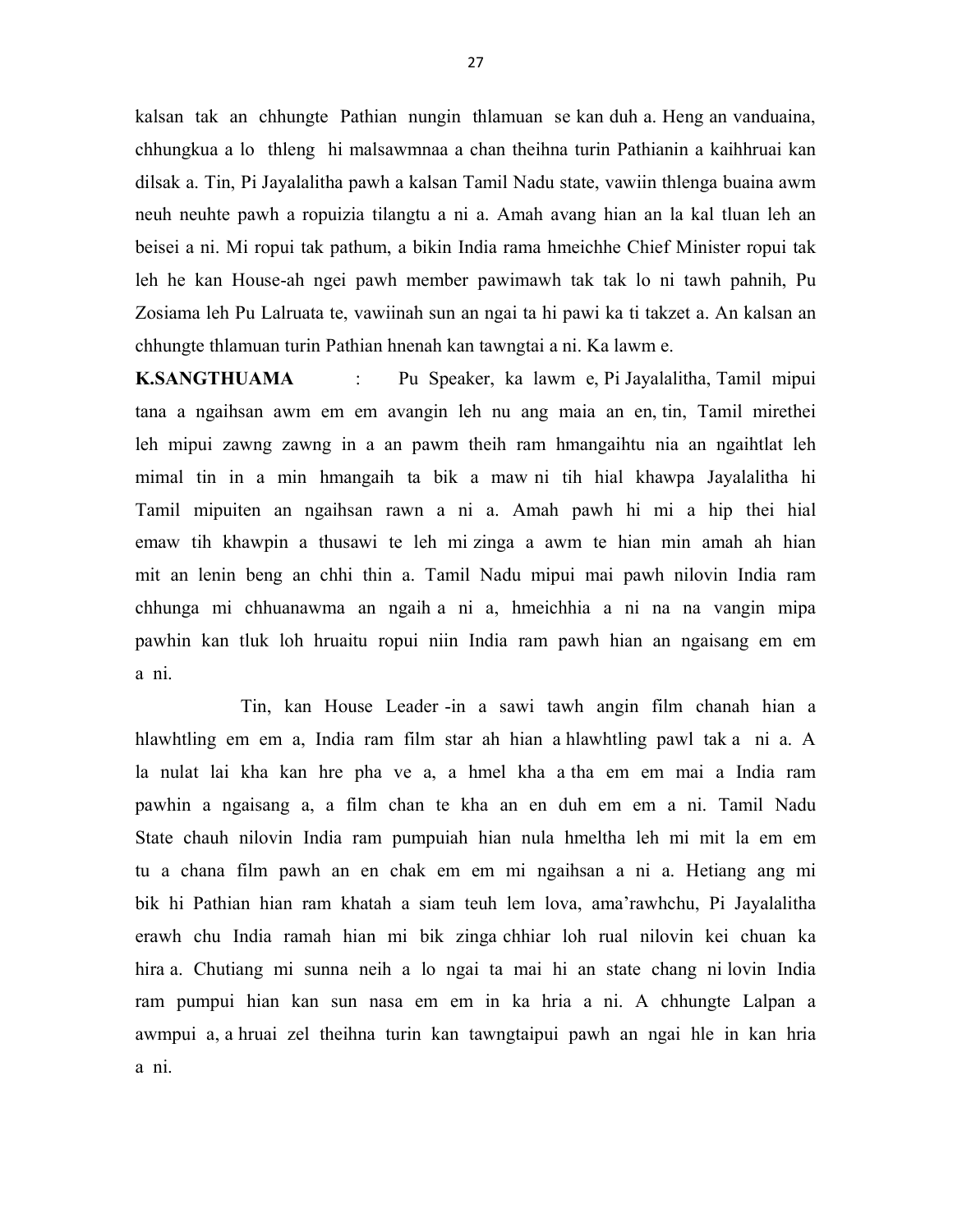Tin, Pu C.Lalruata hi han sawi leh ta ila, Mizoram a lo buai khan thingtlang lam chu a buaithlak em em mai a, keini pawh kan khua Sihfa atangin kan chhuk thla a, tin, Pu Ruata te pawh hi, an khua Kelkang atanga lo chhuk thla, Mizo Union pa thin kha kan ni a. Tichuan, Aizawlah kan hotute Pu Ch.Chhunga kan President hnung zuiin Pu Ruata te nen hian rawng kan bawl ve ta a; Mizo Union-ah, a ni hi General Secretary ah te, Secretary ah te a awm a. Chutih hunlai chuan kei hi Mizo Union Thalai Treasurer ka ni a. Chutiang chuan kan hotute hnungzuiin engemaw chen kan thawk ho a. 1970 khan Ramhlun Vengah sawn Middle School kan va hawng dun a. Chutihlaia Middle School a kan thawh dun lai chuan, nichina kan House Leader zahawm takin a sawi tawh angin kum 27 chauh mi niin kan hotuten ticket an rawn pe a. MLA-ah in candidate in tuna Er.Lalrinawma bial Tuikum kan tih takah khian vanneihthlak takin an thlang tling a. Amah pawh hi naupang te nimahsela House-ah te leh rorel chungchangah hian a chhuanawm em em a. Mizo Union pawh khan kan chhuang em em a, amah hi mifel tak a ni bawk a. A thiltihah hlawhtlin tum tlat mi a ni a. Chuvangin Mizo Union a nih lai pawh khan kan chhuang em em a ni.

 Tichuan hun a lokal zel a, 1974-a Congress-a kan merger tak khan loh theih lohna in Mizoram buaina chungchang leh Mizoram development a kal that zawk theihna atan tiin Pi Indira Gandhi, Prime Minister khan Mizo Union Ministry kha 'merger mai ula a tha ang e', a ti a. Tichuan kan ngaihtuah ta a, merger duh leh duh lo kha kan in hnial luih luih chung khan Congress a merger mai kha tha a kan hriat avangin kan hotuten min merger pui ta a. Tichun Congress-ah khan engemaw chen kan han in hrawn chho leh a. Tuna kan House Leader Pu Hawla hi kum rei tak, kei phei chuan kum 12 zet ka zui hman a ni. Pu Ruata phei chuan kei aiin a zui rei a, vawiin thlengin Congress-ah pawimawhna tak nei zelin leh Congress tan mi tangkai tak niin a boral ni thlengin Congress mi pawimawh tak niin General Secretary a la ni a ni.

 Pu Ruata hi a chanchin sawi tur a tam mai a, amaherawhchu thui tak kan sawi lovang a. Pu Ruata hi Central YMA-ah pawh hian 1971 leh 73 khan General Secretary a ni a. Tin, chumai ni lovin YMA-ah hian Branch-ah kum 13 President in a awm a. Tin, Joint YMA-ah hian kum 2 President in a awm bawk a ni. Chutiang chuan YMA lamah pawh hnuhma nasa tak lo nei a ni a. YMA a kan thawh ve laiin ani hi chu Central YMA-ah a lut tawh a, Central YMA-ah kan thawhpui hman lo va. Naupang te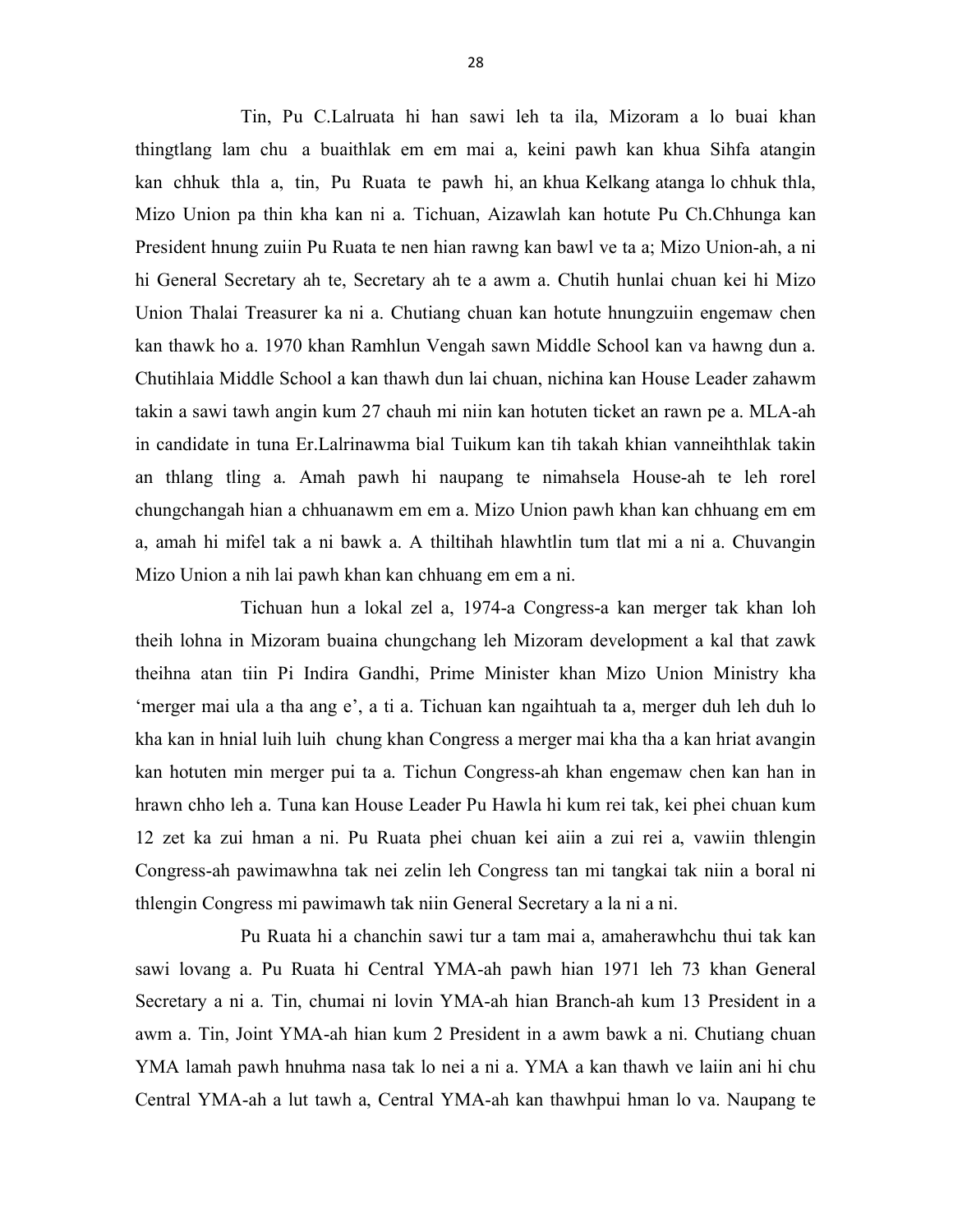kum 25 a nih chauh hian Central YMA-ah pawh General Secretary a ni hman a ni. Chutiang chuan a kalna lamah mi hlawhtling tak a ni chho zel a ni.

 Pu C.Lalruata hi mipuitling, mi rilru tha, mi itsikna nei lo, rilru thianghlim tak pu, mi tana hnawksak lo, mi tana zui nuam, mi duham lo, sum leh pai pawh dik lo taka ngaihtuahna hmang ngai lo. Corruption-ah pawh hian sawi sep kai lo zing ami niin ka hria a. Thusawi thiam tak, a sawi tum fiah fai taka sawi thiam, hotute kaihza ven pawh thiam tak, MLA a nih pawha kum 27 chauh nimahsela MLA chhuanawm ber zing ami a ni thei a ni. Pu Ruata hi saptawng (english) thiam tak a ni a, a sawi tum bahlah miah lo va sawi thei zing ami a ni. Ka rilruin MLA han tling leh se, Minister-ah te han awm sela kan ram tan pawh a tangkai dan tur hi ka sawi ka sawi ve thin a ni. Mahse tuna a dinhmun hi Pathian ruatah kan ngai mai aniang chu. Hetianga politician hlun leh fel, ram tan pawh a thahnemngai, theihtawp chhuah mi, Minister pawh nilova MLA chauh ni a, hun a hmang zo mai hi ka ui khawp mai. Congress pawh hian an tangkaipui khawp in kan hria a ni. Hetiang a mi tha leh ram tana chhuanawm kan chan ta mai hi kan ui em em a, kan theihnghilh thei dawn lo a ni. Tin, a nupui fanaute, a tu leh fa zawng zawng te, chhung leh khat kan tawrhpui em em a, Lalpan a awmpui ang tih kan ring a ni.

 Pu Zosiama chanchin hi chu han sawi ve hram lo ila, kan MLA Pu Thana hian a rawn sawi ve ang a. A zavaia sawi hi duh mah ila, kei chuan sawi zel lo mai ila a tha awm e.

S P E A K E R : Awle, Pu Thanliana tan khan a khek deuh a ni, amah ilo sawm ang.

Pu LALTHANLIANA : Pu Speaker, hun tha tak mai min pek avangin ka lawm e. Vawiin a kan sun tur Pu Zosiama Pachuau leh Pu C.Lalruata te hi ka bial a mi te ve ve a. A hmasain Pu Zosiama Pachuau chungchang hi han sawi hmasak ka duh a. A chanchin hi kan kum te a in rual lo deuh a tam tak ka hre lo va. Amaherawhchu ka hriat chhun, ka hriat ang ang te hi midangte hriat ve atan chhawpchhuah tlakah ka ngaih avangin sawi kan tum a ni.

 Mizo politician zingah chuan Pu Zosiama Pachuau hi MLA te, Minister te a nih hnu, amah a la damlai reng pawha a tha zawnga a chanchin sawizui hlawh ber pawl niin ka hria a. A vui ni a kal te chuan a chanchin ziak kha kan chhiar in ka ring a. Nichinah kan House Leader zahawm takin a sawi tawh bawk a. Kum 1944 August ni 15 ah a piang a, 1972-ah kum 28 mi niin MA Guwahati University atangin a pass thei a ni.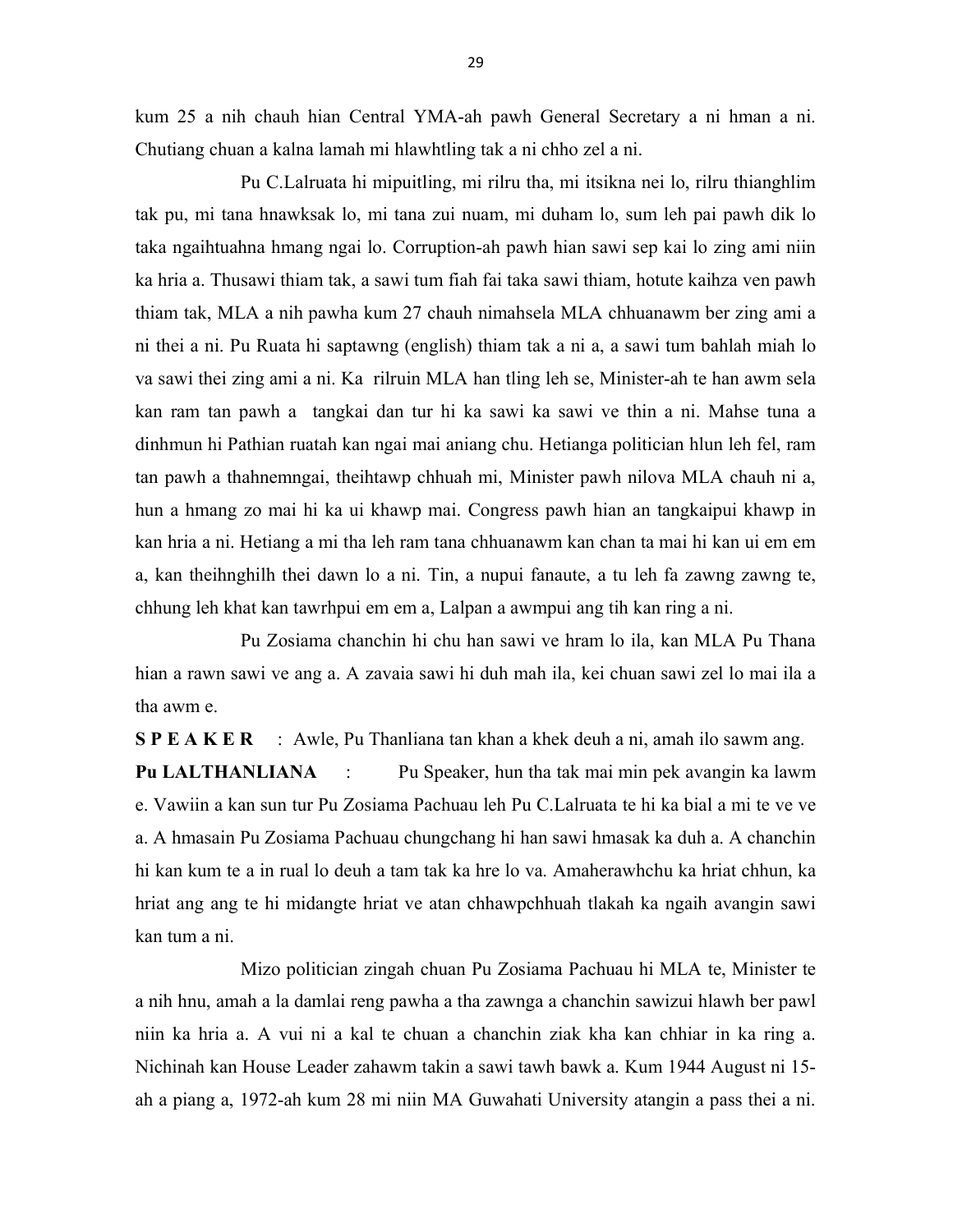Khang hunlai khan rambuai te a ni a Mizo pa kum 28-a MA tluang taka pass thei kha chu zir tluan a ngai khawp in ka ring a, a chhuanawm ka ti khawp mai a. Chumai a ni lo va kum 40 anih in Sr.Academic Officer a ni hman a ni. He Officer hna hi bansan lovin thawkzui zel ta seng chuan a pension hma in nihna ropui tak, sang tak a nei hman in ka ring. Hetianga hma eng tha tak mai a nei chung hian, he hna tha tak mai hi bansan in politic lamah a luh san ta hian ram leh hnam tan a in pek zia te, ram a vei zia leh a hmangaih zia te hi a ti lang chiang em em in ka hria a. Politic a a luh dawn hian, he hna a bansan dawn hian MLA emaw, Minister te emaw a la ni ve dawn a ni tih hi a in hre chuangin ka ring lo va. Dinhmun tha, mitam tak hian chuan kan kalsan lem lo a ni. A ni erawh hi chuan a kalsan avang hian kan sawi uar duh deuh a. Mi tam takin dinhmun tha hi kan kalsan lem lovin ka hria. A ni erawh hi chuan khang pawh kha chan huamin ram leh hnam rawngbawl turin a pen chhuak a. He a in pekna hi ka ngaihtuah hian in a fakawm ka ti em em a ni.

 Tin, mihring kum 40 chu, tunlai chhanah phei chuan kan vanglai, kan taksa leh kan rilru a chak vanglai a ni a. Chu a vanglai hun tha tak mai chu ram rawngbawl nan a pe a ni. Ka hriatthiam dan chuan theirah ni ta se, a itawm leh a thlum tui hunlai tak tur kha ram rawngbawl nan a pe a ni. Ka mit in a hmuh ka theihnghilh theih loh chu politics thila kan inkhawm naah thahnemngai takin thu a sawi a, lungchhia mittui tla khawpin a sawi thei a ni. Hetiang hi ka hmu tlem khawp mai a, hei hian ram a vei zia te, a thil tih a tih tak tak zia te hi a tilangin ka hria a ni.

 Tin, a miziaa ropui ka tih leh awhawm ka tih em em mai chu mahni inrintawkna a nei tha em em mai hi a ni a. Tin, a huaisen bawk a, meeting leh titi nikhuaah te pawh hian in he a zia ropui tak mai hi hmuh leh hriat theih in a lo lang chhuak fo thin a ni. Tumah hi a ngaisang bik lem lo emaw tih mai tur a ni a, a chung en lova, huaisen takin ngam takin mahni inrintawkna nei chung in tupawh hi a dawr mai niin ka hria.

 A chanchin hrechiang tuten a an sawi chu mi duham lo tak, a chan tura ruat loh chu it leh awhna nei miah lo, mi tumruh leh mahni mawhphurhna ngai pawimawh tak, hlen chhuak tur chuan mahni pawh inngaichang lo khawp a tumruh leh bei mai mi a ni tih kha a ni a.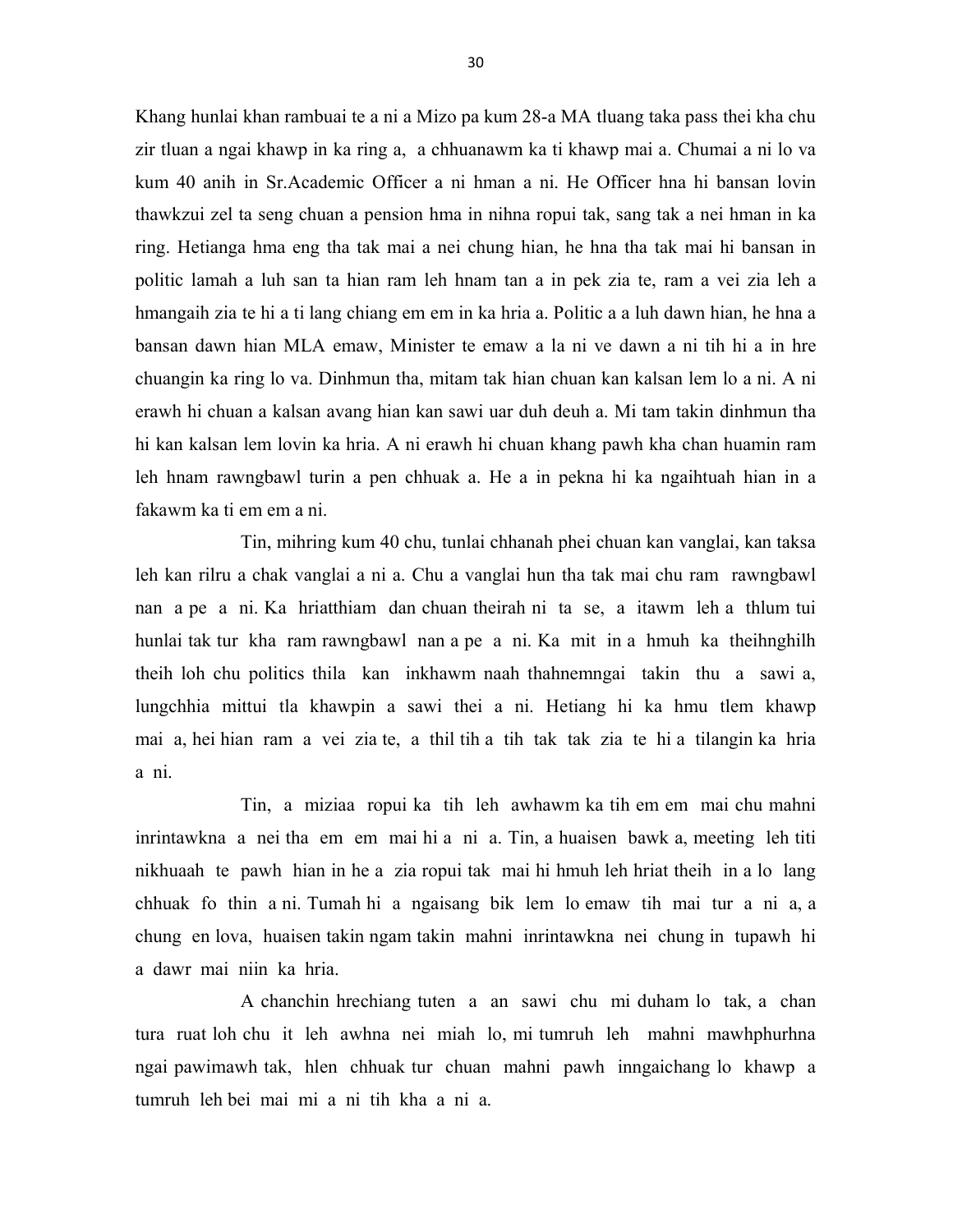Tin, a ngaihsan awm ka tih leh na em em mai chu a hawina lam apiang ah politics a ni emaw, zirna a ni emaw, sorkar hna a thawhna ah pawh, chhungkua a dinna ah pawh a hlawhtling viau vek mai hi a ni. Chumi a lanchianna em em mai chu a chanchin ah pawh khan kan hmu a, pawl ah a inhmang nasa em em a, ka hma ami member zahawm tak tak te khan an sawi tawh bawk a. Pawla a inhmanna zawng zawngah hian ti ila kan sawi sual tam lo ang a, member satliah mai a ni ngai lo reng reng a, office bearers kan tih zingah pawh a chung deuh hlek pawl hi a ni deuh zat zat vek a ni. Hei hian a nihna a pholang chiangin ka hria a. A chanchin han chhiar hian, Pu Zosiama Pachuau tunge a nih tih hi hai chi a nilo in ka hria a. Ka phulo a min fak thin tu, duhsak taka min fuih fo thin tu a nih avang hian ka ngaisang a, a chungah hian ka lawm em em bawk a ni.

 Hetianga pa tha, mi hlu, ram leh hnam tan a mi inpe kan chan ta mai hi a uihawm ka ti em em mai a. Keini MPC party te phei chu kan hotupa hetia kan chan ta mai hi kan tuar in kan ui em em a ni.

 Pu Zosiama Pachuau han awm ta lo mai hi ram leh hnam tan channa nasa takah ka ruat a ni. A kalsan tak a nupui, a tu a fate, amah hmangaih tute zawng zawng hi Pathian in awmpui se, tih tak meuhin ka tuarpui a, thlamuan se tih hi ka duhthusam leh, ka duhsakna a ni.

 Tin, Pu C. Lalruata hi ka bial ami a nih mai bakah kum tam tak chhung veng khatah kan lo awm thin a, a chanchin ropui tak tak kan ngaithla a. Amaherawhchu, tawi te han sawi duh ka nei a, pakhatna-ah chuan thusawi thiam em em mai hi a ni a, a aw a tha a, commanding voice an tih ang chi hi a nei tha em em mai a ni. Thu hi a sawi thiam mai a ni lova, a sawi ngaihnawm thiam a, a chiang bawk a, a thluak hi a tha tih a lang a, eng hun leh hmun ah pawh eng ang subject pawh hi sawi se awihawm takin, ngaihnawm takin a sawi thei zel hi mi chhuanawm tak niin ka hria a. A hriatrengna pawh hi a tha a ni. Hetiang taka thusawi thiam leh aw tha hi tam tak kan piang lo niin ka hria. Fiamthuah min lo ngaihsak lo ula, lamtang atan ka mi it pawl tak a ni.

 A dawt leh ah chuan hruaitu nihna thil pek tha tak mai leadership quality a nei hi a ropui ka ti a, chumi a lan chianna chu nichinah Pu Zosiama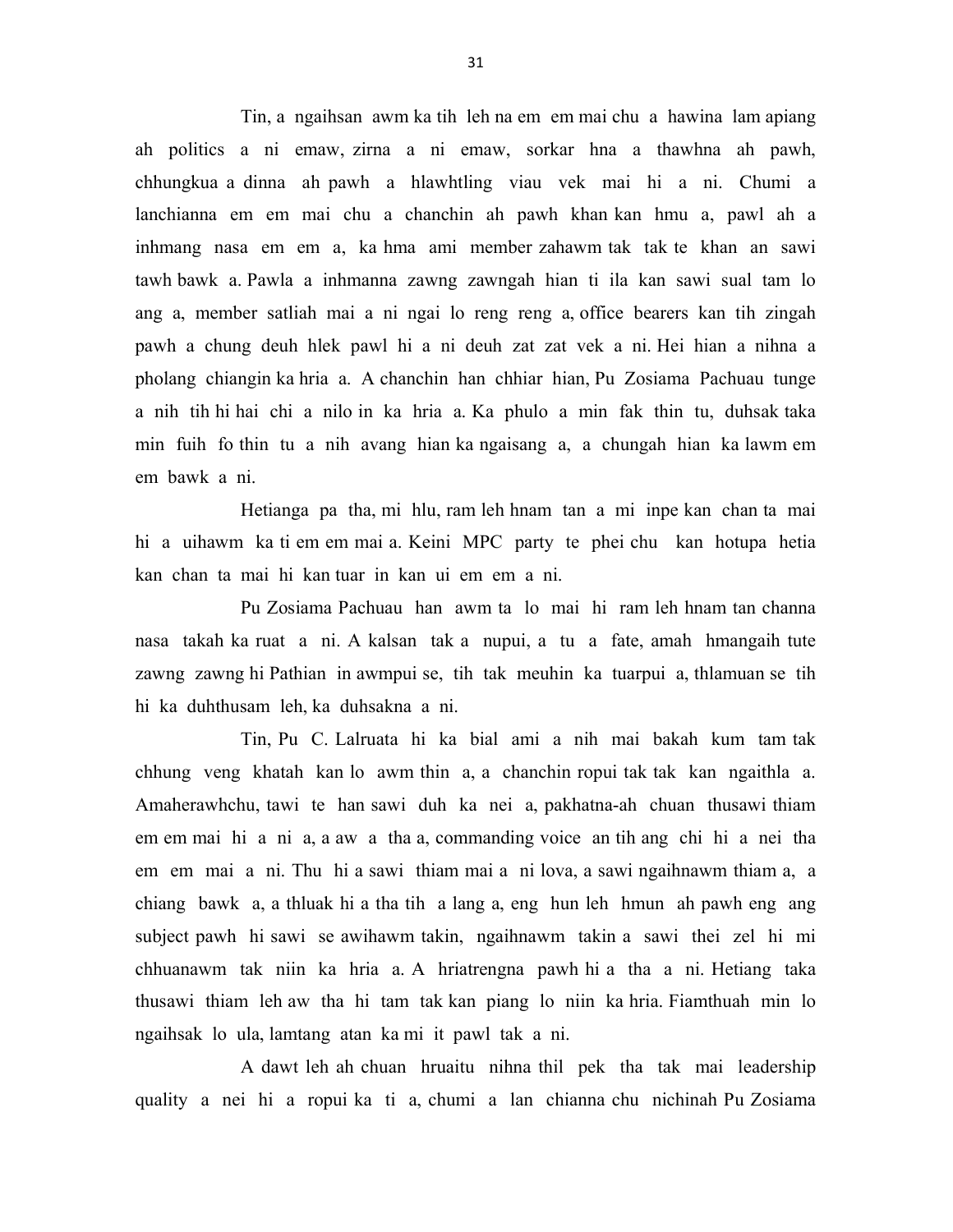Pachuau ang bawk khan a thiltih tawhna reng reng ah, pawla a tel tawhna reng rengah hian hotu a ni vek tluk a ni. Chu chuan tunge a nih tih hi hai rual loh in a tarlang in ka hria a, a chanchin pawh kha kan chhiar a kan hre vek a ni.

 Pu C. Lalruata hi dam chhung hun hmang tangkai leh hmang daih zai ber pawl a niin ka hria a. Amah a tha zawnga miten an hriatreng theihna tur hi a hnutchhiah hnem em em a ni. A chanchin atang khan mi satliah mai a nilo tih chu kan hre vek a. Hetia an kal ta mai hi a ni pawh hi ram leh hnam tan channa nasa takah ka ngai a. A kalsan tak a nupui, a tu a fate, amah hmangaihtu te zawng zawng hi thinlung takin ka tuarpui a, Pathian in awmpuiin thlamuan zel se tih hi ka duhsakna a ni e. Pu Speaker, ka lawm e.

SPEAKER : Pu Zoram Sangliana leh Pu Rinawma khan an phar a, in pahnih khan minute nga (5) in tawm teh u. Pu Zoram Sangliana.

Pu P.C. ZORAM SANGLIANA : Pu Speaker, vawiin niah kan hotu duhawm tak tak te sunna hunah hian han din ve ngei ngei ka'n duhna chhan a awm a. Kan house leader zahawm tak leh kan hotuten an chanchin politics lamah te, he House a an experience leh thildang tam tak an sawina piahlamah khan a bik taka han sawi belh duh ka'n neih te an awm ve a.

 Pu Zosiama Pachuau hi kuthnathawh ngaina em em mai leh mahni thawhchhuah a tui a nih na hi a chhuanawm ka ti a. An unau a BA an zawh tawh hnuah Vairengte ah zikhlum hmun an siam a, quintal 50 ngawt mai an tharchhuak a, mite tih hmuh tu an ni hi mite hriatrengna a ni a.

 Tin, Vairengte-ah khuan mi pathum an awm an tih zinga pakhat, an sawi dan hi a hrechiang ten min hrilh a nih avangin Primary School pawh pass theih loh na, Middle School, High School-ah te result tha mumal awm ngai reng reng lo, helai hmunah an thawh atangin vawiin ah Vairengte khaw zahawm tak, khaw nuam tak lo nih tak na ah hian sulsutu pathum an awm a, chung zinga pakhat chu a ni tih an lo sawi thin a ni. Mizoram State a lo nih a, MLA te kan nih ve khan ama ho hian PAC ah te member kan han ni ve a. PAC kaltlang a hma a lak na, Chairman a nih laia a hnung kan zuina ah khan, Mizoram hmun hrang hrangte kan fang ho thin a, tampui kan tuar a, khatih hunlai khan bahra khurah nunau, an naupuak laite kawng a nihliap an lo zar hnan, a thlang lawk hmuhphak a bahralai laite ama ho a bahra kan han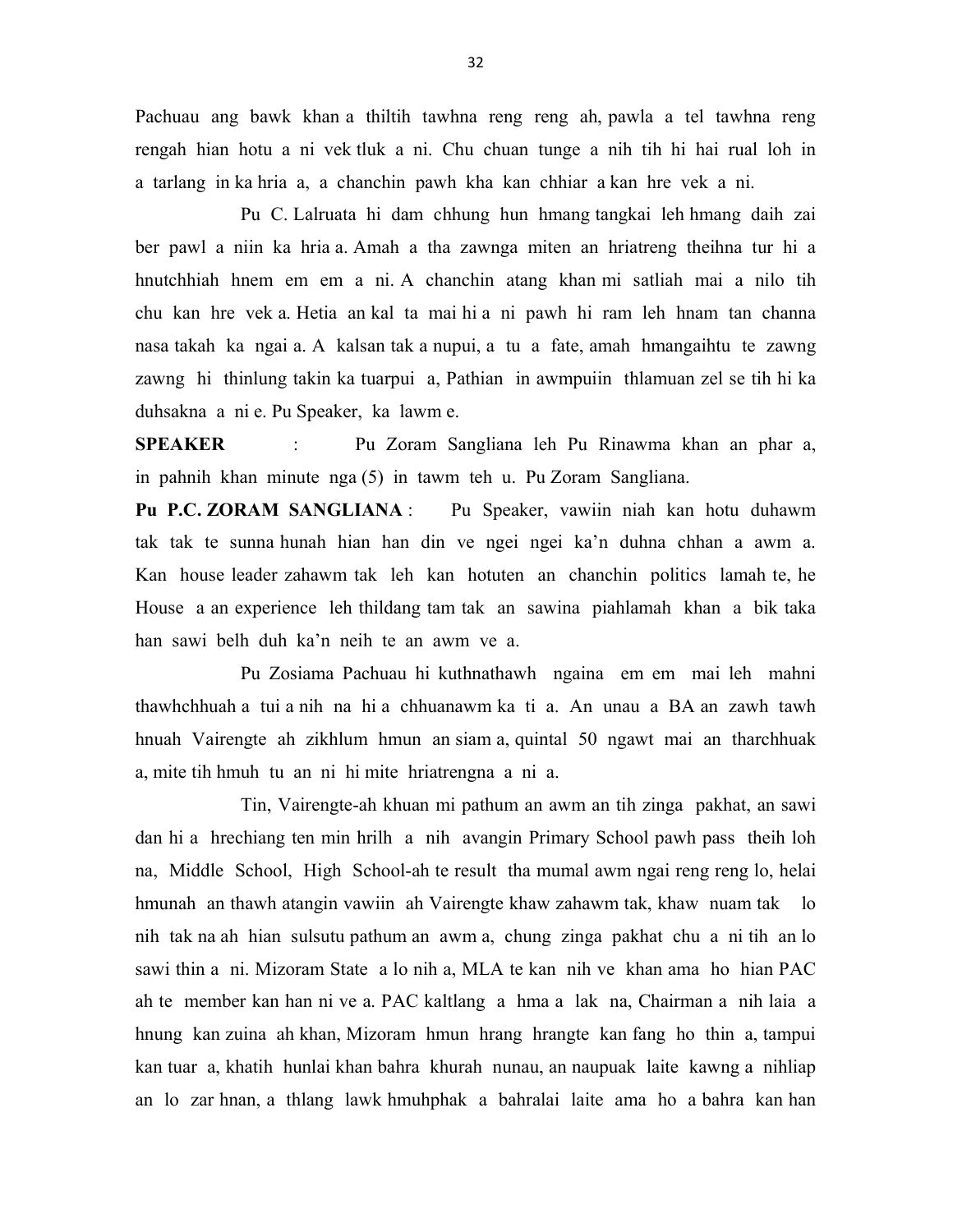laihpui lai te kha vawiin niah ka mitthlaah a lang lo thei lova, a thar lo thei lova, "hengte kan kalsan in le" a ti a. Kudam kan en zel a, a ruak nasa em em a, chungah te pawh chuan henga kan tih tur chu Sorkar ah kan thlen ang a, kudam ah hian mipuite eitur kan ngen dawn a ni a tih te, vawiin a lar ta em em Agriculture Link-road te ang te pawh hi vei tak takin a vei a ni. Kal peih dawn lova Officer ten an ngaihna hmun thlengin a member pui te nen hian hmun hrang hrangah Mizoram ah hian kan lo vak thin a. Vawiin ni a hlawhtlinna tam tak hemi kaltlang a lo awm ta te hi lawmawm ka ti a. Hengte hi Pu Zosiama, hun hnuhnung kan hmanna ah hian sawi tel ka duh a ni.

 Tin, MLA a nih tawh loh hnu a miin a chanchin an sawi a an sawi tel ngei ngei, hriat nuam em em ka lo tih thin chu khawhar lusun fate hnen a thleng a ni an tih hi a ni. Chung hmunah chuan hmuh tur hi a awm deuh ngei ngei a. Heng te hi mi tam tak in kan tih theihloh fo a ni a, hetia sum leh pai lama va puih ni lo in, a hria a, a recognized a ni.

 Vawikhat chu PAC 1987 kuma kan zin in, Lawngtlai-ah sawn thingpui dawr pakhatah min luhpui a, 'Sanga, hei hi hre reng rawh aw, nidangah pawh, kan farnu te dawr a nih hi' a ti a, chutiang chuan Lawngtlai hmunah pawh khan farnu te dawr tiin min kawhhmuh thei, chutianga chhungkat laina leh thenrual hre mi a ni a.

 Tin, politics ah pawh a thutna hmun azira in adjust thiam em em kha a ni a, vawiina kan Chief Minister zahawm tak bungalow leh office tlanga Assembly kan thut lai khan, Opposition lam tangin an rawn ti laih laih a, Minister zahawm tak a ni a. Opposition lam in an rawn chhaih a, chuta a chhan na mawi em em mai chu, 'ral leh lam atang khan a lo fiahlo em a ni' a ti a. Opposition atanga fiahlo thin hi ruling atangin a lo fiah em em mai thin a ni. Sorkar dinhmun te Pu Zosiama tawngkam atang hian a chiang ta em em ani. Chutiang mi chu vawiin ah kan hnenah a awm ta lo a. Pu Speaker, i hnung lamah te leh sir lam atang te a vawiina a hlim-thla kan thlir te hi he House a kan thlir hnuhnung a ni ta mai a, an ngaihawm hle mai. A nupui a fanau, chhungte zawng zawng Pathian in awmpui se la tih kha kan sawi duh a.

 Pu C. Lalruata chungchangah hian ka sawi duh chu, a thih ni hma chiah khan ka va tlawh a, tah chuan Happy Birthday kan in ti a, a tuk lawkah chuan ruang chungah pangpar ka dah leh ta mai a. Khatia a thih hma ni a Happy Birthday ka va tih ruala kan pahniha khum pindana kan titi dun te kha vawiin ah hian ka rilru ah a rawn thar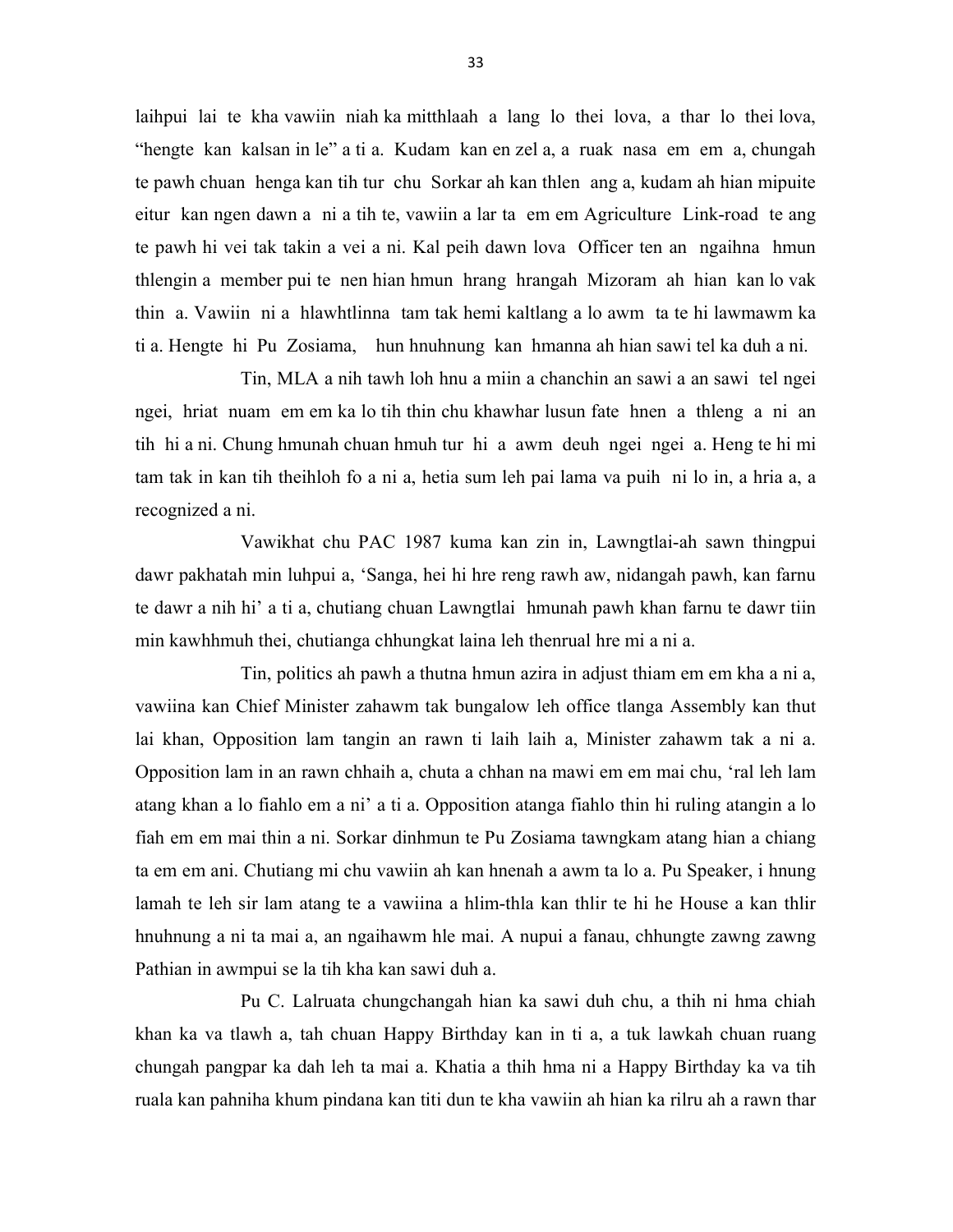uai uai a ni. Kan ram kan hnam, natna khuma a awm mek lai pawh a vei zia te, tin, sawrkar kal dan tur angah te pawh thahnem a ngaih zia te, sawi tur tam tak kha a nei a, chung te chu kan han sawi dun a, chumi hnuah politics chungchangah a ni emaw Pathian thu lam ah pawh hian a titi pui hnuhnung berte zinga mi ni ve in ka in ring a ni. Amah hre chiang em em tu in a sawi pakhat, kohhran upa kum 51 ni tawh in a sawi hi a dik in ka ring a ni. Politics leh Kohhran thliar hrang thiam, khawtlang tan leh kohhran tana mi thahnemngai, a sermon pawh ngaihnawm em em, fiah taka Pathian hmangaihna thu sawi thin a nih rualin, politics - ah pawh hian a thu sawi hi a fiah deuh thin a ni.

 Kan ngaihthlak ang khan, kum 27 mi lek nia MLA a ni a. kan library ah hian kan sun mek Pu Zosiama leh Pu Ruata te proceeding a an thu leh hla ka chhiar thin a. An ril zia leh thuthiam zia te, ngaihnawm, tak tak te, chhiarnawn a nuam thin a, chungte chu vawiin niah kan hnenah an awm ta lo.

 Ka hma chiah ah MIFCO Chairman lo niin, a hmun ah kan awm chho ve a, a kutchhuak, a sulhnu bawhzui tu nih hian ka tlin loh zia te hria in ka insit em em thin a ni. A bik takin Pu Zosiama Pachuau leh Pu C.Lalruata te vawiin niah kan hnenah an awm tawh lova, an hlim thla te kan thlir a, kan hotuten a ngaihnawm taka an chanchin an sawi te ngaihthlak a nuama. Nakin ah erawh chuan hmun nuam zawk ah chatuan a tan kan la in hmu leh dawn tih rinna nghet tak neitu kan nih hi a vanneih thlak ka ti a, chung ang te chu kan sawi ve duh a ni e.

 Pi Jayalalitha chungchang erawh chu ka sawi lo mai ang. Pathian in Pu Zosiama Pachuau leh Pu C.Lalruata chhungte thlamuanin awmpui se tiin ka duhsakna kan sawi ve a ni e.

SPEAKER : Pu R.L Pianmawia, tawite in aw, hei hun a awm tawh lo.

Pu R.L.PIANMAWIA : Pu Speaker ka lawm e. Kan sun mek mi pawimawh tak tak pathum te zingah hian Pu Zosiama Pachuau chungchang hi a bial ang pawh a au chhuah pui loh thei loh, sawi loh thei loh thil a awm a.

 Pu Zosiama hi thingtlang mi rethei te te te pawhin a kan chhawr phak, kan nel a nih zia tuna kan sawi tang hian in hre mai in ka ring a. Tunhma hunah Block President te ka han ni a, a ni minister a rawn nih khan ka bial Sunhluchhip te, Chhanchhuahna-khawpui te khi min rawn tlawh pui vek a ni. Chutiang ah chuan hmun hma pawimawh em em mai ka han sawi duh chu, Chhanchhuahna-khawpui kan tlawh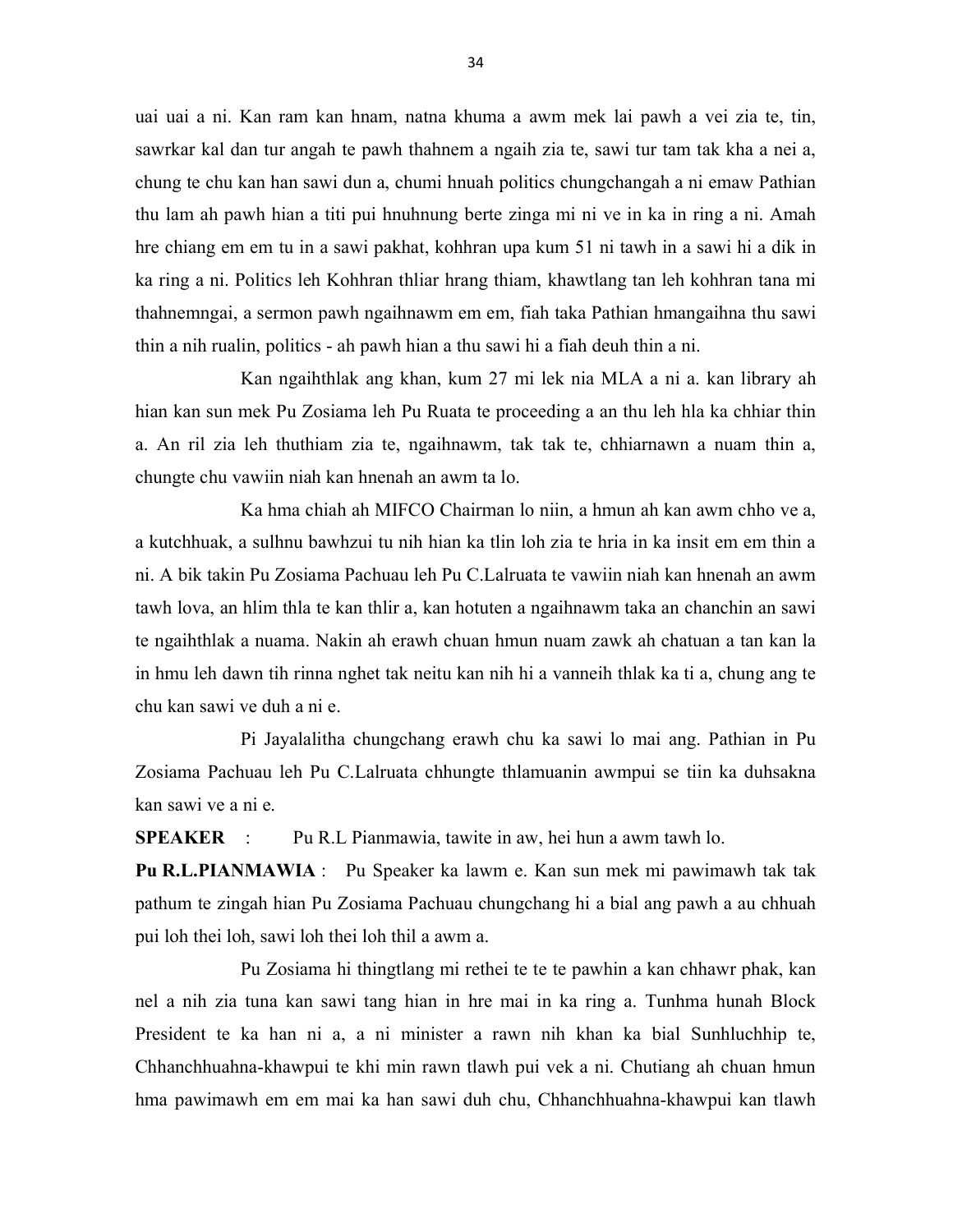khian zirna sikul an la neilo a, amahin a min tlawhpui atang hian mamawh kan thlen a, tuna zirna kan neih takna bul hi Pu Zosiama Pachuau, Education Minister a nih chhunga min tih sak a ni a. Tin, Sunhluchhip kan tlawh hian Malaria natna avangin khawsik an lo tam em em a, tah chuan Health Minister ani bawk a, kan hawn in damdawi kan sawi dun a, damdawi Health Department ah ila ang a, enkawl dan ilo ngaihtuah anga ati a. Health Deparment ah Chloroquine mum, bawm hnih min ziahsak a, ka zu la a, chuan Sunhluchhip khua kha in tin kha nitin mumkhat ei turin kan ti tawp a, chumi atang chuan chumi kum ah chuan Malaria a thi pakhat mah an awm lo. Chuvang chuan, Health Department-in a damdawi a sem, FTD an tih hma daih khan khilai ah min lo tanpui tawh a, chuvangin damna min thlen saktu a ni tih kha kan sawi duh a. Chutiang khawpa harsatna tawk leh bial chengker ah pawh min rawn hmuhpui a, min rawn tihpui tu anih avang hian rilru ah a langsar em em a, ka ui tak meuh meuh a ni.

 Tin, Forest Department a chan a min hrilh ka hriat reng chu, 'Piana, ka thiltih that chu lo hre zel la, nakinah pawh a tangkai zia i hria ang a,' a ti a. 'Forest Department kan chang a, kan en a, RO leh DFO hian engkim hi an lo ti a, ACF a kar laka awm hi lal ve viau anga lang si hi engmah nilo hian an lo dah a, hei hi kan siamtha dawn a, hei hi ilo hre dawn nia' ati a, Ani hun atang khan engamah a hman loha an dah thin ACF te kha pawimawh tak dinhmunah a dah chho va. Chuvangin he Department-a a thiltih min hrilh pawh hi a tak ram a thlen chho kha ropui ka ti a, ram tan thil chhinchhiah tlak tak ni pawhin ka hria a ni.

 Chu mai bakah chuan, min ring tawkin min duhsak hle a ni tih a lanna chu, Education a chang a, Tuirini chhaklam pang zawng zawng ah chuan Education Department hi chu i kutah ka dah hmak a nia, min ti ngam a, a ropui hle in ka hria a. Tam tak tan chuan a nuihzathlak mai thei a, amaherawhchu, khilai Tuirini ral chhak lampanga Education mamawh hrang hrang tihna tur leh pawimawh tih tur ang chi reng reng ah chuan charge ka hlan tawp che ti a, tawngka ngei a min ti tu a ni a, chuvang chuan thil tul leh pawimawh ka sawi a piang kha khilai bial atana kan tih kha min lo tih hlawhtlinsak thin a. Chuvang chuan, kan bial tan khi chuan theihngilh theih rual a ni lo tih hi ka sawi duh a ni. Kan ui tak meuh meuh a, kan bial tana thil a tih that te avang hian vawinah hian, hmasawnna kawngah te, rualpawlna kawngah te nasa takin hma kan sawn chho ani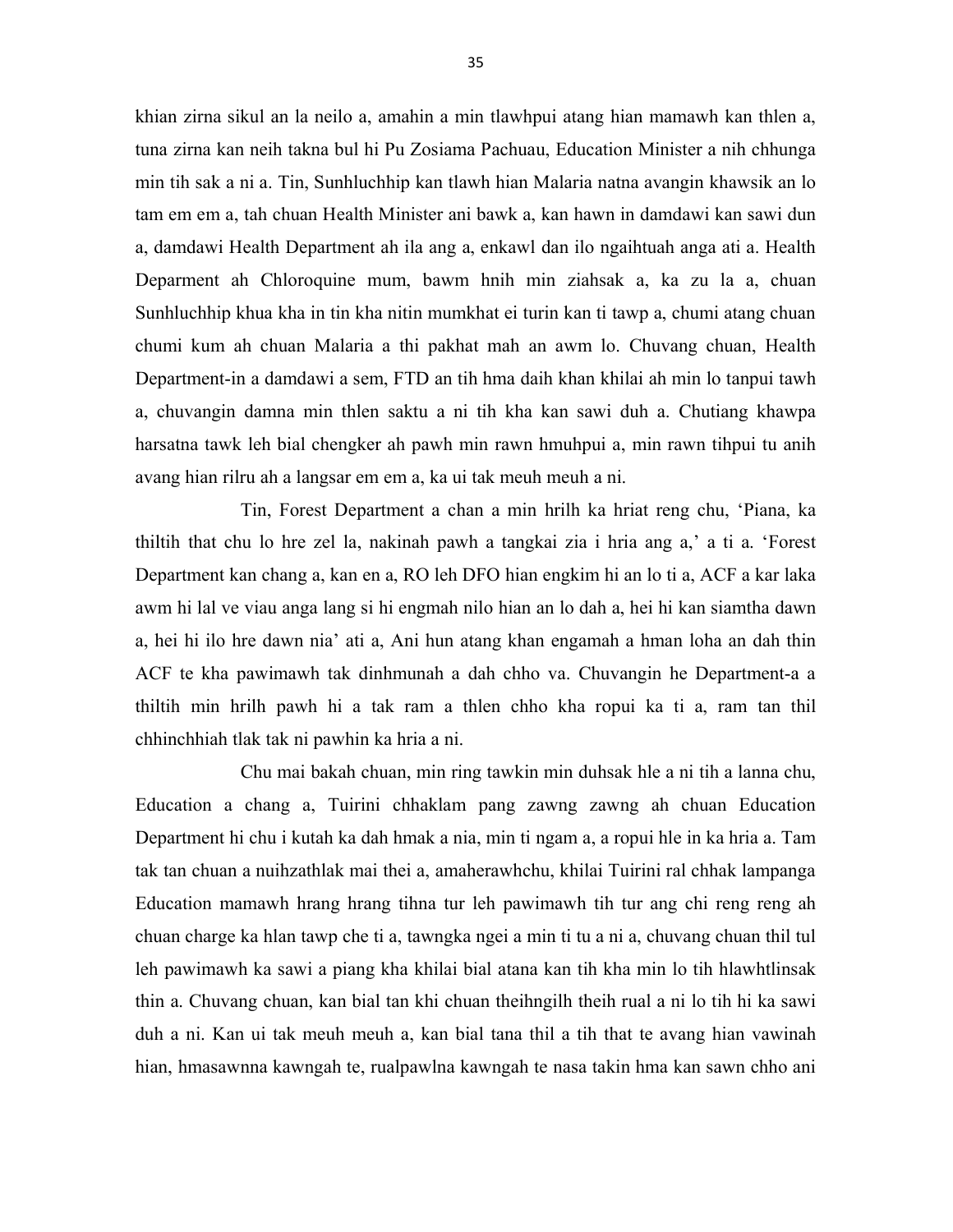tih ka sawi duh a. Vawinah chhungkua leh u leh nau te Pathian in thlamuanin awmpui zel se tih hi kan tawngtaina a ni e. Chung chu ka sawi theih tawk ni mai rawh se, ka lawm e.

SPEAKER : Awle, kan MLA chan tak pathumte sunna turin minute khat chhung kan ding dawn a, hemi chhung hian lusun chhungte tan kan rilru in itawngtai nghal ang u, i ding ang u. (One minute silence is observed) i thu tawh ang u. Hei hun kan hmang zo a, zawhna neitu te tan chuan Obituary reference a ni ve mai dawn a nih hi. Zawhna kan la hram ang a, zawhna no.1 neitu DR. K. Beichhua, MLA zahawm tak i sawm ang.

Dr.K.BEICHHUA : Pu Speaker, ka lawm e. Law & Judicial changtu Minister zahawm tak hnena ka zawhna chu: -

- a) Mizoram sorkar in High Court puitling sakna turin pawisa dawn a nei tawh em?
- b) Pawisa dawn nei ta ang se eng Ministry atanga dawn nge?
- c) Insak hna hi engtik atanga tan nge ni ang?

SPEAKER : Department neitu Judicial Department Minister Pu Lalsawta ilo sawm ang.

Pu LALSAWTA : Member zahawm tak Dr K.Beichhua zawhna Mizoram sorkar-in High Court puitling sakna turin pawisa dawn a nei tawh em tih chhanna chu, 'Aw nei tawh e, High Court sak nan hian first installment cheng 1471.9 lakhs chu nikum March thla khan hmuh a ni,' tih a ni a. Tin, a dawt leh zawhna, Pawisa dawn nita seng eng ministry atanga dawn nge ? tih chhanna chu hetiang hi a ni. Pawisa ni Ministry of Doner, Govt of India hnuaia Non lapsable central pool of resources NLCPR atanga dawn a ni. tih a ni. Zawhna pathumna, insak hna hi engtik atanga tan nge ni ang? tih chhana chu, reilo te ah sak tan tum a ni tih a ni a, reilo te tih kha tun atanga reilo te tak tak deuh a ni. Ka lawm e.

SPEAKER : Hun a awm tawh lo ve, tunah chuan Presentation of papersah kan kal ang a, Pu R.Vanlalvena, MLA zahawm takin Paper lay tur rawn lay sela a tha ang e.

Pu R.VANLALVENA : Pu Speaker, ka lawm e, tuna Paper kan lay tur hi Computerized Hospital Management Information System leh Tertiary Cancer Care centre chungchang a ni a. He House zahawm takah hian ni 22.3.2016 khan main paper kan present tawh a, chumi atanga department bawhzuina report lo lang chu a ni e. Pu Speaker, Statement of Action taken by the Government against Subject Committee III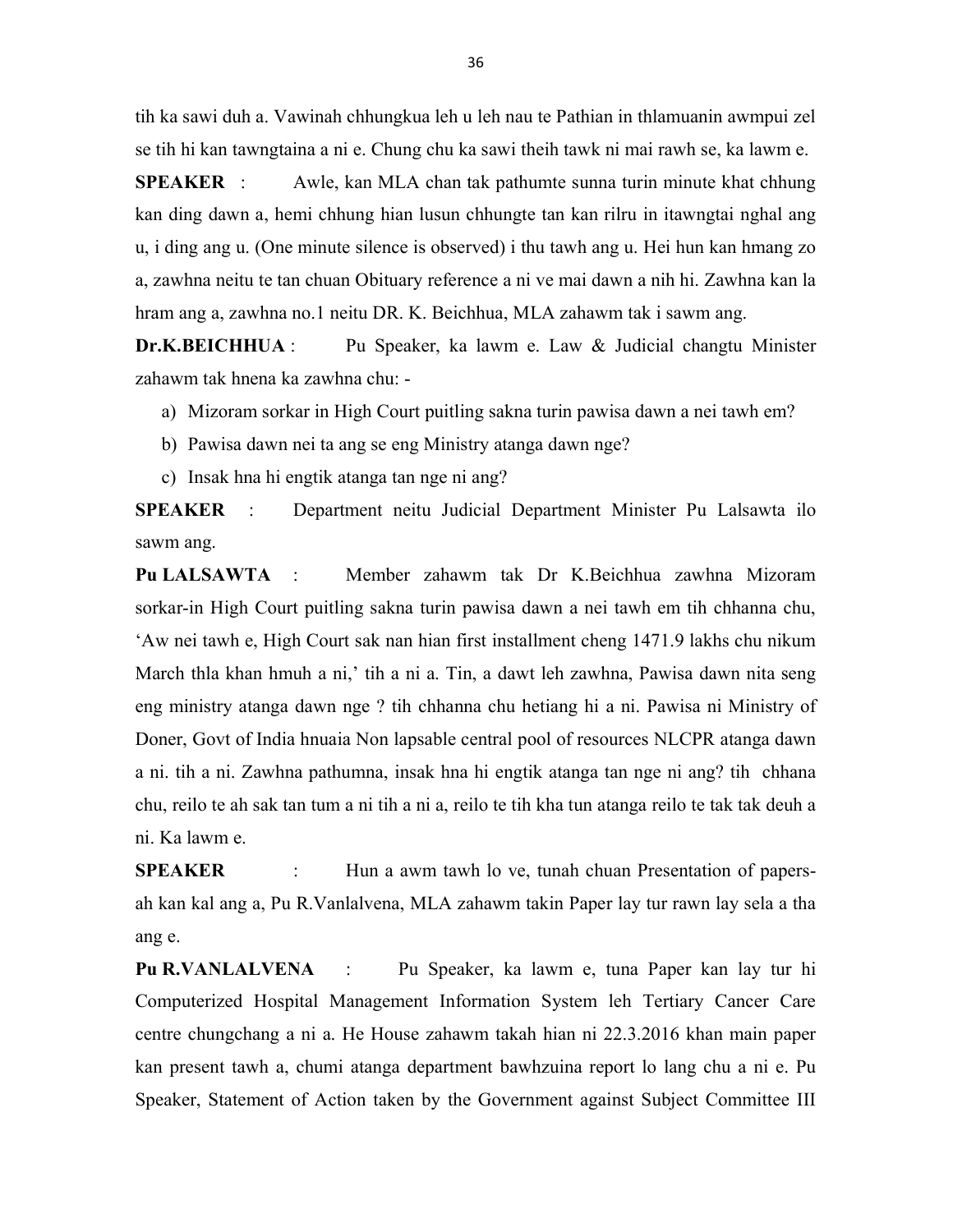further recommendations contained in the  $6<sup>th</sup>$  Report, 2016 relating to Computerised Hospital Management Information System and Tertiary Cancer Care Centre chu he House zahawm takah hian ka lay e. Ka lawm e.

SPEAKER : A copy kha sem ni se. Aw le, tunah chuan Presentation of Report a ni ang a, Report pe turin Pu John Siamkunga, MLA zahawm tak i sawm ang.

Pu JOHN SIAMKUNGA: Pu Speaker, ka lawm e. Vawiina ka Report present tur hi Annual Technical Inspection Report on Urban Local Bodies and Rural Local Bodies, 2013 - 2014 tih a ni a. December 6.2016 khan a main report hi kan present tawh a. Khatah khan recommendation pali (4) department in a bawhzui tur kan siama. Chu chu an han bawhzui ta a, pali zingah khan pathum kan pawm a. Vawiina ka rawn present tur hi pathum kan pawm zing ami a ni a. Pakhat erawh chu department lam la inpeih theih loh avang leh an la bawhzui theih loh avangin recommendation pakhat chu la umzui leh tur a ni a. Heng kan report rawn present te hi Audit findings atang te a thil bawhzui ngai te kha an ni. Tichuan Pu Speaker, i phalna leh he House zahawm tak remtihna in  $3<sup>rd</sup>$ Report on Action taken by the Government on the recommendations contained in the  $1<sup>st</sup>$ report of Committee on Local Fund Accounts on Annual Technical Inspection Report and Urban Local Body and Rural Local Bodies for the year 2013 - 2014 relating to the Local Administration Department hi he House zahawm takah hian ka rawn present e. Ka lawm e.

SPEAKER : A copy kha sem ni se. Tunah chuan lawmthu sawina sawihona kan tan tawh ang a, ka han ruahman chhin danah chuan minute 10 zel pakhat tan hman ni sela ka ti a, House-in a remti thei mai em ? Aw, mi pakhat tan minute 10 ruat a ni a, tunah motion neitu Pu Robiaka i lo sawm ang.

Pu LALROBIAKA: Pu Speaker, motion sawiho theihna hun kan nei hi a lawmawm ka ti a, vawiinah hian thil tak tak leh thil hmuh theih sorkar hlawhtlinna tam tak Governor in a rawn sawi chhuah te sawiho tura a hmasa bera kan ding hi Pathian chungah leh kan hotute chungah leh i zahngaihna chungah lawmthu ka sawi a ni.

 Sawi tur a tam khawp mai a, a move tu nih manah ka lo pel deuh a nih pawhin Pu Speaker, min ngaihthiam ka duh a. Ka sawi tak ang khan he sorkar hi Pathianin nasa takin mal a sawm a, chumi avang chuan hnathawh na hrang hrang ah hlawhtlin na kan hmu chho mek a ni. Tute tih dan tak ah emaw vung kan chhuah terh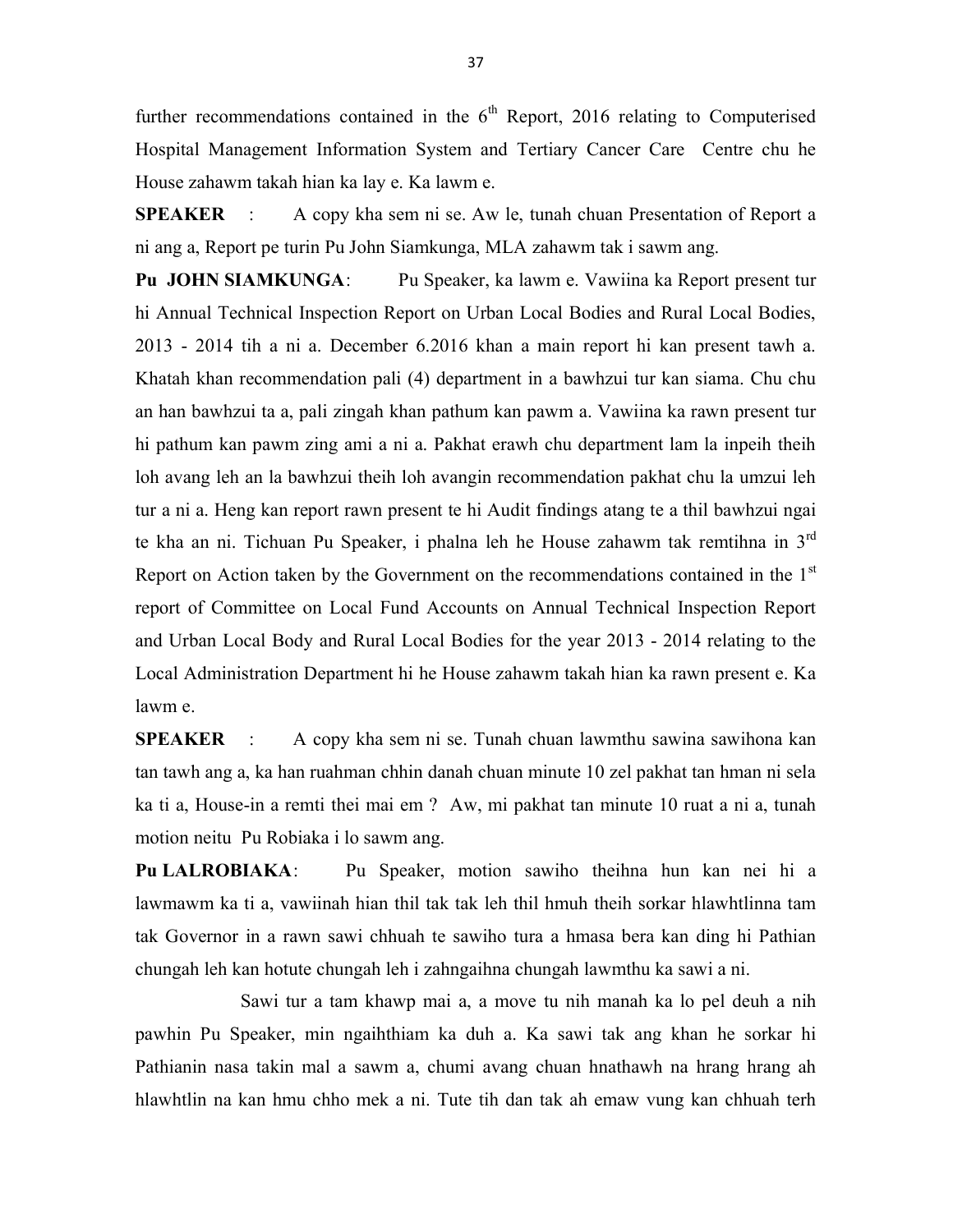turh a, Rail kawng te leh leihlawn tha tak tak te, kawng tha tak tak te hmuh theih in a awm tan a. Chutiang zingah chuan kan sawi hmasak duh chu, MLA ni chungin ka va lo hre lo em, hla in alo sawi ang deuh khan, 'a then pawh kan hre thei lo he lui kam atang hian' tih ang deuh kha niin ka hria a ni. Kan Minister te, a bik takin kan CM zahawm tak hruaina hnuaiah hian nasa takin Zoram hian hma a sawn a ni tih hi dar rul khaia en duh lo hram hram dam ta lo ang chi ni lo kha chuan an hria in ka ring.

 A hmasa bera kan sawi duh chu, vawiinah NLUP atang te, NEDP atang tein kawng tha zawk loneitu ten an lo neih theihna tur atan a engemaw zat he sorkar chak tak hian ruahman na nei a. Chutih rual chuan hun kal ta te kan thlir chuan Bamboo link road, sum tam tak bo na ram an sawi kha a ni ringawt mai a ni. Chutiang chu a nih rualin vawiin ah chuan Agriculture link road tha tak tak te, a fur a thal a an kal theihna tur atan leh nasa taka mipui in an chhawr theihna tur atan ngaihtuah na thui tak an nei a. A laih mai piah lam ah fur lai harvest period-a an kal theihna tur atan pawh ruahmanna kan sorkar hian a nei a ni. Chutiang kut hnathawk te hmangaih sorkar tha tak kan nei hi a lawmawm a ni tih hi ka sawi duh a, hemi atan hian nasa takin sum leh pai senso a ni a. Tin, kan bial tan pawh tam tak, kan duhthusam ni lo mahsela min pe a. Tin, NLUP link road atang te, abik takin Soil kaltlangin Chungtlang ramahte chuan in 84 tan rubber plantation kan siam a, chungte pawh chu a kalkawng Chungtlang khua atanga Tut lui thleng hian motor in a kal theih tawh a, khaw mipuite an lawm em em a ni.

 Tin, kum danga an maipawl te, an mai te hlam tla mai mai leh phur chhuah ai chuan khatia dah mai kha awlsam zawk leh a senso ngaituah a hlawk si lo kha vawiin ah chuan Aizawl bazarah te an rawn zuarin an rawn hralh tawh a. Tin, anmahnin an rawn phur chhuah loh pawhin Aizawl atangin an rawn phur chhuak tawh a, chutiang chuan bial tam takah hian hlawhtlinna kan hmu mek a ni. Chutiangte chu a nih avangin a lawmawm khawpin ka hria.

 Tin, Sericulture bikah hian hmasawnna tam tak kan hmu chho zel a, silkworm te thar chhuah tam tak a lo awm ta a, a bik takin silk-ah hian kan ram hi potential tha tak mai ala ni dawnin a lang a. December 2016-ah khan NERTPS atangin project 1352.09 lakh lai kan hmu a. Tin, vawiin ah a hminga kan bial ve ngeiah South Sabual-ah te pawh muga chinna introduced chhoh a ni a, mipui te pawh an tui em em a. Tin, vawiinah China-te, India ram ngeiah pawh a hmangtu (silk) an tam zia te, a hralh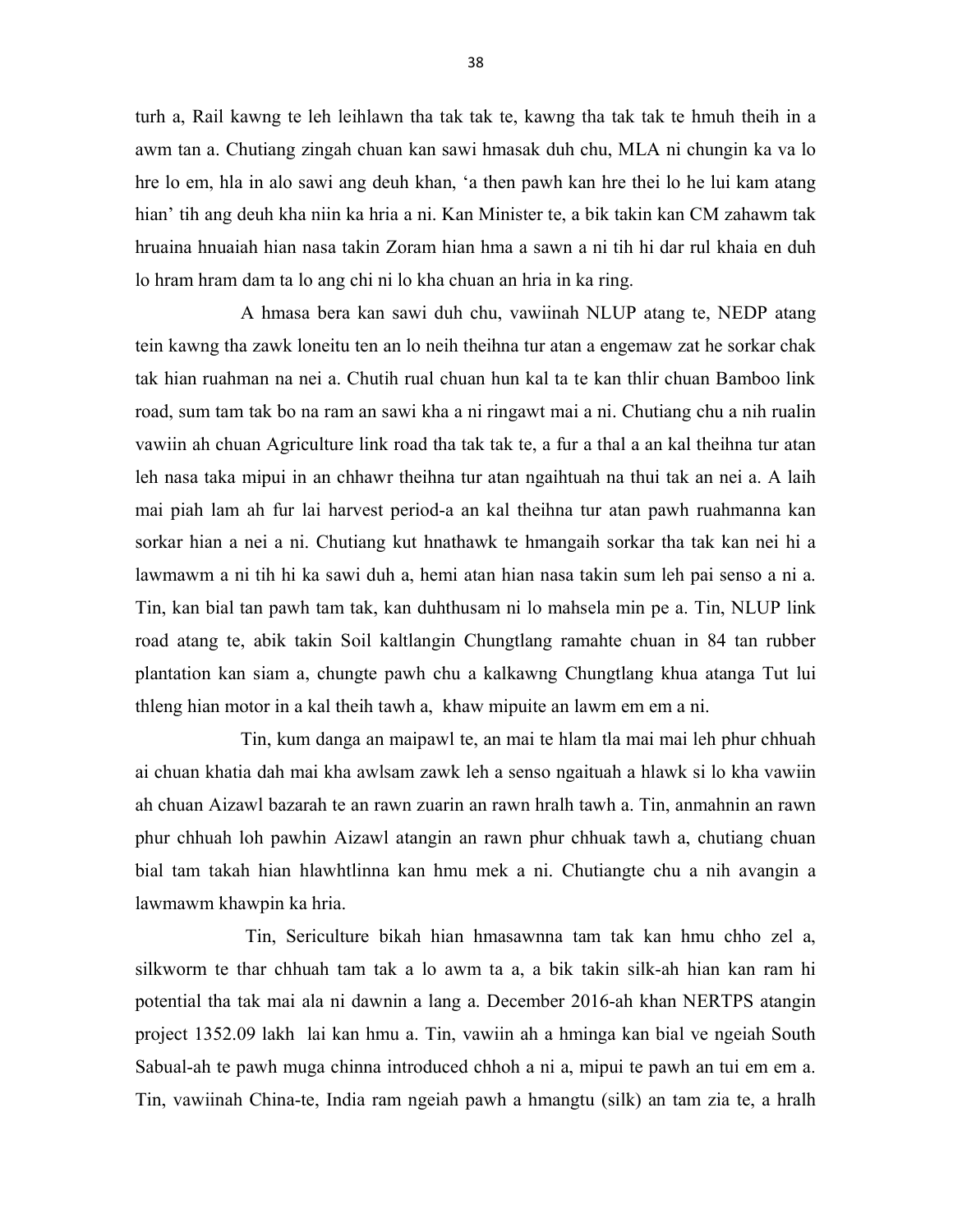chhuahna lamah chuan harsatna awm dawn loh ziate kan chiangin ka ring a. Chuti chung chuan silk pangang hian climatic condition duh tawk eng ang emaw nei chi alo awm ve a, muga ang chi te phei chu a nazawngin chin theih ani lova, kan ram condition nena inmil tak mai tur vawiin ah hian a lo awm chho mek te hi a lawmawm hle maiin ka hria a, helamah pawh hian nasa zawkin mipuite pawh kan thanharh a tul hle a ni tih te pawh kha ka sawi duh a ni. India ramah hian heti zat hi population kan awm a, sari tha an lei dawn chuan silk an lei a ngai tlat, chuvang chuan heti zozaiin an mamawh te, tin, Japan ramah te, China ramah te an hmang tangkai em em a ni. Chutiang chu a nih avangin vawiin ah hian a hralhna lamah harsatna a awm dawn hauh lo a ni tih hriain mipui te pawhin hela a Central sorkar pawhin inphal taka min rawn pek thin te hmang tangkai thei tur te, tin hei aia tam pawh dek chhuak thei turin hma kan lak hi a ngai takzet zet a ni tih hi kan sawi ve duh a ni. Chumi behbawm ah chuan Industry atangin, Apparel and Garment Marketing Centre, Luangmual-ah central sorkarin min pe a. Hengte pawh hi kan hotute remhriat na a ni tih hi kan sawi duh a. Hemi atang hian man man zawkin kan uniform-te phaia kan thui thin leh kan lei thin ang chi te kha vawin ah chuan kan Mizopui ngeiin a hlawkna te an lo dawng tawh ang a. Tin customer te pawhin man man zawkin kan lo lei thei tawh dawn a ni a. Chutiangte chu thil hote a lang amaherawhchu kan ram economy tan a ni tih hi kan hre awm e.

 Tin, kawng chungchangah hian nasa takin hmasawn a ni a, kan ram mai nilovin Burma ram thlengin vawiin ah chuan hetiang hian kan Governor chuan a rawn sawi chhuak a, Pu Speaker i phalna in "The government of India has assured that Rih-Tiddim road of about 80km will be developedto improve the connectivity with Zokhawthar" a rawn ti kalh a ni. Chutiang chuan hmasawnna kan hmu zel a, vawiin ah hian kan (SPEAKER : I hmangzo ti tih a nia, i hun hi) A chanve pawh ka la sawi lova Pu Speaker, move tu nih manah. Engpawhnise sawi tawi deuh te pawh kan tum ang a, amaherawhchu thusawi ah speed hi ka nei vaklo a, min hriatthiam erawh chu ka'n ngena. Nikum kumtirah khan multi-modal transport, kan Transport Minister zahawm tak nen hian kan va en a, a ropui khawp mai. Kan sorkar hnathawh nasat zia te. Tin chu mai piah lamah chuan mipui in kan chhawr tangkai tur zia te han chhut khan a lawmawm ka ti a. Tin, a hmuna thu ka sawi ve naah pawh "hmasawn kan duh a, hmasawnna pawh alo thleng dawn a ni, amaherawhchu hmasawnna hian thil tha zawng zawng hi, a tha thiau a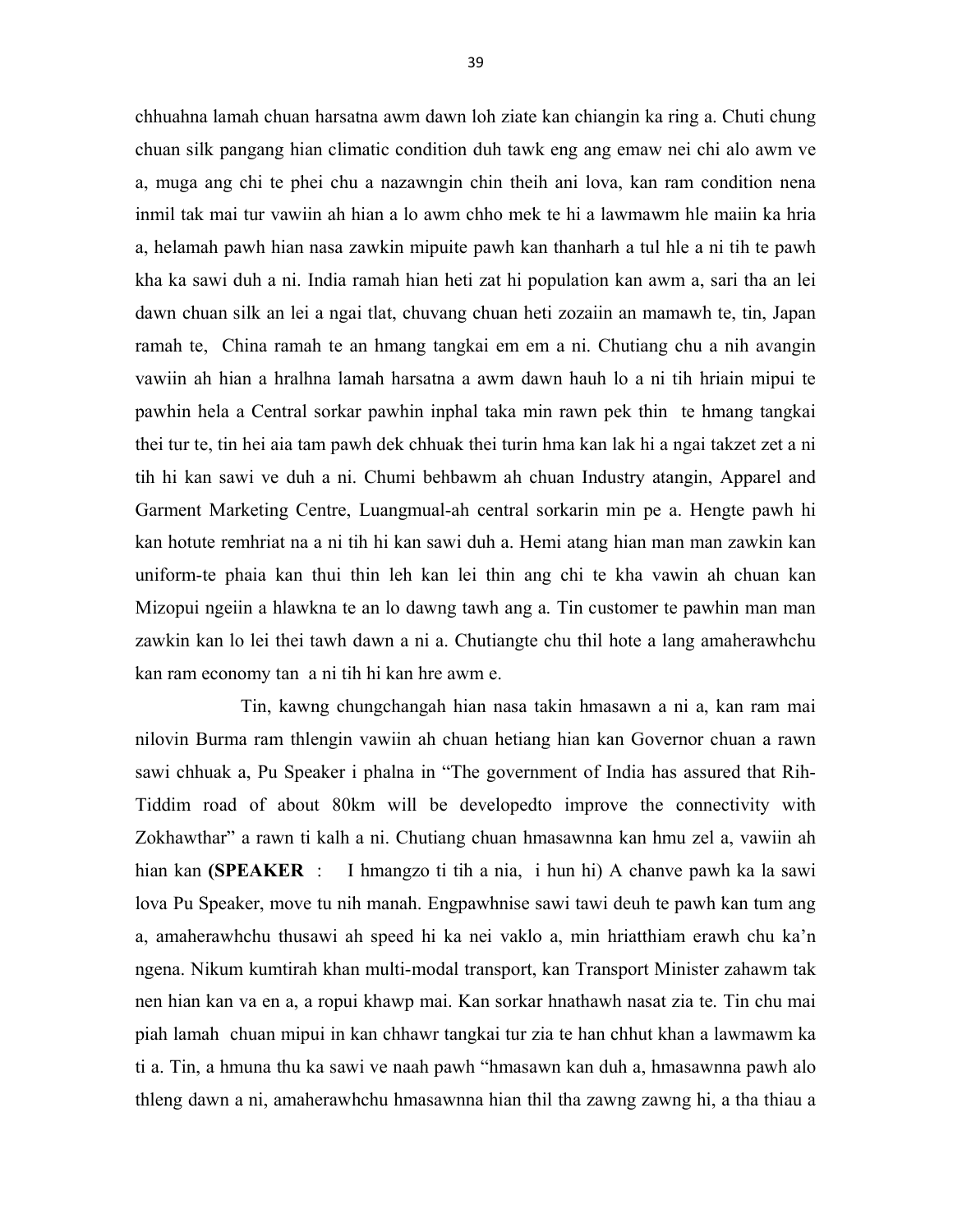rawn thlen dawn lova, a tha lo te pawh a lo thleng dawn a ni. Chutah chuan helai khua leh a chhehvel ami te pawh in lo fimkhur a ngai a ni" tih thu ka sawi a. Chu chu keima mimal ngaihdan leh ka hmuh dan a ni. Hmasawnna alo thlen dawn chuan a tha lo te pawh a rawn keng tel ve dawn a, hei hi fimkhur taka lo thliar thiam a ngai dawn a ni.

 Entirnan, sawlaiah pawh kawng kan nei dawn a, nasa takin kan inpuahchah tawh a, chutih rual chuan kawng kan neih rualin, anmahni Burma sorkar in an enkawl hleihtheih loh criminal tribes ang chi te kha an rawn phei ve hun te pawh kha a awm dawn a ni, keini pawh kan phei ve hun a awm dawn a ni. Chutiang hunah te pawh chuan a ram neitu te pawh kan fimkhur thiam a ngai dawn a ni tih te pawh ka va sawipui ve a. Democracy atanga mipui thiltihtheihna pek annih dan te, R.D kaltlanga urban Development-in hna an thawh dan tur te, khang zawng zawng, te a tam khawp a ni.

 Tin, kan hlawhtlinna chi hrang hrang Sport & Youth Services-ah te hian sawi tur a tam mai a. I-league kan han tih te a ropuina em em leh vawiina kan hlawhtlinna, kan Chief Minister leh kan Sport Minister hova hmalakna avangin vawiin ah chuan India ram footbal khelhna ah hian Mizo tel lovin a tih theih tawh loh reng reng a ni, a serh zinga mei ang kan ni hial tawh a ni. Kan hlawhtlinna hi hmuh tur tam tak a awm a ni. Kawng chungchangah te thil chi hrang hrang, ei leh bar leh kan deh chhuah chungchang ah te pawh. Tin, (NLUP nichin khan kan sawi zawk a) NLUP chungchangah pawh nasa takin hma kan sawnna chu vawiin ni ah hian deh chhuah a tam a, chumai piah lamah chuan afforestation, forest ram zau zawk kan neih phah a ni.

 Tin, Food & Civil Supply chungchangah te sawi tur a tam khawp a, Opposition lam te pawhin lawmthu te sawi sela, gas te pawh hi kan duh zat zat kan la tawh mai ania. Tun hmate kha chuan lungte kan dah thin kha ania, chutiang te chu a awm tawhlo a, tunah chuan kan duh zat zat kan la tawh a. Ka hriat lohin keini pawh ka chhung ten 2 lai an lo la a, 'pawisa neih loh laia 2 lo lak te chu a dik dawn emaw ni le? 1 chauh lak tur alawm te,' kan ti zui a.Chuti khawp chuan a tam a ni.

 Tin, tui ah hmasawnna tha tak kan nei bawk a, tax chungchangah kan nei bawk a; tin, a pawimawh ber Power & Electricity chungchangah te hian a ni. Eng chungchangah te hian vawiinah Tuirial Hydel Project, sorkar hmasain a lo tih chhiat vek tawh, mimal hausak duhna leh huamhauhna avang liau liau a abandon tawh vawiinah chuan, naktip maiah hawn theih tura a lo awm ta mai te hi a va ropui em ! Chutiang chu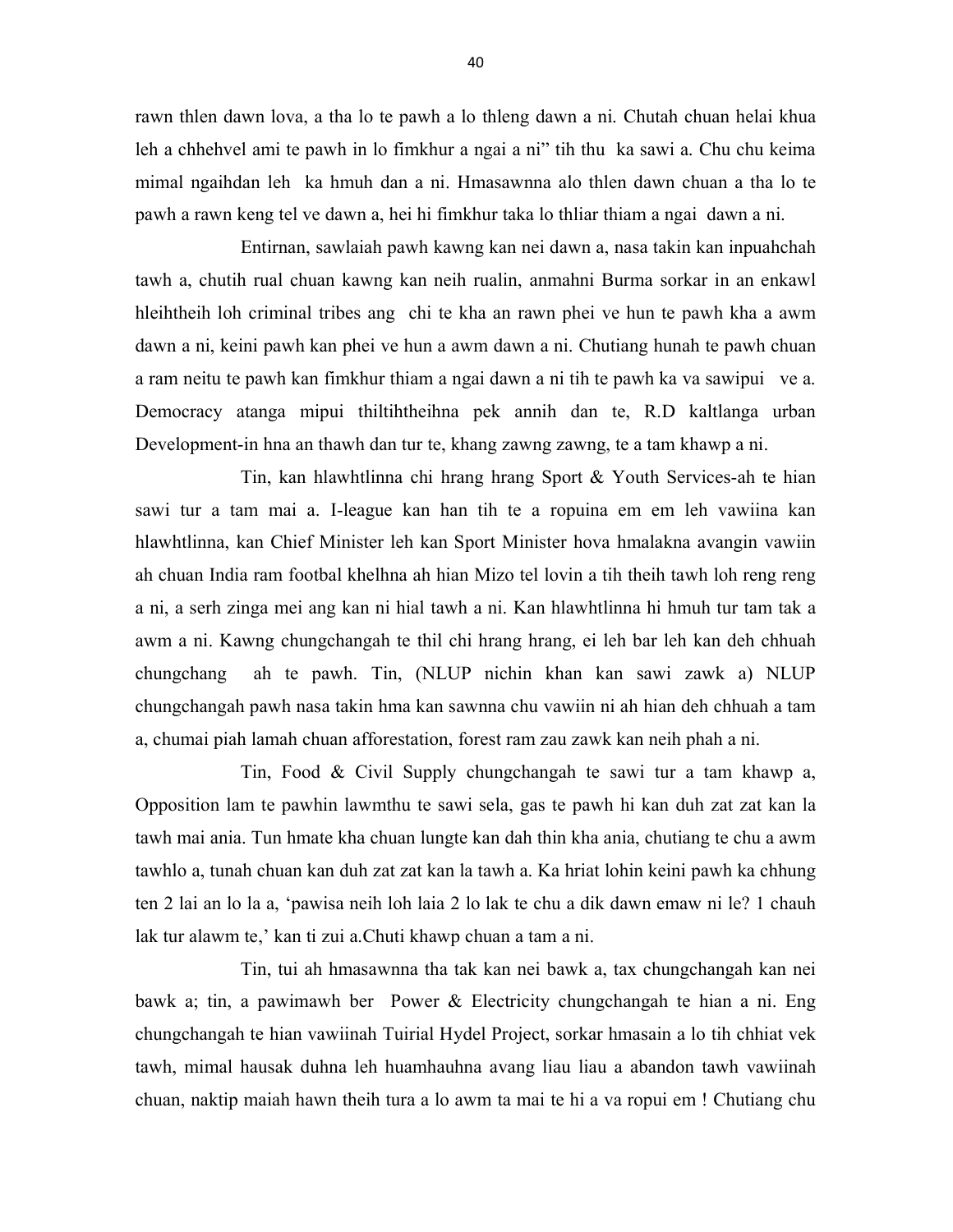kan ram dinhmun mek a ni a. Tin, chu mai piah lamah chuan Thlawva tih te, Kawlbem SEP te, Tuichang te, Tuirial te sawi tur tam tak a awm a ni. Tin, Health Sector-ah te sawi tur tam tak a awm a, amaherawhchu,kan sawi seng lo ang a. Tin, Health Sector bikah hian Thenzawl-ah private hospital, October 2016-ah khum 50 awmna hawn a ni te, North East-ah chuan hetiang hi a hmasaber a ni lehnghal a. Ram kilkhawr, zirna lamah pawh ropui tak ni chuang si lo, state naupang te ni si hetiang kan han nei thei te hi achievement ropui tak kan ti lo thei lo tih hi ka sawi duh a.

 Tin, sipaiah te employment generate nan kan thalaite an tan theihna turin nasa takin kan sorkarin Youth Commission atangte in hma a la a. Tin, chumai piah lamah vawiin ah chuan state-in a neih ngai loh Sainik School hawn mai theih tur kan han nei leh ta te hi a lawmawm ka ti a. Engpawhnisela, Education-ah te, Home atangte pawhin sawi loh theih lohin Aizawl City Surveillance Project kan tih te, thiamna te a sang tawh a, thil sual chhuichhuah zung zung theihna tur atana hmanrua kan neihna te; tin, Forensic Science Laboratory tha tak kan neih te, hengah te hian kan sorkar-in hna a thawh nasat zia te, tih tak takna leh chhutzui a duh ziate a lang chiang hle a ni.

 Tin, kan tax collect te pawh a kum tel hian hmasawnna kan hmu chho zel a. India ramin a sawi ang deuhin, One Tax a tih ang deuh hlek khan, Good and Services Tax kan lak hnuah phei chuan rualkhai zawk leh tam zawkin Mizoram pawh hian kan la dawn a ni tih hi kan hmu thei in ka hria a ni. Chungte chu ka sawi duh a.

 A tawp berah chuan, NEDP atangten tanpuina kan hotuten an siam a, vawiin ah hian kan Zoram mipuite hi a tanpui zel dawn a ni tih han hmuh hian future a bright a, kut hnathawktute tan hmasawnna a la awm dawn a ni tih hi chiang takin a lang a ni tih ka sawi duh a ni. Chuvangin, thil chi hrang hrangah hmasawnna kan hmuh leh kan ngaihthlakte hi a tak tak hmuh theih/ khawih theih vek a nih avangin lawmawm ka ti a. Chuvangchuan, kan Governor thusawi hi lungrual taka pass turin ka rawn ngen a ni e. Ka lawm e.

SPEAKER : Midang sawi tur kan la awm em? Pu Rinawma.

Er. LALRINAWMA : Pu Speaker, ka lawm e. Vawiinah Governor's address sawina hun tha tak kan nei leh hi a lawmawm khawpin ka hria, Tin, kumin chu nikum aiin an rawn present pawh hi a tha in ka hria a. Nikum kha chu kan ni deuh nei nuai mai a, mawilo ni lo sela, a phuailuai deuh kan ti dawn nge sawi leh sel te kha a tam a. Kumin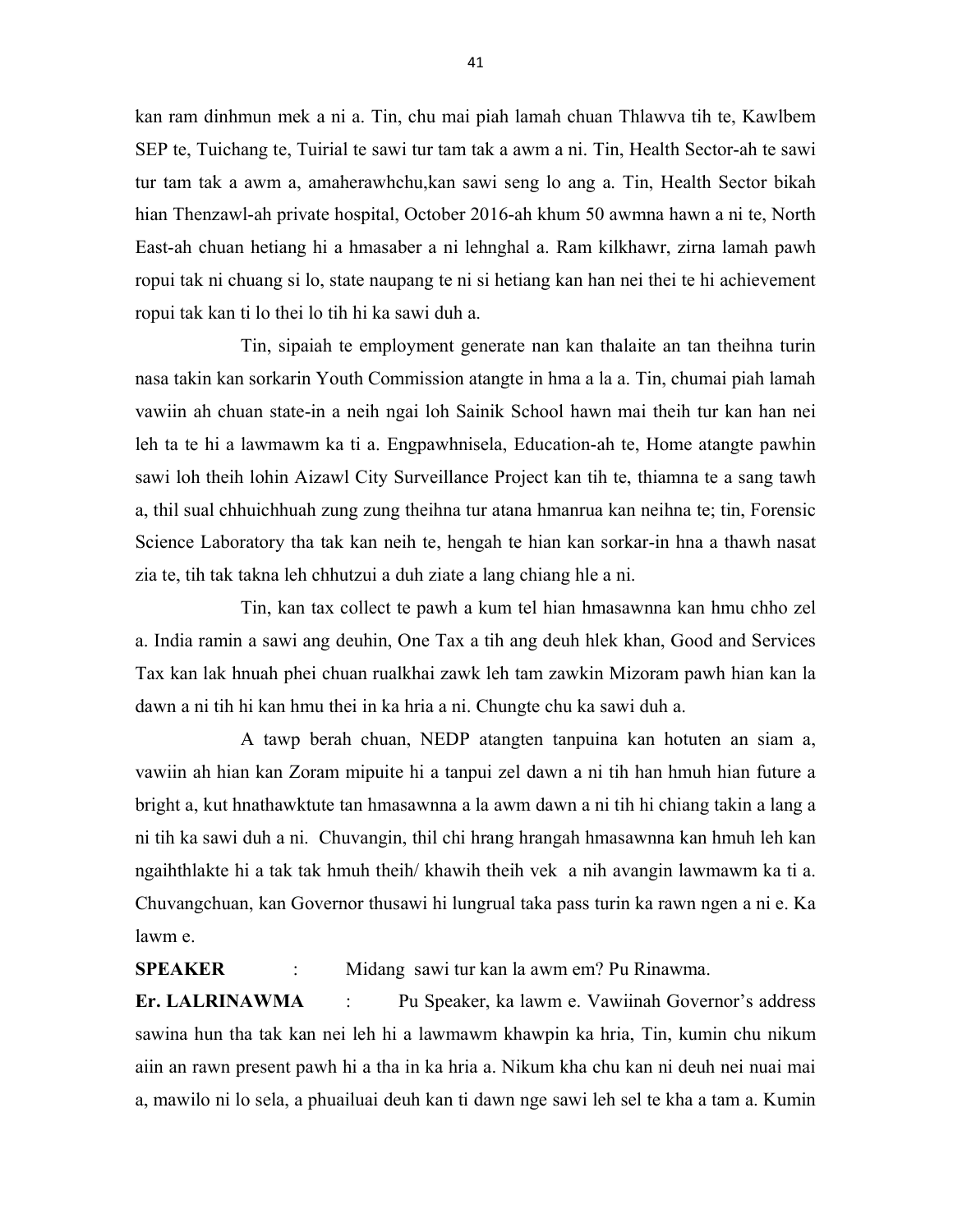chu phak ang tawkah theihtawp an rawn chhuahin ka hria a, a thu rem pawh hi a tha khawpin ka hria a, a lawmawm hle in ka hria. Tin, central sorkar hmelhmang te pawh a lang deuh emaw ni chu ka ti a. Kan hriat ngai loh Centrally Sponsored Scheme a tlar thla thluai mai a, hengte hi a lawmawm a.

 A hmasain kan Governor thusawia lawmthu sawina hmasa ber atan chuan section 9-naa Minor Irrigation-in project 14 lai mai an lo la thar leh hma an lo la hi a lawmawm hle in ka hria a. Hei hi ka lawm riau nachhan chu July 9, 2015 khan session kan nei a, khatah khan MLA zahawm tak Pu Beichhua hian, " 2012-2015 chhungin project engzat nge awm?" a ti a. "2012-2015 chhungin project thawh thar pakhatmah a awm lo" an ti a, "Tunah project engzat nge awm?" a ti a. "tunah hian project thawh mek a awm lo," an ti leh a ni. Khatihlai khan kan lo chau hle khan a lang a. Vawiin ah project thawh thar 14 lai mai leh a dang eng eng emaw a lo awm chho hi a ropui hle in ka hria a, lawmthu ka sawi a ni.

 Tin, section 10-naah hian Sports lama kan hlawhtlinna hi hai rual a ni lova, zep thu pawh a awm lova, kan Minister-te pawh an fakawm ka ti a. Henga kan Mizo thalai tam takte hlawhtlinna an rawn tarlangte pawh hi a ropui ka ti khawp mai tih ka'n sawi leh duh a.

 Tin section 14-naah hian Food & Civil Supply-in website an neih chungchang thu te leh khami atanga thil dinhmun zel a lo zirchian theihna te kha a rawn tarlang a. Duhthusamah chuan an website te kha han tarlang sela, han lut ve nghal ila a chakawm tehreng nen a rawn tarlang lova. Engpawhnise, kha kha hmasawnna kawng khat leh tunlai khawvela information chak tawh zia leh kan thil hriat duh te kan hriat zung zung theih nan kan lo hmang tangkai zel thei a ni tih lo lanna a ni a. Mipui pawhin kan lo hman tangkai ngei ka ring a, a lawmawm hle in ka hria a ni.

 Section 26-naah hian Sainik School hawn tan tur thu leh nakum lawka class tan tur thu te a rawn sawi a, a lawmawm khawpin ka hria a. A hminga a bialtu leh kan bial chhunga lo awm te a nih avangin a ropui ka ti a. Tin, chutihruala ka'n sawi duh chu, Sainik ram pek chungchangah hian kan bial chhung Chhingchhip khuate khi an ti tha em em a. Zoramin compensation kan buaipui laiin anni chuan compensate engmah beisei lovin ram hmasawnnan tiin an ram te an lo hlan a ni a. Tunah an hnathawh awm ang tawk te te te pawh IV Grade a ni emaw hetia han lak mai theih ang chi ah kha chuan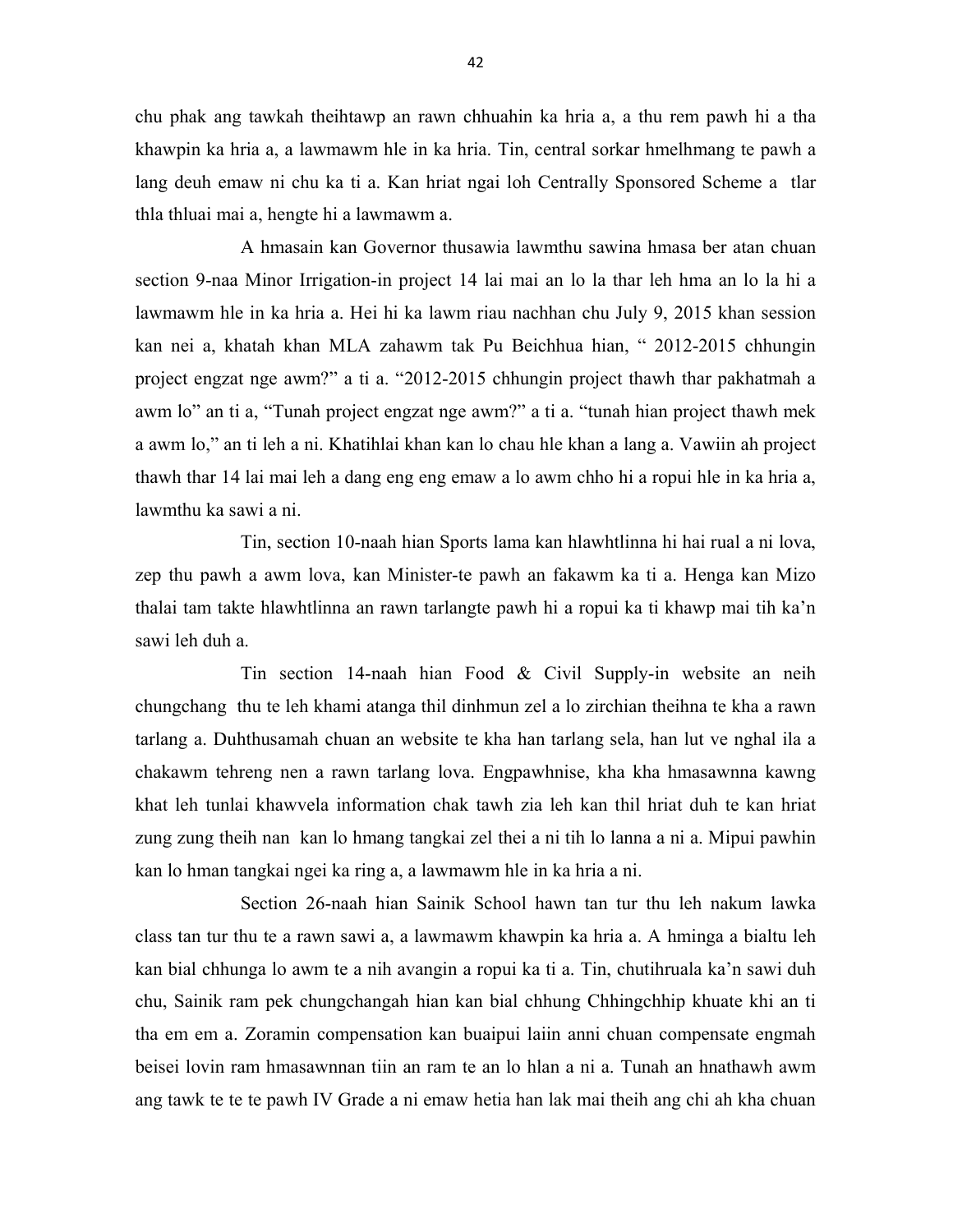han in hriat ve hram hram nisela. Khitianga theih tawpa an thil neih pawh ui lova lo hlantu te khi duhsak ni se tih kha vawiin ah hian ka'n sawi duh a ni.

 Section 32-naa District Council chungchanga State Level Committee leh District Council Level Monitoring and Review Committee te din a lo ni te hi a lawmawm ka ti a. Hei hian district-ah hmasawnna zau zawk a thlen theih ngei ka beisei a. Engpawhnise, theih tawpin hmalak a tha a ni tih ka'n sawi duh a ni.

 Tin, central scheme chungchang ah hian guideline monitoring leh vigilance te a awm thin a, Governor speech - ah hian central scheme a tam em avangin heng monitoring chungchang te pawh hi chak lehzuala kan um a kan zawm kha a tul ang tih ka sawi duh a ni.

 Duhthawhna lampang sawi ve thung dawn ta ila, lawm reng kha a tih hleih theih bik loh a. Kan Governor speech hi niminah khan darkar chanve vel a sawi a; amaherawhchu department tam tak an hna thawh sawi lan ve loh ve kha a awm nual a. Entirnan Fishery Department-te Transport Department te hi sawi lan a ni ve reng reng lo mai a. Finance Department erawh chu helaia Mizoram Finance Commission report chungchang a rawn thai lan bak kha chu Finance Deptt. dinhmunte leh an hnathawhte tarlanna reng reng a awm lo a ni. Law & Judicial Deptt. te pawh khatiang zel kha a ni a, Disaster & Management Deptt.- te, Vigilance Deptt. leh LAD, Co-operation thlengin. Hengah hian an hnathawh thailan a awm ve lo lai chu ka'n vui pui deuh a. A chhan chu nimina kan Governor thusawi rei zawng kha darkar chanve vel a ni a, darkar khat pawh ni se hun a thawl a ni. Chumai piahlamah, nikum lamah chuan Section 56 thleng kalpui a ni a, kumin chu section 44-na ah min tawp pui a. Chuvangin, heng department, theihtawpa thawk ve tak tak te hi an hnathawhte tarlan han ni ve sela chuan an phur lehzual kha Pu Speaker, ka'n ring deuh a. Hun lo kal turah chuan hei hi a mawhphurtute in hriatsak hram hram ila. Mihringte chu kan in fak a, kan hnathawh kan inhriatpui atanga hmasawn zel tum leh phur kan ni tih lai kha kan hriat tlan a tha in ka ring a.

 Tin, ka sawi leh duh chu section 15-naah hian Supply chungchangah godown 17 sak hi kan sawi lar khawp mai a. Hetiang hian ka'n chhiar teh ang, Pu Speaker, i phalna leh remtihnain. Nikuma Governor speech section 53-naah heti hian a ziak tawh a ni, "17 godowns are in the final stage of construction and will be commissioned" a ti a ni. Nikum tun ang hunah khan heng godown 17 te hi final stage ah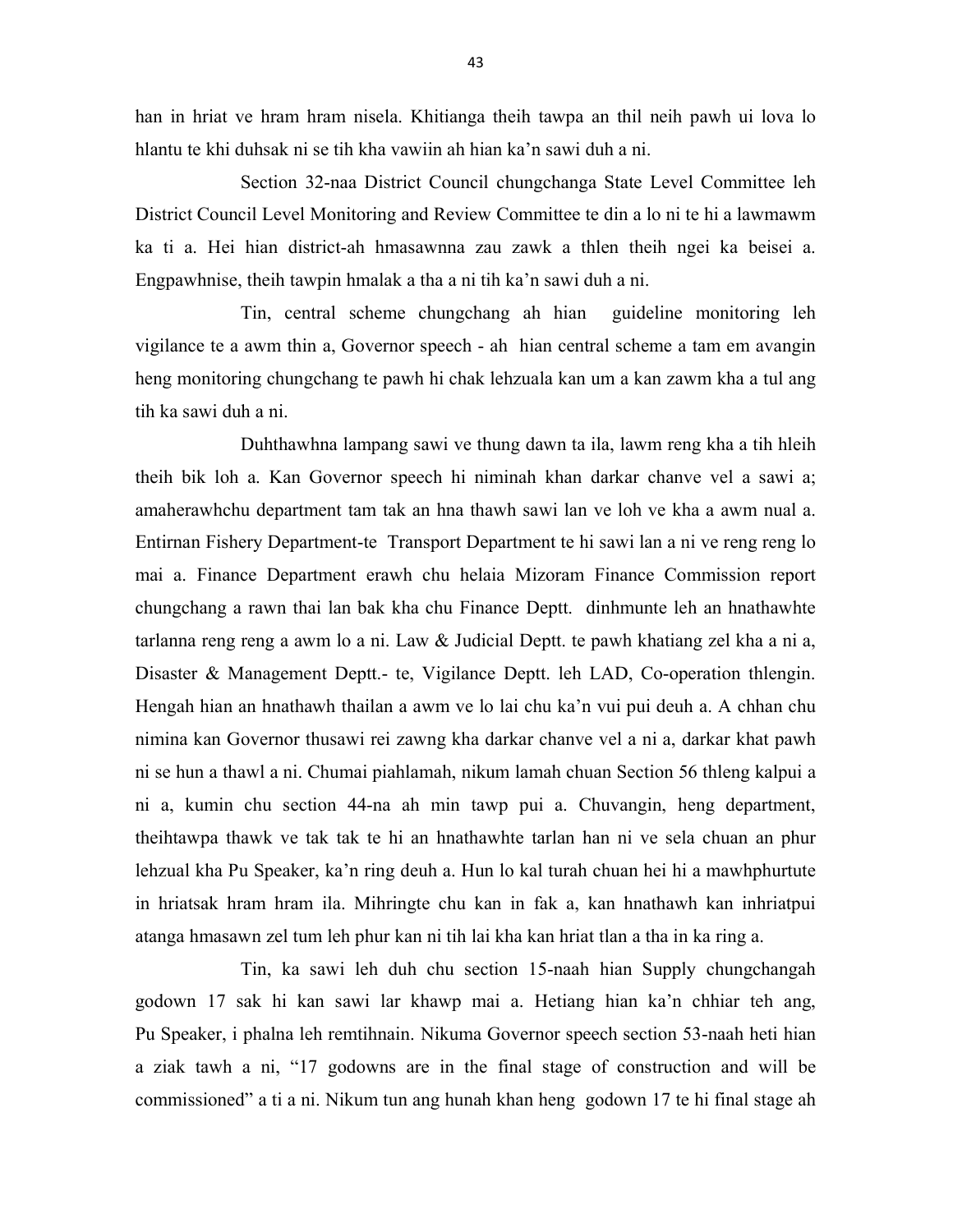a awm tawh a,commission mai tur a ni e, an ti a. Tichuan kumin ah pawh hian a ngai te bawkin ti hian an rawn ziak leh a , Section 15 na ah hianin, " The FCS & CA Department is also in the final stage of constructing 17 new godowns and will be commissioned shortly" tih a ni. A ngai bawkin kum khat chu hna an thawk miahlo em ni tih hi ka ngaihtuah a, thu in ang, a ngai leh ngaia in present khum mai kha chu a ni ber dawn em ni ? tih lai kha ka'n sawi duh a. He thil bawk hi hetiang chiah bawk hian kan Chief Minister zahawm takin Independence Day 2015 khan a sawi chhuak tawh bawk a ni. Chu thil ngai inpek inpek kha, ram rorelna khawl sang ber a nih vangin a fel berin ka hrelo a . Chuvangin henga mawhphurtute hian thil chiang zawk kan en a, mipui hmaa pharh tur a nih vangin, dik leh felfai deuha kal hi a tha a ni. Khang sorkar department te khan kum hnih chhung khan hna an thawk miahlo em ni tih kha kan sawi duh a ni.

 A dawt leh ah chuan ( SPEAKER : Ngawi rawh please, kan inthlak lawk) ( Chairman – Nihar Kanti) Section 27 na ah hian Polytechnic Lawngtlai, Saiha te leh Mamit te sak mek a ni tih kha min rawn hrilh leh a, he thu bawk hi 2014 Governor's speech-ah khan an rawn ziak leh a ni, ' Construction of a new Polytechnic Schools are being completed at Champhai, Kolasib, Lawngtlai, Mamit, Saiha and Serchhip' a ti. Khatiang kha kan zo mek a ni tawh si a, tunah ongoing a ti leh bawk si a, hna kha an thawk nge tih lai pawh kha thil chiangkuang lo tak a ni. Chuvangin Pu Chairman, hetianga kan ti dawn a nih chuan felfai zawka kan kalpui a ngai a mipui an zahawm a ni. A mawhphurtuten tan kan lak ava ngai em tih kha ka'n sawi duh a ni.

Tin, Section 38 na ah hian 1<sup>st</sup> Mizoram Finance Commission Report chungchang kha a rawn tarlang a, helaiah hianin kha report recommendation sorkar in a pawm na ah chuan ti hian ziak a ni a, 15% of share of states own tax revenue inclusive of state excise duty a ti a ni. Tuna a rawn pek ah hi chuan 15% state own tax revenue atangin tih kha a rawn ziak a, excise duty a huam thu a rawn sawi lang lova. State excise duty chu tam tham tak a ni a, tun ah pawh cheng 53 crore vel lai kan hmu niin ka hria a. Engpawhnise helaia kan present dawn a nih chuanin thil kha chiangkuang zawka kan ziahlan kha chu a tha a ni tih ka sawi duh a.Chuti a nih loh chuan mipui hma ah kan sawi chhuak a, mi in chik taka an lo en khan sorkar tan pawh a mualpho thlak thei a ni tih ka sawi duh a ni.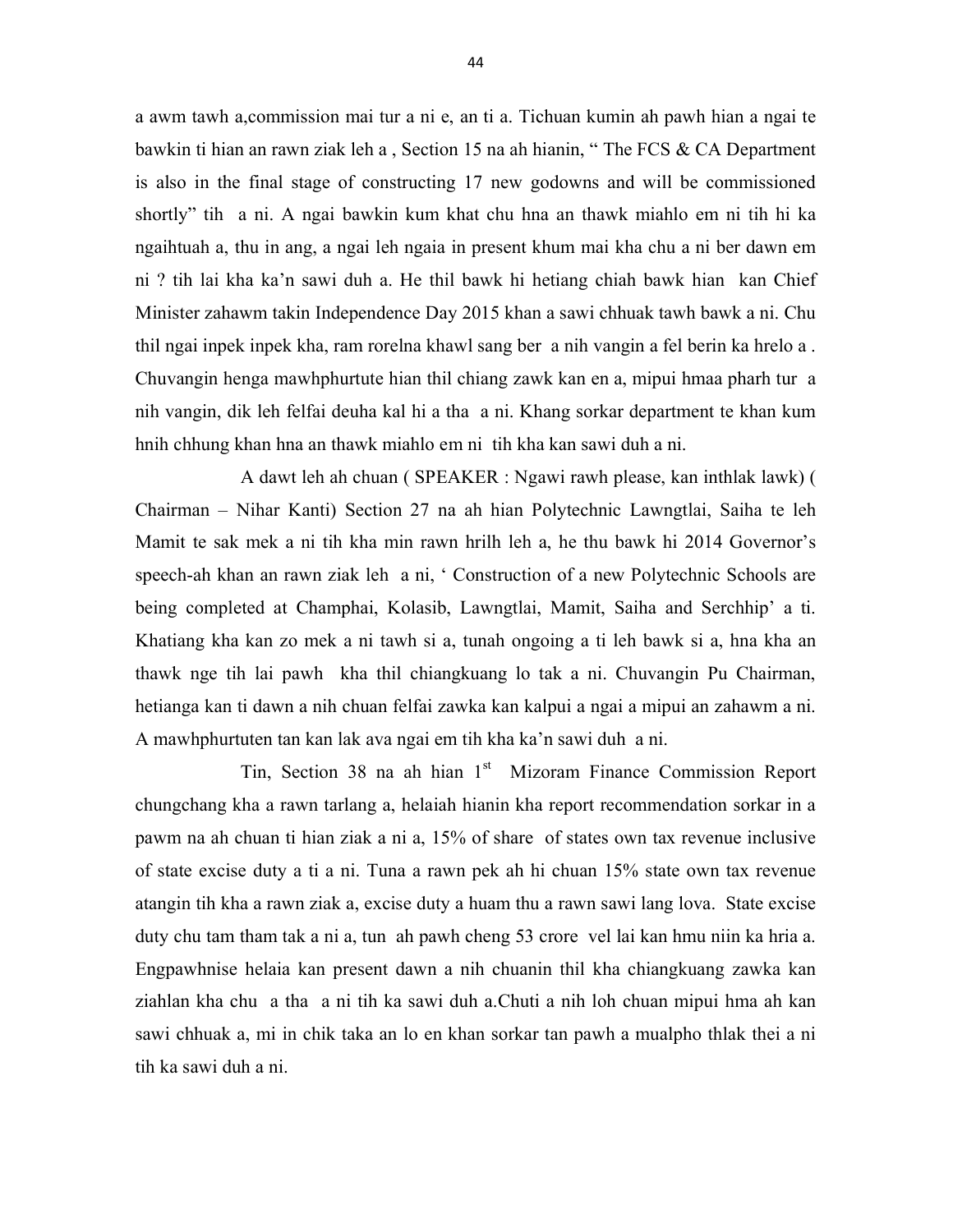Tin, hmanni lawka Mizoram 1<sup>st</sup> Finance Commission Report dungzuia VC hrang hrang te pawisa pek tur chungchanga an tehkhawng population base kha min lo ensak ula ka duh khawp mai. Ka bial chhungah pawh khaw inlen hleih tak ni a ka hriat te kha population in ang thuak in an rawn tarlang a. Chumai piah lamah 2011 census kha base tur nge ni a, ka han en ve thin na a, ka hmu thiam bawk si lova. Chuvangin hei hi thuneituten pawisa sem chungchangah khan eng census nge an base? khang population kha khawi atanga lak nge, kha population kha pawisa tehkhawngah hman a nih bawk si avangin, min lo hriatsak ula tih kha ka'n sawi duh a ni.

 Tin, Youth Commission chungchang hi ka sawi leh duh a, Governor in tun Republic Day 2017 hmanna ah a rawn sawi a, zirlai sangthum chuang chungchang kha hetah hian chiangkuang takin a rawn ziak ta a ni. Hei hi kan Governor in 26<sup>th</sup> Jan, 2017-a a sawi a ni a. I phalna in Pu Chairman,kan chhiar ang e. " Eizawnna kawngah pawh hma kan sawn zel a, thalai sangthum chuang Mizoram Youth Commission hmalakna hnuaiah skill training nei tawh zingah mi tlemte tih loh chuan Mizoram pawnah hlawh sang tak neiin hna tha tak tak an thawk vek a ni," tih hi a rawn tarlang a ni.. Amaherawhchu hmasawnna tam tak khata a sawi tho kan tarlan laiin he thu hi kan ziak lang leh ta reng reng lova, (thil dang kan ziah lan leh laiin), kan ziak lang ngam ta lo em ni? kan hnathawh tha taka kan tih te kha engemaw a lo thlen avanga kan phatsan leh zel dawn a nih chuan thil fel lo a awm a ni. Chuvangin an ni pawhin tha an thawh ang, he thil hi tarlan a ni ve lo hi chu a fuh ber em aw tih hi Pu Chairman, ka'n sawi duh bawk a ni.

 A dawt leh atan chuan MLA zawng zawngin, MLA 40-in model village kan thlang vek a, mahse engahmah hian model village-a kan hmalakna te hi tarlan a awmlo a ni. MLA te hi kan tlawm ta em ni? Central scheme tam takah hma kan la a, kan bei a, hetah pawh hian Centrally Sponsored Scheme tam tak a awm a, chutih lai erawh chuan model village-ah MLA tin ten, khaw hrang hrang kan thlang a, mahse hmasawnna emaw, kan hmalakna te hi pakhatmah sawi a awm reng reng lo a ni, Hma kan la lo nge ? Ka hriatsual loh chuan Central lam thurawn anga Chief Minister zahawm tak thu leh hlaa thlang vek kan ni si a, hei hi Pu Chairman kan ngaihtuah chian ava ngai em. Tunah thlan leh tur pawh ni se kan thlang leh ngam dawn em ni tih pawh ka sawi duh a ni.

 A tawpna atan chuan NLUP chungchang hi tlem sawi leh ka duh a. NLUP chungchangah hian kan chau deuh nge tlemte a rawn thai lang a, a zuzi ta deuh nge ni,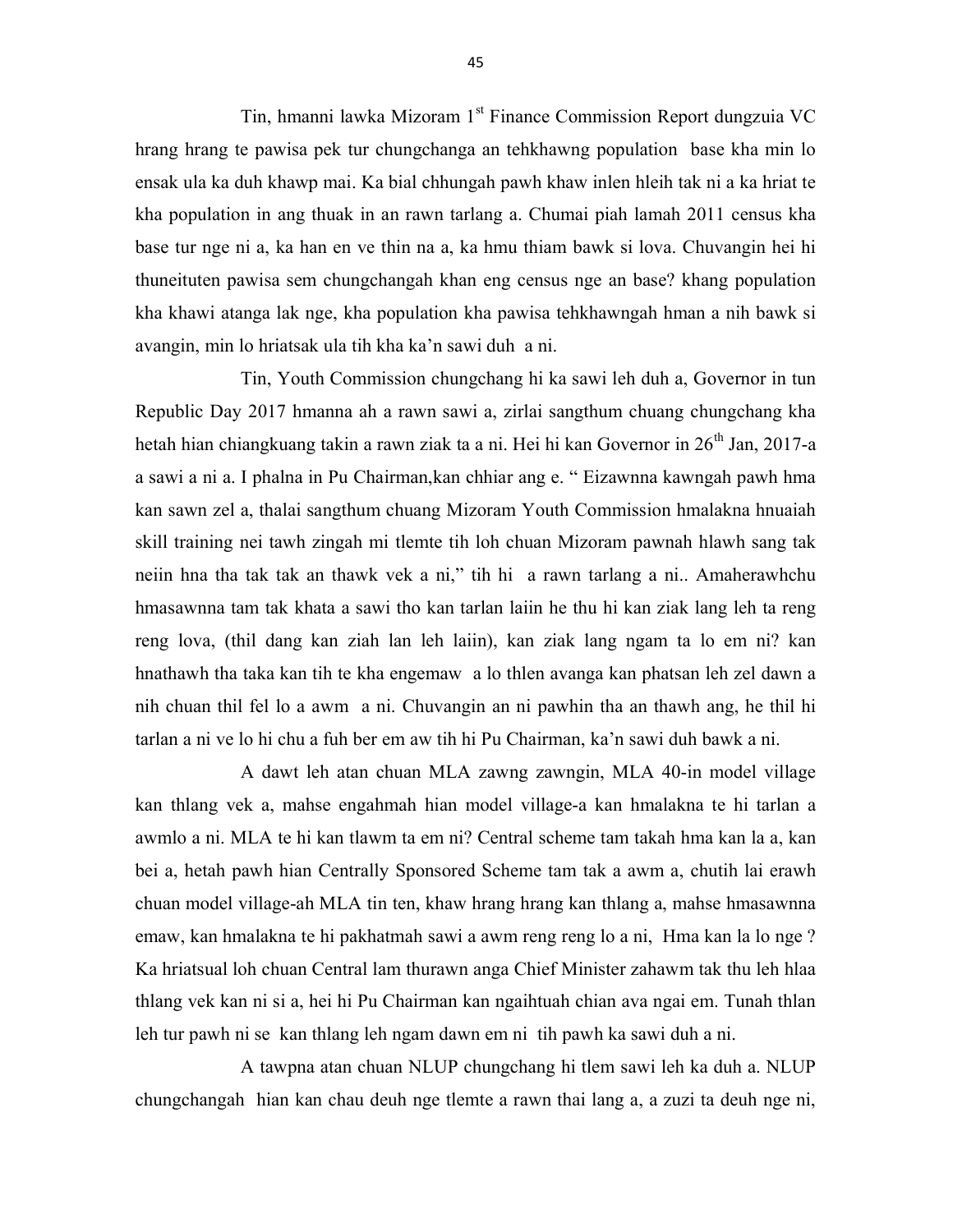ka hrethiam chiah lo a. Amaherawhchu ka lo beisei dan chuan NLUP huntawp lam a lo thlen dawn avangin a rah chhuah,helaiah hi chuan leilet ah buhfai kan thar tam e tih a rawn tarlang a . Tun ah chuan rah chhuah lai hi kan hmuh a hun tawh a ni. Chuvangin eng angin nge, economic impact nge social impact ? khang zawng zawng kha kan report theih hi ava tha em. Pawisa tam tak vaibelchhia 1500 chuang kan hmang ral a, kumin ah pawh vaibelchhe 30 vel 2016 – 2017 khan ruahman ni in ka hria a, vawiin zawhna ah khan a rawn chhuak hman ta chiah lo a. Engpawhnise NLUP chungchangah hian report felfai zawk, eng hmasawnna nge kan neih, vantlangah, social ah, agriculture ah, horticulture-ah ? Khatianga kan hmasawnna zawng zawng kha min rawn tehchhuah sak thei se chuan a bengvar thlak zualin ka ring a. Mipuite pawhin agriculture sector-a kan hmalakna ah hian entirnan kan thlai tharte chu a man a to tual tual zawk a, NLUP hi hlawhtling ni se chuan, a man hi a tlawm kan beisei ve a ni. Amaherawhchu bawnghnute a ni emaw, thil dang reng reng hi, tunah chuan nitina kan ei leh in ho hian to lam hi a pan zar zar zawk a ni tih hi ka sawi duh a ni. Pu Chairman, ka lawm e, ka sawi hnem ta khawpin ka hria.

#### CHAIRMAN : Tunge sawi ang le ? Pu K.S Thanga.

Pu K.S THANGA : Pu Chairman ka lawm e, chawhnu lamah programme pawimawh vangin ka awmlo mai thei a, ka'n chuh hma mai ang e. Vawiin ah kan Governor thusawia lawmthu thusawina member zahawm tak Pu Robiak'an a rawn putluh hi a hmasa in ka support a ni tih ka sawi duh a. Point tam tak a awm avangin kan sawi seng dawn lova, a pawimawh lai lai, ka sawi loh chu thiante kan khek tihna ah ngai mai ila, tul ka tih zual kan sawi ang a, chumi hma in ka hmaa sawi, member zahawm tak, Er.Lalrinawma'n a rawn sawi thenkhat, Finance te, Law te kha a rawn vei a lawmawm a, amaherawhchu an awmna hmunah ram tan thahnemngai takin an thawk a ni tih kha, he laiah rawn thailan a nih loh pawhin he ram hian a thatpui tho tho a ni tih kha kan sawipui hram duh a, chuvangin a thahnemngaihna rawn sawilan kha an phu khawp mai, sawi lan pawh an phu, amaherawhchu an sawilan loh pawhin an vuilo a, Financial Control leh management ah te. Tin, dan leh dun chungchangah, Law lamah te pawh, kan sum leh paite hi Law te pawh hian an lo veng ve nasa khawp mai a, Court lama thil tullo tam tak kan senso tur, pawisa luangral tur te pawh min lo ven sak a. Chutiang bawk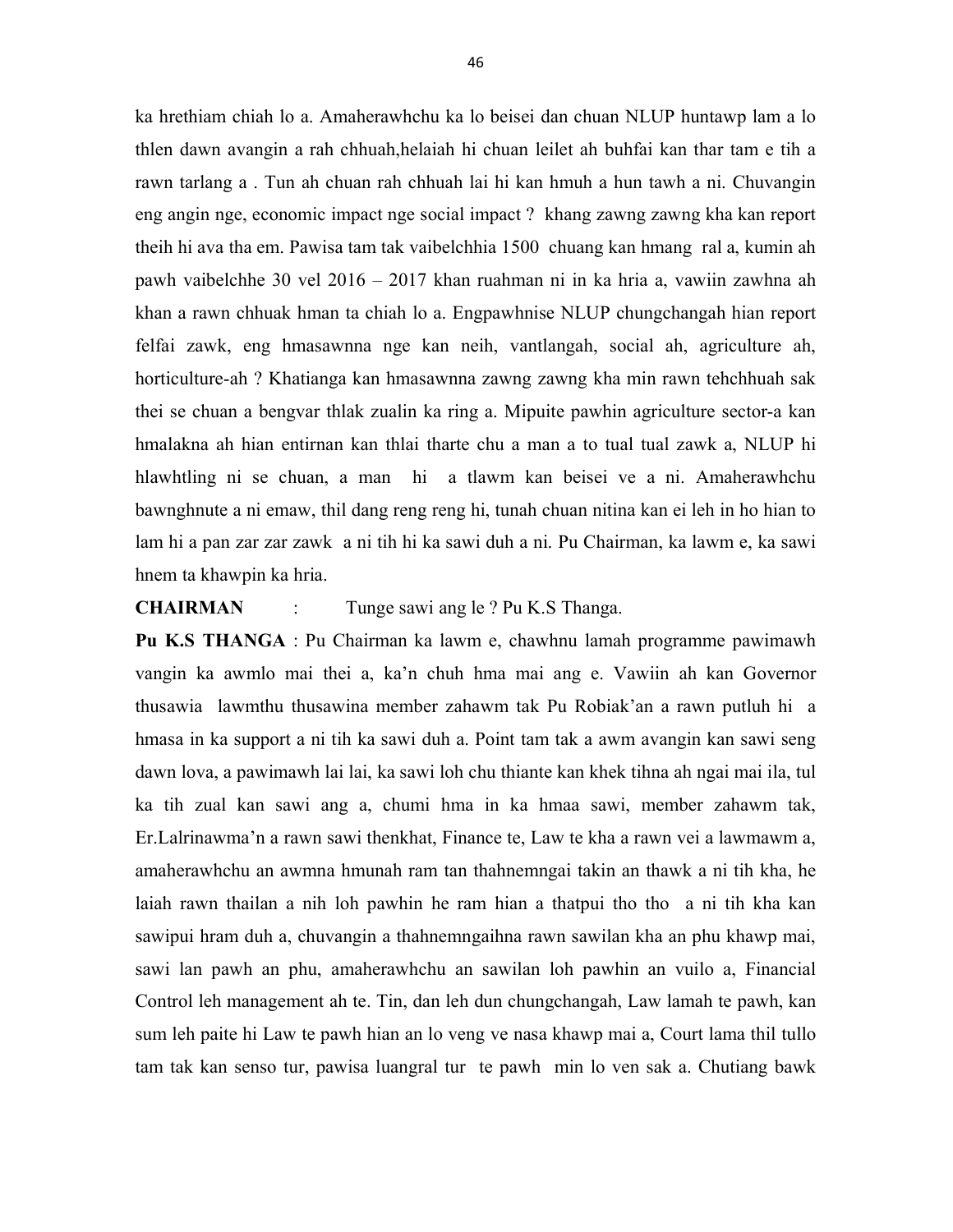chuan, Finance lamah pawh kha a rawn vei kha a lawmawm a. Amaherawhchu khang ho khan an tihlan loh avang khan an vui viau hran lo e tih ka'n sawi duh a ni.

 Horticulture efforts are on to construct several horticulture links road to connect potential areas of horticulture importance tih hi a lawmawm ka ti a. Kan ramah hian Horticulture hi India rama mithiamte, kan eizawnna kawng lama ngaihtuahtu, eg, Finance Commission thleng pawha an lo kal hian Horticulture-a tan la tur hian kan ram mipuite hi min rawn fuih a, chutih laia anmahni hnathawhna an chhip leh an kokia an phurh haw hian a hahthlakna leh a hlawkna kha a inmil thin lova, rah chhuah viau mahse a phurhna a hlat lutuk chuan hei hian harsatna a thlen theih avang hian Horticulture link road te, Agriculture link road te kan siam i a pawimawh hle a ni tih kha, hma kan la a, kan la la zel dawn bawk a, hei hi a rawn sawi chhuak hi lawmawm ka ti hle a ni.

 Sericulture chungchang hi hmanni khan Finance, Planning Minister-in Mizorama Entrepreneurs te leh khatiang eng emaw pawimawhte titi puina te an nei a. Chunga mi pakhatin a rawn sawi pawimawh deuh chu Muga Silk hi khung Assam ramah te khuan a chin theihna a awm a nia. North India ramah khuan a chinna vak a awm lova. Vai mi lian zawng zawngin inchei nan leh intihropui nan hian Silk hi an duh a. Muga hi Assam-ah khuan khaw lum zel avang hian chin theih loh tulh tulh a lo ni tan a. Mizoram hi tunah hian a potential awm chhun deuh hi kan ni a, tan kan lak a ngai a ni tih a rawn sawi a. Khatianga tan lak ngaihna kha kan sorkarin a hria a ni tih Governor-in a rawn sawi chhuak hi lawmawm ka ti a, a Department ang pawhin tan lak leh zual sauh sauh a ngaiin ka hria a, ka rawn sawipui ve a ni.

 Tin, rubber hi term hmasa lamah khan Soil and Water Conservation hi a enkawltute zingah ka tel ve a. Chutiangah chuan Tripura-a rubber chin chungchang hi zir turin Soil Officer-te leh Farmer Welfare, Mizorama Association hruaitute kan zuk tir a. A hlawhtlinna hi an rawn hmu a, a chiang a. Amaherawhchu, kan mi lian tam takten mahni thawk lova midang chhawra an tih ai hi chuan farmer-te ngeiin anmahni chhungkuaa an buaipui hian an la hlawk zawk ka ring a. Chuvang chuan Mizoramah hian kuthnathawktute, mahni chhungkuaa buaipui duhte hian a hlawhtlinna an la hmuh ngei ka ring a. Heng a rawn highlight hi a lawmawm khawp mai. Rubber lamah hian potential kan nei tha viau a, tan lak a tul viauin ka hria.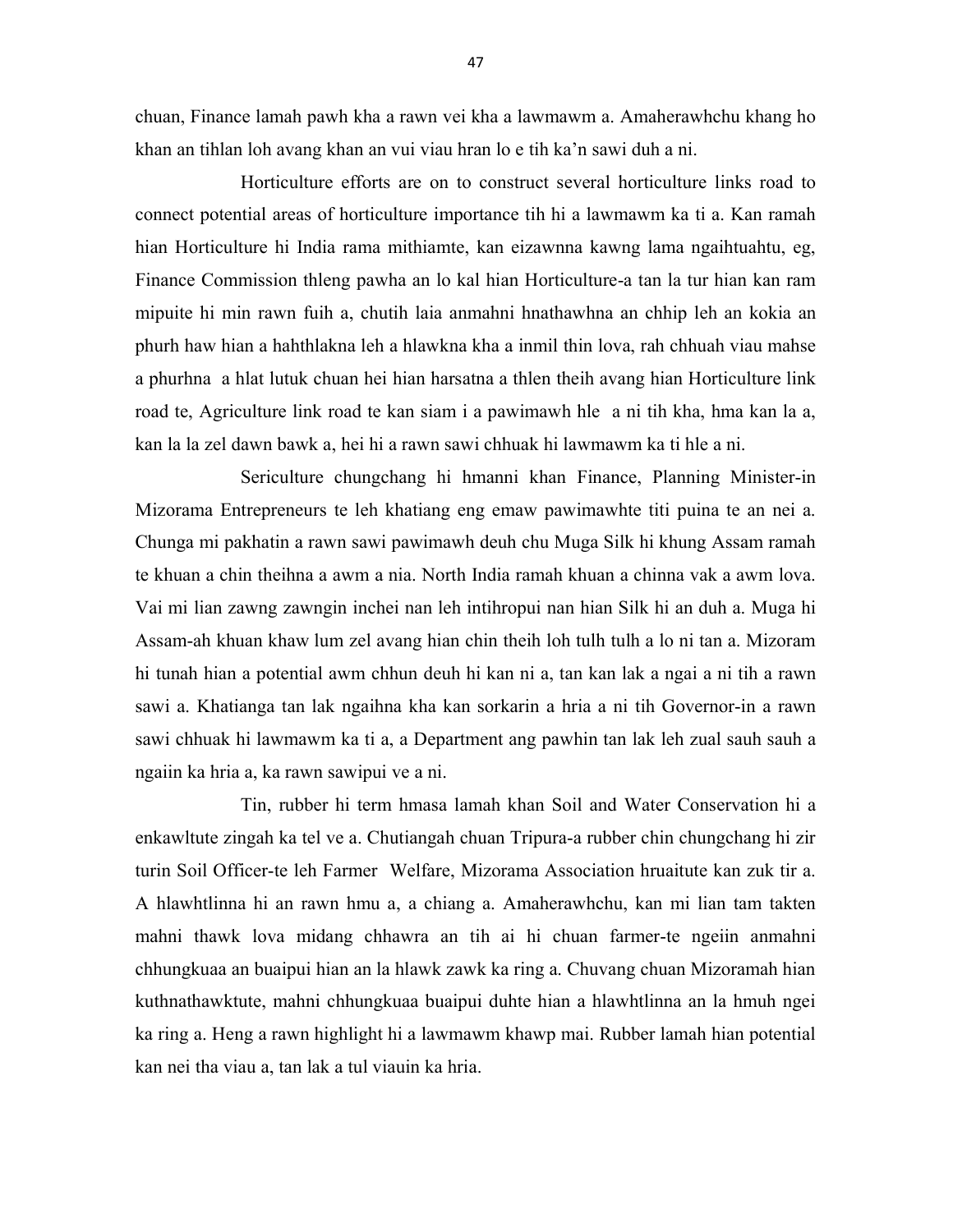Tin, India ram Sorkar-in Rih-Tidim Road atana ruahmanna, Zokhawthar atanga connectivity a siam hi rawn sawi lan a ni bawk a. Hei hi pawimawh hlein ka hria a. Khilama kan unaute khi nakinah chuan Mizoram leh khawchhak lam, Myanmar sorkar democracy lamah a inlumlet chho zel a, a inher chho zel a, tunah phei chuan an inthlang a. Democracy sorkar ang chuan a ding a, amaherawhchu sipai rorelna thuk tak a la awm a. A full-a democracy a nih hunah phei chuan Mizoram hian sumdawnna leh thil tam takah hnathawhnaah pawh khilai hmun khi kan pan ka ring a. Khitah a tawp deuh rat thleng khian Rangoon-te, Mandalay-te pawh hi ka han kal ve a. Thil hmuh chhuah ti mai ila, ngaihtuahna tam tak ka rawn nei haw ve a ni. Chuvangin hetianga kan sorkar leh India sorkar-in hmalakna a neih mek rawn thai lan a ni hi lawmawm ka ti hle a ni.

 Sport hi kan sawi ve duh chu, nichina member zahawm tak leh mover leh kan thian dangte pawhin an rawn sawi ang khan sport infrastructure hi kan sorkarin a buaipui a. Kan thalaite thalah Lammual khu rum rum, furah diak em em maia an awm thin, 'Playground tha kan duh' tia an au hum hum kha vawiinah hi chuan a takin Mizoramah a thleng a. Infrastructure tha kan neih avangin kan infiamna lam, a bikin major games anga a huhova kan buaipui nasat ber chu football hi a ni tlat mai a. Chuvangin kan sorkar, kan Chief Minister leh Sports Minister-te thahnemngaihnain vawiinah field tha, stadium tha kan nei a. Vai rama an khelh theihna ang ground kha hetah kan nei ve tawh a ni, Tun hma chuan khuti laia an ball boot leh helaia an ball boot pawh hi a inang loa ni. chuvangin ball boot hman ringawt pawh kha zir hran leh te a ngai a. Tunah chuan engkim mai heta an tih ang ang khan khutah a tih theih tawh a. Tunah hian Mizo tlangval hi vai ramah a za rual tak tak hi thla tina hlawh nei (salary) hian an awm ve tawh a ni.

 Chutiang chu a nih avangin kan sorkar achievement ropui tak a ni a. Tunah phei chuan India rama Football League sang ber I-League an tihah hian Mizo hi a top, a team, eng nge ni, hemi a inkhelhna Leader-ah khan an han awm a ni a. A ropui hle mai a, Game li vel a la awm a. Kal tluan chuan Asia ram football, khami a sang berte khan, Asia rama sawrkar hrang hranga, ram aiawha a sang berte khan home and away-in an inkhel leh dawn a. Khi lam khawchhaka team ropui tak tak, sawrkar ropui tak takte hi Rajiv Gandhi Stadium-ah hian kan khel lo ang, kan lo mikhual lo ang tih hi a sawi theih tawh lova. Chu chu match liin min la dang a, match thum vela kan chak hi chuan chiang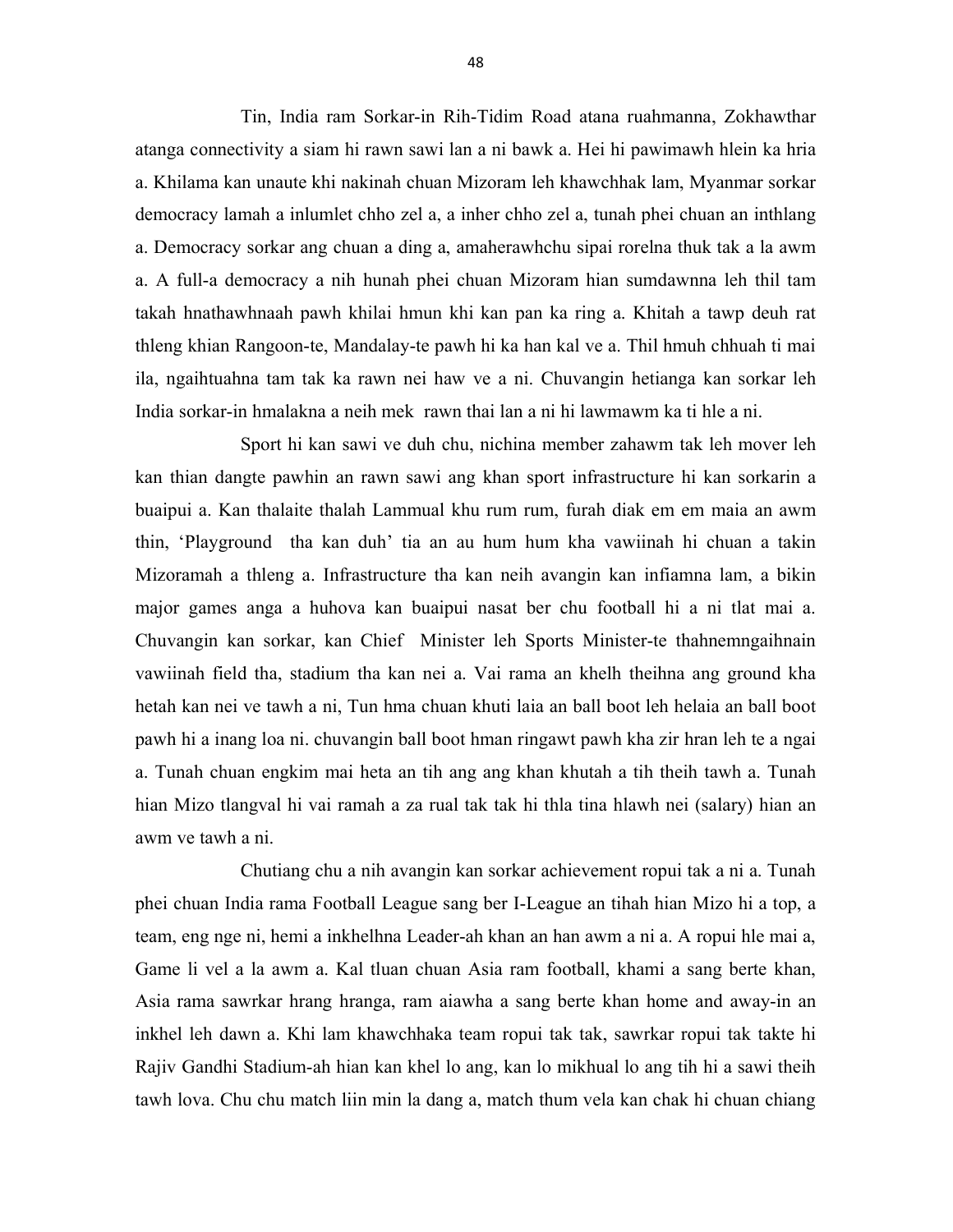bangin kan lut thei tawh a. Match hnih vel kan chak pawh hian Mathematics eng emaw dan chuan a luh theih tan tawh a ni. Chutiang chu vawiin niah hian kan ram hian a tawng mek a ni a. Kan thalaite pawh an hlim hle a. Kan sawrkar vawiinah hian hetiang anga thalaite hmakhua ngaitu kan nei hi a vanneihthlak a. Heng hi kan Governor-ina a rawn thai lang hi a ropui hlein ka hria a, kan sawi duh bawk a ni.

 Sawi tur a tam a, kan ti puat puat deuh mai ang a. LPG chungchang a sawi lang a. Mizoramah chuan hei hi a pawimawh khawp mai a. Ram phaizawl te kan nih ve loh leh a hmunpui atanga hla tak kan nih avangin g harsatna kan tawk viau thin a. Chuti chung chuan kan sorkarin tunah chuan ruahmanna chi hrang hrang siamin tunah chuan Aizawl khawpui mai ni lovin thingtlang hmun, zokhua hmun tinah pawh harsatna kan nei lo chho mek a. Tichuan Gas Bottling Plant te pawh lian zawka, a aia nasa zawka supply pe thei turin kan buatsaih chho zel a ni tihte a rawn ziak a, a rawn sawi lang a, hei hi lawmawm ka ti a. Aizawl ah hian thingte hi tuah leh duh pawh ni ila tuah tur a awm chuang tawh lova. Chuvangin gas tel lo khan kan nung tak tak thei tawh lo. A mi lian/mi te, kan zavai hian kan mamawh tawh a ni. Helama ngaihtuahna nasa tak kan sawrkarin a seng a ni tih kan Governor Speech-a a rawn lang hi lawmawm ka ti a, kan sawi lang duh bawk a ni.

 Tin, point 17-naah hian "I am proud to state that Aizawl, Champhai and Lunglei Towns have been declared Open Defecation Free. Aizawl City has also been declared as a 'Littering-free city,' and this will require cooperation from the public for it to be successful" a ti a. Ka'n sawi taka chu, Aizawl khawpui te, Champhai, Lunglei te, in thiarna tha tak an nei vek tawh hi a lawmawm hle a. Zun leh ek avanga hri leng awm theite pawh hengah hi chuan a him chho dawn tawh turah a ngaih theih a.

 India ram ril zawkah te kan kal chuan vai hote chu an khawpuiah te pawh hian khawpui sir mai maiah, an khawpuiina a huamah ngei hian an inthiar lai hmuh tur hi a awm fo mai a ni. Mizoram hi thianghlimna lamah te, inthiarna lamah te, hnam naupang te, sawrkar naupang te kan ni chung hian hmasawnna hi chak takin a kal a ni tih hei hian a tilangin ka hria a. Chuvang chuan heng hi lawmawm hlein ka hria a, kan sawi lang ve duh bawk a ni.

 Point 23-naah hian Health and Family Welfare-ah State Referral Hospital, Falkawnah hian hmasawnna chak taka kalpui a niin tuna a dinhmun upgrade ni zelin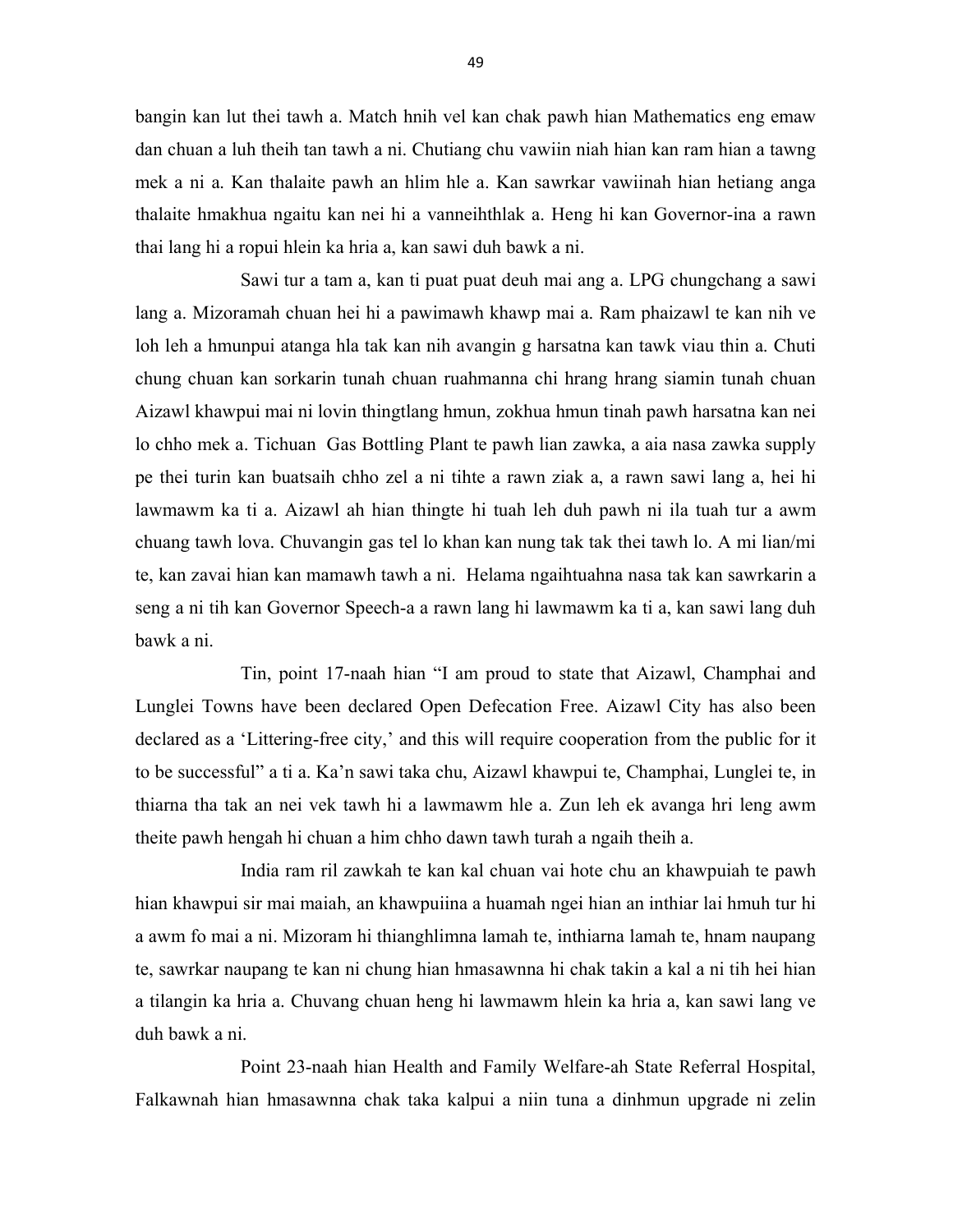Institute of Medical and Education and Research (MIMER) din tura sawrkar inbuatsaihna rawn sawi lan a ni a. Pu Chairman, ka zo tep hei chiah hi kan zo ang e. Aizawl khawpuiah Civil Hospital kan nei a, mahse a hmun leh a building engkimin min zo lova. Tichuan kan sorkarin ngaihtuahna thui tak hmangin, Referral Hospital, tun hma an hun hmasaka din tawh, kum sawm chhung ngaihsak lohva lo awm kha rawn tipuitling tura hma lak lehna hi a ropui hle mai a. Hei tunah pawh hian NEDP hmangin khawl tha, India ram kan zuk pan chhan thin tam tak khawl kha vaibelchhe 28 tunah hian kan sawrkarin sawlai Falkawn a hman bik tur saw an pe leh ani a. Hei ringawt pawh hian saw hospital saw a tichangtlung hle dawn a. Department hrang hranga thawktute pawh an phur a. Khatiang a nih kha chuan Civil Hospital-a kan chep lutuk leh harsatna tam tak hi a chhawk ang a. Sawtah sawn mipui tam zawk ten saw hmun saw an pan zel dawn a ni. A awm na saw hmun thengthaw nuam leh boruak thawveng tak ania. Nakinah chuan VIP te thleng hian sawlai hmunah sawn admit vek theih turin sorkarin a la buatsaih dawn niin ka hria a. Chutiang taka hmun tha sawlaia kan sorkar hmalakna thailan hi kan sawrkar chungah pawh a hminga bial neitu ka nihna ang pawhin ka lawm a ni. He Governor speech hi hun a tawi avangin sawi tur tam tak awm mahse kan sawi seng vek lo va. Khang ka rawn sawichhuah chinah pawh thusawi tha tak a ni tih a hriat a ni. He House hian lawmthu kan sawi a kan pawm ngei ka duh a, ka rawn support a ni e. Ka lawm e.

Dr. K.BEICHHUA : Pu Chairman, ka lawm e. Kan Governor zahawm tak speech sawihona hun kan nei thei hi lawmawm ka ti a. A hmasa berah chuan kan Assembly sana leh kan Governor sana lo inanglo kha pawi ka ti a, min 4 in a in millo a ni. Hei hi kan hmalam a kan insiamthat nan kan ngaihpawimawh a tha in ka hria a.

 Nikum lama a thusawi a in prepare leh kumina a thusawi in prepare ah khan chuan kumin chu tha thawkhat viau in ka hria a. Nikum lama a thusawi erawh kha chu duhthu a sam vak lo a. Kumin erawh chu a tha thawkhat viau in ka hria a ni. Sorkar hmalakna hrang hrang kan ram dinhmun leh hmathlirte a rawn sawi a. Chung zinga pawimawh zual a ka ngaihte tlem han tarlang ve ta ila.

 A pakhatna ah chuan inkalpawhna kawngpui neihthat a tulzia a rawn sawi a, a dik viau a ni. Inkalpawhna kawng tha neih loh chuan hmasawnna hi a kal thei lo reng bawk a. Chuvang chuan inkalpawhna kawng tha hi a pawimawh tak zet a. Chutihlai chuan tun sorkar pawh hian theihtawp chuan hma a la a, a lawmawm. Chutih rual rual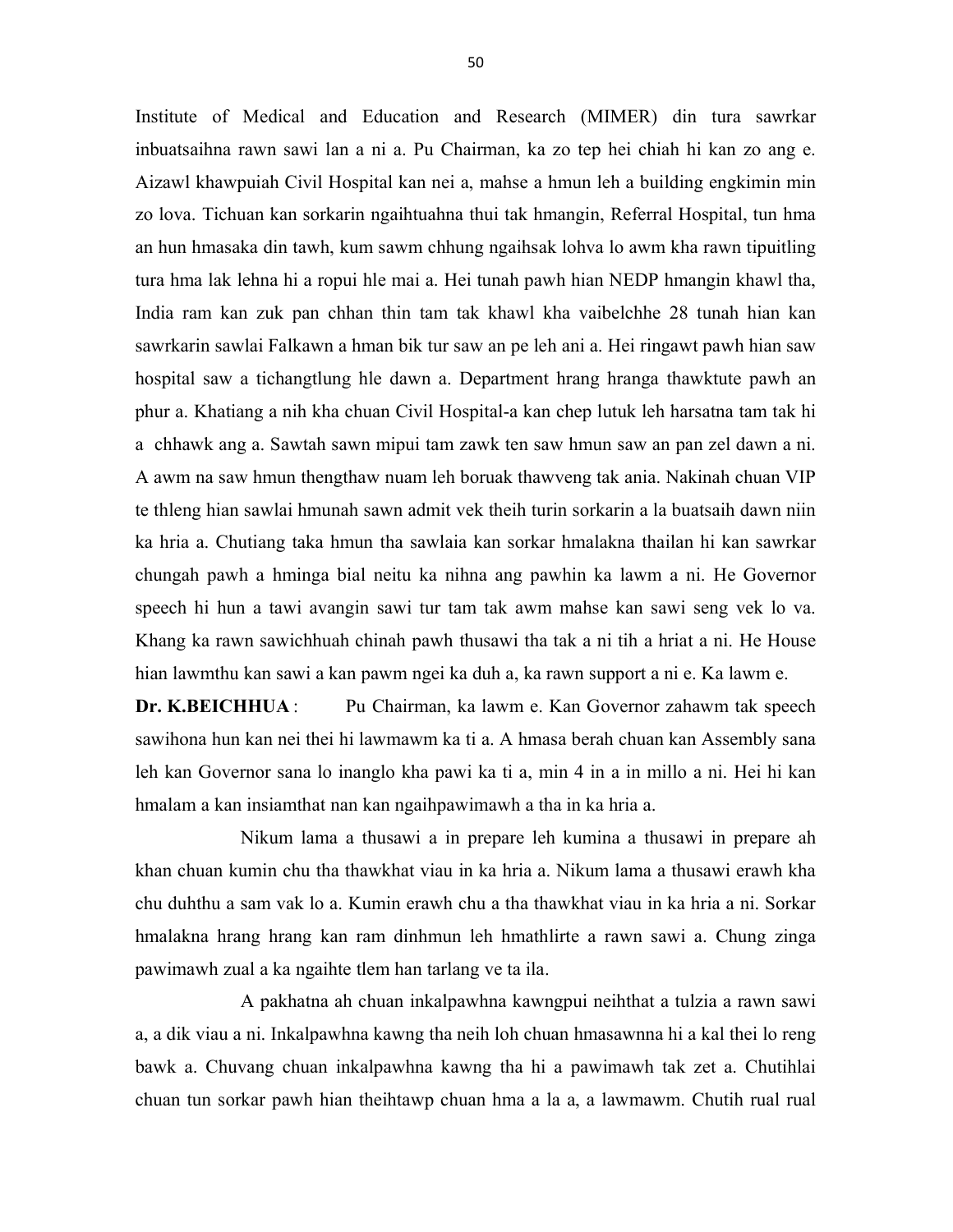chuan tuna kan ram inkalpawhna dinhmun hrechiangtute chu mipui nawlpui hi an ni tih ka sawi duh a. Ram mipui hian helaia kan sawi loh pawh hian. kan inkalpawhna hi chu kan hrechiang hle in ka hria a. Kei phei hi chuan ka rilru hian ka vei em em mai a. Ka rilrua kan inkalpawhna kawng leh kan leihlawn dinhmunah chuan tun aia insanmar a,thahnemngai zawk leh chak zawka hmalak hi a tul em em a ni. Pu Chairman.

 A pahnihna ah chuan ei leh bar chungchang kha a rawn sawi leh bawk a. Crop production a agriculture hmalakna a tulzia leh pawimawhzia a rawn sawi a, a lawmawm viau in ka hria a. Hei hi sorkar leh mipui pawh hian mutmawh hnarmawha kan neih a, kan zavaia kan tan tlan a ngai hle in ka hria a. Tin, tun dinhmunah chuan kan ram kan intodelh lo hle mai a. Kan intodelhloh laiin kan Governor thusawi ami mak deuha ka hriat chu,NLUP inception atanga vawiin thleng a kan buhfai tharchhuah kuminah NLUP vangin a pung nasa tiin a rawn sawi a.

 Hei hian tlangram lo neih, shifting cultivation a ti tlem a ti bawk a, dik pawh a dik in ka ring a. Mahse vawiina kan buhfai tharchhuah tum hi ka ngaih ve danah chuan leilet siamah te hma kan sawn viau te a nih loh chuan tuna kan buhfai tharchhuah hi a tlangpuiin tlang ram lo kan siam atanga kan tharchhuah deuh vek a niin ka hria a.

 A bik takin kan district ah phei chuan sorkar sum leng vak hi a tam vak lo va. Chuvangin kuthnathawktute hian thlawhhma, buhhmun siam lamah hian nasa takin hma kan la a. Tlangram shifting cultivation atanga an tharchhuah deuh vek a niin ka hria ani. Kan buh tharchhuah a pung a tih hian Zoram thla khat ei tur kan tharchhuak ang em tih ngaihtuahna te min neihtir a.Chuvang chuan hengah pawh hian Pu Chairman, a mipui leh sorkar pawh hian tun aia chak zawk leh thahnem ngai zawka hma kan lak hi a tulin ka hre bawk a ni.

 Tin, Pu Chairman, sorkarin horticulture a ngaihpawimawhna a rawn sawi bawk a, lawmawm ka ti hle a. Horticulture-hi a bik takin Mizoram tlang ramah phei chuan kan dinkhawchhuahna tur thil pawimawh ber zing ami ti ila kan tihsual ka ring lo a. Chuvangin horticulture-ah hian mipui lam pawh, sorkar pawh kan zavaia kan tan tlan a ngaiin ka hria a. Tu pawh sorkar sela, MNF emaw Congress pawh ni sek sek, horticulture-ah hi chuan theihpatawp kan chhuah hi a tulin ka hria a ni.

 Chutihlai chuan RKVY, central scheme tam tak kan dawng a, kan vannei hle a ni. Vawiina kan hmalakna a sawi tam zawk te kha chu central scheme deuh vek an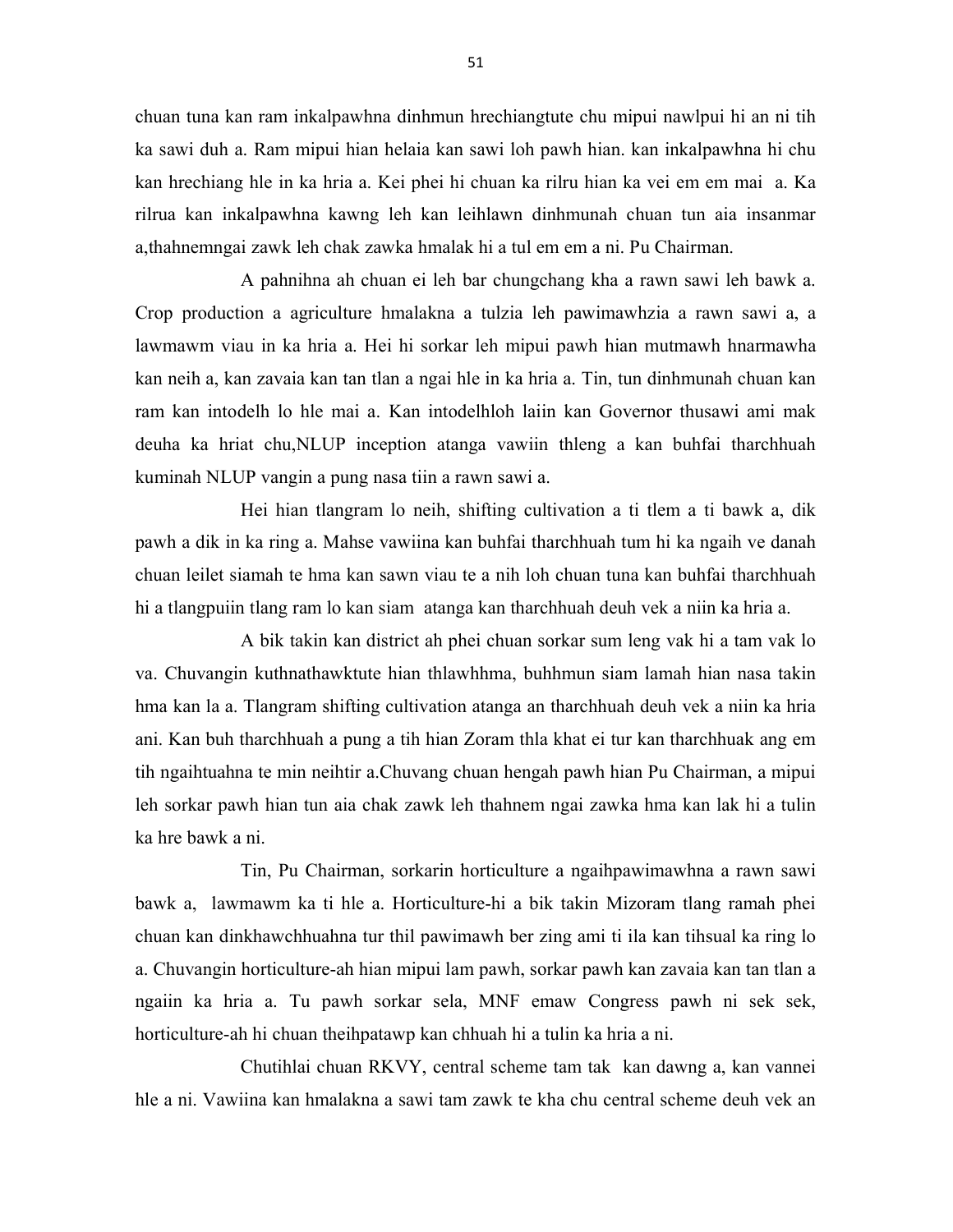ni hlawm a. RKVY hmalaknaa self sufficiency kan neih theihna tur tia a rawn sawi ah hian a lawmawm hle in ka hria a. Chutihlai chuan keini a bikin MADC area-a awm te ho in RKVY kan hmelhriat dan saw a pawi ka ti a, vanduaithlak ka ti a ni.RKVY han tih chuan mipui rilruah sawn corruption saw a lang tlat mai a, chuvang chuan sorkar pawh hian sawlai saw rilruin min neihsak ta ula, a vanduaithlak hle in ka hria a ni, RKVY chungchangah, a bikin kan district ah sawn.

 Tin, kawlphetha chungchang a rawn sawi bawk a. Hei hi mipui pawhin kan ngai pawimawh a, kan Governor pawhin a ngai pawimawh a, kan sorkarin pawh hian a ngai pawimawh bawk a.Chuvang chuan he thilah pawh hian party anga inpuhmawhna leh engemaw awmlo hian inlungrual takin, kan ram zim te, mipui tlemte kan nihna hre ranin rilru hmunkhata Power & Electricity-ah hian tu party pawh ni ta ila, hmalak hi a van tul tak em tih hi ka rilruah lian takin ka nei a, hei pawh hi tha ka ti a ni.

 Tin, Sport & Youth Services-ah khan member dang te pawhin an rawn sawi nual tawh a, kan hmalakna tam tak, kan hlawhtlinna te, tun hmaa kan la hmuh loh hlawhtlinna tam tak te pawh kan hmu chho zel a, lawmawm hle in ka hria a. Chutihlaia ka rilrua awm chu, district hrang hranga kan hmalak dan hi rualkhai tak hian hma lak ni thei se. Vawiina an talent an thur chhuah loh, thingtlang lam thalai tam tak talent tha tak tak nei kan thurchhuahna tur hian Sport & Youth Services hian district tin hi rualkhai tak hian hma la thei se tih hi ka sawi duh bawk a ni, Pu Chairman.

 Tin, Tourism Dept. a rawn sawi a, a pawimawh a, promote te pawh a pawimawh a.Tourism atang hian mi state te chuan revenue tam tak an hmu thin tih pawh a hretu vek kan ni. Chutihlai chuan nimina kan Governor zahawm tak thusawi ah pawh Siaha District ah Tourist Lodge pasarih (7) kan hawng thar tih kha a rawn sawi leh ta a. Kan neihsa pawh privatise ngai khawpa kan run theih loh laia pasarih (7) Siaha District-a kan hawn thar kha engtinnge maw kan run ang le tih te rilru ah a awm. Tin, chumi piahlamah chuan tourist hip luh kan tumna rilru hi engang atanga hip luh nge kan tum tih hi Pu Speaker, ka rilru ah lian takin a awm a. Tourist Lodge tha neih hian tourist kan hip luh ka ring lova, chu ai chuan an thil hmuh duh chu, kan tlangram chhengchhe tak tak te, kan nihna ang anga min rawn hmuh hi tourist tam tak te hi chuan an chak zawk a ni tih hi kan rilru ah awm se. Lodge aiin kan ram tourist tena an zin duhna tur ang zawnga hma kan lak hi a pawimawh dawn in ka hria a ni, Pu Speaker.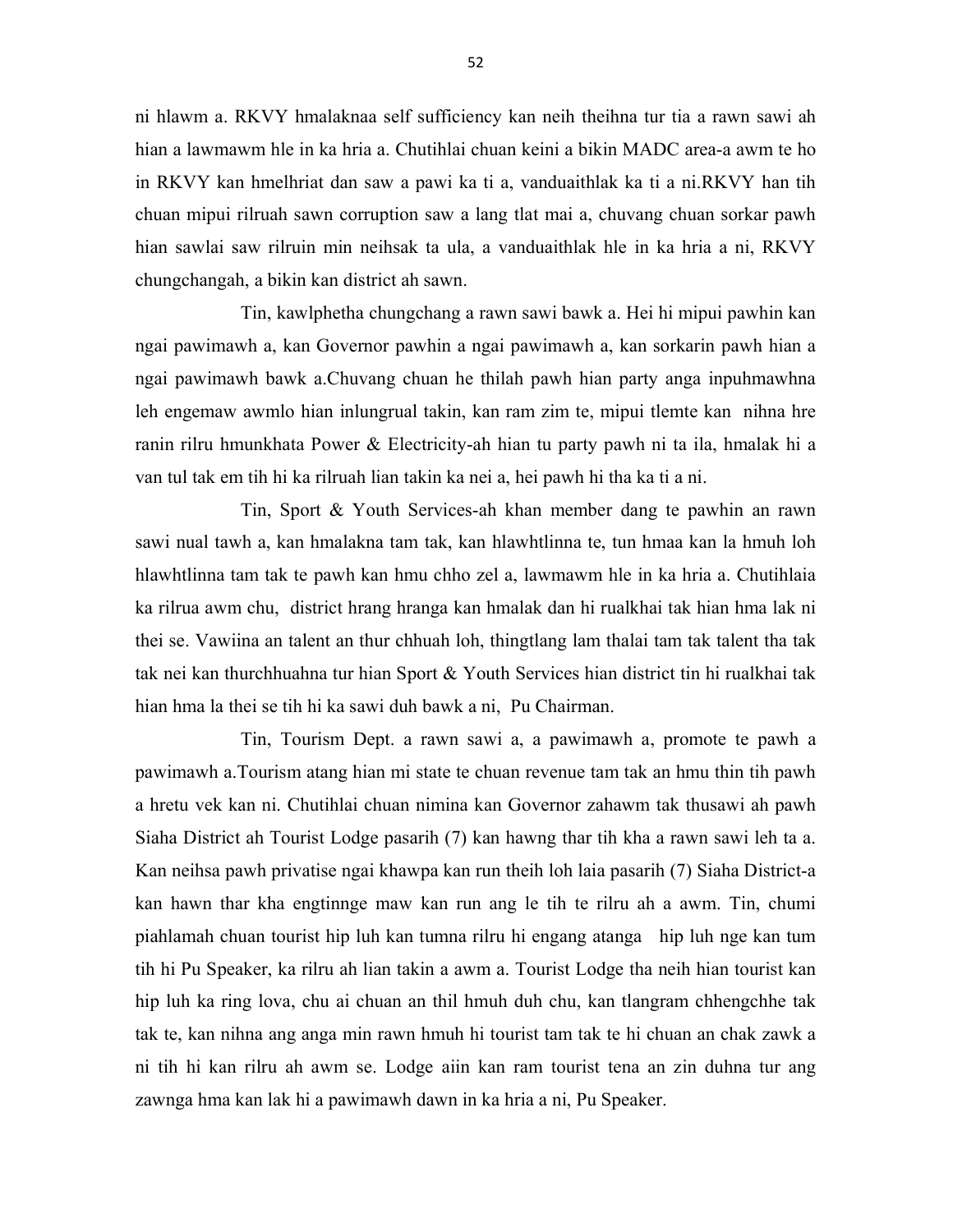Tin, PMGY hnuai ah model village 2 kan nei a rawn ti a, third phase atan Haulawng a rawn ti bawk a. Hei hi kan MP zahawm tak tak te model village a rawn sawina a ni in ka hria a. MLA te hian keimah ni bial theuh ah hian model village kan nei ve theuh a ni, Kan model village hi PM policy a ni a, guideline tha tak kan nei a, mahse a guideline ropui ang hu hian tumah hian kan model village te hi kan chei hlei thei lova, kan ti hleithei lova, a lawmawm hun lai ber chu kan hawn ni hi ni mai in ka hria a. Kan hawng a, mipui a khua te an lawm viau a, keini pawh kan lawm viau a, a bak hi chu thil dang lutuk hi a awm lova, chuvang chuan hetah hian chak zawka hma lak dan ngaituah thei ila tih Pu Speaker, ka sawi duh bawk a.

 Tin, Armed Force recruitment chungchangah khan mi 182 an tlin thu a rawn sawi bawk a. Kan thalai sipaia lut duh hi tam kan nei a ni. Hmana recruitment an nei ah khan, kan MLA zahawm tak Pu Nihar Kanti Chakma leh keinin recruitment-arawn tel kan mikhual ringawt pawh kha mi 200 chuang an ni. Chuvangin, kan Governor zahawm tak hi sipai hotu pensioner a ni bawk a, chak zawk in hma min lak sak thei se, district capital tinah te pawh hian recruitment hi neih ve theih ni se tha hle in ka hre bawk a ni, Pu Speaker.

 Tin, service sector-ah khan thil hrang hrang a rawn sawi a, ngaihmawh zawng tlem han tarlang ta ila. Health-care facility ah khan District Hospital tih changtlun kha a ngai pawimawh viau ang khan a rawn sawi bawk a, a pawimawh reng bawk a. Vawiina kan District Hospital te hi dik tak chuan sorkar in a tih theih mai tur leh, tun dinhmun aia tlema changtlung deuh hleka dah thei dinhmun ah sorkar hi a awm in ka hria a. Chuvangin, kan District Hospital te hi tun aia tlema han tih changtlun deuh hlek hi a van tul tak em! tih hi rilru ah ka nei a ni. Example ah, hmanni Siaha ka va kal khan, kan khawtlang ami pawimawh tak mai a kal (kidney) a fail thut mai a, Aizawl-ah refer turin an rawn thawn phei a, kawng lakah a boral ta nghal mai a. Khang te pawh kha, Dialysis khawl nei ta ila chuan a thi miah lo tur kha a ni a. Chutiang chuan kan thihlohna tur ah hian kan district hospital tam tak ah hi chuan kan la thi fo a ni tih hi Pu Speaker ka sawi duh bawk a ni.

 Taxation Department chungchang kha Pu Speaker, Revenue nikum aia kumina a pun chhohna pawh kha rawn sawiin, nikum ah `118.73 crore a nih lain kumin ah `278.11 crore a ni pawh kha a lawmawm viau in ka hria a. Chutihlaia ka rilrua awm

53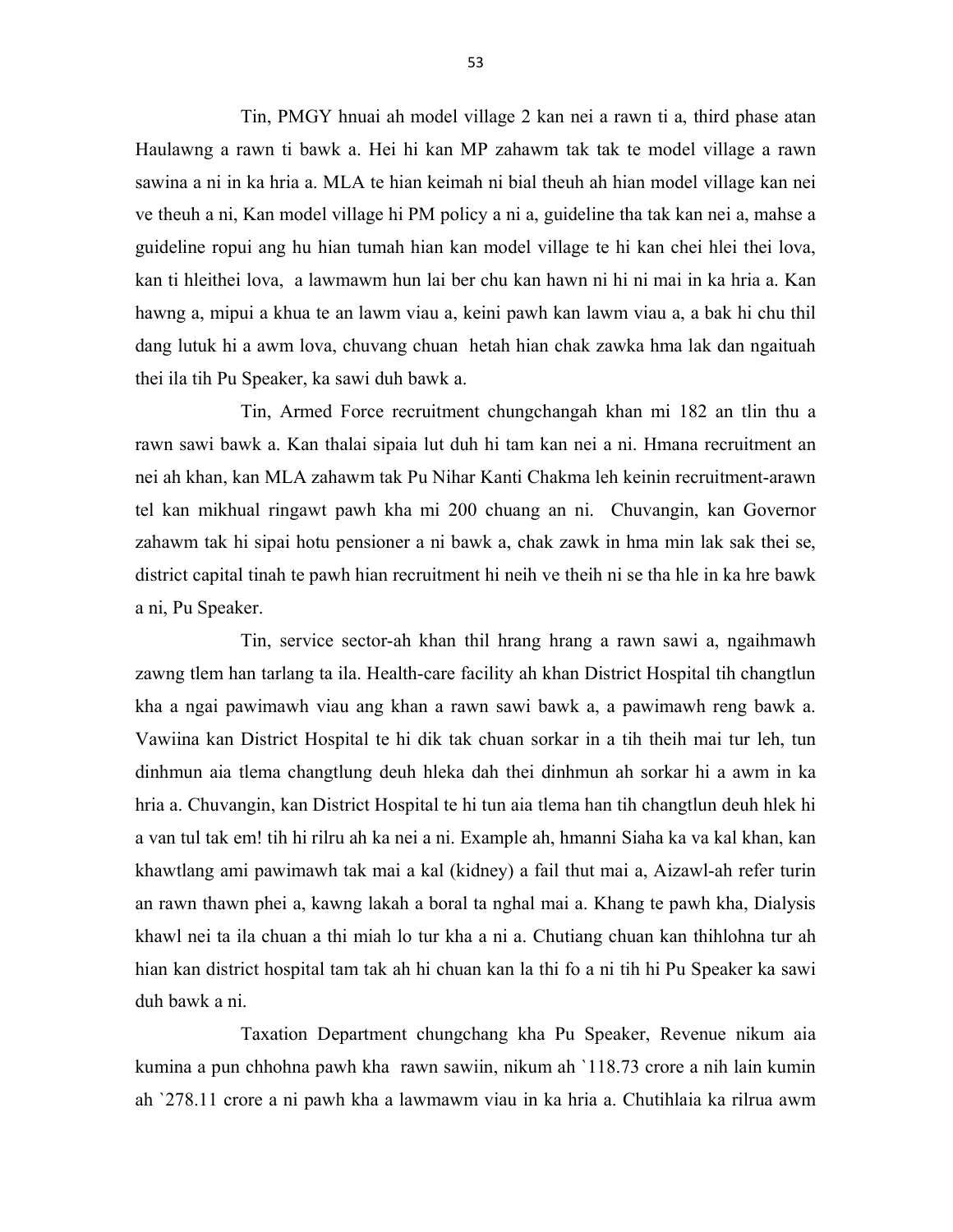chu, kan revenue a pun hian leh lam a (negative) lama ka ngaihtuah chu kan chhiah hmuh tam nachhan zu a nih avang hian hmeithai leh fahrah te kan pung em tih hi ka ngaihtuah a ni.

 Tin, a tawp berah chuan Pu Speaker, khawngaihin tawi te-in, Autonomous District Councils chungchang pawh kha a rawn sawi bawk a, plan leh non-plan sum atanga District Council pawisa kan pek zat te leh administration improvement chungchang te pawh a rawn sawi a. Autonomous District Councils hi chuan plan leh non-plan sum atang hian 92% hlawh a an hman chuan office expenditure te nena belhkhawmin mipui chan tur hi a awm miah lo a ni. Chuvang chuan, heng ah hian improvemnent of Autonomous District Councils chungchang ah hian kan Governor hian ama discretion a awm a ni bawk a, tun aia chak hian hma min lak sak se tul hle in ka hria a.

 Tin, Lai District Council dinhmun chu kan hria a, care-taker a awm te pawh hi thil chhuanawm tak a ni lem lova. Heng te pawh hi sorkar leh Governor hian hma min lak sak vat se, min ti fel sak vat se a van tha dawn em tih hi ka sawi duh bawk a ni. Pu Speaker, ka lawm e.

SPEAKER : Tunge sawi leh ang, sawi duh kan awm ta lo em ni ? Kan awm tawhlo a nih chuan House Leader kan sawm tawh mai dawn nia.

 Tunah kan House Leader, a duhzawng sawi turin i lo sawm tawh mai ang u (Pu LALRUATKIMA: Pu Speaker…………….) khawvar dawn hnai ah i ding leh ta si a, i awm ta lo emaw kan tia lawm, ka tih palh a ni e.

Pu LALRUATKIMA : Kha lam kha i en tlat a, he lam i rawn en ta lova. i zin rei deuh hlek a, i awmloh hlanin kan lo ti chiam tawh a, a lawmawm khawp mai hun tha tak min pe a. Midang sawi duh an awm lo bawk a Pu Speaker, ka pum-hmawm vek thei mai turah ngai ila, a lawmawm hle in ka hria a. (SPEAKER : Kan House Leader in nakin ah a la sawi ve leh ang)

 Nimin lamah te kan Governor zahawm tak thusawi kan ngaithla a, kan sana dik lovah pawh ka puh lova, Governor rawn tlai kha tun hnu ah chuan thleng nawn tawh lo se tha in ka hria a, Governor sana ai-in helai sana hi a pawimawh in ka hria. He lai Speaker sana, a chhunga kan tar hi a pawimawh em em a, tun hnu ah chuan thleng nawn tawh lo se tha in ka hria a.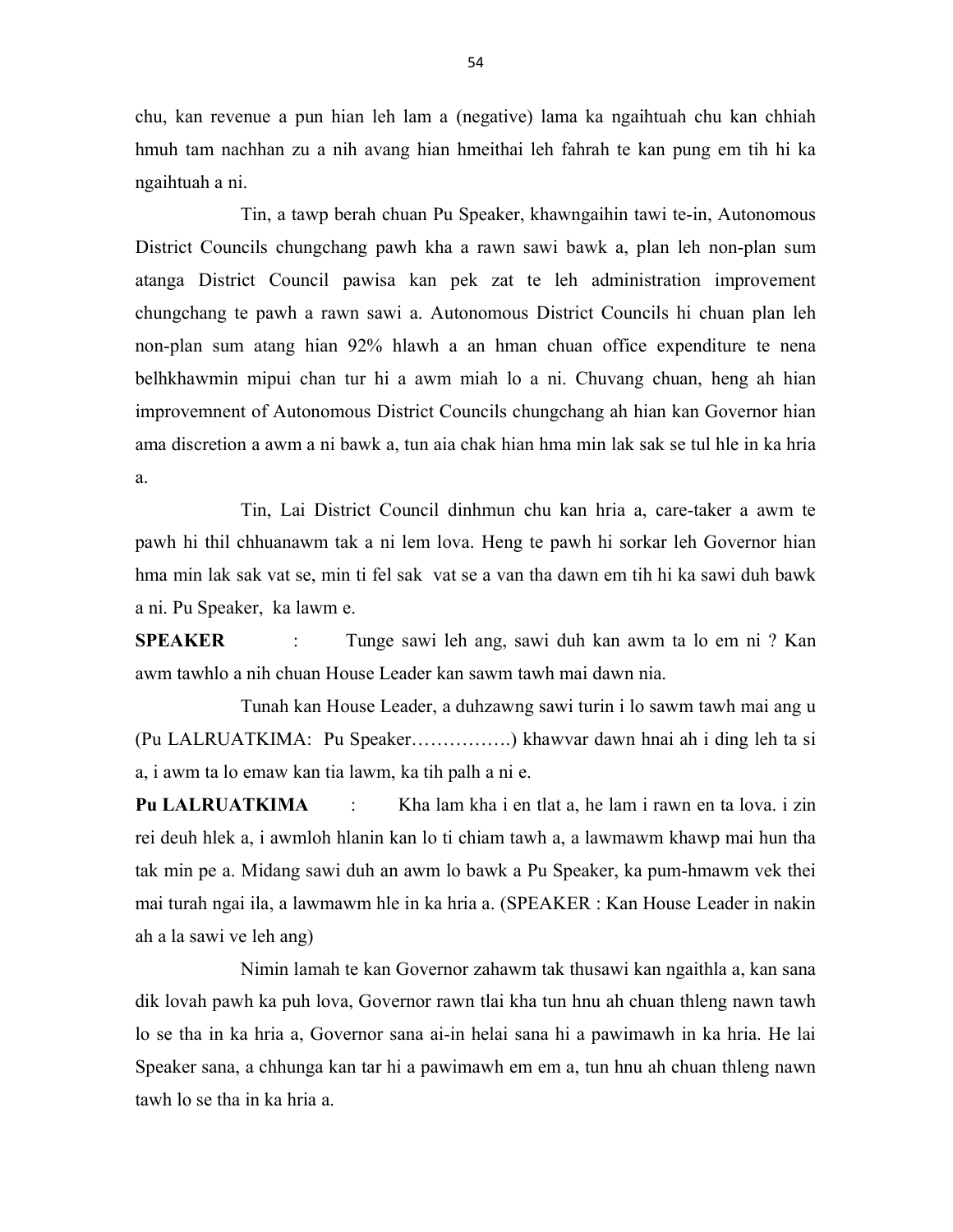Thil tam tak hmalakna tur te, hmachhawp mek te, hmalak tawh te kan ngaithla a, chungah chuan lawmna tur tam tak a awm laiin, lawm tehchiam tur a awm emawni le tih mai theih te pawh a awm lo thei lova. Chu tih lai chuan, nikum lam 'ka dawhtheihna in test a ni' a tih ang te kha awm tawh lovin, tun tumah erawh chuan kimchang ang reng tak si, tawi fel takin a rawn ti a.

 Pu Speaker, NLUP in bul a rawn tan a. NLUP hi kan sawi fo a, kei chuan a hlawhtling titu te lam chuan political measure a an teh avangin, political power a rawn pek avangin a hlawhtling an tih hi va dem ngawt theih pawh a ni lo a ni. NLUP, 2008 election ah leh 2013 ah a hlawhtling titu lam tan chuan a lo hlawhtling daih tawh a ni ti hi a chiang em em a. Chu tih lai chuan, sum vaibelchhe sang chuang kan sen tawh na ah hian economic measure a han teh chuanin a hlawhtlinna hmuh tur a tlem viau a ni. Nichina member zahawm tak ten an sawi tawh ang khan he thil ah hian thil man te pawh a tlawm zawk ang a, kan hnianghnar zawk ang, han tih tur ang chi NLUP trade hrang hrang ah hmuh tur a tam lemlo tih chu kan hriat dan a ni a. Chutihlai chuan, he laia Agriculture hmalakna hrang hrang te a rawn tarlan tam zawk hi chu central lam in project an neih-te, scheme an neih-te a ni a, heng ti hlawhtling tur hian theih tawp chhuah a kan tan tlan chuan kan ram pawh engtik ni ah emaw chuan kan la intodelh ngei ang tih hi chu ka ringin ka beisei tlat a.

 Chutihlai chuan Link Road chi hrang hrang kan lai a, link road te hi chu zawh belh ngai te a lo ni a, kan zawh taimak lo chuan fur a lo ni a, lei a lo min a, alo block leh mai thin a, heng te pawh hi nikuma kan laih kha vawiin ah zawh tlak loh tam tak a awm in ka ring.Chung angte chu a maintenance lam te pawh hi thil tul tak ni te pawhin a lang a. A bik takin Agriculture leh Horticulture lamah te pawh hian chungte chu kan sawi tel duh a.

 Pu Speaker, thil pakhat Sericulture Department-ah hian nikum lama Integrated Mega Silk Development Project kan launch tum khan ka zin hlan a nia ka telve hman ta lova, pawi ka ti khawp mai a. Kan MLA zahawm tak pakhat chu a haw leh tawp mai a ni. Gate-ah luh an lo phal lova, khang ang thil kha chu thleng nawn tawh lo se a thain ka hria. Receptionist-ah leh Security-ah tute emaw kan dah a nih chuan kan MLA zahawm tak takte hi an hre ve turah ka ngai. Khatiang thil kha a tuar tu tan thil hreawm tak leh zahthlak tak a ni a.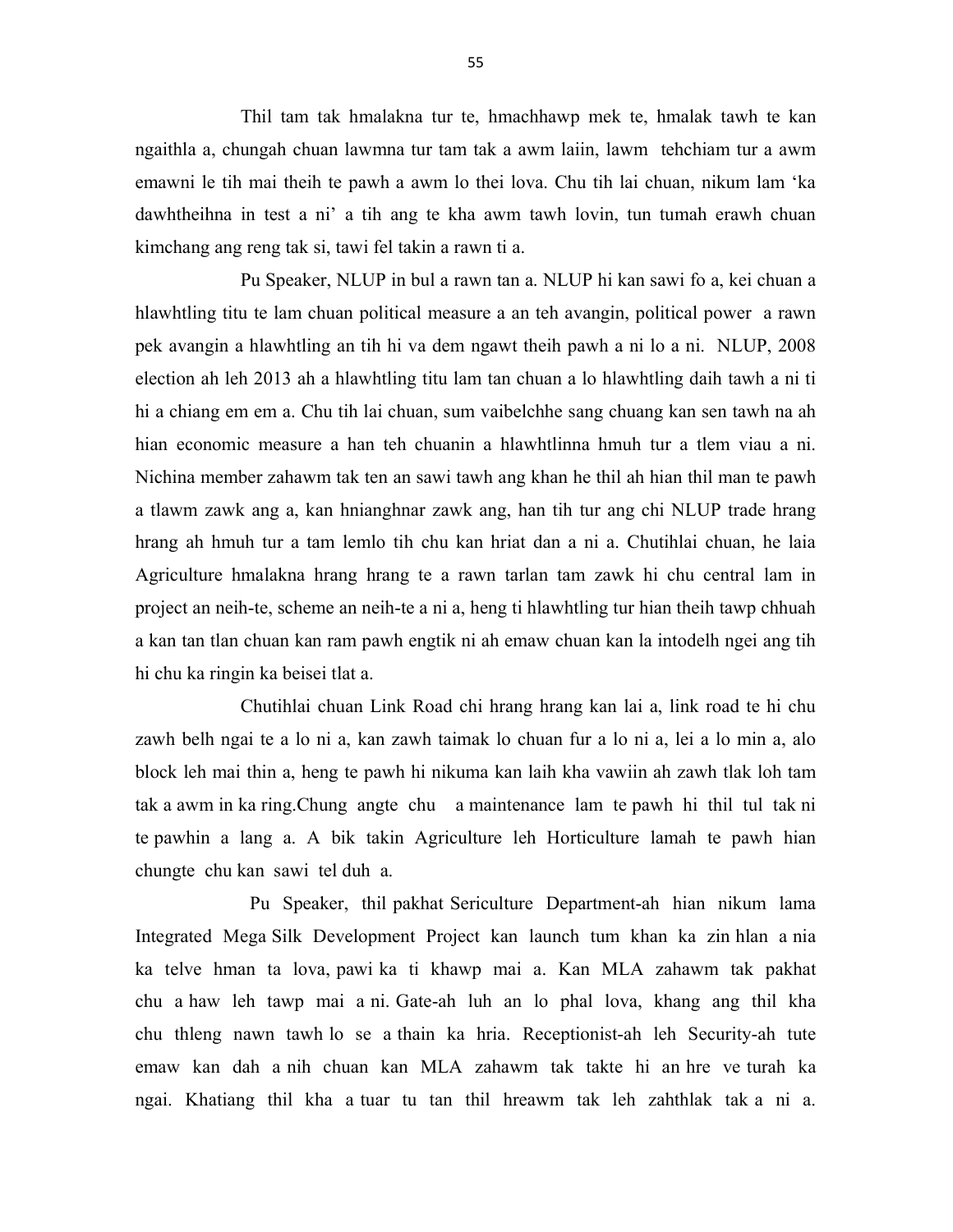Chumi thlavang hauh chuanin kan member zahawm tak dang te pawh an haw nual a ni tih te kha kan hria a, pawi ka ti khawp mai a.

 Tin, central sorkar leh Myanmar sorkarin MoU 2012-ah an lo siam kha, inkalpawhna tur Rih leh Tidim road-ah khan an siam kha lawmawm ka ti khawp mai a. Border trade te kan han ti a, mahse hmasawnna a la tam lutuk lova. Bungrua tam tak khi lam atangin a lo lut thla a. Mizoram mipuiten man man zawk leh tlawm zawk, quality tha ve tho si kan hmuh theihna a nih avangin khilai kawng tha khi a pawimawh a ni. Chuvangin, a hlawhtlin thuai theih hi a nghalhlelhawm hlein ka hria a. Chutih rual chuanin Kawrpuichhuah lam te pawh tichangtlung lehzual tura tan kan lak nasat leh zual hi a tul a ni.

 Tin, ram tikang lo turin kan inzirtir a, ram tam tak ram kang avangin kan chan a. Ram ngaw tha tak tak tur kan chan avang hian kan ram environment tur, kan ram sik leh sa hian nasa takin a tuar a ni. Lo hal hun te kan han bituk a, tukin lam chanchinbuahte kan han hmu a. Tun kar maiah ruah a sur avangin sorkar-in a hunbi tuk anga a ruahmanah pawh kan hal thei lova, hal hun tur tawlh dawrh a ngai a, chungah te chuan inzirtirna kan neih a pawimawh khawp mai a. Khawthlang leh khawchhak, kan lo vah hunte a lo in. an loh avang khan. Chung avang te chuan kum hmasa lamah te khan loneitu a hun taka lo hal ve thei ta lo, an vahchap a ro that hmaa halte kan han man ringawt a, court case kan awrh tir vak mai erawh kha chu kuthnathawktute hmangaihtu nia kan insawi hi kuthnathawktute tan chuan phurrit, kuthnathawktute jaila thawn ta mai, hruai ta mai sorkar kan ni ta mai tih hi kan rilruah awm thleng sela, khang harsatna te kha kan hmuh thiam pui a thain ka ring a.

 Sports Department lam hmasawnnate a rawn tarlang a, a lawmawm khawp mai a. Chulaiah chuan a bik takin ka bial chhungah NEC sum hmangin Multipurpose Sports Complex, Aizawl West-I YMA Field-ah ruahman a ni hi lawmawm ka ti a. Tin, chubakah chuan, ka bialchhung nula Lalrintluangi NECC Cadet-in Mt. Everest a lawn chhuak hi Mizo mipuite tan achievement ropui tak a niin ka hria a, he House kaltlang hian lawmpuina kan hlan tel bawk ni sela.

 Tourism Department chungchangah hian Tourist Lodge 7 kuminah kan hawng a, (Election awm dawn vang nge ni sawlamah kan phei dur dur mai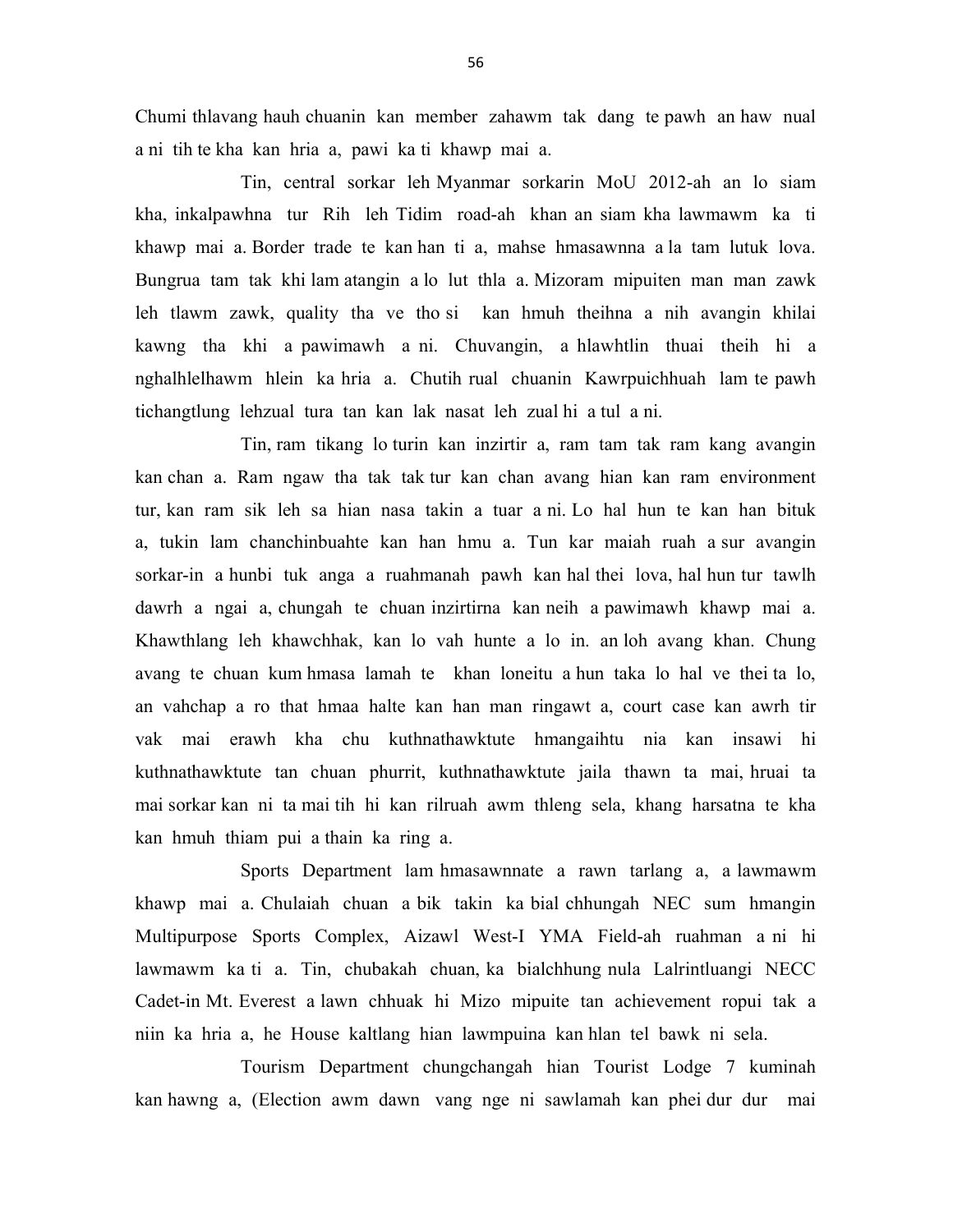a) chutih lai chuan engemaw zat kan privatised lawi a, tuna kan hawnte pawh kha privatized tur nge ni tihte ka ngaihtuahnaah chuan a awm a. Kan sawi belh duh chu, khualzin mite thlenna tur kan ngaihtuah nasat lutuk ai kha chuan a hip dan tur kha ruahmanna kan neih a, kan ram rohlu tak tak hmanga kan hip theih dan tur kha ngaihtuah ni zawk thei sela, ramhnuaiah pawh rawn riak ve mai rawh se. Kan thlam, rap inah pawh rawn riak ve mai rawh se. Khang kha nuam an ti zawk mai thei a ni tih ka ngaihtuahnaah chuan a awm a ni.

 Tin, helaiah Construction of State Institute of Hotel Management, Bung Bangla ami te kha MNF sorkar laia hma lak daih tawh kha a ni a. Khangte kha hmang tangkai ila chu hmanni lawka kan buai mup mupna te Kolkata lama tirh ngailo khan kan hmang tangkai daih tur a ni a. Khang te pawh kha inzir ngai vek mai a ni a, chungte chu ka han sawi lang tel duh a.

 Tin, para 14-na Supply Department-ah khan kan ngaihthlak tak ang khan kudam tam tak nikum lamah commission theih mai a ni a. Kuminah chutiang bawk chuan a rawn report leh a, hawn theih hnu ah kum khat hnu ah pawh la tih puitlin mai loh te kha a hun a rei mang e aw tih te kha ngaihtuahnaah chuan a awm a. Firm pakhat NABARD Godown ho in a sak hna an thawk vek mai bawk si a. Tunah phei chuan a chhuat thenkhat phei kha chu video clip te min rawn thawn a, thirtiang zum vak lo, rod bungte khan an han chhun a, a tlum thuih thuih mai a. Khangte pawh kha kan Minister zahawm tak te pawhin an lo hriat a thain ka ring a.

 Ration Card hi kan sorkar hian world record kan siamna a ni ve a, lawmawm dangdaiin ka hria a. Kan sawilang ve hrim hrim duh a he House zahawm takah hian. Cheraw kan hmangin kan nula leh tlangval ten wold record kan siam a, a lawmawm a. Ration Card hmangin 1.1.2016-ah kan piang rual thup mai a. Kha kha Mizoram mipuite tana world record dang dai tak mai kha a ni a. Tin, Ration card diklo tam tak hmuhchhuah te khan kan buhfai lakluh engemaw zat a titlahniam ang tih ka ring a. Khang angah te pawh khan tan kan lak tlan a ngaihtuahna kan hman tlan hi a tul takzet zetin ka hria a.

 Tin, kawng chungchang kan han sawi hian Sumo Driver te chuan kawng chhe lai chu 'Congress Kawng' an tia, tawngkam mawilo ni lo se Pu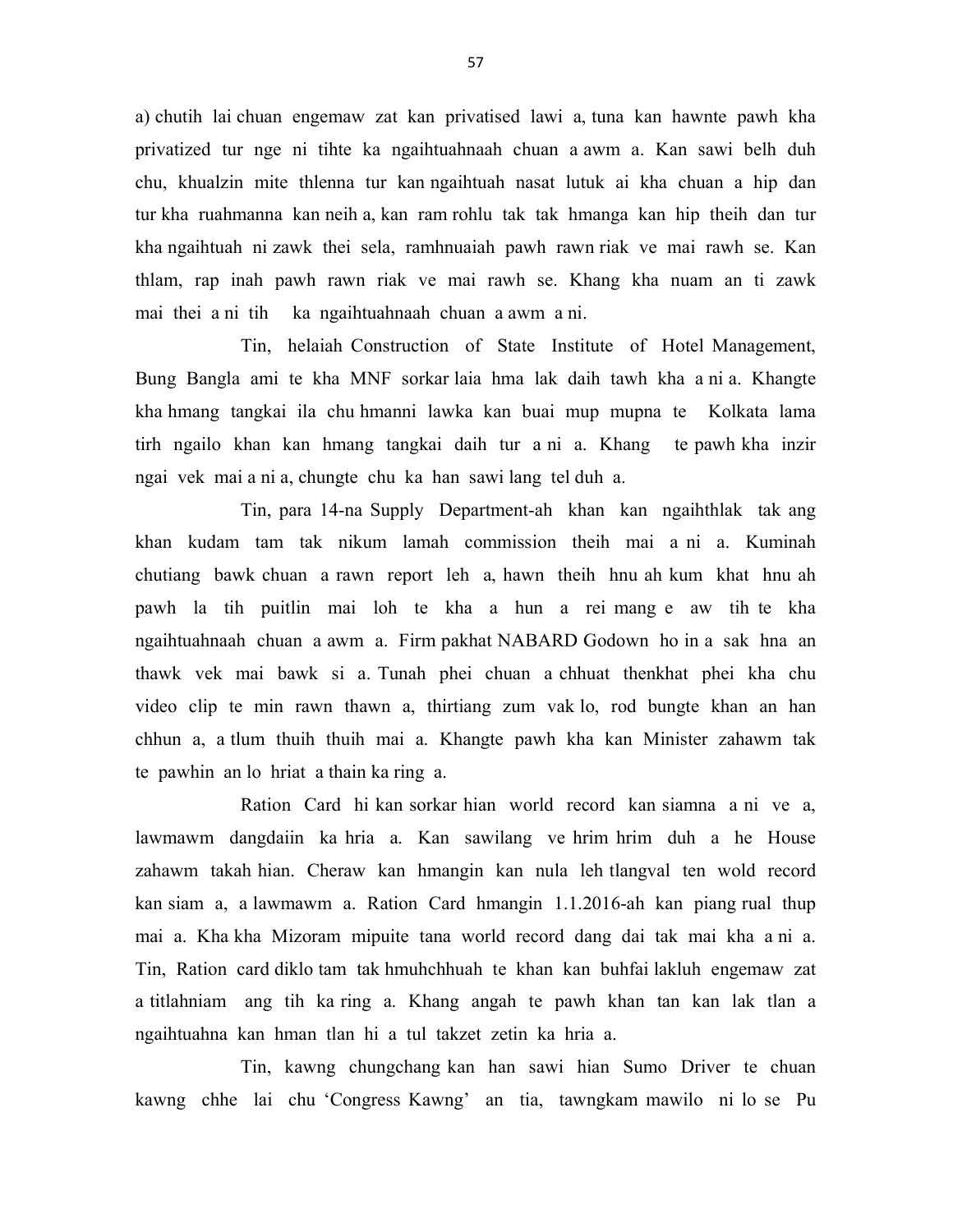Speaker. Khatiang kha a nih avangin kan image kha khalaiah khan kan put hlen tir mai ang tih ka hlau a, tan kan lak a ngai khawp mai a. Kuminah fur ruah a rawn tla hma a, duh aiin kawng siam hna te pawh a chak thei lo te pawh a ni ang e. Amaherawhchu, working season kan neih tlemteah hian ngaihtuahna nasa zawk kan hman hi a tul tak zet zetin ka hria a. Kawng a that loh hi chuan hmasawnna a kal chak thei lova. Ngaihtuahna chak zawk kan hman a tul khawpin ka hria a ni.

 Tin, helaiah hian PHE lamin tui min pek danah Aizawl khawpui a bik takin ruahmanna thar an rawn nei a. Amaherawhchu, a kawng hnawh leh lamah hian SIPMIU lam hi an chak tawk lova, kawng a lo diak a, a lo khu bawk a, a hreawm ang reng khawp mai a, nasa lehzualin tan la leh zel se thain ka hria a.

 Chubakah kan sawi leh duh chu Pu Speaker, minute hnih khat lek. Helaiah hian Tlawva Hydel Project, small hydel project ni thin kha Hydel Project HEP-ah kan chhuah fai ta vek mai a, (small hydel project te te kha hydel project lianah). Kha kha ziah sual nge ni? Chutih laiin nikuma Governor speech (ni 17 March)-ah khan Kawlbem Hydel Project kha 3.5 mega watt tur a nih laiin kuminah 4 mega watt a lo ni leh ta a. Khalaiah khan .5-a a lo pun lehna ringawt chhan kha enge a awmzia, kan fimkhur tawklo nge ni ? Khang te te kha ngaihtuahna kan neih a ngai a. Tin, Myanmar chungchang chu sawi thui lo ila, kum 2015 Governor speech ah ruahmanna thui tak a kal a ni kan ti a, kan la ti thei lova.

 Tin, kan sawi leh hram duh chu Pu Speaker, Autonomous District Council kan neih te hmasawmna chu nasa takin a awm a ni tih kan Governor zahawm tak khan a rawn sawi a. Amaherawhchu, administration lamah chuan pakhat saw chuan tun dinhmunah chuan hma a sawn lo tih chu a lang chiang khawp mai a. Helai hi chu kan sorkar thuneitute pawh hianin chinfel ran a thain ka hria.

 Chubakah chuan HPC(D) te nena inremna tura kawng sah mek a nih thu a rawn sawi a, a lawmawm khawp mai a. Helaiah hian Sixth Scheduled Autonomous District ang mai hi a piang ang tih ka hlau a, ngaihtuahna tak tak kan hman loh chuan ram inpek chungchangahte sawi thui vak chi pawh a ni lovin ka hria a. An inbiak dan engemaw chen kan lo hre ve lo thei lova. Kan fimkhur a tul khawpin ka hria a, Mizote min ti pumkhattu ni zel se thain ka hria a.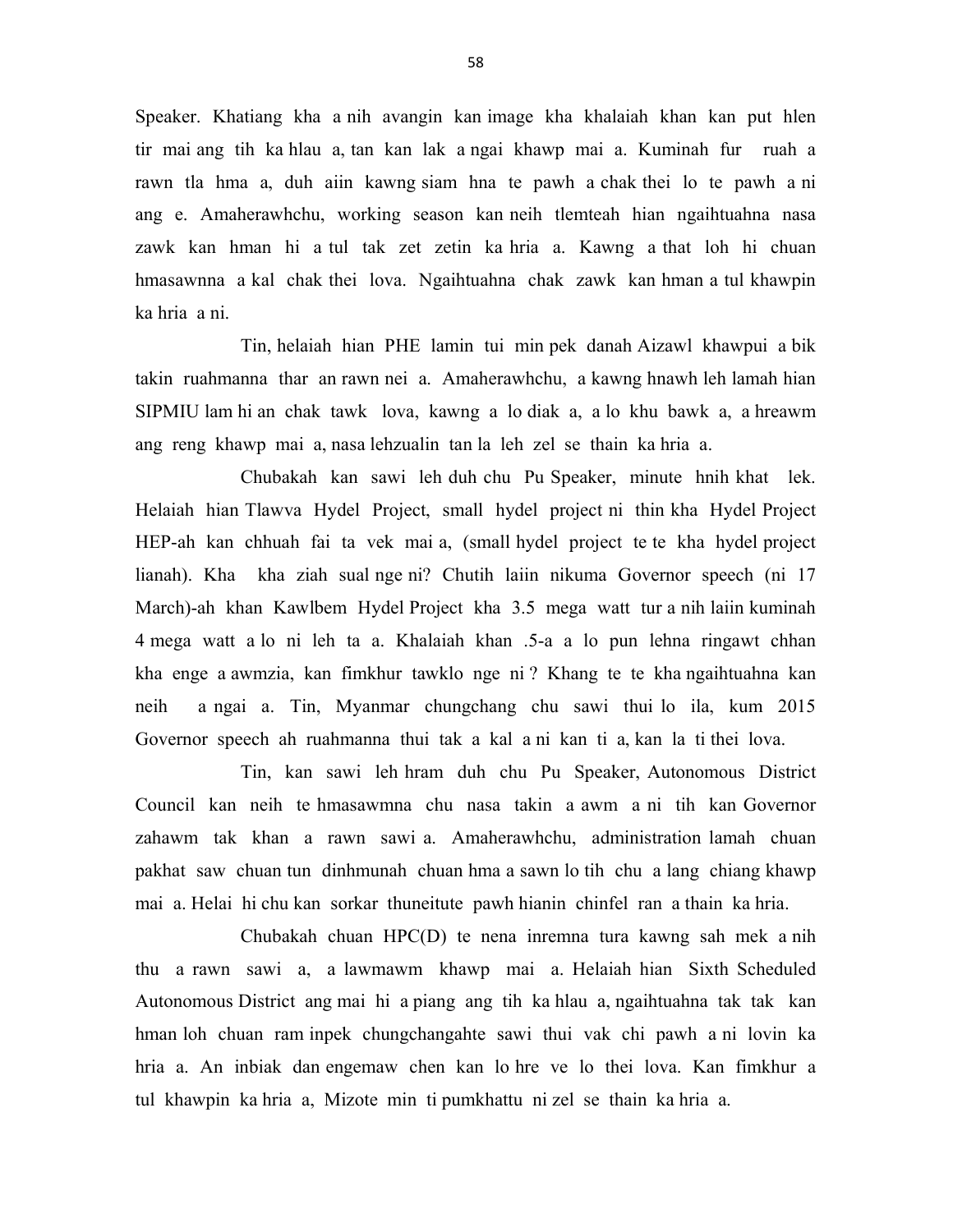Tin, state own tax revenue nasa takin a pung niin ka hria a, a lawmawm khawp mai, kan pung zel ang, kan hman chhuah pawh a pung zel tur a ni a. Chutih lai chuan kan punna kha a lawmawm rual rualin tukin chanchinbuah te khan MLCP Act vang a ni an ti erawh kha chu ngaihtuah zui tham tak a ni. Kha khanin nawmsipbawlna lamah khan kan kal ta lutuk nge, Pu Speaker, chhiah kan hmuh tur aia tam daih kan hmu a, kan target aia atam daih kan hmu a, a that rualin khalaiah khan thil tak tak lam ni silovah khan kan ei leh bar leh a luang ral chi ang ah khanin kan inseng tam lutuk te pawh kha kan inzir a ngai khawpin ka hria.

 Tin, NEDP kha Pu Speaker, kan han ti chho tan a, a lawmawm khawp mai a, kum 2015 Governor speech 36-na khanin hemi chungchangah hian hmalak a nih tawh thu hi sawi a ni daih tawh a, chuvang chuan he thil hi sawi thar hluai theih pawh a ni lova. Kan sorkar hian "Approach to Development …..for Mizoram' tiin a lo approved daih tawh a ni. Hei hi Planning Departmentin hma a lak zelna tur a nih angin tunah hian kan han ti thar leh a, chutah chuan NLUP ka sawiselna ni lovin NEDP hian infrastructure development tak tak min thlen sela, chutichuan ram pawhin nasa zual in hma kan sawn ngei ang tih ka ring a ni.

 Tin, Public Undertaking pathum kan thiah zingah MAMCO hi a la function reng a, contract hna te pawh a la reng a, mi engemawzat ban an ni tawh bawk si a. Helai hi engnge a awmzia aw ka ti a. Sorkar hian a wind-up tawh a ni a tih laiin la tihtawp fel loh hi a awm a ni tih hi chu a lang reng mai a. Heng te te ah pawh hian kan in en let a ngaiin ka hria a ni.

Tin, minimum rate of wages  $1<sup>st</sup>$  April 2011-ah hman a nih tawh thu, revised a nih tawh thu kan hmu a, a lawmawm khawp mai a. Labour ho, MR ho hi ngaihtuah ngai tak an ni. Chutih lai chuan Department engemawzat minimum wages anga pe lo hi kan la awm a, sorkar kha a ti sual tu kan nih avangin kan ruahmanna siam kan bawhchhia a nih chuan Department ten in en letna tur tam tak kan nei dawn a ni tih tih kan sawi tel duh a ni.

 Kan sawi vek seng lo ang a heng ah hian kan ram thatna tur atana kan thahnemngaihna te kan thutna a inan loh avanga kan ngaihdan a lo danglam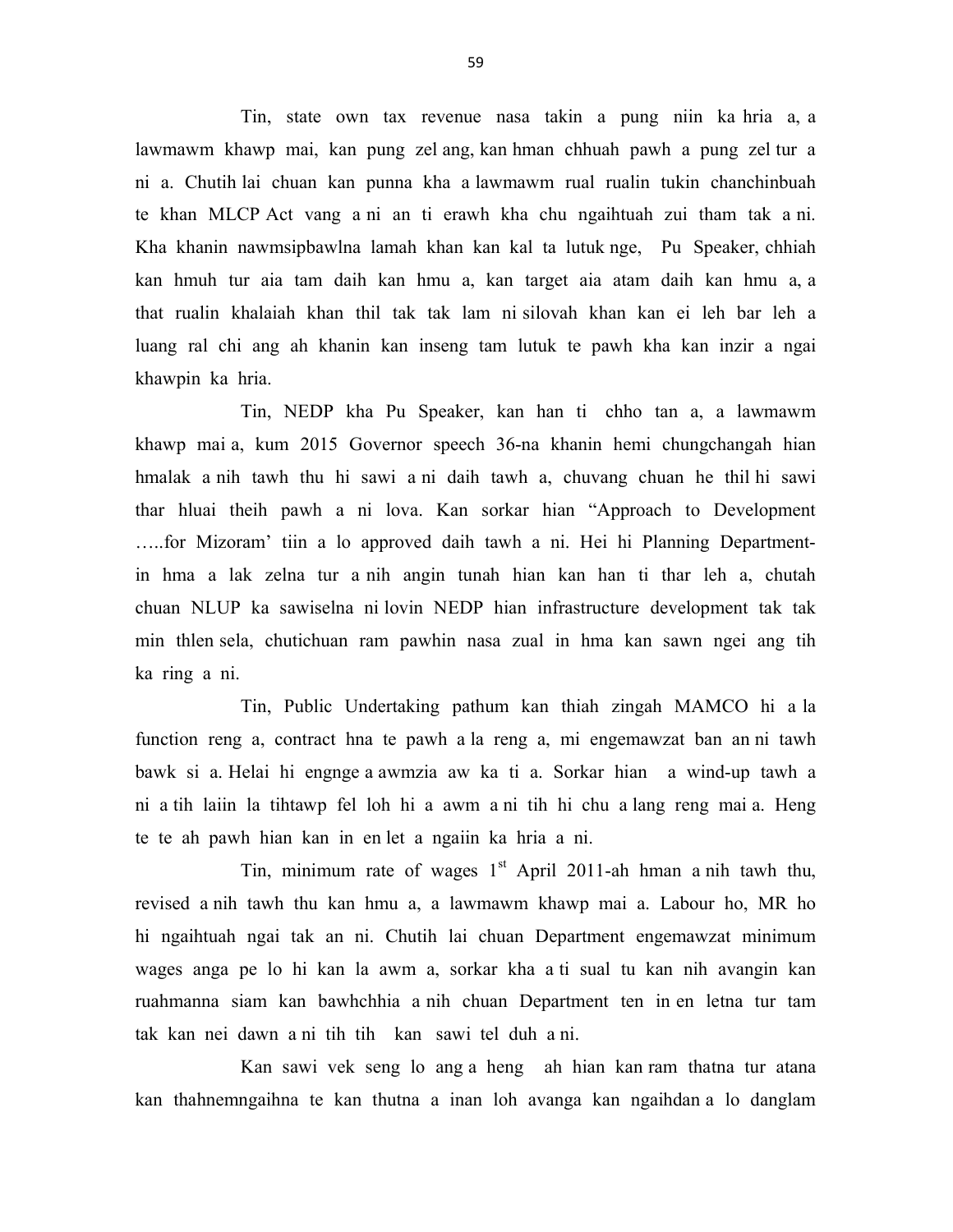ta ni lovin thahnem kan ngaihna avanga khang kha han sawi chhuak kan ni. Kan sawi bakah te pawh khan Governor thusawi zawng zawng kan sawi vek seng lovang, he ram siamtha tur hian, he ram hian ramdang te hmasawnna umpha ve tur hian theihtawp chhuah a tan kan lak loh chuan kan Governor thusawi hi a taka tihhlawhtlingtu kan ni lovang tih ka hlau thin a ni. Chuvangin keini lam pawhin constructive zawngin i dinglam ami te pawh khan min lo ngaihthlak sak se tha in ka hria. He ram hian hmasawnna tak tak kan thlen theihna tur leh tan kan lak zelna turin kan rawn sawi ve duh a ni e. Pu Speaker, ka lawm e.

Pu T T ZOTHANSANGA : Pu Speaker, ka lawm e. A point a kan luh hmain nimin Vanglaini ah khan Speaker te pahnih leh CM tih loh MLA te chuan nitin thut man hi 700/-vek an hmu thin a ni tih kha a rawn lang a, kan Minister leh Parliamentary Secretary te hian kan hmu lo a nih tih kha kan sawi hmasa zawk duh a ni.

 Pu Speaker, Governor thusawi hi duh aiin a ziak a sin deuh ka ti a, nidang a ang lo tlat mai a, a theih chuan hraw deuh in min lo ziak sak thei ula tha ka ti khawp mai.

 Pu Speaker, lawmthu sawina tur tam tak a awm a. A hmasabera ka rawn sawi duh chu, Rih to Tidim road chungchang hi a ni, Zohnahthlak hmun hrang hrang ami te leh khawchhak ami te pawhin tunah chuan Mizoramah hian sorkar tak kan nei ta e an ti ve a ni. Hei hi a lawmawm khawp in ka hria a. Tin, kan sorkar chhung hian an lung a muang a, Myanmar zin te pawh hi kan thahnem tawh in ka hria. Anni pawh lo zin an chak a, kan in ngaihsak tawn a, ka bialah te phei chuan competition ah football te pawh an rawn pet ve tawh a ni. Kan Chief Minister zahawm takin a remtihna angin Zokhawthar piah lamah pawh khian current kan pe a, Mizo te rilru ah hian Khampat Bung leh Rihdil khian hnuhma a nei reng dawn a, chuvangin Myanmar sorkar-ah hian kan pawimawh chhohna hi kan vawn nun reng a ngai dawn a ni tih kan sawi duh a ni. I veilam ami te sorkar lai ai kha chuan tha tak kan ni tawh a ni. Anni hian an sorkar lai khan an lo pal baw sa deuh hlek tawh a Tidim outpost te kha lo han bei lovin Falam Bank te kha lo han rawk lo phei se chuan kan innauna te hi tun ai hian a nghet tawh in ka ring a ni.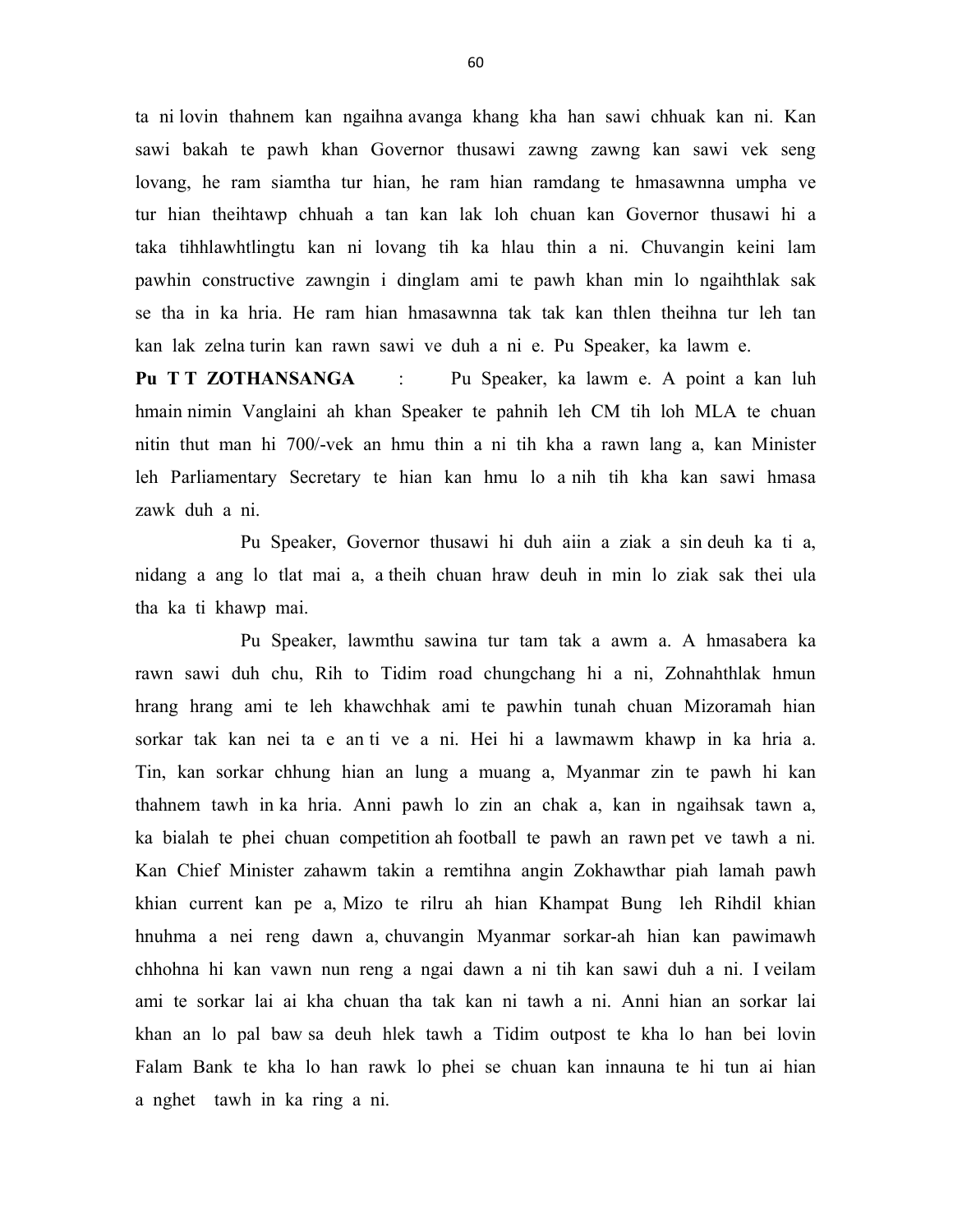Kum 2007-ah i vei lam amite an lal chhung khan border fencing kha an han rawt leh nghal a, " khawchhak atangin a sual sual an lo chhuk a, kan dan loh chuan" tiin awr phekin an tang a, khatiang te kha ni lo phei se chuan Zofate reunification lam ah tun ai hian kan hrual mum tawh ang a, a fip viau tawh ang. Chuvangin, tun kan sorkar in kum 2012-a Rih Tidim Road an han ruahman hi lawmawm ka ti a. Tin, tunah khianin Champhai atanga Zokhawthar khi kawngpui lian takin kan lai mek a ni. Kan dam ang a khawchhak lamah kawng a tlang bawk chuan, Champhai atangin Saitual kan rawn thlen hun ah hian Champhai atangin Tahan kan thleng daih tawh dawn a ni. Khi khi a ropui khawp mai a, Champhai bazar ah chuan Tahan thil hi kan ei kan ei tawh mai dawn a ni.

 Chuvang chuan tun kan sorkar hmalakna hi tha ka ti a, khawchhak mite an rawn in thlahrung ta lova, Ukil kan nih lai phei chuan khawchhak ami te kha, lehlam ami te an sorkar lai phei chuan, a mihring te khan kan thawn chho va, a hlauhawm lutuk. Ka la hriat reng chu kawlmi a ni a motor ah hian lei rap thei lo hian an thlungbet a, sipaiin an phur chho hmiah mai a ni. Khatiang khan kan in tih rei lutuk a ni. Tunah inunauna tha tak mai kan nei a, khawmpuite kan inchhim tawn a. Kan CM hmalakna leh kan hruaituten an tawiawm thatna hi Zoram hian kan la seng ang tih hi ka ring tlat a ni.

 Tin, para 22-na ah khan, Tuirial Hydel Project tawl tawh kan han tuai thar leh a, reilo te ah hawn mai theih an ni tur hi lawmawm ka ti khawp mai. Ka document te kan en a, compensation ah khan kan lo pe hnem khawp mai a, ` 43,651,1161 kha i veilam ami te sorkar lai khan an lo pe hman tawh a, chumi pek bang ` 21,53,75,855/- kha a awm leh nghal a ni. Khatiang zawng zawng avang khan hei hi chu ti tawl tawh mai ang "kan hlawhtlin pui chuang lovang" tia awlsam taka hnungchhawn mai awm a nih laiin kan CM zahawm tak hian, 'theihtawp kan chhuah ang a kan ti thar leh ang' a ti a. I veilam ami te an sorkar lai khan vaibelchhe 24 vel kha an seng ral hman a ni, a tam khawp mai.

 "Zoram thatna turin Zoram hian power hi kan mamawh si a chuvangin maimachhing in, zak chung pawhin hei hi chu kan puitlin tur a ni" a ti a, kan hotu pa ber hovin 14<sup>th</sup> January 2011 kan han tharthawh leh tan ta a, mi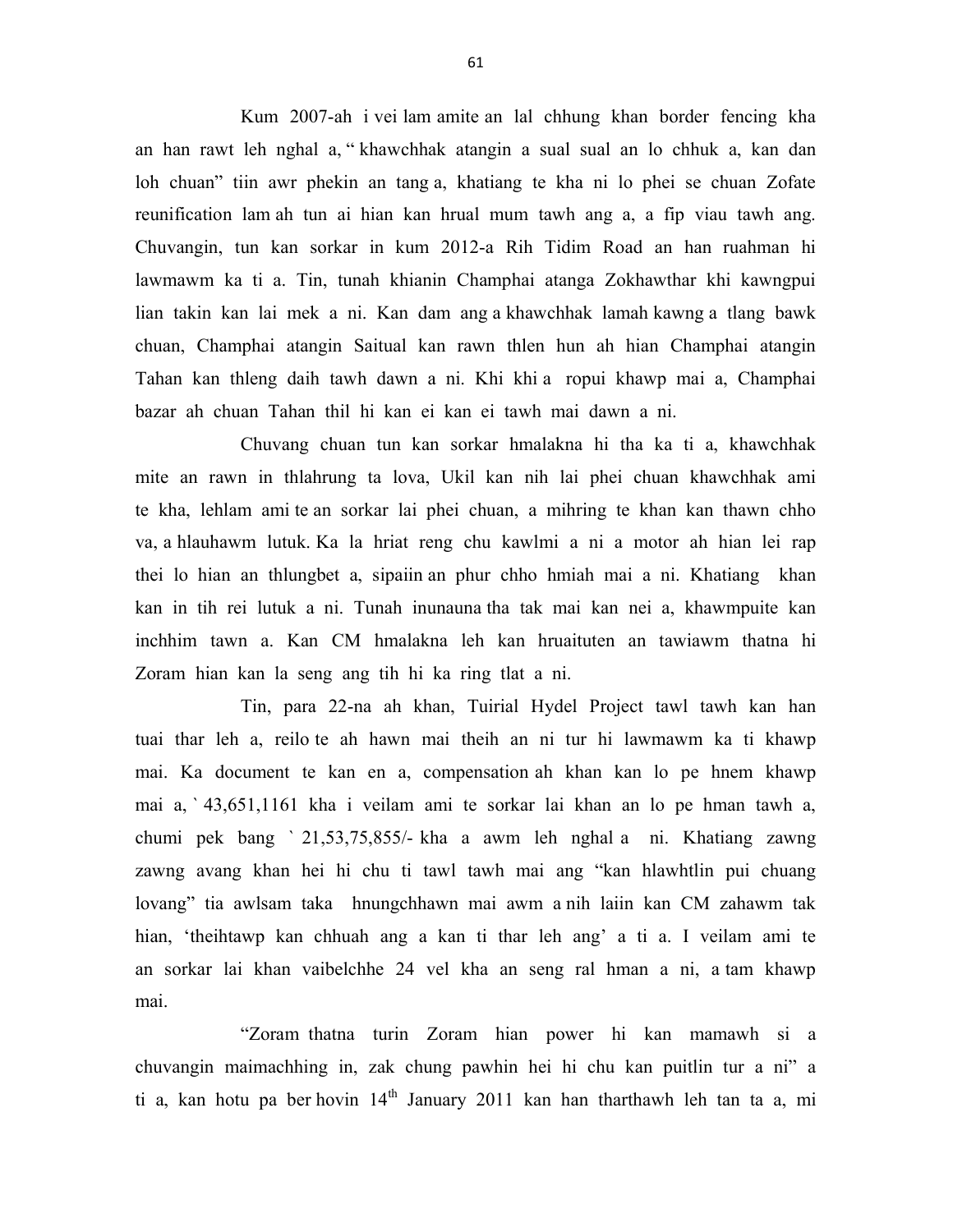tam tak chuan, 'engtinnge an tih ang aw'! tiin ringhlel chungin an lo thlir a ni. Ama'rawhchu, thahnemngaihna tak tak karah chuan tih theih loh tak tak hi a lo awm lova, tichuan, vaibelchhe 913 in bul kan han tan tha leh a ni a, tun atanga reilo te ah hawn theih mai tura hmalakna hi lawmawm ka ti a ni.

 Tin, Mizo te hian kum puan hi kan nei thin a, Mautam kum tih te kum zabi thar chho phei kha chu compensation a kan thanharh kum niin ka hria. Compensation kha a nasa khawp mai a, tun thlenga kan buaina hi ani chhunzawm ta a ni. Tuirial compensation kan han tihchingpen in a hrin tha lo deuh mai chu Tuivai mega watt 210 ruahmanna awm sa te, Tuirini tih pawh kha ruahman na awm sa, a hmaa kan lo pal hnawk tawh avang khan tan thei lovin hun eng emaw chen kan han awm leh kha a ni a, a pawi khawp mai. Tin, Pathian zarah Tuirial hi kan han zo ang a, chutah chuan mega watt engemaw zat kan han ti chhuak ang a, 12% chiah kha Mizoram ta tur ani leh nghal a ni, 12% chauh kha Mizoram in kan chan tur kha a ni a, a dang zawng erawh kha chu company in keimahnia a hralh leh chhawn tur. Engati nge 12% chauh in chan an ti mai thei a, compensation kan lo pek uchuak lutuk kha kan rulh leh vek a ngai a ni, hei hi a pawi lutuk . Engpawhnise in pute kih hnawk kan sawi a nih hi (interruption) in pal hnawk kha in sawi em? Hemi hi Assembly zawhna leh chhanna atanga ka rawn lak vek a ni, in sawisel miah lo, Assembly chhanna vek a ni hei hi. Naktukah in duh chuan a copy ka rawn keng thei ang. In duh tawk in sawi ang a, kan sawi zel ang e.

 Engpawhnise, ka sawi loh tur kan sawi tel ang a, khawvel a bandh rei ber in nih kha chu in hai lovang. Chief Minister nau ngatin a kaihhruai, compensation pawh thingrem 4 a an ken phei, thingrem 3 khat an hawn leh thleng khan ka sawi mai tur a nia. Engpawhnise, Pu Speaker, khalai kha chu ka sawi zel lovang a. Chhunzawm tlak tawh lo ang khawpa an lo kalsan tawh hetianga kan Chief Minister zahawm takin ram ro atan a rawn siam chhuak leh kan Governor in a rawn puang chhuak hi a ropui ka ti a. He hmalakna thar avang hian thangtharte hian tunge ni fak tur tih hi chu an hre tur a ni, kha kha kan sawi tel duh a ni.

 Tin, Pu Speaker, lawmawm leh deuh mai chu Referral hi a ni a. Anni khan MIMER chu sawi duh lo ila an ti a, sawi thawi deuh ang reng si, kan sorkar in a tih chhiat em em mai ang khan an rawn chhuah lek lek mai a. Khum 500 awm tur khum 50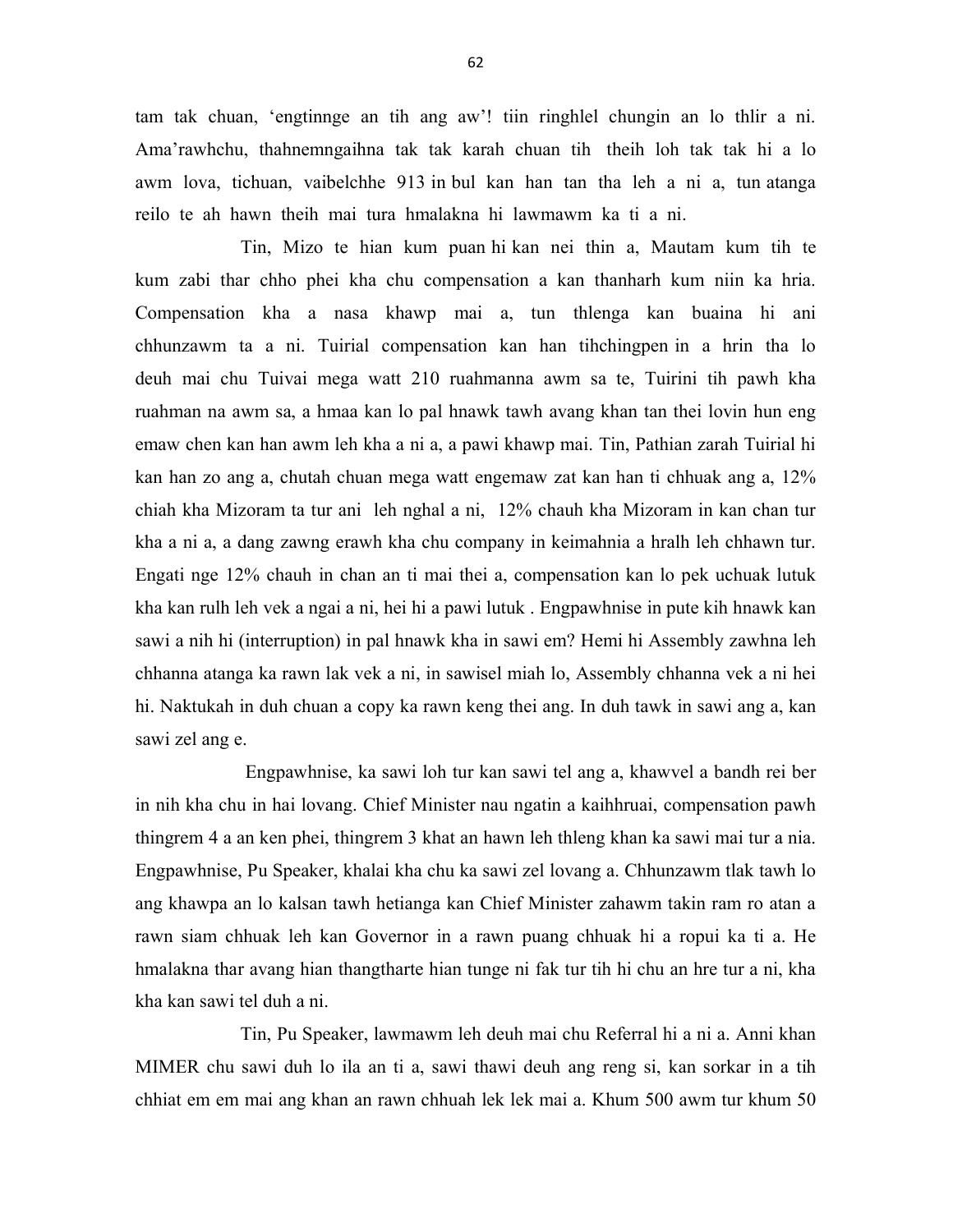vela han chhuah te pawh kha pawi tak a ni. Shillong-a NEIGHRIMS nen khuan a rual vela kal kha a ni a, anni chu kan pan hut hut tawh mai. Keini erawh chuan ar inah te kan chhuah mai mai a. Vaibelchhe 40.53 kan hmang a, chutah chuan, "in puitlin dawn lo tak ngial e" min ti a, vaibelchhe 35.53 min pe leh a. An sen zawng zawng kha vaibelchhe 76.06 a ni a. Chutah chuan an va endik a, chuta an va endik naah chuan damlo 17 an lo ruai chawp a. X-ray khawl pakhat chiah a awm a, technician a awm lo lehnghal a. Khawl awmchhun pawh enkawltu awm lo.

SPEAKER : Ngawi rawh aw, dar 1 a ri dawn a, a ri tawh a. I sawi zawh tir law law ang aw? A hun kha in lak sak teuh tawh si a, sawi leh tawh rawh le.

Pu T.T.ZOTHANSANGA : Pu Speaker, ka sawi tam lovang, point chu ka ngah mai a, mahse anni anga a hun lo thleng thleng han tawlh chi chu ka ni lem si lo va. Engpawhnise, damlo lem te kha a tukah an haw leh mai a. Khatiang khawpa Referral Hospital hlawhchhama kan lokal pui tawh, tunah a aia changtlung zawk Medical College level-a hlankai tum a hma kan han la hi ropui ka ti a. Mizoram history-ah hian, sorkar hmasa ten an lo tih tawh chhunzawm duh loh hi a lar em em thin a. An chhunzawm duh loh avangin ram ro hi kan chan a ni an ti thin. Amaherawhchu keini erawh chuan a tawl tura ngaih Tuirial kan chhunzawm a, Referral Hospital kan chhunzawm bawk a. Chhunzawm tur dang hi a tam lutuk. Chuvang chuan vawiin a kan Governor thusawi hi a lawmawm hle in ka hria.

 Company ah te thlengin hralh an tum te kha a ni a, biak te pawh an han nei ruau ruau a. Tin, nichinah member zahawm tak Pu Ruatkiman NLUP hlawhtlinna hmuh tur a vang a tih te kha chu thingtlangah a kal ngai lo emaw ni chu aw ka ti a. Thingtlang bialtu kan ni a, keini chuan kan hmu a, kan ran te khi kan hung seng lo a ni. Tin, link road te pawh kha, a "chhe leh mai zel a," an ti a. A chhe leh kha chu kan siam zel ang a, bamboo link road tih te pawh tihah chuan hmuh tur a awm tawh hlei nem maw le! Vawiinah hian kan member zahawm tak te hian thil tha tam tak an hria a, an sorkar ve hunah han ti mai se han ti dawn ila, an sorkar mai hmel dawn si lo va. Chuvang chuan lawmthu sawi ve mai kha an tan hian tha in ka hria. Member zahawm tak Pu Beichhua phei chu Doctor a ni a, kan indaih bawk si lo va, Champhai-a awmah hian ka awt khawp a. Engpawhnise, Pu Speaker, vawiinah hiankan Governor thusawi hi a lawmawm ka ti a, ka rawn support a ni e, ka lawm e.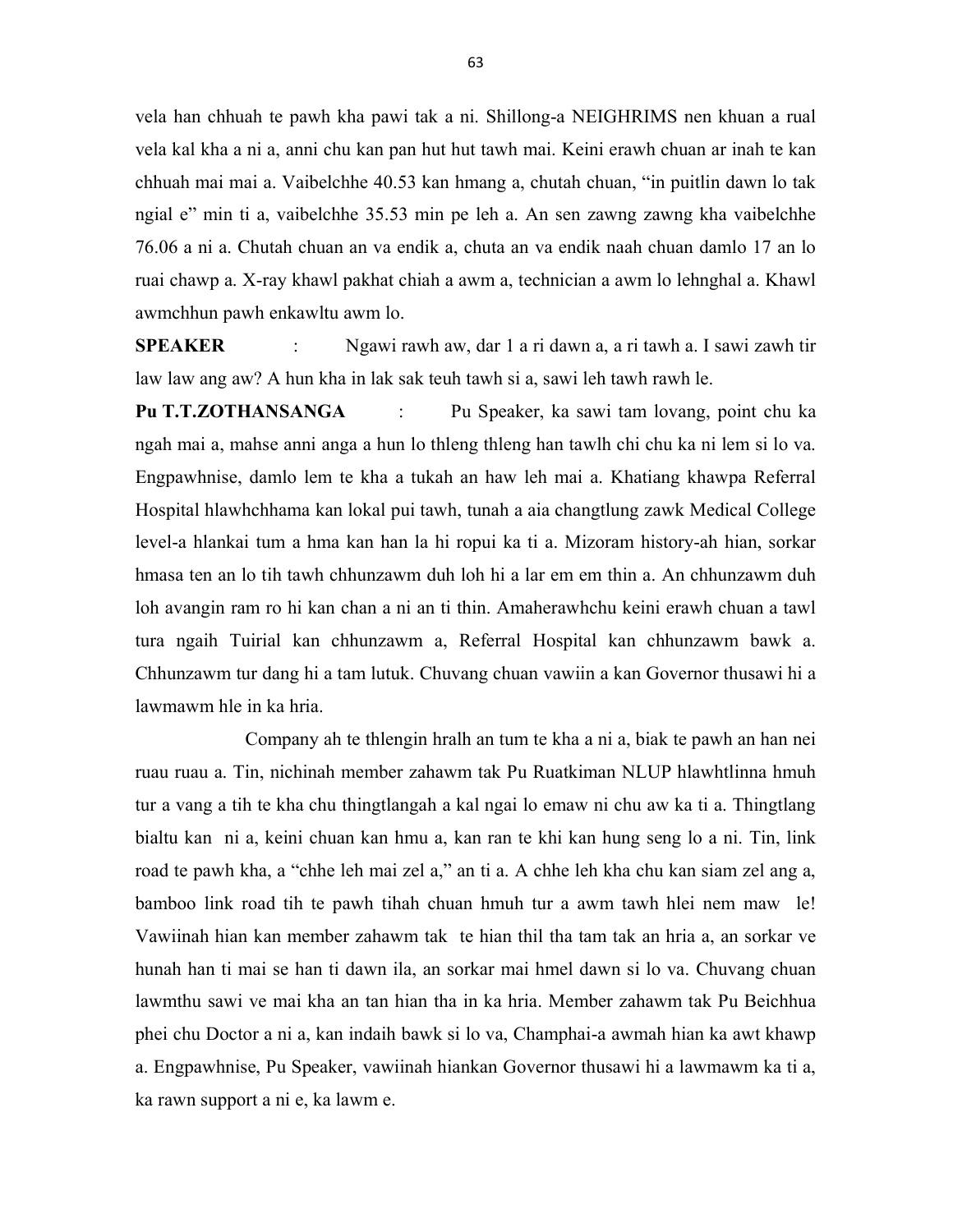SPEAKER : Awle, tunah chuan kan chawl rih ang a, dar 2-ah kan lut eh dawn nia.

## 2:00 Pm

SPEAKER : I thu ang ule. Pu Hmingdailova Khiangte hian House-a awm loh phalna a dil a, kan phalsak a ni tih House-in min hriatpui sela ka'n puang e.

 Awle, sawihona kha kan tan leh tawh ang a, tunge sawi leh ang? Pu R.L Pianmawia.

Pu R. L. PIANMAWIA : Pu Speaker, ka lawm e. Kan Governor thusawia lawmthu sawina hun tha tak mai kan nei thei a, a lawmawm hle in ka hria a. A thuhma atang khan mitin tana thil lawmawm tak a rawn lang nghal in ka hria a. Mizoram mipui te leh keimahni member te mai bakah House ngaina taka a rawn sawina tawngkam mawi tak takte kan hmu a.

 Tin, ram chhung hmasawnna tluantling leh nghet kan neih theih na atana sorkar hmalakna pawimawh tak takte a rawn sawi a, a lawmawm hle in ka hria a. Heng hmasawnna hrang hrang kan neih theih na atana he sorkar hmalakna hi a tak ram a ni tih hi a lang nasa em em a ni tih ka hria a. Kan hotu tam tak te hnathawh zinga pawimawh tak sawilan ngai chu hna kan thawk tam a ni tih a lang bawk a, 'a hawng, a hawng,' tih kha a ni vek mai a, hawn hna hi kan thawk a ni ber mai a. Hetiang hawn hna thawk thei, hawn tur a awm hi chuan hna kan thawk tam a ni tih kha a chiang mai a. Chuvang chuan thawh zawh tawh, ka bial ah phei chuan hawng ve duh phei ilang chuan hawn tur hi an tam ve tawh khawp a, hmarthimpui kan tih thin ah pawh. Kan chapo lo hrim hrim a, chuvang chuan kan hawng mualpho lo mai mai a, kan hawng lo mai mai zawk a ni. Insum tak chungin chu chu ka'n sawilang ve mai mai a.

 NLUP hi kan thiante khan kan tangkaipui leh tangkaipui loh na kha an thlir thiam lo hle in ka hria a. Keini bial rethei deuh chuan a tira hmalakna tur, a trade turah pawh hmunphiah thlan vek tur kan han ti tawp mai a. Chumi avang chuan kan kuthnathawktute pawhin hma an la in kan hlawkpui hle a ni. Tun kum pawisa duh ang a hman theih loh a ni chung khan, khaw hnih entirna tur ka'n sawi ang a, North Tinghmun -ah ringawt hian kumin ah hmunphiah atang hian tualchhung ah tualchhung ami in an hralh na pawisa an tel hi nuai 25 (sawmhnih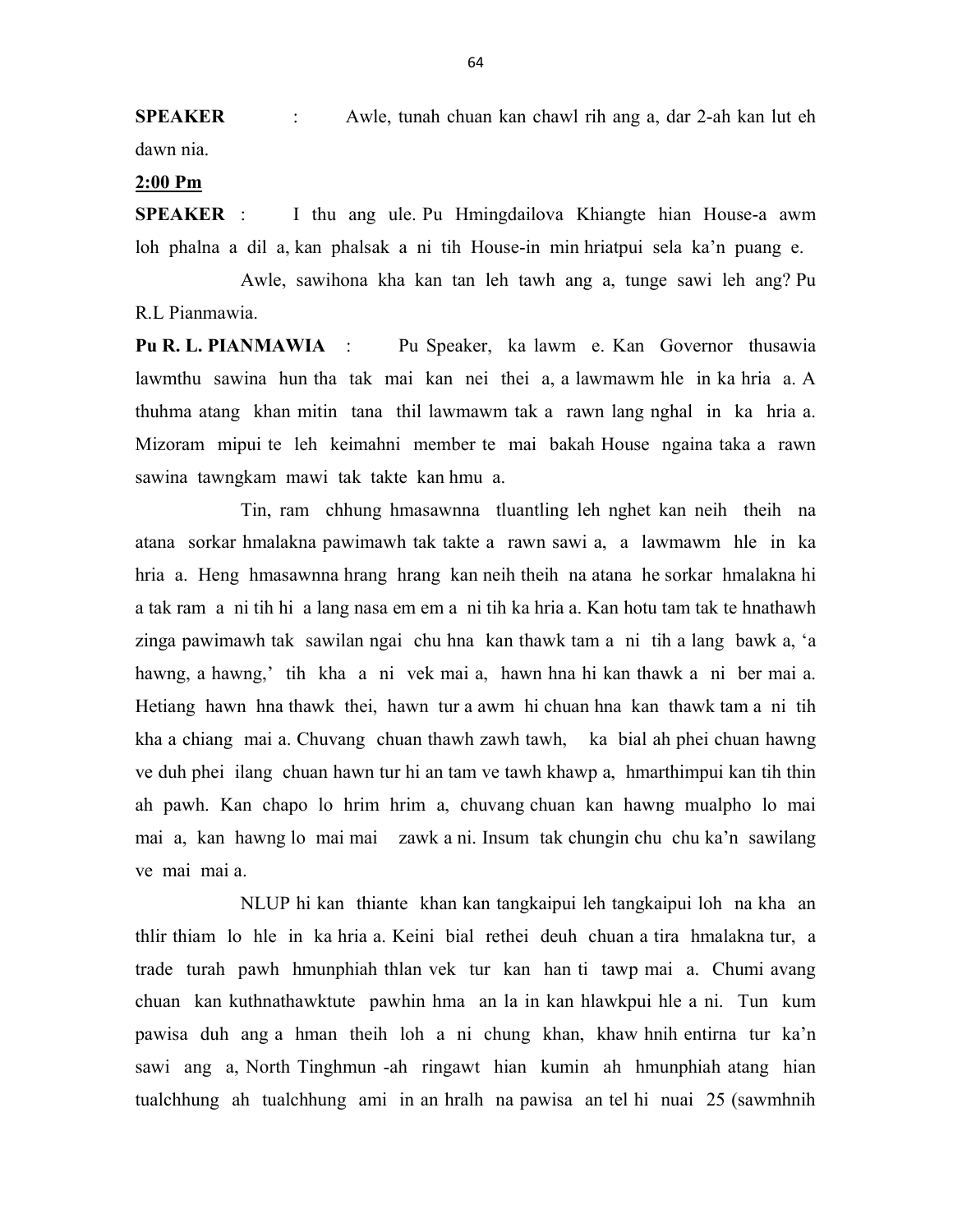panga) a tling a. Tin, Vaitin hian an khaw chhung ringawta an hralh na hi nuai 43 (sawmli pathum) a tling a ni. Hei hi han ngaihnep mai chi chu a ni lo in ka hria a. Hetiang hi a hmu neptute khan min pe thei dawn a nih chuan pawi ka ti lova, a ropui tawk hle in ka hria . Khua zawng zawng atangin la khawm phei ila chuan kan bial atanga NLUP hlawhtlinna kan tel kumin mai ah pawh hian a chhuanawm tham ve hle a ni tih ka'n sawi duh a.

 Tin, Link-road lamah te hma min lak chhoh sak hi a lawmawm hle a, an la tih leh zel tur chungchang te pawh tarlan a ni a, hmabak kan la ngah a. Tin, a thlamuan thlakna thu hi kan Governor thusawi ah hian rawn tel sela, kan House Leader-in 'a tul apiang chu kan lai ang' a tih te kha rawn sawilang tel se a tha tur a nia. Link-road mamawh apiangte laih sakna tur thu ropui tak mai kha opposition lam pawh khan lo bye-heart ula a tha in ka hria. A thailan loh lam kha Pu Rinawma'n a vei bawk a, a thailan loh lamp te pawh hi ka'n vei ve deuh hlek a ni. Tin, helaia tarlan lem loh Darlawn-ah Multi Sports Complex an buaipui mup mup reng bawk a, khingte pawh khi a rawn thailang lova, rawn thailang sela tha tur a nia. Heng lo pawh hi heta thailan loh sawi dawn chuan hun kan hmang hnem lutuk ang tih a hlauhawm a.

 Tin, gas chungchangah te pawh kan nau te an inhlawh ve thin a, hralhna tur hre lo hian an phur kual an phur kual mai a, a manganthlak khawp mai a. Chhun en ah pawh hralh zawhna an hre lova, zanah te an lo haw phah a. Chutiang khawp chuan gas chungchangah pawh hian kan awlsam a ni tih a hriat a.

 Tin, Aizawl khawpui chhunga tui harsatna awm lo tawpa awm thei tura hmalakna avanga hetiang dinhmuna kan lo ding ta mai leh mipui chan tur pawh a thlaphanawm thin teh reng nen tunah chuan a thlaphanawm loh zia hriat nan chuan kangmei chhuah thut pawha veng hrang hranga herh chhuah mai theihna tur engkim ruahmana peih fel ani ta mai te hi sawilan loh zingah chuan sawilan tlak niin ka hria a, sawilan a chakawm in ka hria a, a lawmawm hlein ka hria a ni.

 Tin, zirna lamah pawh hmasawnna nasa tak a kal a, keini bial ah pawh zirna kawngah kan sorkar hian hma ala nasa em em mai a. RMSA High School ringawt pawh hi panga (5) kan neih tawh bakah tunah hian Mauchar ah min han pe leh bawk a. Mauchar - in an han nei thei te phei chu ropui tak a ni.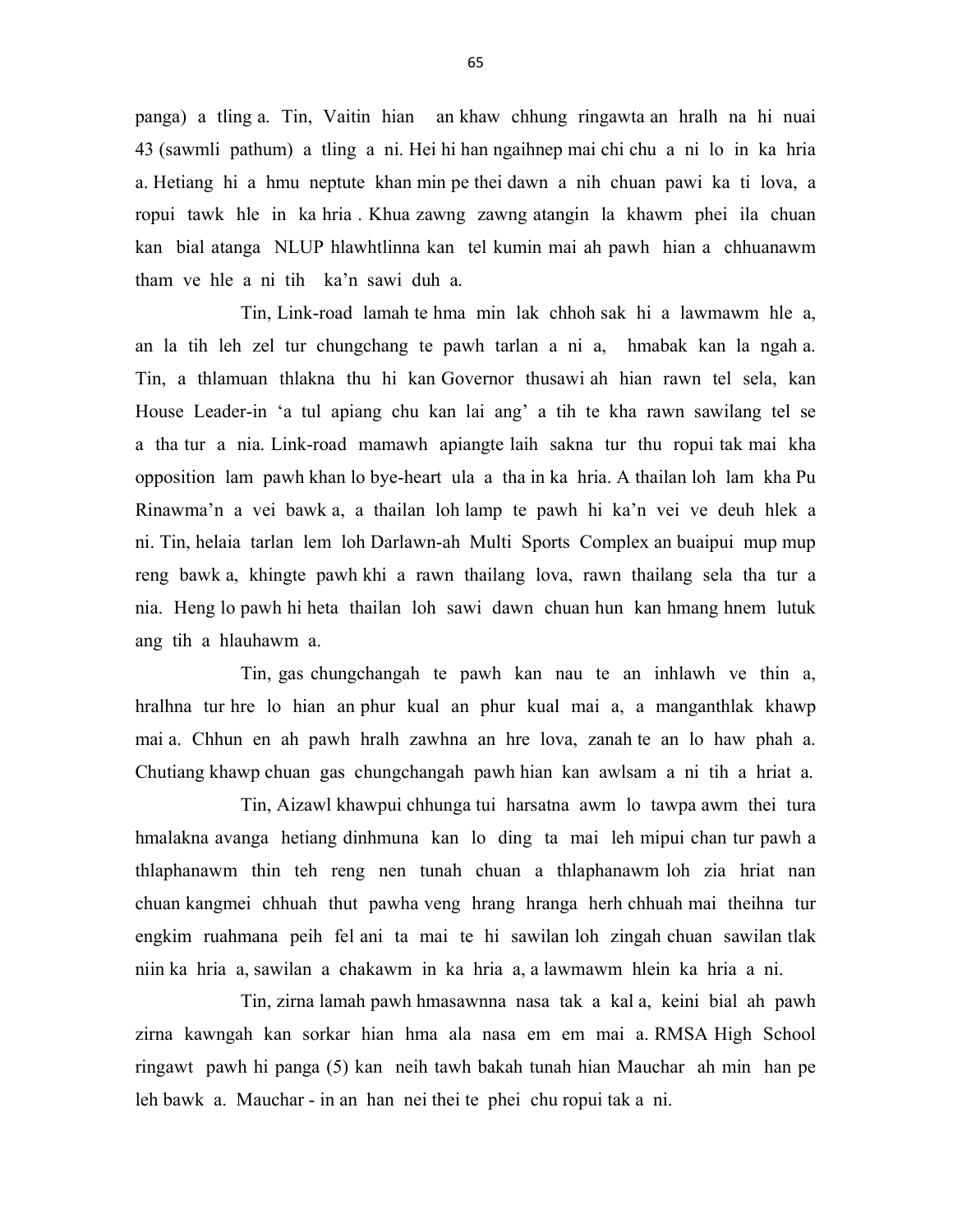Tin, sorkar building tam tak sak a ni ta hi a lawmawm hle in ka hria a. Tun hma kha chuan sorkar building sak tuma ministry in tan an han lak deuh pawh khan building neitu hoten a changtu Minister te kha be thiam in sorkar building sak loh dan kha an ngaihtuahpui a, an sak chuan an inluah man kha an tel thei dawn si lo a. Tunah chuan chutiang ni tawh lovin, Department hrang hrang changtu Minister ten mahni Department building sakna tur dal khawpa biak thiamna kha an hnawl ngam a. Chuvang chuan sorkar building hrang hrang kan lo neih phah ta teuh mai pawh hi a lawmawm ka ti hle a.

 Tin, Kelkang Water Supply Scheme te pawh hi ni zung chakna hmanga tih niin ka hria a, a lawmawm hle mai a. Heta a rawn sawi tel loh Sawleng hi ni zung chakna hmanga tih tur a ni tih te pawh kha rawn tarlang tel sela a lawmawm tur a nia. A tih tawh chauh hi a rawn sawi a, la tih hmabak a awm a ni tih pawh kha Sawleng in kan la nghak reng a ni tih pawh kha ka'n sawilang duh hrim hrim a.

 Tin,enchhinna khawl lam hi kan tlachham em em a, tunah chuan hnathawk theiin State Drug Testing Laboratory for Quality Control Drugs at Zemabawk kan lo nei ta a. Hetiang kan nei ve ta pawh hi a lawmawm hle in ka hria a. Damdawi in tha pawh nei mah ila, changkang viau mah ila, a that leh that loh test na lam kan neih loh chuan a famkim lo thin a. Chuvang chuan hei hi thil lawmawm tak kan Governor thusawi atanga ka'n lak chhuah ve duh hrim hrim a ni a. Tin, HPCD nena inbiakna thu lawmawm tak a rawn sawi chhuak hi, keini tan chuan a lawmawm leh zual a. Keini a concern biala awm te tan chuan thil namailo a ni a, ralmuang lovin kan awm a, kan campaign pawh an lo kidnap dawn che u an tih chuan hmanhmawh deuhin kan tlan haw a, min lo chhuah khalh hman loh tum te kan han ngaihtuah a, hlimna nasa tak min pe a ni tih kan sawi duh a. Tin, inbiak na tha tak kan nei a ni. Tin, HPCD pawhin kan Home Minister thusawi, silai an lak te, dah tura a ngenna pawh an rawn ti hlawhtling duh a, chuvang chuan sorkar lam leh HPCD lam te pawh hi an fakawm ve ve a ni. Chuvang chuan inremna hmawr bawk thei tura thu kan han hmu te hi a ropui ka ti a, a lawmawm dan hi lawmawm tak a ni. A hre phalo tan chuan ralkhat atanga hriat chuan engmah vakah an ngailo mai thei a, amaherawhchu keini tan chuan vanram kai tur ang deuha insawi theih a ni a. Hlimawm tak a ni,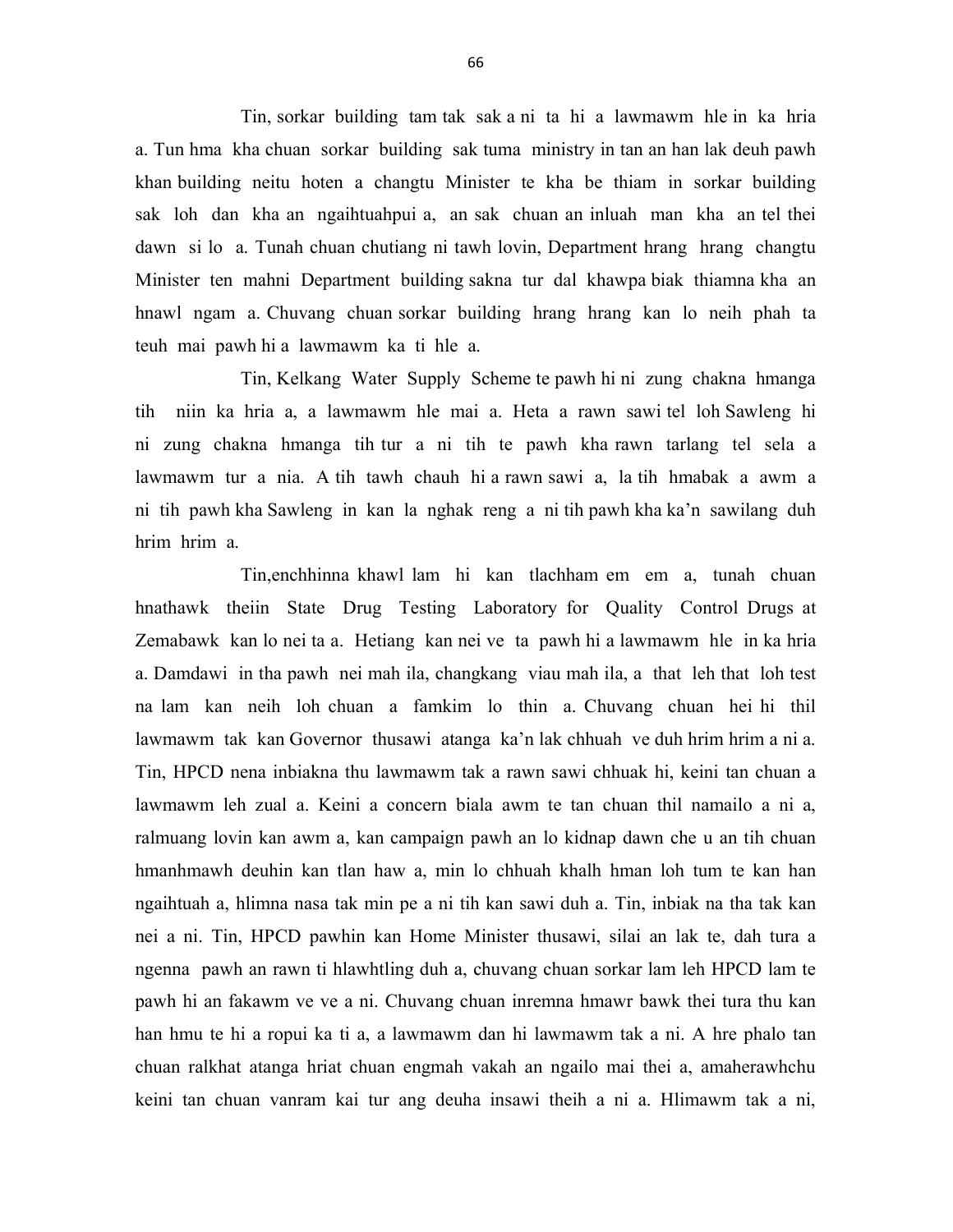phurawm tak,hriat nuam tak a ni. Chuvangin hetiang thu tha tam tak a sawi zingah HPCD nena sorkar inbiakna chungchang hmawrbawk thuai tur anga a rawn sawi te kha a lawmawm ka ti tak meuh meuh a ni. Pu Speaker, ka lawm e.

SPEAKER : Pu John Siamkunga kha a phar hmasa.

Pu JOHN SIAMKUNGA : Pu Speaker, ka lawm e. Vawiinah kan Governor zahawm tak thusawi chungchanga Motion of Thanks kan sawi ho mek ah hian, ram tana pawimawh tak tak te rawn tarlan a ni in, kan hmalakna tlemte rawn sawichhuah a ni a. Kan Governor-in a tawp lama a sawi ah pawh 'A brief achievement for the government' a ti a. Heng ah hian a sawi vek seng lo a ni tih kan hriat pawh a tha in ka hria a. Chuvangin, sawi loh tam tak karah tlem te a rawn sawi a ni.

 Ram hmasawn na atana pawimawh ber mai, remna leh muanna, Law & Order tha taka kenkawhna sorkar hnuai ah kan awm a. Chumi a nih avang chuan hmasawnna ruhrel leh hmasawnna lamtluang kan zawh dan te, vawiinah House chhunga sawi thei a kan awm te hi a ropui tak zet in ka hria a. Hun te a tawi avangin kan sawi deuh zung zung mai ang a. I veilam ami ten NLUP hlawhtlinna a lang chiang lo ve an rawn tih te kan hria a, kum dangah khan kan sawi tawh thin a, kan hlawhtlinna hi vawiina kan pek, naktuka a hlawkna tel te an awm a. Vawiina kan pek thla leh mai a a hlawkna tel te an awm bawk a. Tin, thenkhat chu kumkhat hnu ah te, thenkhat chu kum nga hnu ah te, thenkhat chu kum sarih hnuah te a ni dawn a ni. Khami a nih avang khan vawiin ah hian statistic dik tak NLUP hnuaiah kan la la theilo a, chutichung chuan vawiin niah hian hlawhtling an tam em em a. Petty trade-ah phei chuan hlawhtling hi an tam em em a ni.

 Luhmehna dawr hawng te, beauty parlor hawng te, tyre retread te, a tam a ni, Aizawlah pawh hmuh mai theih a tam em em a ni. Thingtlang lam ni se, serthlum a ni emaw, lakhuihthei a ni emaw, thil dang dang ah hian hlawhtlinna kan hmu hnem em em a. WRC 1, WRC 2 te, 3 te thlengin nasa takin hmasawnna hi a awm a ni. Chuvangin helai ah hian rawn sawi tlem mahse,tam tak a awm a ni, tih kha nichinah ka rawn sawi tawh kha. Chutih lai karah chua, kan sorkar in hma a lakna ah permanent farming lam kan uar dan te a rawn sawi chhuak a. Tin, National Food Security Mission hnuaiah, District 8 ah hian, buh leh bal lama kan thar chhuah hlawkna turin tunah hian hma lak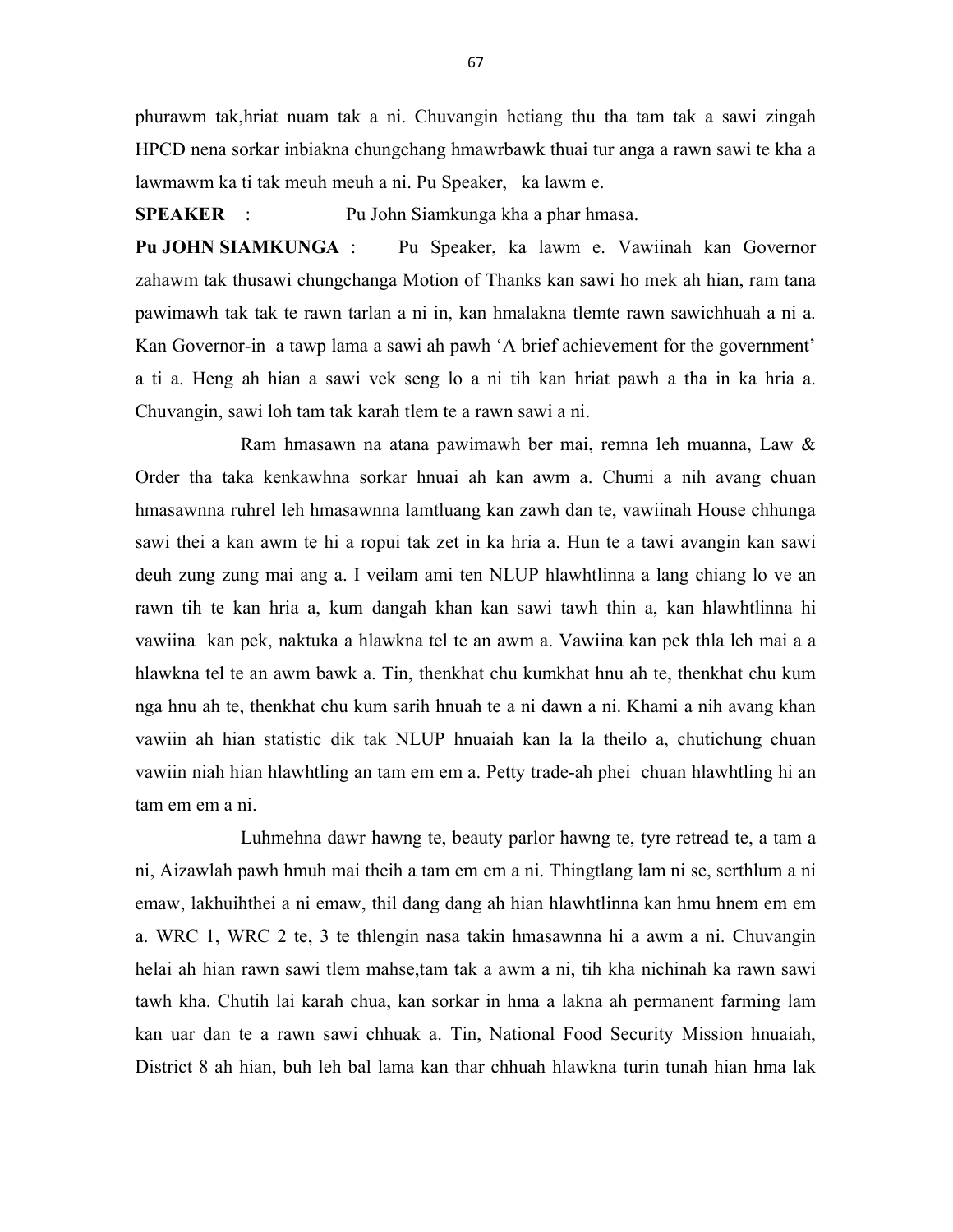chhoh a nih dan te, kan hmalakna hrang hrang a rawn sawi chho zel a ni tih kan hriat a pawimawh a.

 Tin, kan sorkar hian thalaite hmakhua hi a ngai tak zet a, helaiah pawh hian tam tak a rawn sawi theilo a ni kan Governor hian. Infiamna lama kan sorkar- in hma a lak nasat zia te, infiamna lama thalai a promote hnem zia te; chubakah craftment training ah te, UPSC exam ah kum tin a hna 800 vel awm ziah ah te pawh zirlaite tan coaching a hawn dan te, Staff Selection hnuaia clerical exam hrang hrang ah a tam thei ang ber an luhna tura thalai tana hma a lak nasat zia te hi sawi theihnghilh chi niin ka hre lova, henga an rawn tar lan hi tlem te mai a ni. He sorkar in hma a lakna tam tak zinga tlem te a rawn tar lang mai a ni tih kha kan hriat a pawimawh in ka hria a.

 Tin, kut hnathawktute tana sorkar inpekna lam hi vawiinah hian ngaihthlak tur a tam hle in ka hria a. Kan Governor zahawm takin a thusawi ah hian, kut hnathawktuten pangang kan khawi na lamah te, rubber plantation hmun tam tak ah hectares tam tak tak kan tih te, mahse tun ah a la rah chhuak lo, nakin lawka rah chhuak tur thingpuife kan chinna hmun te, coffee kan chinna te, heng te hi NLUP kan sawi hian kan hre ve zel tur a ni. Thar chhuak har deuh, long term deuh hlek a ni, coffee te chu a rah kan la hmu mai dawn lo, nakin deuh a ni, khang te kha kan hriat a pawimawh a. Kut hnathawktute hian theihtawp in NLUP hnuaiah hian he sorkar chak tak hian hma an la mek a ni tih kan hriat a pawimawh in ka hria. Tin, kan sorkar hian kawng tinrenga hmasawn a tum a, faina lamah pawh hma a la nasa a ni. A dik tak chuan kan thalai te pawh tun ah chuan an fai tulh tulh a, zuk leh hmuam lamah te an fihlim tam tial tial a. Tin, Aizawl, Champhai, Lunglei te hi Open Defecation Free-ah puan an lo ni ta te hi kan changkan tawh zia lantirna a ni. Kum 20/30 kan thlir kir chuan daikal in pawh nei mang lo kan ni, tun ah erawh chuan heng khawpui lian tak tak pathum ah te chuan, inthiarna changkang tak tak kan nei vek tawh. Chung ah te chuan a ni tangkai taka kan hman tawh ni tih te kha a hriat a ni.

 Tin, mipuiten kan mamwh em em buhfai lamah pawh nasa takin he sorkar hian hma a la, tun ah chuan buhfai harsatna emaw, kan mipui ten buhfai kan khamlo tih lam hi an sawi kan hre ngai ta lo te hi he sorkar chak zia leh mipuite hma khua ngaia a thawh zia a langin ka hria a. Food security hnuaiah kg 5 Rs 3 in an lei thei a, kg 3 dang hi he sorkar chak tak hian 'kg 5 an kham lo, kg 8 tal ni rawh se,' tiin, sum tam tak sengin a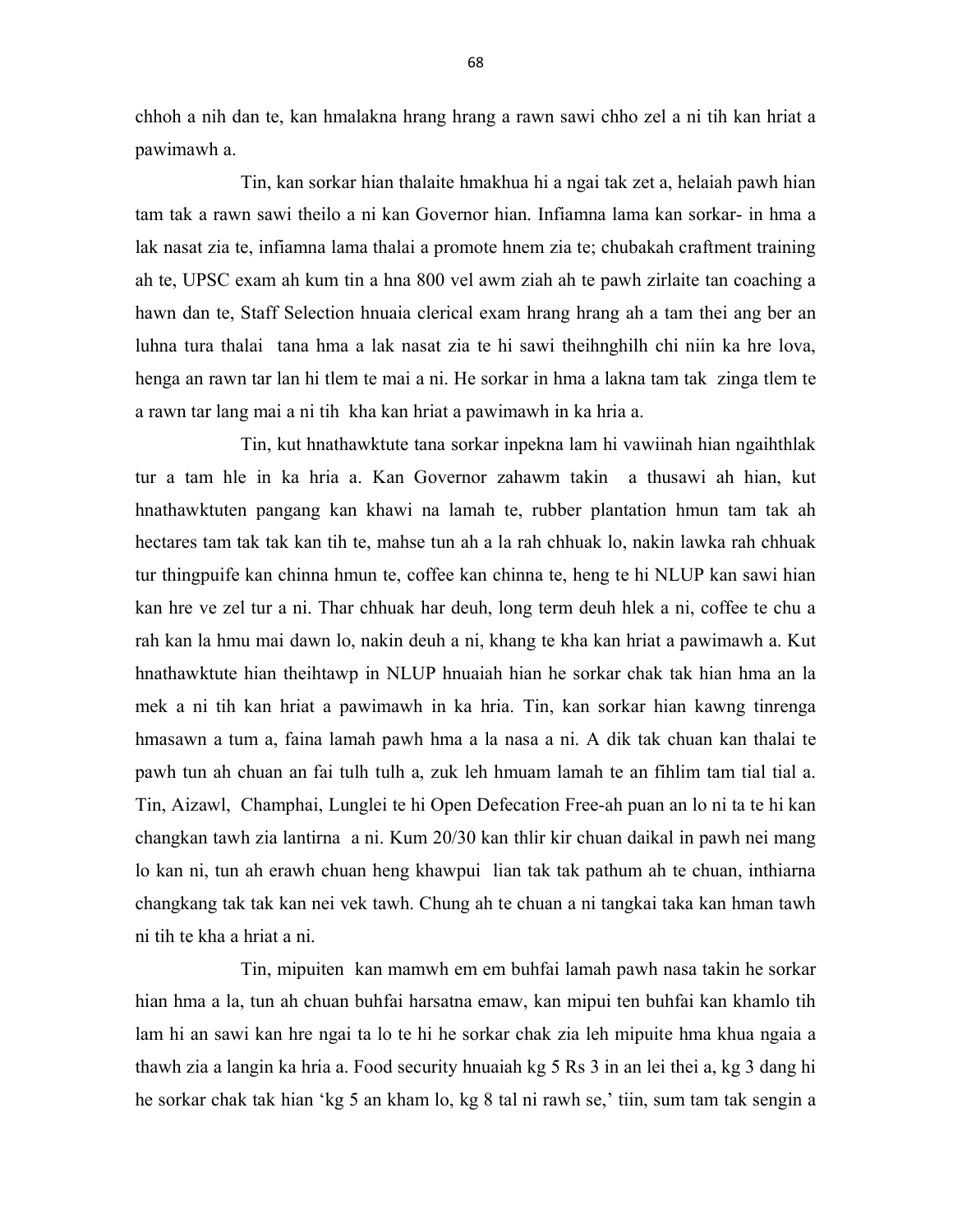subsidize sak a ni. Heng te hi mipui tana a thawh na, vawiina Governor speech-a lo lang te a ni a, a ropui hle in ka hria, vawiina a sawi hman loh, tlem te a sawi zinga tel lo te pawh kha kan sawi lan fo a ngai thin a ni tih kan hriat a tha a.

 Tin, gas hi kan mamawh, kan essential needs, immediate needs tak tak a ni. Chung ah te pawh he sorkar in theihtawp a chhuah zia te kan hmu a, Mualkhang bottle plan pawh upgrade tum a ni a, 5 mega tons capacity a upgrade tur a ni. Chu chuan mipuite mar dek chung leh mipui te hmakhua ngai chungin he sorkar in kawng tinrenga an nitin mamawh lama a tlan nasat zia kha kan Governor thusawi ah hian a rawn langin ka hria.

 Chutih rualin khawvel thang zel ah eng kan neih that a ngai,electric tel loin kan nung thei tawh lo, chu chu he sorkar hian a hre chiang, chumi anih avang chuan theihtawpin hma a la a, a tang a, 2017 March thla thleng keimahni in kan siam chhuah ve hi 29.5 MW lai a ni tih kan Governor zahawm takin a rawn tarlang. He sorkar zet hi chuan mipuite tan a thim a var pawh thlu lo in hmun dang ami eng lalut reng lova kan awm theih dan hi a dap hle a ni tih Governor speech-ah hian a lang. Chumai la ni lovin, Tuirial Hydel Project pawh 60 MW awm thei mai turin tunah an buatsaih titih tawh a, nakum lamah chuan kan hawng thei tawh tur ah te kan han ngai a. Hman deuh lawk khan keini pawh kan zu kala, hmun tin kan fang a, a ropui a ni. Hman atang khan hmangaih takin lo enkawl ilang khung te khu kan hmang tangkai tawh tur. Mahse tun ah chuan hman tangkai theih la ni lo mahse he sorkar hian hman tangkai theih turin a siam thuai dawn a ni tih kan hriat a pawimawh a. Tin, Tuivai hydro electric 210 mega watt pe chhuak thei te, Tuirini 24 mega watt pechhuak thei te kha kan hriat a tha in ka hria. Tin, member zahawm tak ten Mini Hydel project lam hi engatinge an tarlan tawh loh ? HEP an ti tih ah khan, a capacity atang khan Mini leh Mini lo chu a lang mai a. Chuvangin a speech ah khan mini a telh kher a ngai lo. 5 mega watt te a nih chuan a te a ni a, mini a ni tih kan hriat mai kha a tha in a lang.

 Tin, tui thianghlim in tur kan neih a ngai. Khua leh tui ten sorkar-a kan beisei te tihhlawhtlin tumin he sorkar in a beih nasat zia, tui thianghlim in tur kan neih na atana tan a khawh nasat zia leh khua leh tui tha te tana tui in tur min pek nasat zia te pawh hi kan theihnghilh tur a ni lo. Helai ah hian kan Governor hian chiang em em in a sawi a, tui thianghlim kan in theihna tur atana hmalakna kal tawh mai bakah la kal mek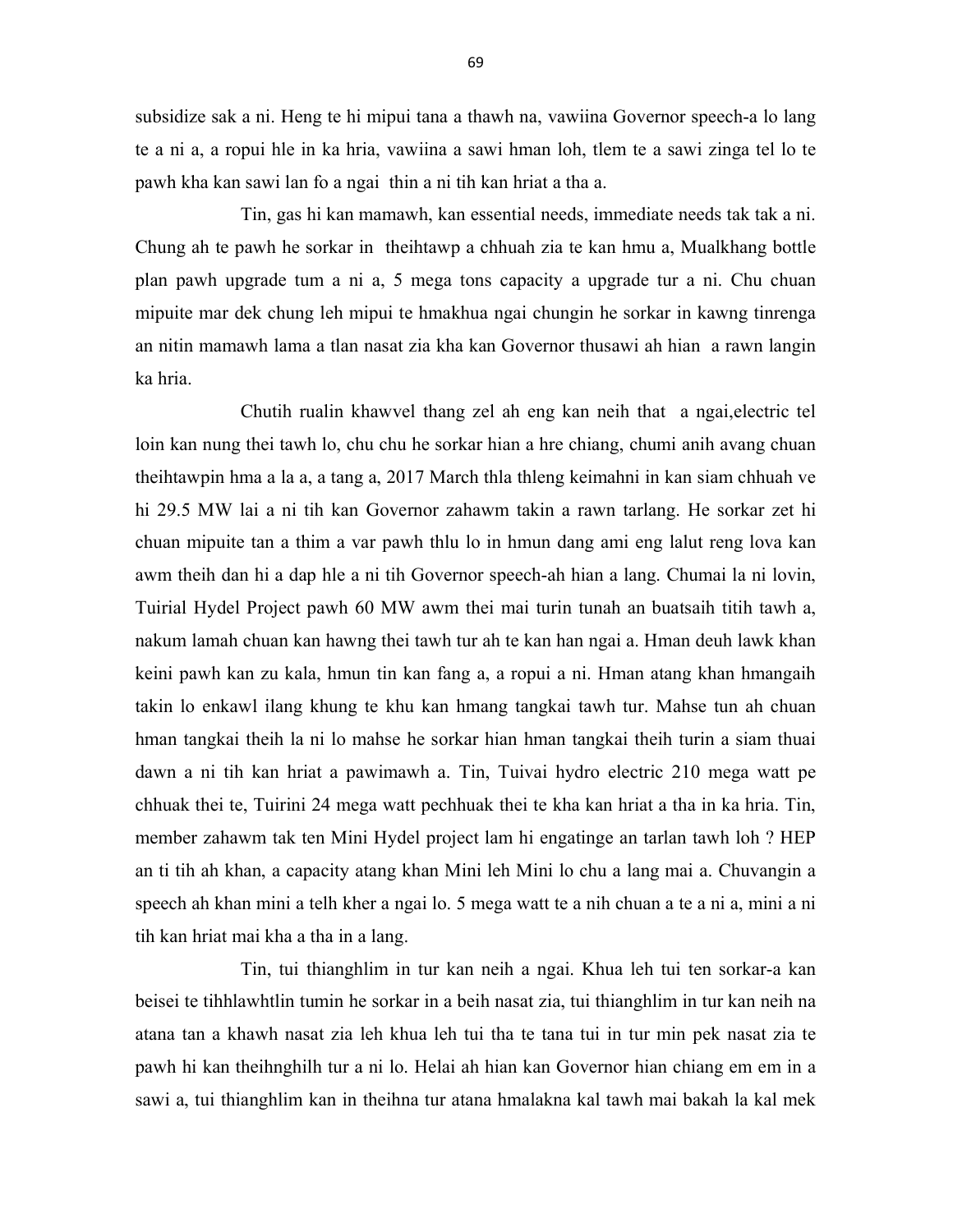te pawh kha chiang em em in a sawi a ni. Chuvangin tui te, electric te, gas te, mipuiin kan mamawh tak tak te kan Governor hian a rawn sawi lang a. Hei hi he sorkar chak takin hma a lakna a ni a, lawmawm hle in ka hria.

 Tin, motor kawng kan sawi thin a, communication a that loh chuan ram a changkang thei thin lo. Chu chu he sorkar hian a hre khawp mai. Chumi a nih avang chuan kawng 1326 km laia thui hi a lai zo tawh a ni. Kan ram hi google ah te han en thin ula, zawl a vang em em a. Kan zawng nasa a ni, zawl hi, amaherawhchu zawl hmuh tur a awmlo. Khaw te reuhte khel mual ang lek pawh hi zawl hmuh tur hi a vang a ni. Mahse chui chung chuan he sorkar hian awih pang kar ah kawng a zawng a, monsoon area ruahtui tamna ram kan ni chung hian a theihtawp hi chu a chhuah tak meuh a ni. Kawng tam tak kan black top tawh a, kan black top mek a, kan la black top zel dawn a ni. Laih pawh kan lai a, kan lai zel dawn bawk. Chuvangin he sorkar chak tak hian inkal pawhna hi hnam thanna innghahna a ni tih hi a hrechiang. Chu chu kan Governor zahawm takin a rawn sawi lang hi a ropui hle in ka hria.

 Tin, mipui vantlang hriselna lamah hi kan hrisel loh chuan khawi hmun mah hi a nuam thei lo. Chu chu he sorkar hian a hria a, chumi a nih avang chuan nasa takin tan kan la a, tunah pawh Medical College din turin nasa takin hma a la. Mi hrisel lo te te te kan ni a, phai lama kal thei lo te kan han in en ngawih ngawih te hi he sorkar hian a hrechiang. Chumi a nih avang chuan he lama hma kan sawn theihna tur in Cancer Hospital te pawh upgrade tur a ni a. Tin, cancer hem na cobalt therapy te pawh a natna lai te mai hem lova a bul vel hem thina kha simulator hmang in tunah chuan a natna lai chiah hem theih in an dah tawh a. Radiologist te pawh a nghet lova an lo dah thin te pawh mipui hmakhua ngaiin a nghet in an pahnih in an dah tawh a ni. Chutiang zel chuan hriselna lamah hian kan sawi seng lovang. Nurse lam a ni emaw, doctor lam a ni emaw, damdawiin lam a ni emaw, heng ah te hian kan hmalak nasat dan tlemazawng kan Governor hian a rawn tarlang a. A sawi dan takin, tlem azawng hmasawnna a tih ang khan a zavaiin sawi dawn ila sawi sen niin a lang lo a ni.

 Tin, kan sorkar hian Local Self Government hi a ngaihsak a ni. Kan Governor thusawi ah hian a chiang khawp mai. Chuvangin Mizoram Finance Commission Report sorkar-in a pawm tak kan han thlir chuan Village Council te, Local Council te leh khatiang ho tan khan State own Tax Revenue atangin 15 % kan pe dawn a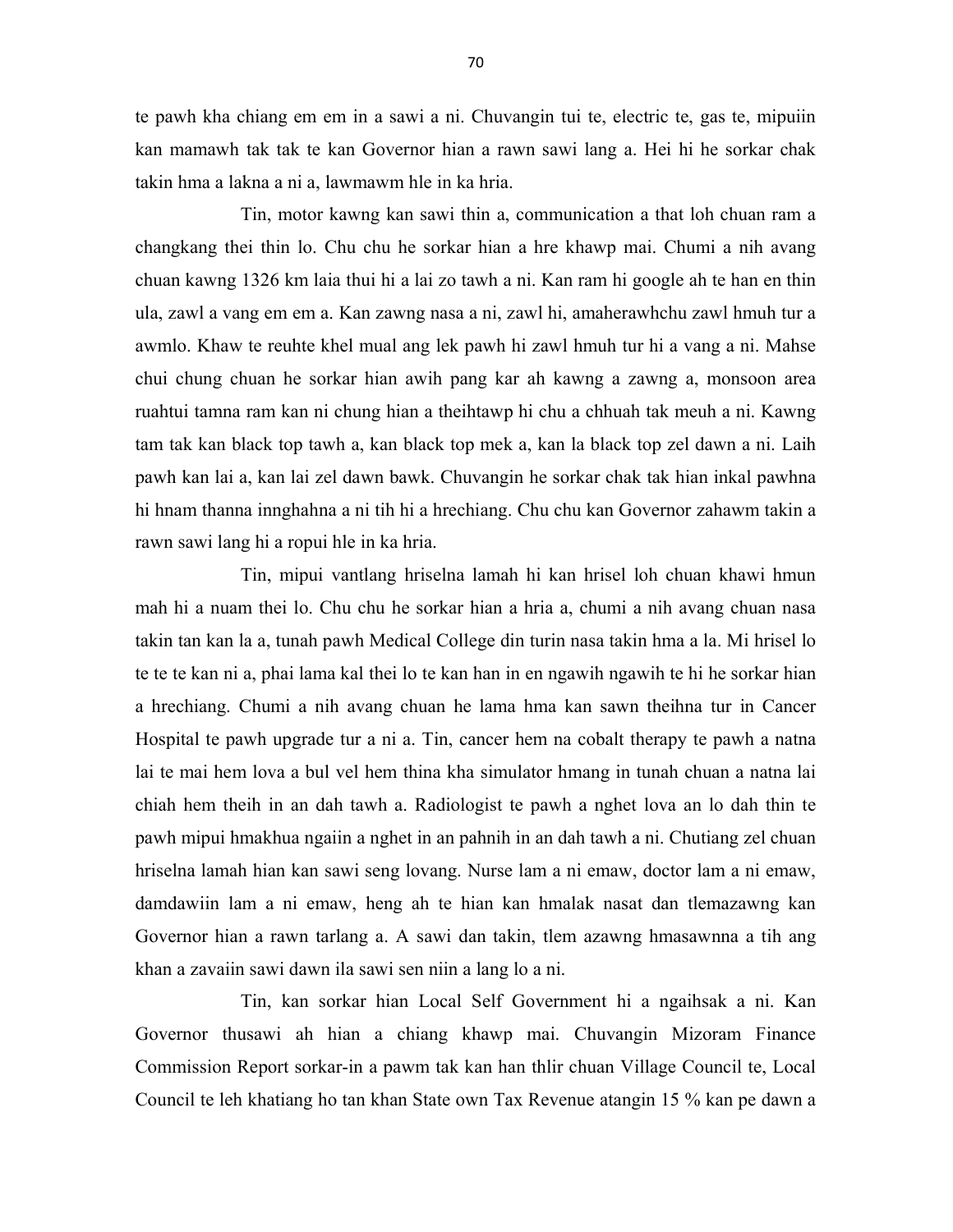ni. Thingtlang kilkhawr ber thlenga VC te pawh he sorkar hian umi atan chuan a dah a ni. Chuvangin vawiin ah VC tam tak te an thla a phang, mahse he sorkar hnuaiah hian thlaphan tur a nilo tih kan Governor speech atang hian a chiang em em a ni.

 Tin, hmasawnna dik tak nei tur chuan statistic tha kan neih a ngai tih kha mi tam tak in an sawi thin a, hetiang ti tur hian Economic and Statistic Department in nasa takin hma a la tih kan hria a. BPL pawh anmahni statistic department hian a figure dik tak thawhchhuah tumin hma an la a, figure dik tak kan neih chuan chumi base chuan hmasawnna hna kan thawk ang a, BPL mai nilovin thil dang dang ah pawh chumi hmang chuan thanna dik tak kan nei thei ang tih hi he sorkar hian a hria a. Chuvangin a hman tangkai turte hman tangkai atan a pawimawh a ni tih kha hriat atan a pawimawh a.

 Pu Speaker, a tawp bera ka sawi duh chu he sorkar hian hmasawnna ruhrel kan khawihna ah hian a sorkar hnathawk te, a tana theihtawp chhuah tute hi a theihnghilh reng reng lo tih hi kan hriat a tha in ka hria a. Kan Governor speech ah hian chiang em em in a lo lang.S hnathawk te tan Dearness Allowances a pek dan atang hian kan sorkar hnathawk te he sorkar in a hmangaih zia alo lang a ni. Chuvangin 113 % atang khan 119 % Dearness Allowance hi  $1<sup>st</sup>$  April, 2016 atang khan tih pun a ni. Chumi hnu  $1<sup>st</sup>$ September, 2016 khan 119 % atangin 125 % ah a ti chho leh a, chumai chu la nilovin 125 % atang khan 132 %-ah January atang khan a tisang leh. Chuvangin he sorkar hian a tana thawktu te leh a tana theihtawp lo chhuah thin te, ram thanna atana thi leh thau pawlha lo thawk thinte a theihnghilh lo bawk a ni tih kha kan hriat a tha a ni. Chuvangin kan Governor Speech hi ngun taka han en hian lawmna tur a tam a. Sawi tur pawh a tam bawk a ni tih ka'n sawi duh a ni e. Ka lawm e.

SPEAKER : Pi Lalawmpuii ilo sawm ang.

Pi VANLALAWMPUII CHAWNGTHU : Pu Speaker, ka lawm e. Chawhma lam khan ka ding lo ang ka ti zet na a, kan sorkar hmalakna ropui tak tak hmuh in han dinchhuah pui ve loh chu ni theiin ka hre lova, chuvang chuan ka rawn ding leh a ni.

 A hmasa ber ah chuan NLUP hma lakna thenkhat in kan sawisel a, ka sawi duh chu kan bial khaw pakhata Kuthnathawktute Ni kan hmanna ah MNF pachal hi a rawn ding chhuak a, "NLUP avang hian kei chu Pu Lal Thanhawla leh Congress hi kan chhungkaw min khaiding tu an nih avangin ka damchhung hian ka phatsan dawn lo, MNF chung in," a ti a. Chuvangin sawi sawi ngai lovin a hlawhtling e, tling lo ve tih lam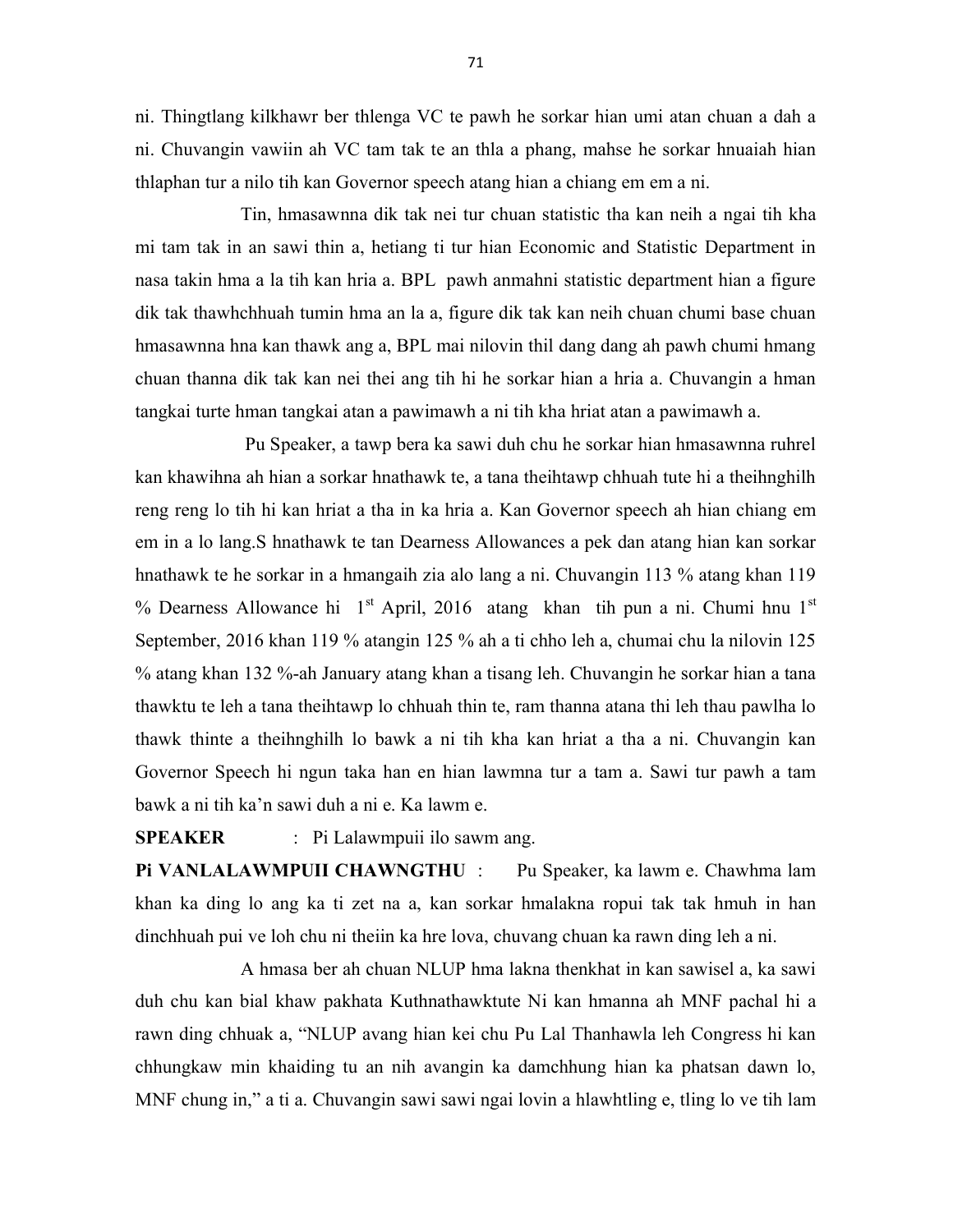ni lo in a chiang a ni tih hi ka rawn sawi chhuak ve duh a NLUP hlawhtlinna tilang chiang em emtu a ni a. Tin, link road chungchang te hi Aizawl tlang atang chuan kan hriatthiam pui lo a ni mai thei a. A chhawr tute han lawm zia leh an tangkaipui zia ringawt te pawh hi hahip in an sawi a ni. Trade dang sawilan tur tam tak awm mahse ka sawi atang hian a chiang tawk viau in ka hria.

 PWD-ah Kaladan multi modal transport transit project te kan han ti a, chak takin hma lak a ni a, kan hotute nen pawh Estimate Committee ang khan kan va kal a, chhun zan zawmin thahnemngai takin an thawk a ni. Chutiang chuan ram tana tha turin theihtawp an chhuah a, nichin chawhma lam khan kan hria a, kawng chhe lai deuh te hi 'Congress kawng' an ti tihte kha kan hria a, a nih leh kawng tha zawng zawng hi MNF kawng kan ti ve dawn em ni ? tih ka rilru ah khan a lo awm a, a chhe lai zawn na na na chuan thingtlang kilkhawr ber thlalak hrang hrang kan han theh darh a, kawng thalai te pawh hi a tam zawk a ni tihte pawh hi kan hriat a tul in ka hria.

 PWD hnathawh hi a ropui a, a department te pawh hi an fakawm ka ti. Tin, tunah thawh mek zel a ni a. India ram khawpui ber Delhi ah pawh kawng zawng zawng khu a tha vek lo reng reng a ni, kan khawpui berah pawh ring road chin te chu a tha em em a, village kan tih ang chi tlema hmawr deuh ang chi te khu kan ram kawng aia chhe tak tak khawpui chhungah khuan a tam em em a. Keini ramah hi chuan kawng zawng zawng thingtlang kilkhawr ber thlenga tha tura kan beisei thin te hi thil harsa tak a ni ve bawk. India ram khawpui ber ah pawh harsa an ti tih ka rawn sawilang ni se. Keinin kan ram chhung kawng zawng zawng hi tha thei ang ber, mam zuar reng tur anga kan ngai te hi a dik famkim lo a ni. Kan budget neih zat kan hria a, chuvang chuan kan budget ngaihtuah chuan kan ram kawng hi mi state te ai chuan a tha em em a ni.

 Tin, PHE-ah te han sawi ila, sawi tur tam tak a awm, tunah hian kan bial chhung ngei ah pawh Biate Water Supply Scheme an thawk mup mup a ni. Chutiang chuan kan hotu dang te pawh hian an bial chhung rawn dinpui duh se chuan water supply scheme hmun hrang hrang ah thawh mup mup leh thawh zawh tawh te pawh tam tak sawi tur awmin ka hria. Khawpui chhung chu sawi ta lo ila. PHE hnathawh ropui tak tak te thingtlang hmun hrang hrang ah kan hmu thin te hi a lawmawm takzet a ni.

 Tin, Sports Department phei hi chu an thawk tha lutuk hi ngai ah kan neih deuh tawhin ka hria. Sawi vak ngaihna pawh a awm lo, tun maiah pawh kan bial chhung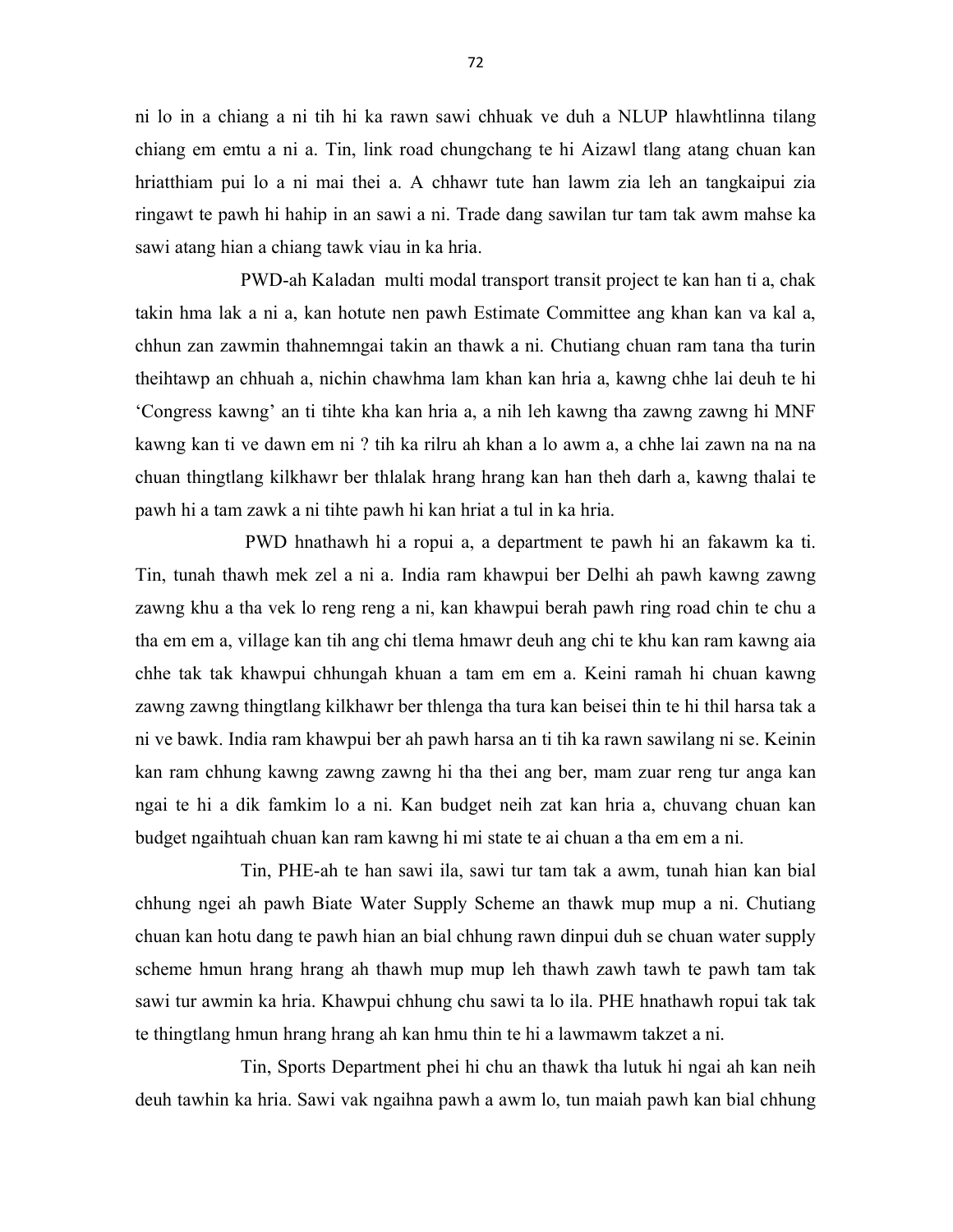ngei East Lungdar-ah pawh nula kum 18 mi Emily Lalruatkimi chu French Open-a khel turin an rawn ti daih mai a ni. Chung chu engvang nge kan tih chuan kan Sports Minister chak tak in hma a lakna avanga hengte hi lo thleng a ni tihte pawh hi lo hre nawn leh ila, hetiang anga Badminton khel pha kan han awm te hi a ropui em em a, chawimawi pawh a phu a ni.

 Mahni bial chhung kan sawi lo thei lova, East Lungdar-ah pawh Mini Sports Complex hna tan mek a ni a. Chutiang chuanin North Vanlaiphai-ah te pawh Rural Development kal tlangin, Rural Development Minister te leh Sports Minister te thahnemngaihna in Mini Sports Complex an sa mek a, an thawk mup mup a ni. Hengte hi a ropui em em a, Aizawl khawpui chauh ni lovin thingtlang mi te, harsa zawkte an talent-te phochhuak thei tura kan hotuten thingtlang khaw hmun hrang hranga hna an thawk te hi a ropui em em a. Football tih ang te hi chu sawi pawh a ngai tawh lo zawk a, kan hre hlei hlui a, hlawhtlinna nitin kan hmu zel a ni. An sawi ang khan India ram club lar tak takah hian Mizo inphum lohna hi a awm tawh lo a ni. Hengte hi Sports Deptt. hmalakna ropui tak vang a ni.

 A dawt leh ah chuan Home Deptt. kha ka hmaah member zahawm tak Pu Pianmawia'n a rawn sawi tawh a. HPCD nen an inbiakna te hetianga a hlawhtling tur hmel kan han hmute a lawmawm em em a. Hetiang ang a hnathawh ropui Home Deptt. atanga kan hmu te, minister chak tak leh huaisen tak kan neite hi a ropui. Niminpiah lawkah pawh Bru hel ho vangin Kanhmun daiah harsatna kan tawk leh a, hengte pawh hi kan Home minister chak tak hian a tudai leh vat ang tih ka ring bawk a ni. Chutih rual chuan, hmeichhe police hi min laksak thei se tih kan Home Minister hi ka'n ngen duh a. Mizoramah hmeichhe police kan nei tlem em em a, chuvang chuan, a battalion a theih kher lo a nih pawhin hmeichhe police hi min laksak ve thei se tih kha helai House kaltlangin ka'n rawn dil nghal a ni.

 Tin, P&E chungchang kha kan sawi nasa a. Power chungchangah inchirhthehna tam tak a awm a. Zoram mipuite hian sawi sawi ngai lovin hluihlawn a nih dan zawng zawng kan hre vek tawh, 'party party sawi lovin' kan ti a, vawiinah pawh party party sawi lovin Congress kaihhruai sorkar chuan a rawn sorkar veleh bul a tan chho leh a. Chutiang chuan BJP tan pawh, ZNP tan pawh, MPC tan pawh, MNF tan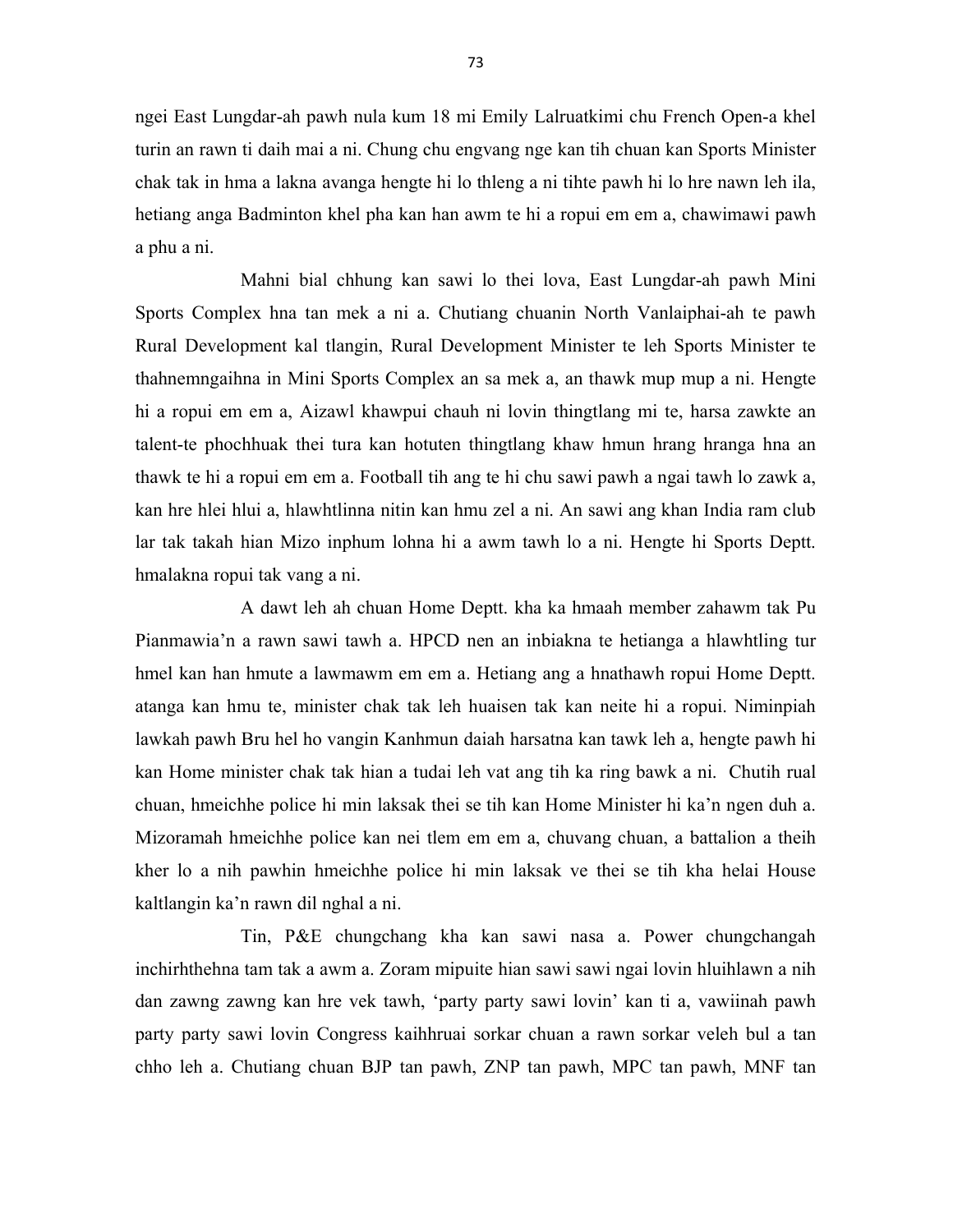pawh nakum maiah he power hi Zoram mipuiin kan chhi thei dawn a. Kan Chief Minister zahawm tak, he Deptt. changtu chungah pawh lawmthu ka sawi a ni.

 Sawi tur tam tak awm mahse hunin a daih lova, sorkar hnathawh hmalakna leh hnathawh tawh leh thawh mekte sawi dawn ila nileng zankhuain min daih dawn lova. Ka ngaih pawimawh zual ka rawn sawi ve a ni. Ka lawm e.

SPEAKER : Sawi leh tur kan awm em? Aw, Pu Zawma.

Pu VANLALZAWMA : Pu Speaker, vawiin ah kan Governor zahawm tak thusawi sawihona kan han nei leh thei a, a lawmawm hle in ka hria a. Kan sawi duh dan a inang lo hret kha a ni mai a, amaherawhchu sawi awm tak tak, a sorkar lam ten a rawn buatsaih kan Governor-in a rawn sawi chhuak a. Chutih mek lai chuan i veilam amiten "khalai kha chu a fel tawk lo deuh a ni, a rawn ti mai pawh a" tih kha an han nei a. Sawi tur pawimawh deuha ka ngaih, ka lo ngaihtuah tam tak an rawn sawi tawh a, chuvang chuan kei chuan hun rei tak ka la lovang a.

 Tin, i thlir dan a zir leh nichina kan member kalta Pu Zosiama'n a ti an tih dan deuh khan thutna lamin a zir loh chuan tihdan hi a inang thei reng reng lo mai a. Kan Minister hlui pakhatin a ti e an tia, "Buaithlak ve deuh mai chu kan thil tih lam sawilo hian kan tih loh lam hi min rawn nawr vek mai a tute pawh hian, kan tih lamte pawh hi rawn sawi ve ula kan tih hian tih loh lam bawk hi an rawn sawi leh thin a" an tih ang deuh khan thutna a zir khan ngaihtuah dan leh thlir dan a inang lo thei a. Helaia Governor sawi awma ngaih lak khawm kan Governor-in a rawn sawi a, 'kha kha a dik lo e a fel tawk lo e' tih engemaw hlek chu thudang ni se, keini lama lo hnawl vak hleihtheih pawh a ni lova. Keini aia fng leh fel zawk ten helai House zahawm taka Governor sawi awma an rawn tarchhuah tawh kha kan sawiho a ni ber mai a.

 Chutih mek lai erawh chuan, ka rilrua lo awm pakhat, helaia lang lo te pawh kha kan mover-te leh midangte pawh khan an sawi a, sawi lan ve lawk ka duh chu rampum huapa ka lo ngaihtuaha lawm em emna pakhat ka neih chu, nikum November thla khan, ram pumpui atan demonitisation an ti a, cheng 500 note leh cheng 1000 note tih thih thut a ni a. Khami chungchangah a ram pum, a state pum ang hian Mizoram hi a buai lo ber kan ni mai awm mang e aw ka ti a, a lawmawm ve reng rengin ka hria a, vawiinah sawi chhuah ka duh a ni. Lehkhathiam kan tam vang te nge ni, kan thingtlang kilkhawr deuhah te pawh remsiam dan te an lo hre ve leh zel a, a note lian a thih pawhin,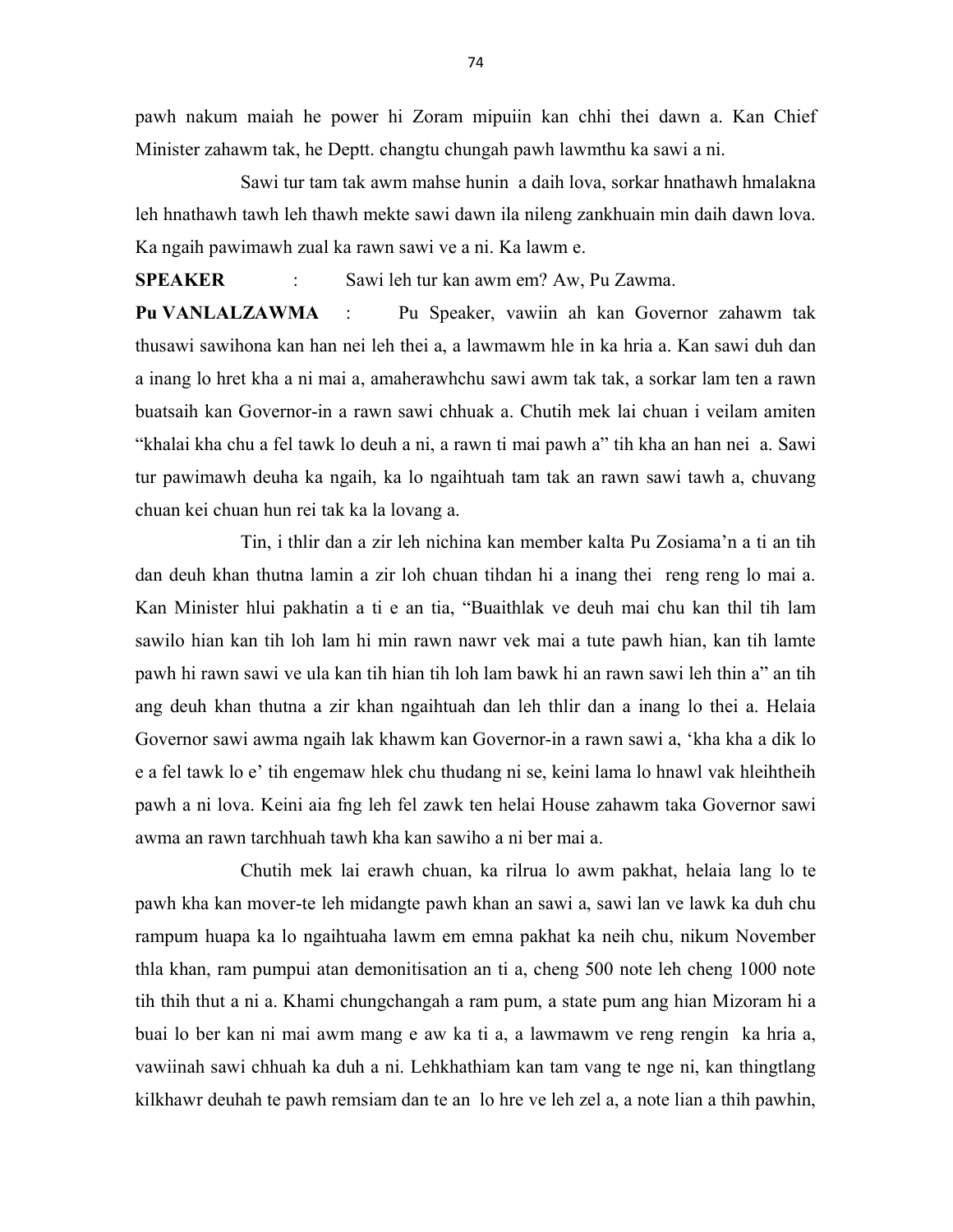khatiang khan anmahni leh anmahni an lo in tanpui tawn lai vel boruak hi vawiinah hian sawi chhuah ve hrim hrim ka duh a. Kan ram tan hian Mizo mipuite kan chhuanawm ka ti a, sorkar lam a ni emaw, opposition lam a ni emaw tute mah fak leh sawisel lam ni lovin. He harsatna lo awm Zoram mipuiten kan hmachhawn a kan paltlang dan hi a ropui ka ti a, vawiina Governor thusawi sawihona ni ah hian record-a awm atan Pu Speaker, han sawi lan ve hrim hrim ka duh a ni. Chu chu ka point hmasaah ka'n sawi lang ni sela.

 Tichuan, hetia han en vang vang hian kan point tam ber hi state project pawh ni chiah lo, central project atanga thil lo kal zel, engemaw chena kan lo involve ve na, kan lo enpui ve te chu a awm a, kha kha a ni tam khawp mai a. Chutih mek laiin, central project lo kal chho pawh a tha tho a, a lawmawm tho a, kawng thenkhatah erawh chuan a monitoring hi kan lo ti tha tawk lo deuh emaw ni chu aw tih tur hi a tamin ka hria a.

 Thil pakhat kan sawi fo tawh, helai House-ah pawh, kan thlang lawka Buichali concrete leihlawn an dawh te pawh khu khulam atanga rawn tih angin kan ngai thin a. Engpawhnisela, kan lo enpui that tawk loh vanga tun thlenga khutia ding tawl ta rih te khu lehlamah chuan uihawm angreng deuh mai ania. Khungte pawh khu chak zawka nawr kal leh dan hi a awm lawm ni aw! tih te ka ngaihtuah a. Member zahawm tak Pu Ruatkima'n petrol pump a neih pawh khu petrol leh diesel lak tur kha a awm hleithei lova, a chhan chu khulai leihlawn ah khuan tanker a kal hleithei lova chuvangin duh ang in kan nei hleithei lo tih kha hmanniah a sawi a. Chuvangin, khung leihlawn te khu a pawimawh em em a, a lehlam zawnga ngaihtuah chuan khulam atanga an rawn tih a ni a, contractor-te pawh an thlang kan ti a, a dik tho a ni. Mahse, lo enpui leh lo supervise kha Mizoram PWD mawh a ni a, engatinge a hunlai in kan lo tih that loh ? A foundation a tha lo an ti a, tunah khuan khuti khuan a la ding ta a ni a. Chungte chu example-ah ka'n sawi duh a ni.

 Tin, rail kawng te pawh a lawmawm em em a, amaherawhchu, engemaw zawnga ngaihtuah chuan keimahni thu ve lem lohna, khulam atanga an rawn tih a ni a. Helai kan Governor thusawi point tam tak hi khatiang kha a awm a ni. Champhai North bialtuin a rawn sawi, Zokhawthar chhak lam chungchangte pawh kha a lawmawm khawp mai a. Amaherawhchu, khangte pawh kha kan state project pawh ni chiah lo, chutiang zel chuan, Kaladan Multi Modal Project te pawh saw House zahawm taka Pu Speaker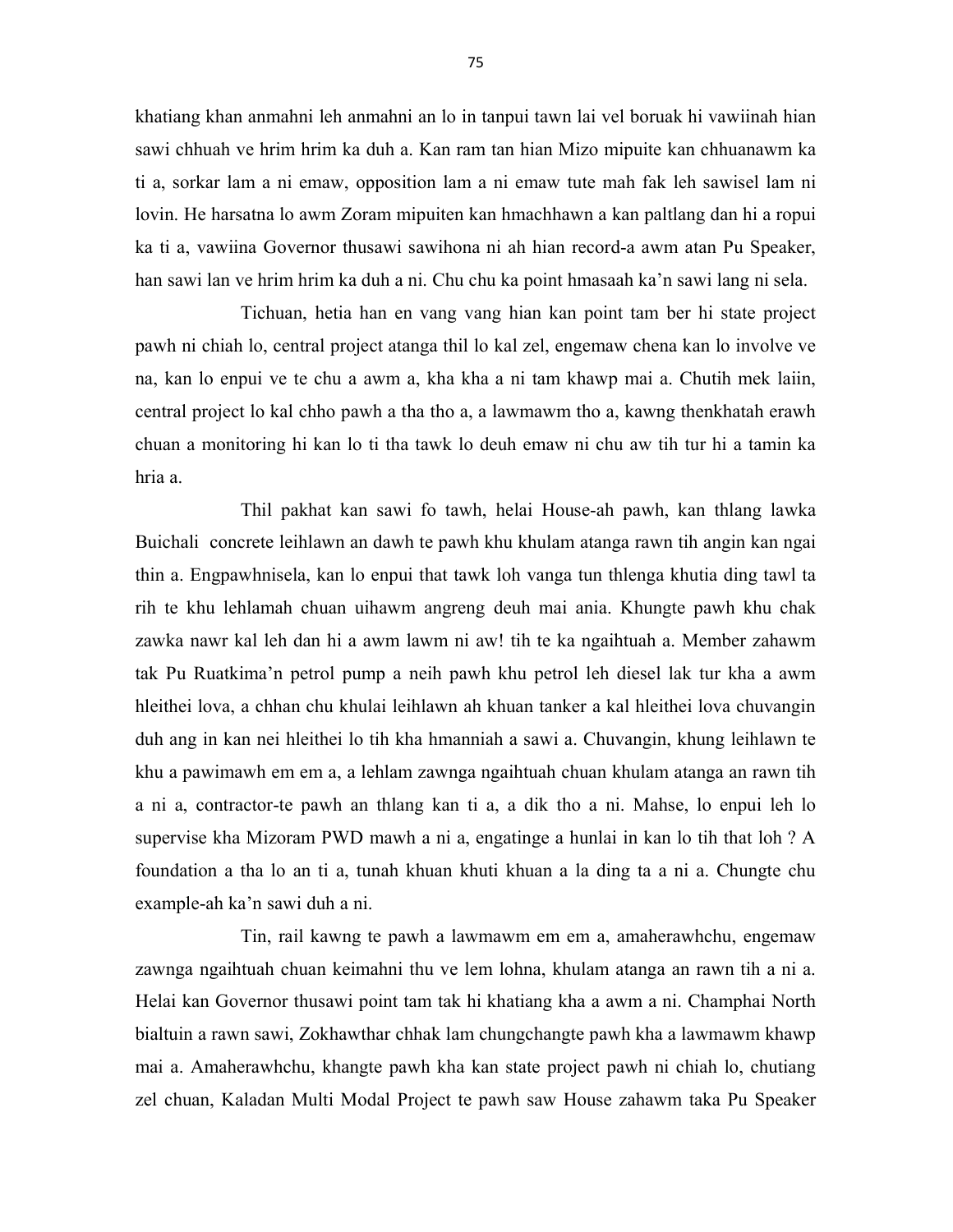ka'n sawi lan duh chu Mizoram chin saw chu saw ti sawn kan ti chhuak tha viau a. Amaherawhchu, Mizoram piah chiah saw km 100 bawr velah sawn road project, contractor pawh an la thlan loh hi a awm a ni. Kan member zahawm tak, kan Chairman, Pu Rina hovin, Pi Awpi te ho nen, Pu Vena te nen kan han tlawh pawh khan, Burma lamah chuan lo buaipui vak duh suh u an ti a, India Ambassador ten. Mahse, tun thlengin kha hna kha a thawktu tur an la thlang lo a ni. Mizoram pelh chiah, ramri piah lam road project la awm saw. Sawngte pawh saw kan sorkar hian ngaih pawimawha neih a, bawh chak deuh hi a tha khawpin ka hria a. Mahni bengvar varin hmanni deuhah Delhi-a ka kalin an Joint Secretary ka'n hmu ve hlawl a, chu nu pawh chuan, 'nakum kumtirah chuan kan thlan fel theih ka ring,' a la ti det det chauh a ni, a contractor tur kha. Chu chu sawlai project hlawhtlinna tak tak tur chu kan ram pawnah sawn a awm a, amaherawhchu, kan nawr chuan awmze neiin a kal thei a ni tih he House zahawm takah hian ka'n sawi lang duh a.

 Tin, kan hlawhtlinna tam tak kan sawi kha a lawmawm em em laiin sorkar hlawhtlinna a ni e kan ti a, a dik tho a, chutihmeklai chuan, heng I League kan han khel chho ve te pawh hi a lawmawm ka ti a, sorkar hnathawh a nih rualin mimal chungah te pawh lawmthu sawi a dikin ka hria a. Mimal takin han sawi ta ila, Pu Robert Romawia Royte, kan mi pawimawh tak leh helaia kan hriatlar vek inpekna leh mimal anga a thahnemngaihna te pawh hi vawiinah he House-ah hian sawi rik a pawilo in ka hria a, ka'n sawi ri duh a.

 Kan hriat theuh ang leh, hetah pawh kan sawi rik tawh angin, team tha pui pui an lo kal a, exhibitin match mai ni lo, point 3 hmuh tumin an han inkhel ngar ngar mai te hi chu pui tak a ni, point hmuh ngei ngei tumin, point khat mai pawh ni lo, point 3 hmu ngei tura tang tak maia an han khel, chutah kan Aizawl Football Club ten an lo dang char a, point 3 an lo chhuhsak ang chi te hi a ropui lutuk a, Mizoram history atan hian a chhuanawma. Governor thusawiah te khan kan sawi kai bawk a member tam takin, chu chu ka'n sawi lang ve duh a.

 Tin, thil pakhat ka sawi leh duh chu Pu Speaker, i hova nikuma Agartala-a kan kal tum khan, Agartala a Lord Port Station kan tlawh kha, khatiang chiah kha Tlabunga dah tur hi a ni tih kha vanneihthlak deuhin khami tum khan Lord Port Authority-a an hotupa bulah ka thu fuh hlauh a, IAS senior a ni a. Tlabung pawh saw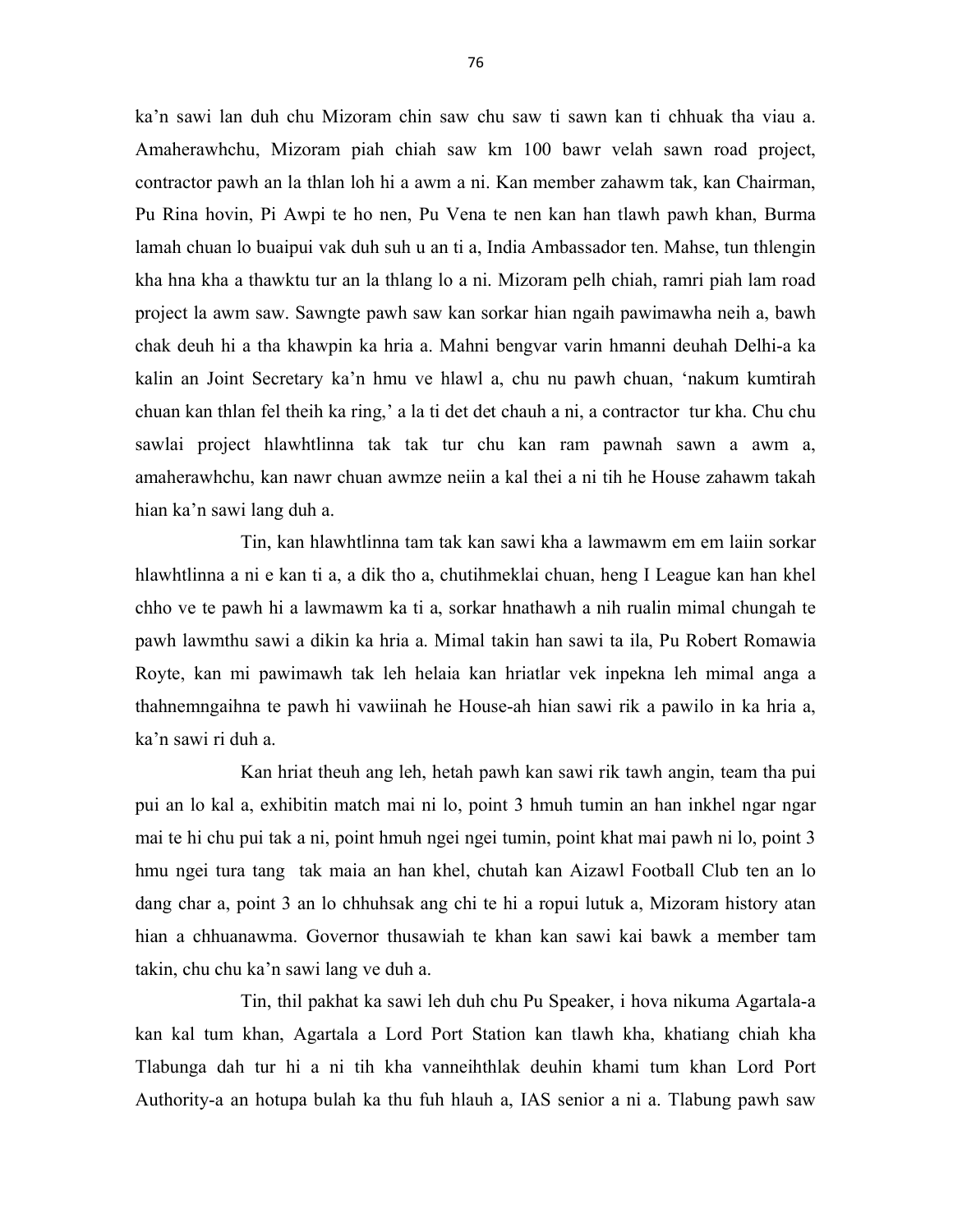thlan a ni tawh, hetiang chiah tur hian tih kha min hrilh a ni. Khangte pawh kha chak leh zuala um ni ta sela, Tlabung saw Agartala-a an tih ang chiah a sumdawnna atana awmze neia kaltlang tur a ni a, Station ropui deuh siam tur a ni a, saw'ng te pawh saw bawhzui chak a tha khawp mai a. Tin, Zokhawthar te chu kan hriat sa vek a ni a,theihtawpin hma an la mek a, heng te pawh hi ngaihpawimawh a tul a. Tin nichina kan sawi tak, Chhimtuipui lam project te pawh kha chak leh zuala hmalak ni ta se tih kha ka'n sawilang tel duh a. Chutihlaichuan hei thil thenkhatah hian tlema han sawi ve chak deuh ka neih chu, gas te pawh a awlsam ta a, a lawmawm khawp mai a, a harsat vanglai te kha chuan sorkar mawh a nilo tih ang zawngte khan kan sawi ang lawi a, an awl tak viau hi chuan kan thil tihthat ah te hian kan sawi leh bawk a, a dik ve tho a, a lawmawm em em mai a, mahse hei hi chu nichina sawi ang khan thil chu a hun leh hmun azira kan sawi duh dan hi adang deuh mai mai te pawh chu a ni awm mang e aw. A harsat vanglai kha chuan kan in thiar fihlim lek lek kha chuan a lang a, amaherawhchu hei tunah alo awlsam ta te pawh a lawmawm em em a, sawrkar hmalakna kan ti a nih pawhin a lawmawm tho a, engpawhnisela, khati zawng khan ngaihtuahna hmang ta ila a tha in ka ring a.

 Tin, ka thu tawpna atan Pu Speaker, ka rilrua lo awm fo chu hetia kan debate lai hian, a chang hi chuan kan ti lutuk deuh lawm maw ni, Upa in a "mahni infak leh sakhi ngalah engmah a bet lo" an tih hi ka rilru-ah alo lang leh thin a, chutiang vel te pawh ka ngaihtuah mai mai thin a. Chutihmeklai chuan heti laiah Governor thusawi point tam tak kan tlar theih lai hian hmanni thla tir te khan party programme Lungleiah ka va kal a. Kan Sub – headquarter hruaitute chuan helai point kan ziah aia tam daih mai hi orkar tih awm tak an tih loh, sorkar fel tawk loh na lai hi an lo tlar ve teuh mai a, a copy te pawh whatsapp-in min lo thawn nghe nghe a ni. Engpawhnise vawiinah hetianga hun tha tak kan nei ho hi a lawmawm kan ti a, zalen takin i kaihruaina hnuaiah thu kan sawi tlang thei hi ka lawm a ni. Ka lawm e.

SPEAKER : Awle, sawi tur dang kan awm tawh loh ka ring a, kan House Leader kan sawm tawh mai ang a. Kan Chief Minister zahawm tak Pu Lal Thanhawla sawm ila, kan sawi tawh te kha khaikawm se, chhan ngai ngai te han chhang sela, tunah ilo sawm tawh mai ang.

Pu LAL THANHAWLA, CHIEF MINISTER : Pu Speaker, an sawi loh sawi i phal tho em? An sawi chin chauh kha i ti a, an sawi loh kha sawi i phal tho em ka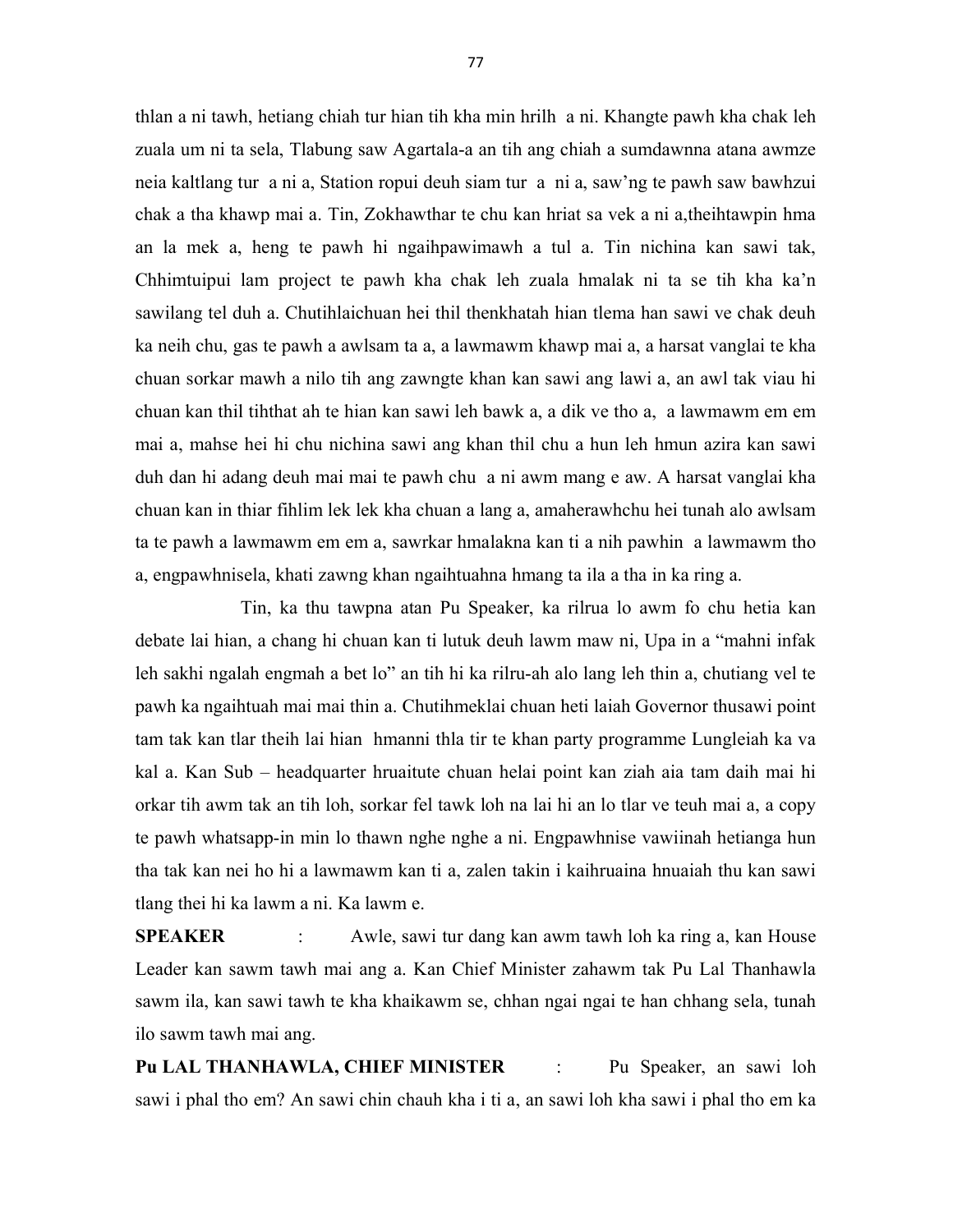ti? Tin, experience nei tha i ni a, ka zawh duh pakhat, ka sawi hma in, Obituary reference avanga question hour nek ral deuh thak hi i tawng tawh ngai em? Parliament-ah te, State Assembly-ah te tih kha ka hre duh a. He House-ah hian Pathian leh mipuite zarah term kua ka thutna a ni a,helaiah chuan kan la hrelo a, tukin ah khan khatiang kha kan tawng a, chuvangchuan khatiang kha a awm tawh ngai em le?

(SPEAKER : Pathum lai vawikhatah kan sawi bakah kan sun a te kha an pawimawh viau tihna aniang e.)

 A tha e, hei vawiin a Governor address tluang taka kan sawiho thei hi a lawmawm hle a. Mi state-ah chuan tluang tak hian an sawiho hi a awm mang lo a ni tih kan hre vek ang a. Helaiah chuan opposition e, opposition lo e, kan sawi dan ki te pawh a inang deuh vek zel a. A duh thawh kawngah chuan keimahni te pawh kan in duhthawhna tam tak a awm a ni. Sum lo avanga kan tih theih loh te, Central lampang thu a nih avanga kan tih theih loh te, mahse kan tih theih chinah te hi chuan kan theihpatawp kan chhuah ve a, miten eng angin nge an ngaih chu thudang ni sela.

 Tin, i vei lama mi member zahawm tak tak te Governor's address a an reaction kha ngun takin ka lo ngaithla a, a positive em em vek mai kha lawmawm ka ti a, constructive takin thu an sawi a, I dinglam ami leh veilam amite thusawi kalphung kha a inang tlangpuiin ka hria a, kha kha lawmawm ka ti a. House danga awm ve ngailo a ni a, a lawmawm ka ti takzet a ni, a lawmawm hle in ka hria a ni lo a, a lawmawm ka ti. Chutiang chu kan kalphung a ni hi thil lawmawm tak a ni.

 Tin, eng eng emaw ni a induhthawhna thil te pawh kha, a pawng a puia in duh thawh taka in sawi khum emaw ni lo in thahnemngaihna vanga in duh thawhna awka te a ni zel te kha thil lawmawm tak a ni a, State dangte entawn atan pawh a tha hle in ka hria a. Tin, eptu lampang te atangin an reaction atang te leh an thusawi atang te khan a hminga sokara thu te tan pawh hian ngaihtuah zui tlak te,ngaihtuah zui tur te, "chutiang chu alo ni tak a ni maw? engtin nge kan tih ang le," tia ngaihtuah tur te tam tak a awm a, thu rawn, infuihnate a ni tlangpui a, chuvangin in zavaia hnenah lawmthu sawilo thei ka ni in ka inhre lo a, a lawmawm ka ti a ni.

 Tin, kha opposition group leader in a rawn sawi demonitisation chungchanga Mizoramin harsatna kan tawk ve miahlo kha ka rilrua lo awm reng a ni a, a remchan chuan ka sawi chuak ang ka tih kha min rawn fin khalh a, a lawmawm hle a ni.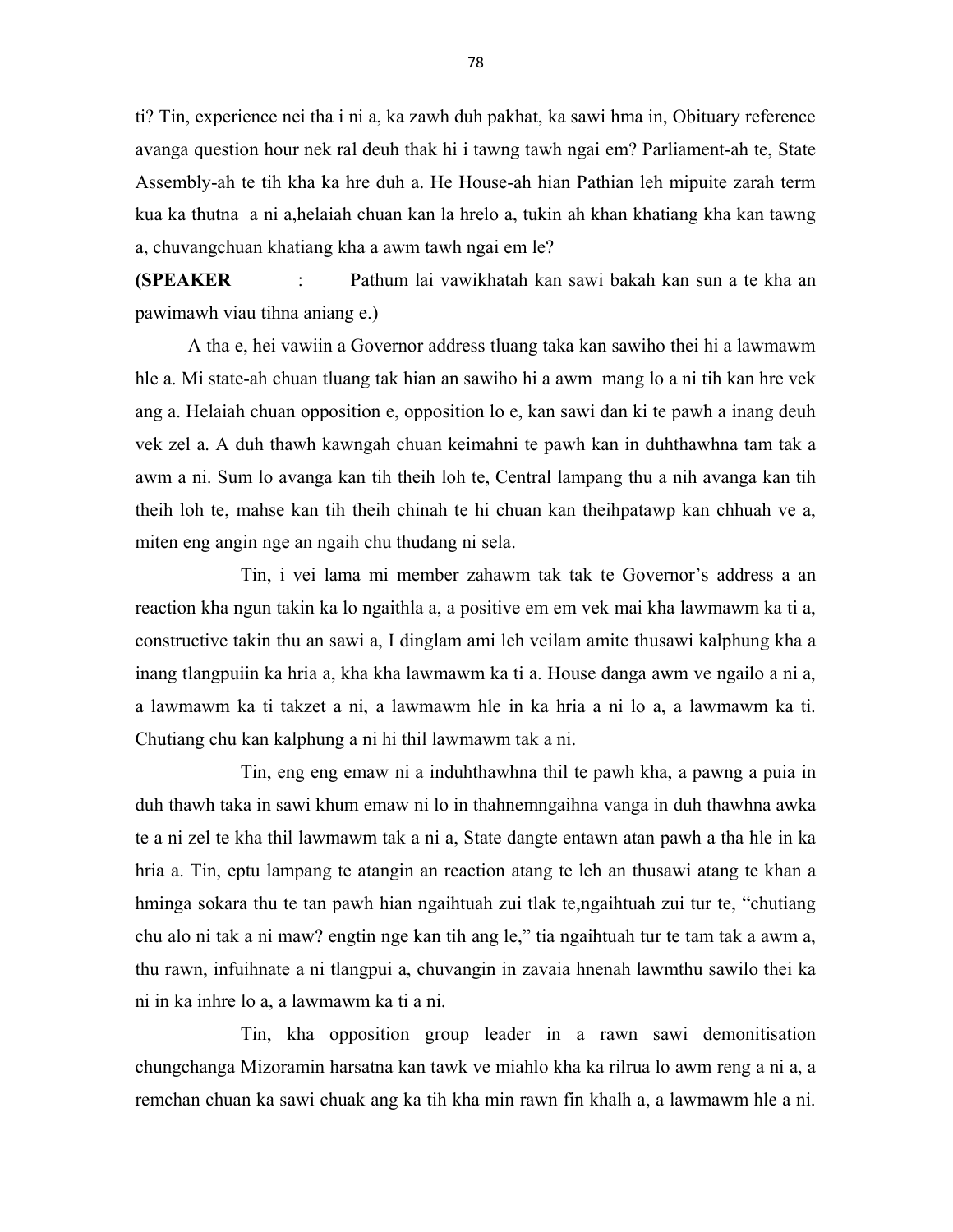India ram pumpuiah demonetization avang khan an buai deuh vek a ni. Keini ramah kan buai ve miahlo kha thil mak tak a ni a. Ka tawng tu huat thu suh ah, anhnah zuar pawh, street hawker pawh, tute mai pawh khan a tawp thleng khan tangka hlui kha an pawm vek mai a ni.

 Tin, thingtlang, zokhaw hmun kilkhawr takah te pawh an pawm vek mai a. Khata Zofate, Zoram chhunga awmte kan tanrualna kha a lawmawm ka ti a. Thahnemngai takin helaiah hian Bank hrang hranga thawk hote Reserve Bank of India-a an representative awmchhun te nen sawihona kan nei a, phai rama an buaina angte hi lo thleng ta ang sela engtin nge kan tih ang ? Mizoramah chuan buaina kan neih ve loh nan, harsatna kan neih ve loh nan ti in kan sawipuia, an ni pawhin tan an lak dan tur an sawi a. Mahse Bank lamte tih buai ngai miahloin keimahni leh keimahni ah khan kan fihlim der mai kha thil ropui tak, thil lawmawm tak a ni a, Mizo leh Christian nih chu alo la danglam hle mai a tih ngaihtuahna kha a rawn piang lo theilo a ni. Chutiang chu a ni a, thil lawmawm tak a ni.

 Rahul Gandhi an min rawn phone a, "Hesitation te leh eng eng emaw in lo siam ve tur a ni a; tin, Reserve Bank of India-ah pawh protest, darshan te pawh kha in lo ti ve tur a ni,' min rawn ti a. Mahsela, 'Kan ramah harsatna pakhat mah kan neilo a, chutiang tihna chhan tur kan nei miah lo,' ka ti a. 'Tu tu te emaw ka rawn tir dawn', a ti a, rawn tir mah lan tih tur an nei chuang miah lo ang,' ka ti a. Chutiang khawp chuan helaiah chuan harsatna kan neilo a, mi ramah chuan an harsatpui zia kan hria a. Engzatnge anmahni pawisa dah ngei ngei lakchhuah tum thi kha? Za bawr vel an niin ka ring a tun hnu ah hian.

 Tin, chumai ni lo in anmahni sum neihsa, thawh chhuahsa ngei pawh kha Bank atangin la chhuak hleitheilo te leh la chhuak tur pawhin nileng deuh thaw nghah ngai a han ni te kha an phun nasa a. Keini ramah khatiang an awm ve miahlo kha, a bik takin thil zuartuten sum tih thih tawh leh tih thih mai tur an lo la pawm tlat te kha thil lawmawm tak a ni a. Khang mite hnenah khan lawmthu sawilo thei lo niin ka inhria a, chu chu Pu Speaker, kan sawi hmasa a ni.

 Er.Lalrinawma, member zahawm tak in a sawi kha a lawmawm hlawm tlangpui hle a. A tlangpuiin Governor thusawi hi a tha a ni, a ti a, a lawmawm a. Tin, sawrkar hmalakna thenkhat, a bika an thlur bing ang te ah pawh khan lawmthu lampang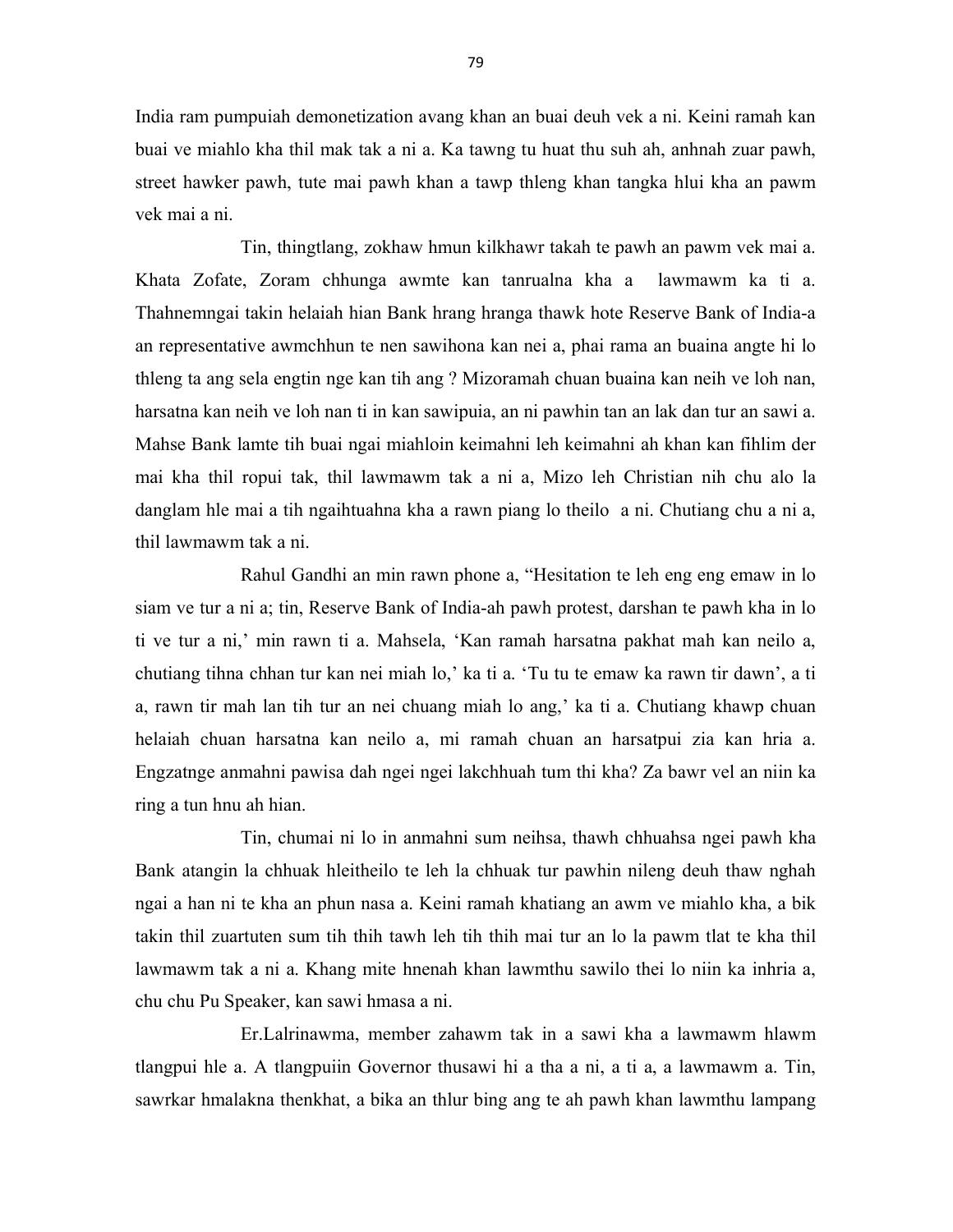hlir a sawi te kha thil lawmawm tak a ni. Hei hi a hminga helaiah mipuite aiawha kan awmnaah kan ngaihtuahna a inpawh tlang a ni tih lantirtu a niin ka hria a, a lawmawm khawp mai.

 Sainik School chungchangah hian Chhingchhip khaw mipuite chungah khian lawmthu hi kan sawi tawp thei lova. Chhingchhip khua, an VC te leh mipui zawng zawng hnenah hian lawmthu kan sawi a ni. Tin, tunlaia kan buaipui ber chu sorkar ang chuan kut tling lova sum lak pawisa lo, compensation claim tam lutuk hi a ni a. Hei han sawi kai lawk ila, Japan tanpuinain JAIKA pawisa-in Aizawl khawpui atanga Tuipang thleng sawn National Highway hi four lane-a siam tur a ni. Chu chu ka rilru chhungrilah chuan Japan sorkar, duhsak taka hetianga min tanpuitute lakah hian kut tling lova sum lak duhna avangin kan intimualpho mai mai ang em aw! Chuvang chuan double lane tha deuhin siam ila a tawk zawk ang em tihte ka rilru chhungrilah ka ngaihtuah a ni. Tunah hian ka lo hriat dan chuan hemi a kal pheina tur hmun tam takah hian hetih huna compensation lakna tur in lo khawr lawk te, LSC lo nei te, khatiang kha an phe leh sup sup tawh tih ka hria a.

 Tin, nimin chanchinbuah khan in pangngai tak pawh ni chuang lem lo in 50000 chuang compensation lakna tur ringawt in an sa a ni tih kan hmu a. An lo sak thar leh turte nen khan eng zat nge ni ang tih hi ngaihtuah tham tak a ni a, Pu Speaker, chuvangin compensation duh avanga kut tlinglova sum lak pawh pawisak lohna avang hian Japan sorkar lakah hian kan intimualpho mai mai ang em tih hi tunlai hian ka ngaihtuah ngun nasa a ni. A chhan chu mi thahnemngaite hmalaknain University of Korocco buatsaihin Japanese tawng zirtirtute helaiah an rawn tir thin a. Kan thalaite eng emaw zatin an zir a. Working knowledge an neih hnuah khilamah an chho va, placement tha tak takte lo pein an la zir zel bawk a. Chutiang chuan eng emaw zat hi thawnchhuah tawh an ni a. Tin, eng eng emaw complaint a awm ang tih hlauhthawn thu ah tunah hian Japan ramah han en thlithlai mekte an awm a. Tin Japanese khawpuia kan Embassy leh Consulate-ah te Zofate kan nei a, Consul General te. Chung te pawh chu a khat tawka tlawh turin kan han request a, an han tlawh a. Chutih laiah chuan helai atanga khilaia lehkha te zira hnathawk mai tur engemaw zat kan thawn theih avanga lawmthu sawi nan an khaw thenkhat Mayor te phei chuan eng eng emaw rawn tihte pawh an duh hial ni awm takin thu kan lo hria a, kan Embassy-a kan palaite hnen atangin. Chutiang a nih lai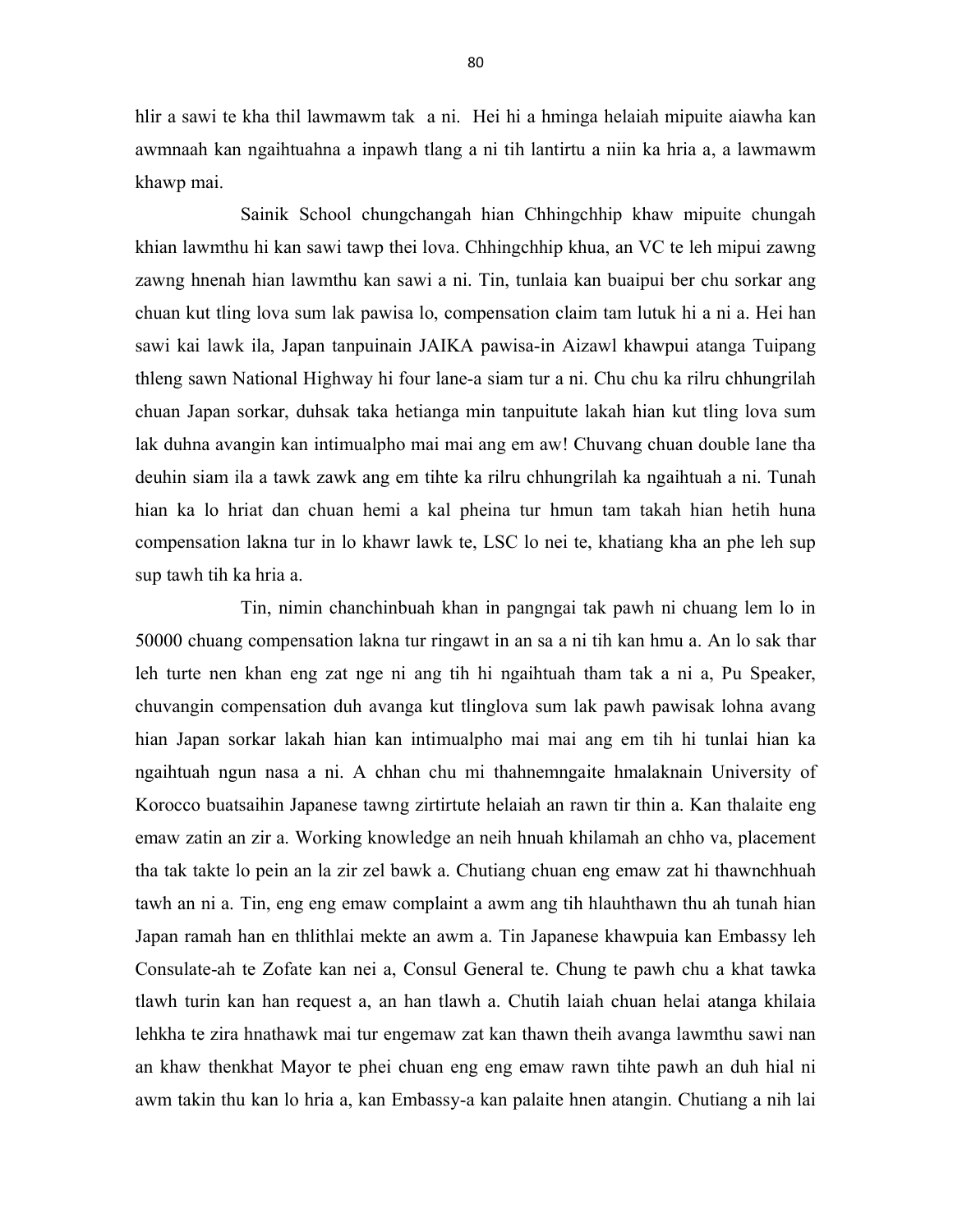chuan helaiah hian kan kawng zauhna atang khan kan intimualpho mai mai ang tih hi chu hlauhawm tak a ni a, ngaihtuah tham niin ka hria a. Chu chu kan ngaihtuah zuiah ka'n sawi lawk a ni.

 Tichuan, Sainik School hi kan duhna a rei tawh a. Kan hun hmasa lamah khan a hunte pawh kan lo year mark tawh a. Engemawchen a reh leh ta a. 2008-a kan lo kir veleh khan kan han ti leh vat a, vanneihthlak takin a tlang thei mai a, kan lawm hle a. A hmun tur kan lungngai hle a, a chhan chu compensation component-ah hian a hna aia tam zawk hi a kal leh mai ang tihte kan hlau a. Chutih lai chuan Chhingchhip khawtlang mipuiten an ramah engzata zau pawh ram leh hnam tan a ni tih hriain compensation pawisa pakhatmah phut lovin min han pe hi kan lawm takzet a. Tichuan khi an sa mawp mawp a, tunah chuan an peih fel tawh a, tichuan, tun academic session atang hian an tan dawn a. Zirlai engemaw zat an interview a, a duh pawh an lo tam khawp mai a, a lawmawm a. Amaherawhchu a tan tirh nan an la la tam thei vak lova, 47/50 vel emaw awrh chauh an la thei dawn ni awm tak a ni.

 Tin, sipai lam mithiamte thurawnin India rama Sainik School 25 velah hian hmeichhe hostel leh hmeichhe admission la hi a la awm ve miah lova. Tunah Indian Army-ah Permanent Commission hmeichhe tan an phal tawh takah hian dil ve ula a va tha awm em, a nei hmasa ber pawh in ni maithei a,' min ti a, thurawn min pe a. Kan han bawhzui nghal a, engenge a an dawn chu kan la hre rih lova. Chutiang chuan beiseina sang tak kan nei a ni. Chu chu a hmasain kan sawi duh a. Tin, Sainik School neih hi sipaia luh nan chauh a ni lova, khua leh tui tha chher chhoh nan School tha tak a ni. Heng India rama politician lar tak tak tepawh hi, kan thenawm mai India hmarchhakah te pawh hian Sainik School chhuak hi engemaw zat an awm a ni.

 Tin, a tangkai nangiang nia ka rinna chu ram buai hlim khan Meitei unaute sawn Commissioned Officer, Army-ah pathum chiah an nei a ni. An zinga pakhat chu Major Ainam Singh a ni a, Aizawlah Assam Rifle-ah a rawn awm nghe nghe a, kan inhre tha hle a.Tichuan Sainik School an nei ta a. Keini kha rambuai vangin sipai lamah kan tlem tial tial a. Tin, khatih lai khan kut zungtang pahniha chhiar sen loh Commissioned Officer kan nei ve thung a. Tichuan tunah chuan kum 20 zet hnu ah Sainik School te an han neihah chuan tunah hian Meitei unaute sawn Commissioned Officer hi sang chuang an nei a, Lieutenant General pawh an nei tawh a ni. Chutiang chu a ni a, chuvangin he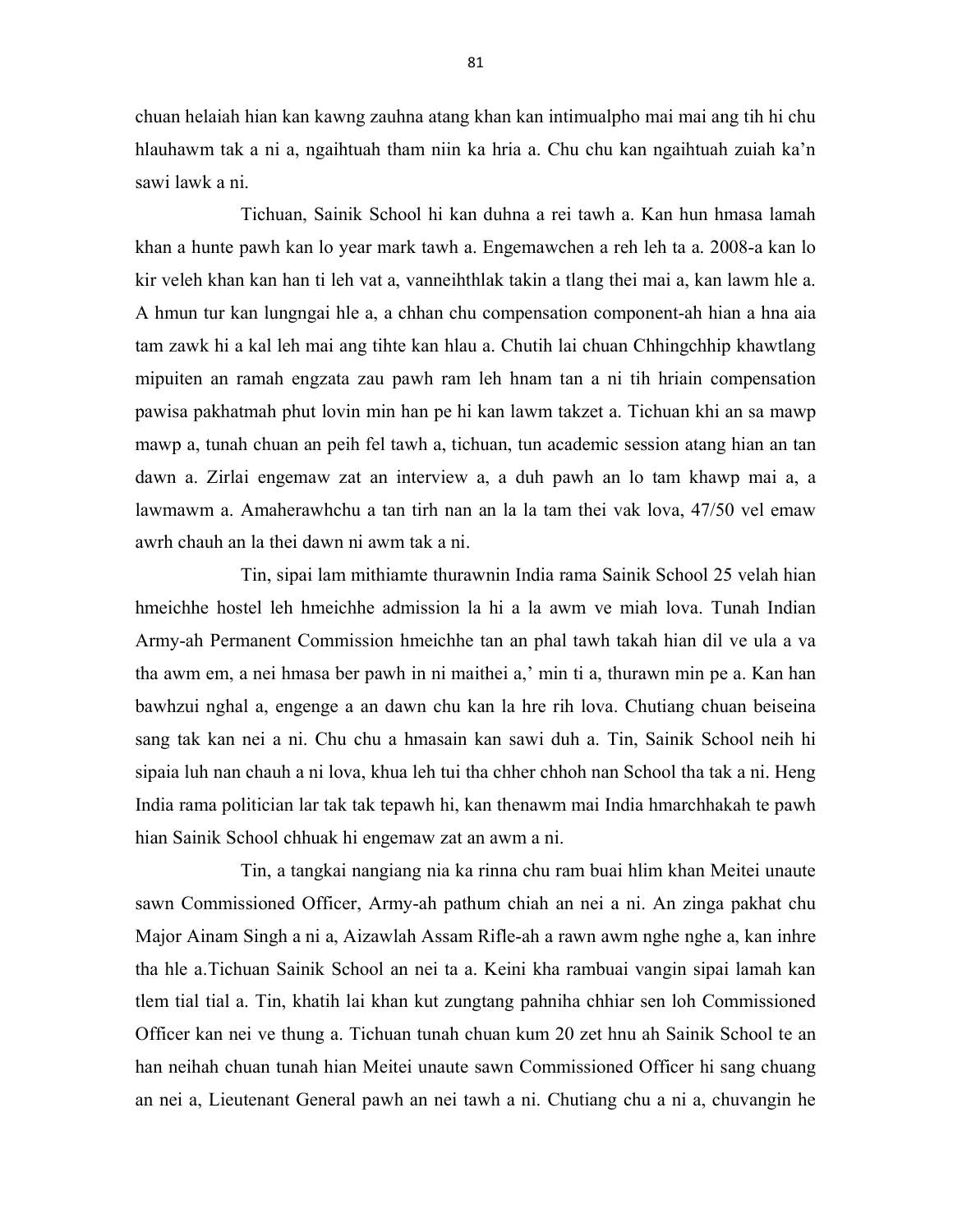Sainik School hian chutiang zawngah chuan kan thalaite tan khawvel thar kan hotuten kan buatsaih ang an tihnaah hian nasa takin hma min sawntirtu a nih kan beisei a.

 Tin, Governor address-a sipaia lut figure kha, a latest figure, nimin piah lawk ami a ni a. Tun kan hun chhungah ringawt hian a sang tel hi an lut ve tawh a ni, Army leh Paramilitary Forces dang dangah hian. Tin, sipaite pawh kan duh dan te chu kan han hrilh a. Recruiting Team-te Aizawl khawpuiah chauh ni lovin District Headquarters-ah te kal turin kan ti a. Tin, Assam Rifles ho hi an fel em em a. Engemaw ti zawng zawngin khatianga sipaia inpek duhte khan training-na te an lo nei a, Serchhipah te, Aizawl-ah te. Chutiang chuan theihpatawpin sipaia an luh theihna turin min tanpui a ni.

 Tin, tunlaiin sipai nih hi sum lam chungchangah pawh a hlawk hle a, an hlawhte a tha a. An awmna hmun apiangah engkim ei tur, uniform, insukna nen lam a free-in an dawng a. Chuvang chuan zuk leh hmuam ti lo leh ruih theih thil ti lote chuan an hlawh pumpui a sing tel hi inah an thawn thei a. Chuvangin, thalaite tana khawvel thar siamna kawngah leh mahni nun uluk zawka nunpui chhohna piah lamah inhlawhna, sum siamna tha tak a nih avangin a tam thei ang ber kan inthawn lut chho mek zel a. Tum khat phei chu 300 vel lai passing out parade Mizo 200 vel lai awmna Assam Regimental Centre-ah Chief Guest-ah min rawn sawm a, ka zuk tel nghe nghe a.

 Tin, kan thalaite an titha hle a, Centre-a thil eng eng emaw discipline hrang hrangah leh kawng hrangah lawmman hmu engemaw zat an awm a ni. Chuvangin kan sorkar hotuten sipai lamah tam zawk kan kal theihna turin tunah hian hma an la a. Commissioned Officer tur atana training mekte pawh engemaw zat tunah hian an awm tawh a ni. Chutiang chuan thalaite tana khawvel thar siamna kawngah nichina member zahawm tak Pu Pianmawia'n RMSA School leh khatiang lama kan than nasatzia a sawi ang deuh khan, sipai lama lut tur pawh hi kan innawr hle a ni.

 Tin, tun hnai maiah khan Chhingchhipa khawtlang hruaituten eng eng emaw hna awlai zawk, IV Grade emaw khatiang chite-ah chuan tualchhung mite min duhsak se tiin rawtna an rawn siam a, thuneitute hnenah a theih ang chinah chuan chutiang chuan tualchhung mi, a bik takin Chhingchhip khaw mite duhsak theih dan a awm em tia ngaihtuah tur pawhin kan lo inhriattir tawh a ni. Chutiang chuan Sainik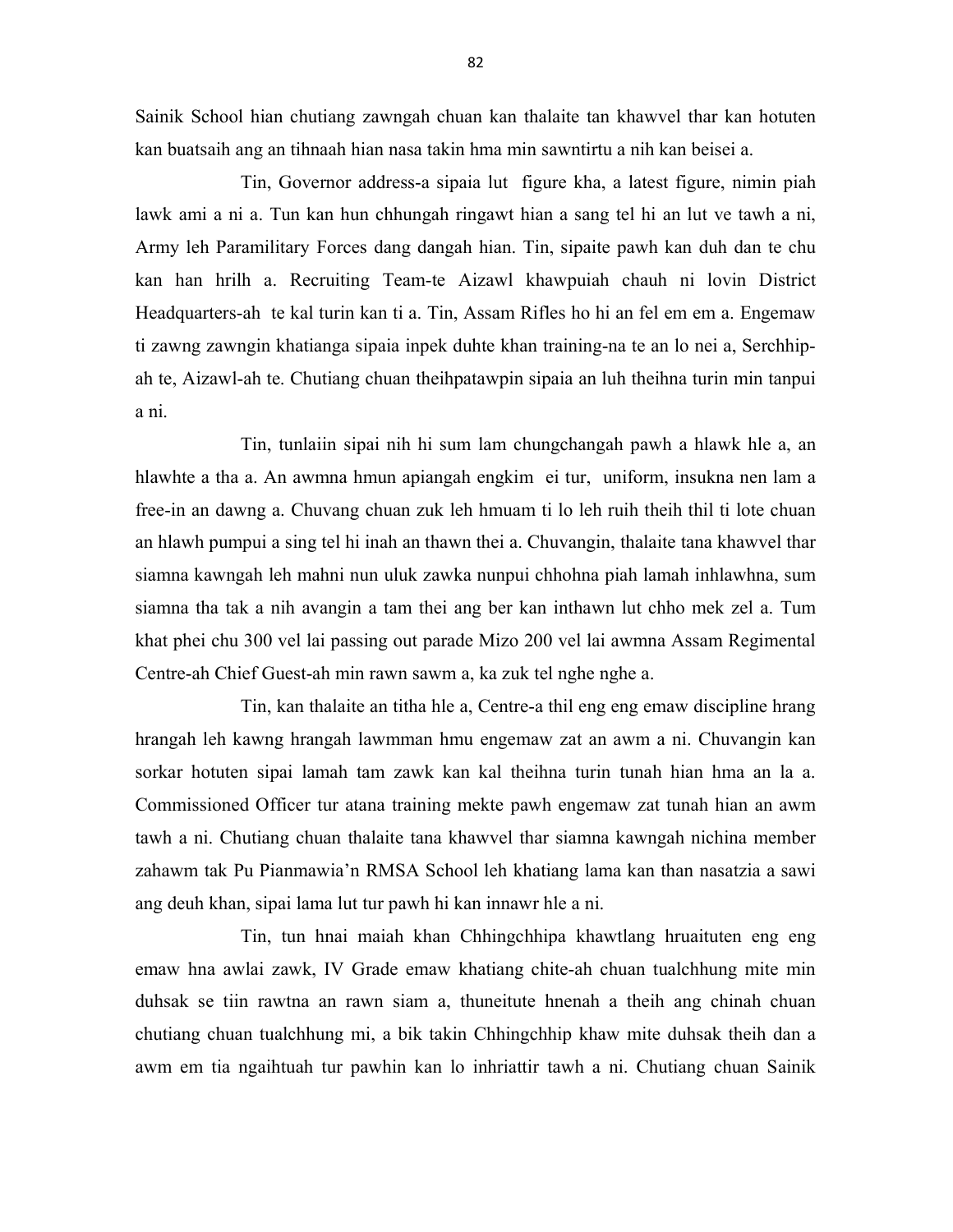School chungchangah hmalakna tha tak kan neih theihna turin Chhingchhip khaw mipuiten min tuipui hi kan lawm takzet a ni.

 Tin, Burma leh India inlaichinna kawngah leh a bik takin keimahni Zo hnahthlakte inpumkhatna kawngah kan hotuten theihpatawp an chhuah a. Nikum Chapchar Kut kha min sawm angin kan han tel ve a, khaw engemawzat kan han tlawh a. Min lo sawngbawl dan tur kan hre lo lutuk a, angaihna pawh kan hre vak lo va. Chutah chuan khaw hrang hrang kan han tlawhnaah khan Zohnahthlakte an lo phur hle a, an ti hlimawm hle a. Tin, Zohnahthlak chi hrang hrang inunau nachang hre vak lo te pawh an thanharh phah hle a ni an ti a, a lawmawm em em a ni. Tin, tawng chungchangah hian Duhlian tawng hi tunah hian vanneihthlak takin Pathian in hnam anga min tawnkhawmna tur atan a hmang a ni a. Chuvangin tunah hian a thiam, hre thlawt lo an awmlo te hi thil mak tak leh danglam tak a ni. Chu chauh ni lovin tunah hi chuan khi lampang te leh khawilam ami pawh hian Duhlian tawng hi hman nasat zawk an tum emaw ni chu aw tih tur khawpin tunah hian an ngaihven hlawm a ni.

 Chuvangin heng te hi Mizo tawng a ni, chutiang / khatiang ti a hauh bik tlat lo va kan zavaia min phuarkhawm theitu tur a nih chuan a hming chu engpawh ni se ti zawng khan zau taka kan ngaihtuah a tha in ka hria a. Chutiang chuan insuihkhawmna lama rilru put theihna tur atan kan tih a ngai a ni.

 Tin, kan thil han hmuh thenkhatte kan lo haw veleh kan External Affairs Minister hnenah leh Prime Minister hnenah kan thlen a, thu leh hla in kan sawi nghal bawk a, an ngaihven hle a. Khampat bungpui kan tlawh a, thli chhia in vawi engemawzat a nuai tawh avangin leh a sir lui kha erosion avangin a derthawng hle tawh mai a. Chung te chu khilai Consul-General kan awmchhung zawng ni 3 leh zan 3 min zui tir a. Chupa min finchhuahna atang te chuan anmahni Embassy-ah te pawh kan han sawi nghal piah lamah helaiah kan sorkar-ah Delhi-ah kan thlen a. "Hei hi Mizote tan chuan thil pawimawh tak a ni a, chutiang khatiang chu a history a ni," tiin kan hrilh a. "Chuvangin a protection hi min ngaihtuahpui ula," kan ti a. Tichuan Burma sorkarah an han ziak vat a. Burma sorkarin an va en vat a. Burma sorkar chuan thudiktakin an rawn chhang a. A bungpui tak tak kha chu a chhe tawh a, tun ami hi chu enge Mizo tawngin kan tih ka hre lo a, a zar lei atanga indo chho hi ani a. Chu chu kum 70 a upa chu a la ni tho e an ti a.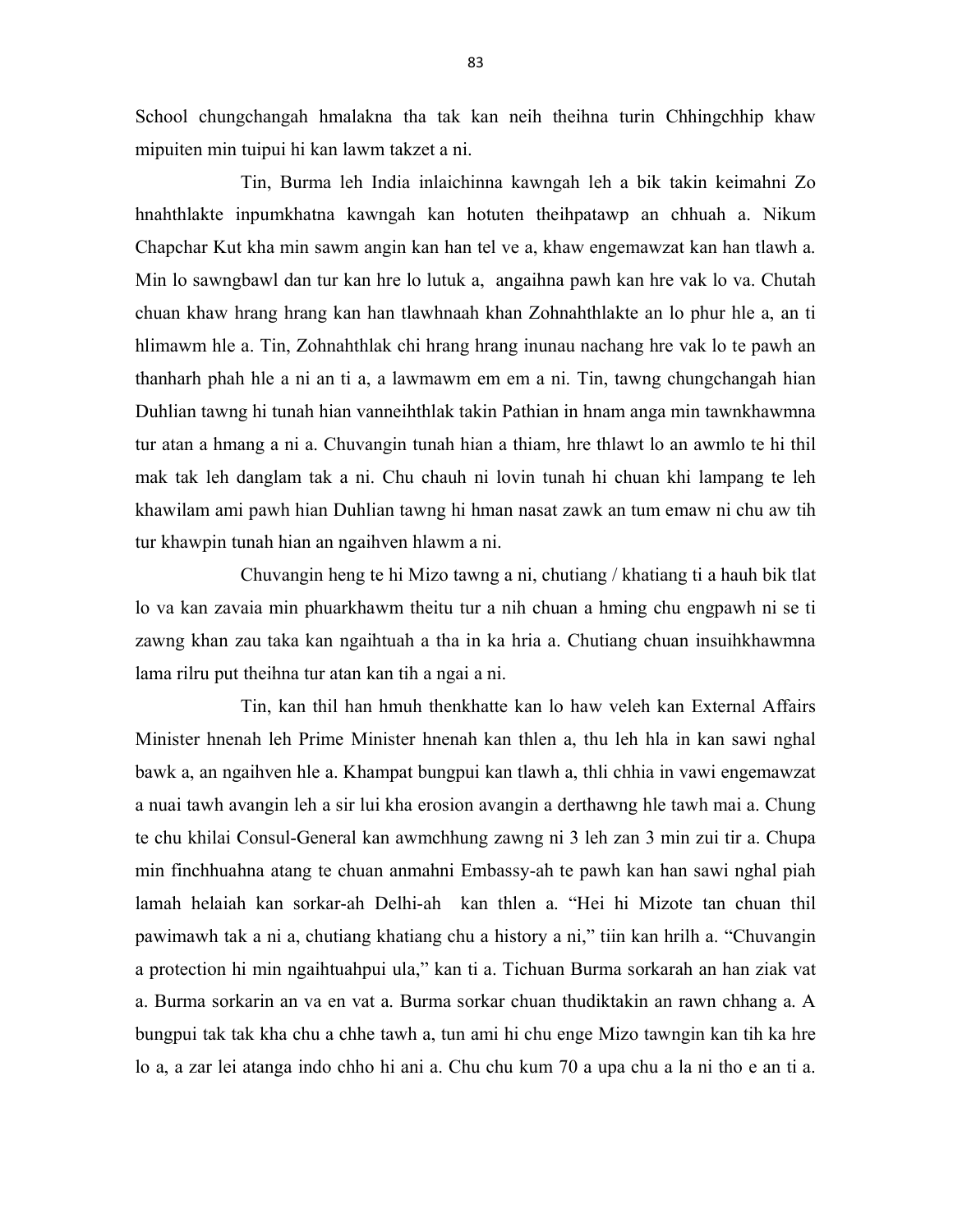Tichuan a protection lam leh thil dang dangah khan min thawhsak an tum niin a lang a. Chutiang chuan kan sorkar pawhin ngaipawimawhin Burma sorkarah a han ziak vat a ni.

 Tin, a bulhnai ah khan Kawl Pagoda a awm ve a. Chu chu nakinah a la hnawk thei ang tih te a hlauhawm avangin khilai kan Mizo hnenah te pawh, 'in LSC chin kha humhalh tlat ula, in Burma sorkarah te leh in bialtu MP hnenah te pawh thlen ulangin, chutiang chuan tha takin tih a ngai ang,; kan ti a. Chutiang zawng chuan an kal niin ka hria a. Tin, a bul Khampat khuaah khan Khampat Bungpui Hall an lo sa mek a. Chu chu Khampat Bungpui Hall an tih kher avang khan, (Khampat Hall pawh ti mai lovin) Mizote tan a pawimawh a nih chu tiin a sak zawhna tur sorkar angin tanpuina te pawh kan pe ve a, an lawm hle a ni.

 Tin, inkalpawhna kawng kha UPA sorkar lai atang pawh khan kan lo sawi tawh thin a. Anni pawh khan Zokhawthar-Tiddim, Zokhawthar-Falam an ngaipawimawh hle a. Amaherawhchu khatihlai ah khan Burma sorkar khan thawh kha an chuh a. Chu chu keinin tha kan ti si lo a, khatiang avang khan thawh lohvin rei deuh a awm chho ta a.

 Tichuan tunah democracy a lo kir leh takah khian annin an thawh pawh kan remti tho a, engtinnge hma an lak dawn tih erawh chu tunhnai mai ah chuan kan hre lo va. Khami sanction kha chu a la awm reng a ni tih erawh chu kan hria a. Kan hmanhmawh hle a ni.

 Tin, helai House-ah hian sawi mai ilangin, China lampang activity a nasa khawp a, sumdawnna lamah te leh kawng hrang hrangah. Chuvang chuan chu pawh chu kan sorkar laipuiah hei hi counter balance a kan tih ve loh chuan a tha lovang kan ti a. Chuvangin, khawmualah phei chuan inkalpawhna Moreh-ah leh Zokhawthar deuh chauh hi a hmunpui awmchhun a ni a. Chuvangin daily bus service ang chi te pawh ngaihtuah ni se la tih te rawtna kan siam a, an ngaihven viau a ni. Tin, kan ram bikah chuan sawtah chhim tawp thleng-a inri kan nih avangin kan theihna chin chinah chuan ramri thleng-a kan kawng sial ah hian (Burma ram chhungah pawh kan sial ve a, hmun 3 hmun 4 laiah) leilawn dawh te pawh kan mamawh dawn a, sum kan nei si lo a kan tih te pawh chu lei 4 dawh kha min rawn phal a ni, leilawn ni lovin lei 4 dawh kha min rawn remtihsak a.

 Mahsela Mara rama kan unauten a pangana (5) a pawimawh ber zawk hi hmaih a ni e an ti a, chung te pawh chu kan ziak nawn leh a ni. Chutiang chuan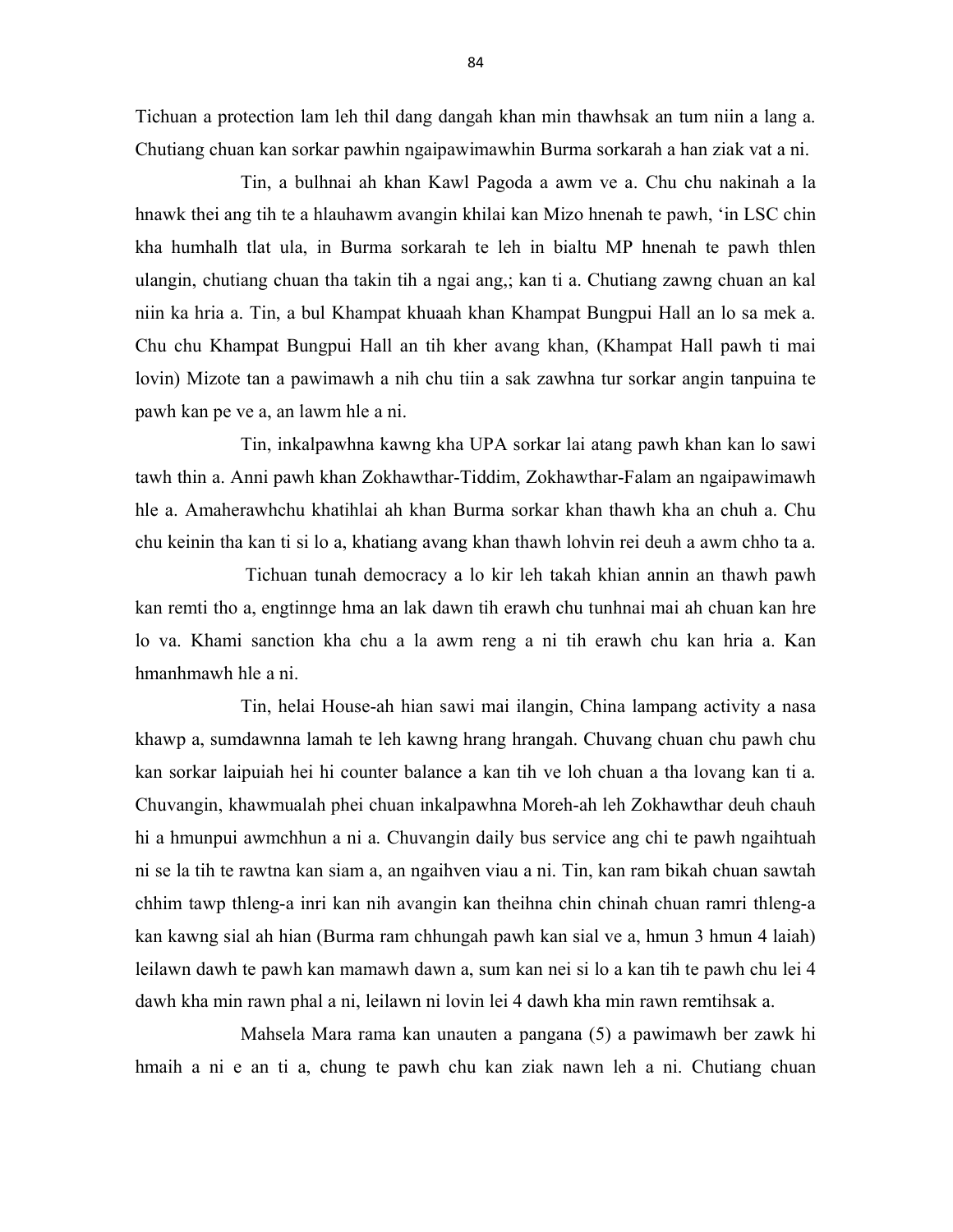inkalpawhna kawngah pawh a tam zawk kan hotuten ruahmanna an siam chu an rawn ti hlawhtling dawn niin a lang a, a lawmawm hle a.

 Tin, weekly bazaar ang chi te pawh hi tichak deuh turin kan hotuten an nawr a, chutiang chuan kan tanpui a ni. Tin, Rih Dil, Mizote tan a pawimawhzia kan thlen tel a. Anni pawhin an rawn ngaipawimawh aniang hmanni lawkah khan an President te, an Tourism Minister te leh mi pawimawh tak tak chin, Chief Minister Pu Sangai Lianluai te pawhin an zuk tlawh a. Helamah kan hotupa Pu Lalrinliana Sailo Champhai awm remchanlai a ni. "Nang leh i thiante tu tu emaw nen lo han hmu ve ula, lo han titipui ula. Rih Dil Mizote tan a pawimawhzia leh, humhalh a tulzia te pawh lo han hrilh ve ulangin a tha ang e," kan ti a, tlawmngaih chhuahin an lo han kal a. Inbiakna tha tak an han nei nghe nghe a. Chutiang chuan tourist spot ang deuh te pawhin siam an tum ni awm tak a ni.

 Tin, tourism han sawi takah chuan nichinah kan hotuten an rawn sawi nual hlawm a. Tuna chhim lama kan hotuten 6-7 lai an va hawn kha hun hmasa lam atanga kal tawh chungchang kha a ni a. Tin, Tourist Lodge awm hrim hrim kha a tha kan ti a. Khawi khuaah pawh khan awm se a tha kan ti a. Amaherawhchu a operation hi chu a theih loh a ni. Sum kan nei lo va, chuvangin a operation a theihloh a, losing concern deuh vek an ni kan tourist lodge te hi. Chuvang chuan privatization kan ti a, a Minister pawhin a khaw mi te hnenah pawh, entirnan Darzokai ah te pawh kan nei a, tourist kha an thleng khat hle in a rinawm a. Chungah te pawh chuan sawrkar tan a hekna a nih lohna turin a khaw mi te pawhin an lo hman tangkai dan emaw, kawng hrang hrangin policy thar kan nei a. Privatisation-ah pawh privatise theih chin ang kha chu kan privatise chho mek zel a ni. Chutiang chuan heng te hi losing concern a nih lohna turin kan ti a ni. A lehlamah chuan sum a lo lut hrim hrim a, in kan sak hi a tha kan ti a. A hmanna tur ang zelah kan hmang theilo a nih pawhin sum a lo lut a, in an awm hrim hrim kha tha kan ti a. Chutiang chuan kan hotuten ngaihtuahna an neih kha a kal chho mai a ni. Tin, tourist attraction an tih kha ni e Tourist Lodge ringawt hi tourist attraction a ni lo a. Nichinah khan an rawn sawi chhuak a member zahawm tak ten, a lawmawm ka ti a.

 Tunah hian kan tourist spot te leh engemaw attraction kan neih tur ang chi hi kan tichhe mek zel em aw tih hi ka ngaihtuah thin a. Entirnan, Thasiama se no neihna tlang chu hmana kan kal hmasak berin kan inlawnsiak a. Kei kham hlau chi leh engemaw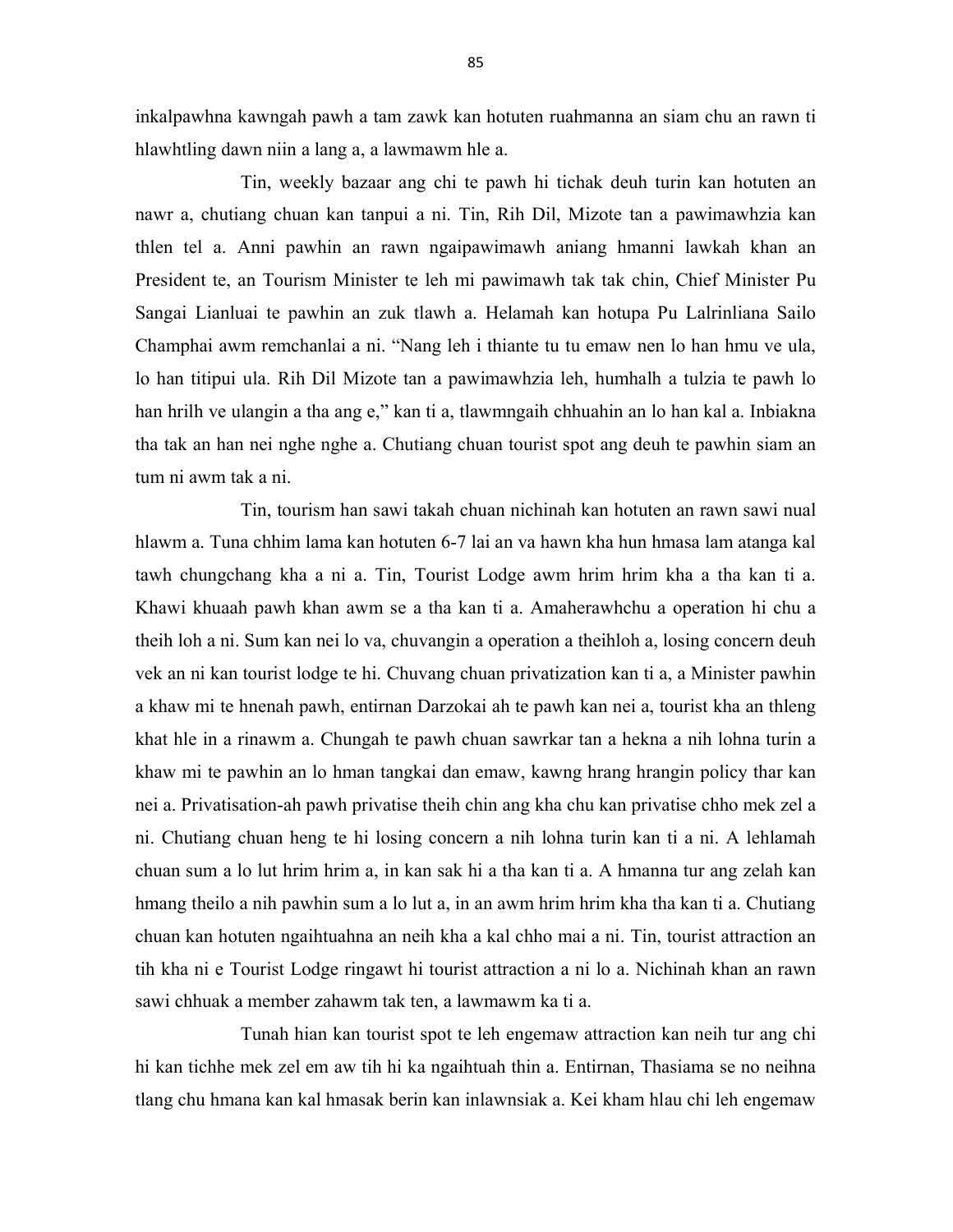sang deuha luhai chi ka nih avangin a chhip ka lawn ve ngamlo a ni. Ka nupui leh kan thiante kha chu an lawn thei vek a. Ahnu ah khan kan kal lehin 'khawnge inlawn siak leh ang ,' ka ti a, kan han ding a, kawng atang khan ka han hawi thla a, ralling tha deuh deuh, step tha deuh deuh kha lo awm thluah mai a, 'Ekhai, a tenawm em mai ka kal duh awzawng lo' ka ti a, ding lovin kan tlansan leh ta a ni. Chuvangin kan tourist attraction te leh hetiang hi tourist lo kal te hian domestic an ni emaw, foreigner an ni emaw an rawn hmuh duh ber chu a original, a natural kha a ni. Chuvangin kan lo tihchhiat zel hi a hlauhawm a, chutiang zawng chuan kan department te a bikin Tourism Department te, LAD te leh Art & Culture te pawhin an ngaihtuahna an hman hi a tha in ka hria a, Thenzawl bial ah sawn Tuirihiau a awm a, Vantawngkhawhthla te a awm a, Tuirihiau te saw Jeep kawng siam talh tum te hi an awm thin a, ka khap tang tang a ni. Jeep kawng kha an rawn hmuh duh a ni lo, Mizo te kan kal na chin kawng angah khan original leh a natural beauty kha an rawn hmuh duh chu a ni. Tin, a hmun ah te inbualna te leh eng engemaw siam an tum a, kha lampang kha a ni lo tih hi ka tan ve dan a ni a, ka dik leh dik loh chu ka hre lova. Mi ram ah te pawh kan kal ve a Pathian leh mipui te zarah, khawi khawi emaw kan kal duh chuan ke a kal tauh tauh a ngai a ni. Hmun thenkhat te chu km 10 deuh thaw kal angai, kan hmuh duh si chuan. Chutiang khawp chuan mi ram ah chuan a natural beauty, originality kha an protect a ni. Keini'n tih chhiat zel kan tum hi thil awm lo tak a ni a, Chawngchilhi Puk an tih ah te pawh step tha deuh a awm chho a ni. Step tha te chu keini ai hian an ngah zawk a, kawng tha te chu keini aiin an ngah zawk a, chuvangin anni in an rawn hmuh duh chu original leh natural beauty kha a ni tih hi kan Department hrang hrang te hian an hriat a tha in ka hria.

 Tin, model village kha kan sawi a, ka bial ah pawh Buangpui saw ka thlang ve a ni, thlan tur an tih miau avangin. Mahse, ka thlan ni khan an lawm khawp a, ran te an talh a, mahse engmah hi an nih phah dawn chuang lo. Model Village atan hian pawisa additional a awm chuang miah lo. Central sorkar atangin neih tur an rawn ti a, kan nei mai a ni. Kan fund chhung atangin kan theih ang ang chu kan pe ang che u ang a, chumi bak chu hmun dang atangin source dang a awm miah lo. "Model Village in nih avang hian eng emaw takah lo in ngai reng reng suh ang che u," ka ti a, an lawm viau kha ka thusawi hnu kha chuan an lawm ta lo viau a ni. Tin, lawm na tur hi a awm vak lovin ka hria a, a guidelines-ah chuan engpawh a inziak ang, mahse kha'ng zawng zawng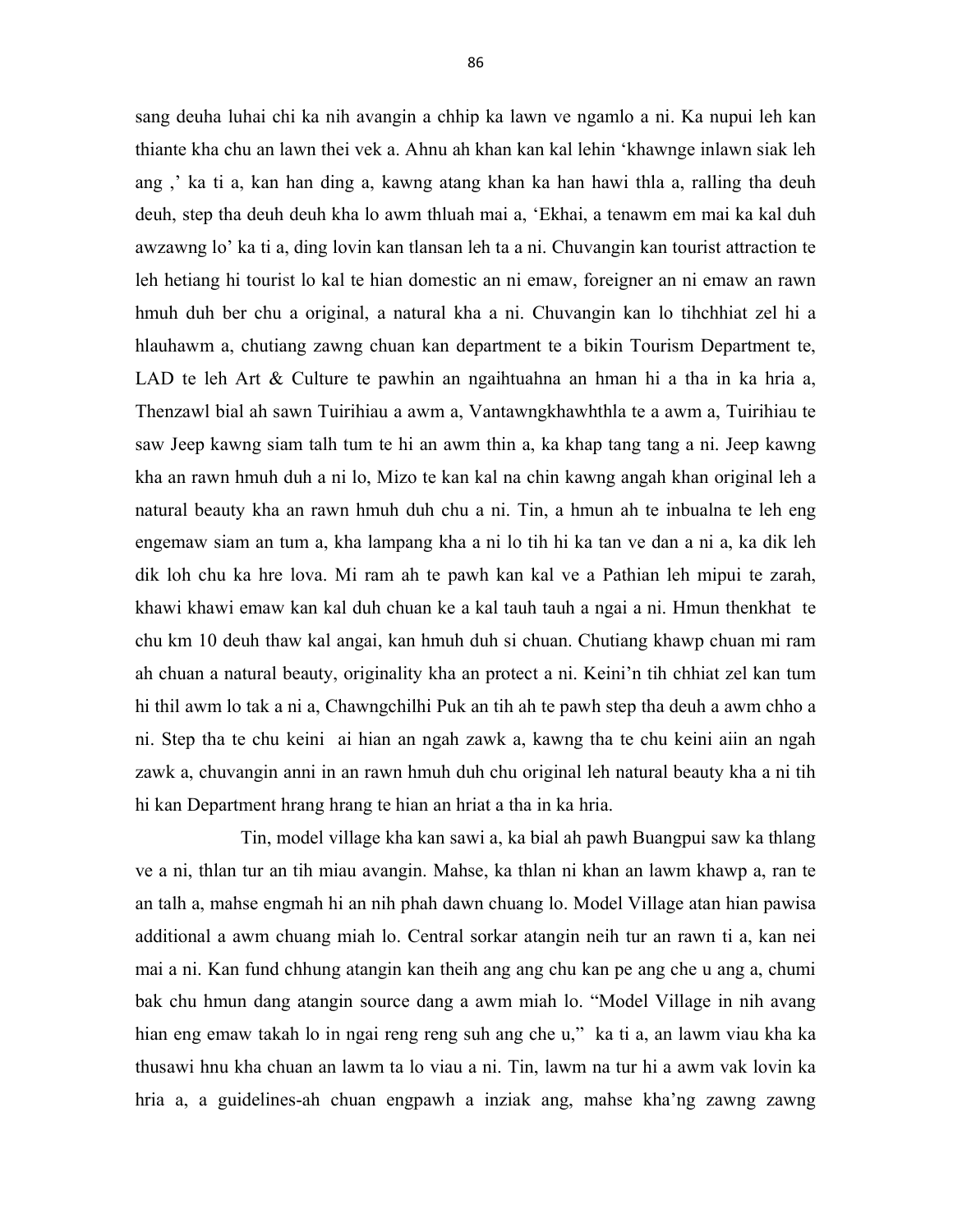hlawhtlinna atan khan sum kan mamawh miau a. Kan MP te pawh in Serchhip khawpui bul mai, Chhiahtlang te pawh model village-ah an thlang a, tun thleng khian a model na tehchiam vak a awm chuang lova. Chutiang deuh vek chu niin ka ring a, kan hotu ten in thlan ve pawh. Amaherawhchu, kan fund neih ang chin chin ah chuan kan duhsak theih ang ang in kan duhsak ang, chu model vVillage an ni miau a. Chuvang chuan model village kha model viau a siam kan tum a nih chuan keimahni a chhung ami tho kha a ni tih hi, ka hawn ni pawh in ka hrilh dan a ni a, chu chu sawilan a awm avang khan ka'n sawi lang lawk a nih chu.

 Tin, faina thil ah hian Swach Bharat, Mizoram ah chuan Clean Aizawl in kan tan a, Clean Mizoram kan ti a, Prime Minister zahawm tak Pu Modia'n a rawn ti ve hi a lawmawm khawp mai a, Swach Bharat, Clean India, 1994 ? ah chuan chutiang khatiang chu kan ni tur a ni tih a ni a. A sub-group an siam a, chumi sub-group pakhat ah chuan North East mi zawng zawng aiawh in member- ah min dah ve a, kan Chairman chu Chandra Babu Naidu a ni a, India ram Swach Bharat Prime Minister dream tihhlawhtlin hi kan tum tur a ni nachungin a huhphurawm zia ka sawi a, "Delhi khawpui ringawt pawh a tawp si a, engtinnge kan tih ang? Thingtlang ah chuan, entirnan Mizoram-ah te chuan kan khawpui ber Aizawl khawpui chu India rama state capital ah chuan a fai ber pawl a nih ka ring a, tin, khawi khawi ah emaw te chuan open defecation hi a awm tawh lo a ni," ka ti a. Chumi kan sawi zel na ah chuan kan recommendation kha Prime Minister Modi khan a vai khan a pawm a, chuta pawimawh deuh pakhat hmun dangah pawh tih an lo tum ve tur chu, "Panchayat leh Village Council ang chi election reng reng ah hian candidate ni tur chuan inchhungah inthiarna a nei tur a ni' tih hi a ni. "Inchhungah inthiarna a nei tur a ni, inchhunga chhungkaw inthiarna nei lo chu candidate an ni thei lovang," tih kha a awm a, chu chu Mizoram ah chuan an lo hre tawh a ni.

 Hmanni khan Champhai-ah ODF nih lawmna an nei a, min rawn sawm ve a, ka rilru chuan kan free tak tak ang em aw tih ka ngaituah deuh a. Khilaiah kan hotuten min din tir tirh chuan 78, 79 engemaw thleng khan thlenin apiang ah kawmchar ah hulhu zarah in ban tang teng tawnga beih kha a ngai thin a, a thingtlang kil khawr leh zual te khan an ti tak tak angem? Keimahni leh keimahni kan inbum angem aw tih kha ka ngaihtuah a . Tichuan, a lawm ni ah pawh chuan thusawitu zawng zawng khan open defecation free lam sawi zawm kha an awm ta miah lova, ka hlauhthawnna kha a confirm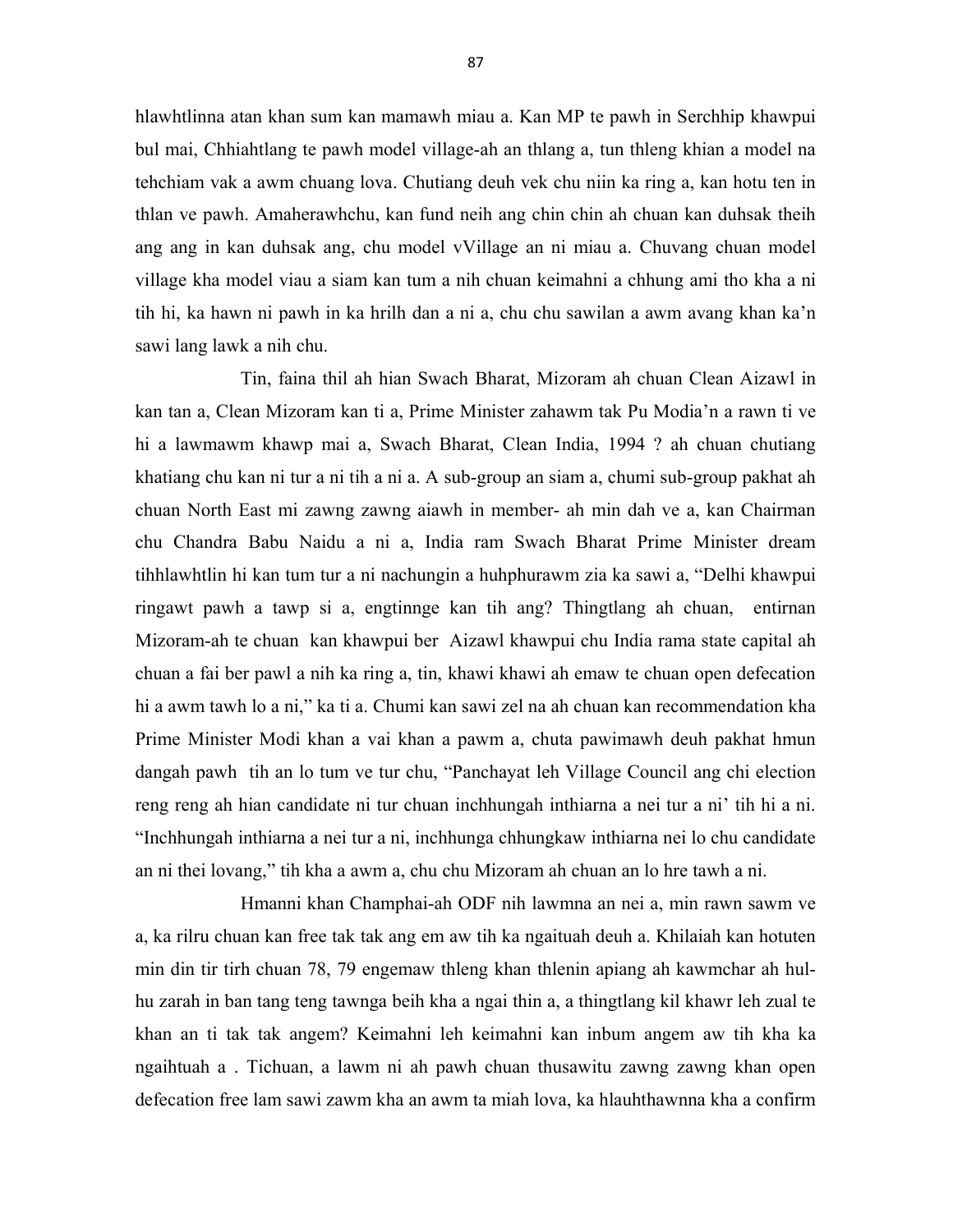ang em tih kha ka ngaituah a ni. Amaherawh chu, 'kan ni e' an tih miau kha chuan a lawmawm a. Entirnan, OPF ah hi chuan pawna inthiarna neih kha an awih tawh lo a, mahse chuti chungin 'ODF kan ni e' an ti thei hi a lawmawm a, district dangte pawhin entawn se tih hi kan duh dan a ni.

 Tin, Burma ram kha han sawi leh ta ila. Tunah khian Zo-hnahthlak Duhlian tawnga biak theih ang chi hi MP 25 kan awm e, an ti a, a lawmawm hle a. Chung te changchawi chuan central-ah pawh thu leh hla kan thlen a. Tin, khi lam atanga mi an rawn luh tam chuan keini thleng pawh hian a thalo thei a, chuvangin kan inlaichinna hi tih that a tul a, chungte avang chuan kan inkalpawhna mai piah lamah social leh cultural ang pawhin ngaihpawimawh ni se kan ti a. Tichuan, Kala University kan tlawh a, chutah chuan an Vice Chancellor hi anni chuan Director an ti a, "Student 5000 vel kan nei a, chung chu a tlangpui in nangmahni Zohnahthlak vek in ni e min ti a, India mi te pawh zirtirtu/Professor an lo awm ve a. Tin an Director chu Kawl mi a ni a, chu chuan cultural exchange te leh University of Minnesota te nen MoU an sign a, sap ramah te an in exchange thin a, chungte chu kan neih ve theihna tur chungchang te an sawi a, anni pawh an phur hle a, chutiang chuan University lamah pawh insuihkhawmna lam hawi in tan lak a ni a.

 Tin, sorkar leh private Hospital an nei a, a tha khawp mai a, an Doctor te an fak em em vek a, anmahni nupui fanau aiin damlo te an ngaihtuah zawk a ni tih te thlengin min hrilh a. Tin, oxygen-ah an in todelh a, a duh te hnenah an pe chhuak thei a, tui ah an in todelh a, hralh tur an nei thei a, chutiang chuan private Hospital in neih theih si chuan engatinge keini ramah hian kan neih theih loh ang tih te min ngaihtuah tir a. Tin, Doctor Exchange kha an lo rawt a, chungte pawh chu helai ah kan hotute nen kan sawi tawh a, zin te pawh an tum ve in ka hria a. Chutiang chuan kawng hrang hrangin kan bond of decent, chhul khat kual kan nih na angin kan hotuten hma an la a ni.

 Tin, nikum lam khan Manipur-ah sawn central sorkarin helaia kan rama border fencing rawt tawh ang khan fencing neih an tum a, mahse lang in sawng Mawre te leh a chhim lam zawng zawng saw keimahni hnahthlak Kuki unaute majority deuh vek a ni a. Mawre khawpui thleng sawn Kuki khawpui a ni a. Chuvangchuan, Kuki inpui hotute lo kalin, 'theih tawpin hma min lak pui teh min ti a. Kei tehlul hian Prime Minister hnenah ka ziak a, Home Minister ka hrilh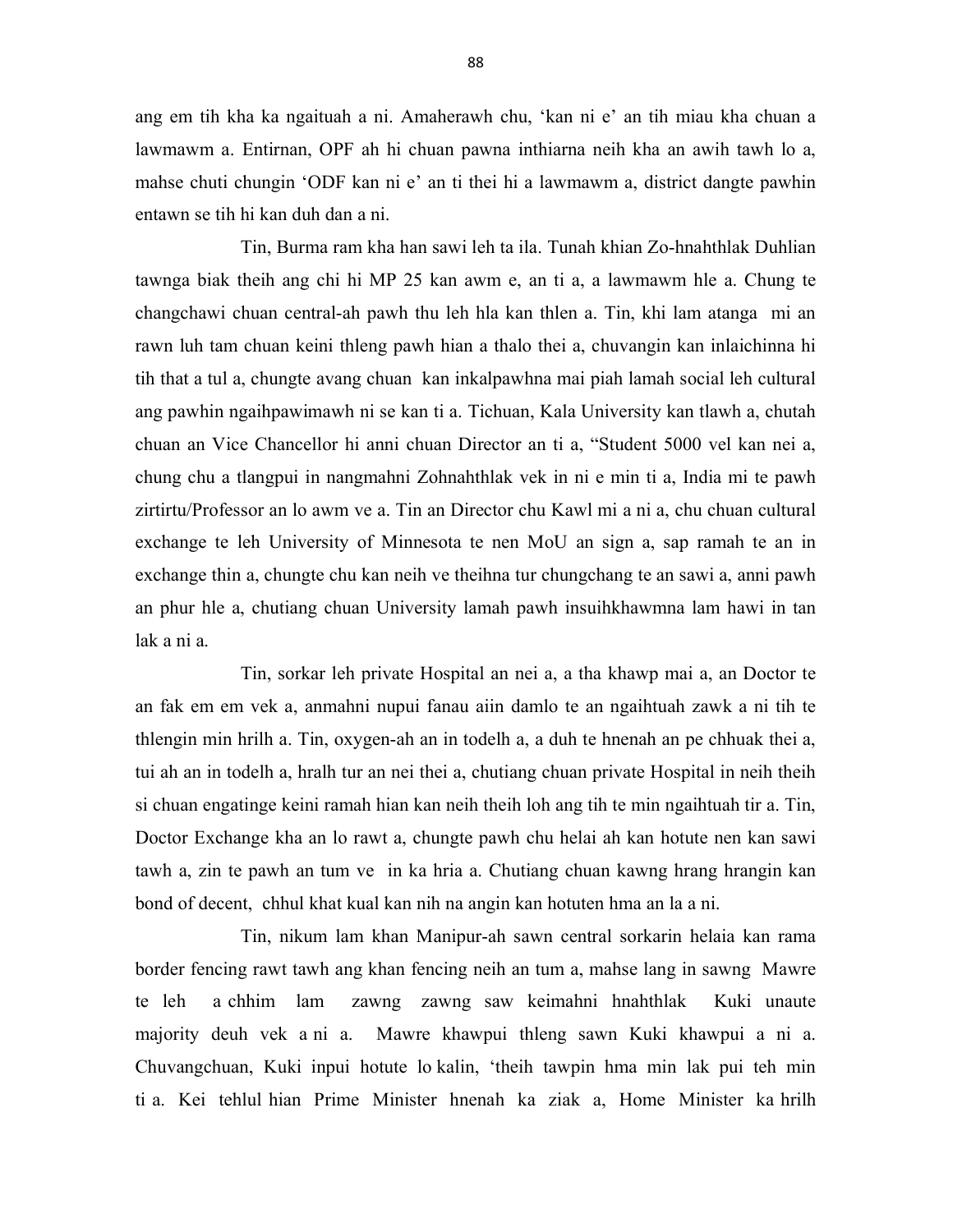bawk a, tunah saw chuan ramri hung lamah kha chuan hma an la ta lo niawm takin ka hria a, engmah an rawn sawi tak loh avangin. Chuvangchuan, helaiah member zahawm tak ten in hre vek a khilam chungchangah chuan chu chu ka sawi theih ni sela.

 Tin, Doctor Beichhua'n Saiha-ah mi thi mai tur a chhanchhuak kha ka lo hmu a, TV-ah te ka lo en a tha ka tiin ropui ka ti khawp mai a. Tute emaw chuan anmahni professional ethics te an ti a, chutiang lam ngaihtuah a ngai lo, mi thi mai thei damlo chhanchhuah kha a pawimawh ka ti zawk kei ka ngaihdanah chuan. Khatiang kha a lawmawm ka ti a. Member zahawm tak Pu T.T. Zothansanga'n Champhaia awm atana an duh viau pawh kha ka support khawp mai.

 Tin, NLUP kan tih hi a hlawkte chuan an hlawkpui a ni. Helaiah House-ah chhawr ve kan awmlo a nih pawhin a chhawr hi an tam khawp mai. Tin, an tam nia ka rinna chu a figure atang hian a hriat theih a. NLUP hi kum 2000-2011 khan Mizoramah chuan per capita income `50,956 a ni. Kum nga vel a vei hnu kum 2014/15 NLUP kan han operate hnu ah chuan per capita income hi `90,015 a ni. Hei hi kan Economic & Statistics leh Planning Department te tang hova an figure a ni. Hetiang hi a ni a. Tin, kum 2010-1-ah Mizoram GSDP za zelah cheng nuai 6,38,788 a nih laiin 2015-16-ah chuan Mizoram GSDP chu `1,249,869 a ni a, a punna hi a sang viau a ni, 8.46% lai a ni. Hetianga growth rate sang hi a vang viau a ni. Chuvangin, NLUP hi a tha viau a niang tih hi a rin theih a.

 Tin, lawmte lawmpui thiam hi a tha a, an dawn avanga lawm hi tam tak an awm a. Tin, an hlawhtlin leh leh hlawhtlin loh hi chu mihringte an inang lova, chungte avang chuan tunah pawh hian NEDP in kan hotuten NLUP i chhunzawm ang an ti a ni. Tang si, ke la phet deuhte an awm a. Tin, tang hlawhtling an hlawhtlinna kha senghawipui la ngai, a market te la ngaihtuahpui ngai engemaw zat an la awm bawk a. Chutiang a nih avangin tangte tanpui pahin a hlawhtlingte hlawhtlin zelna turin hma lakna tur atan a tawi zawngin NLUP changtlung zawka chhunzawm theihna a ni an ti a.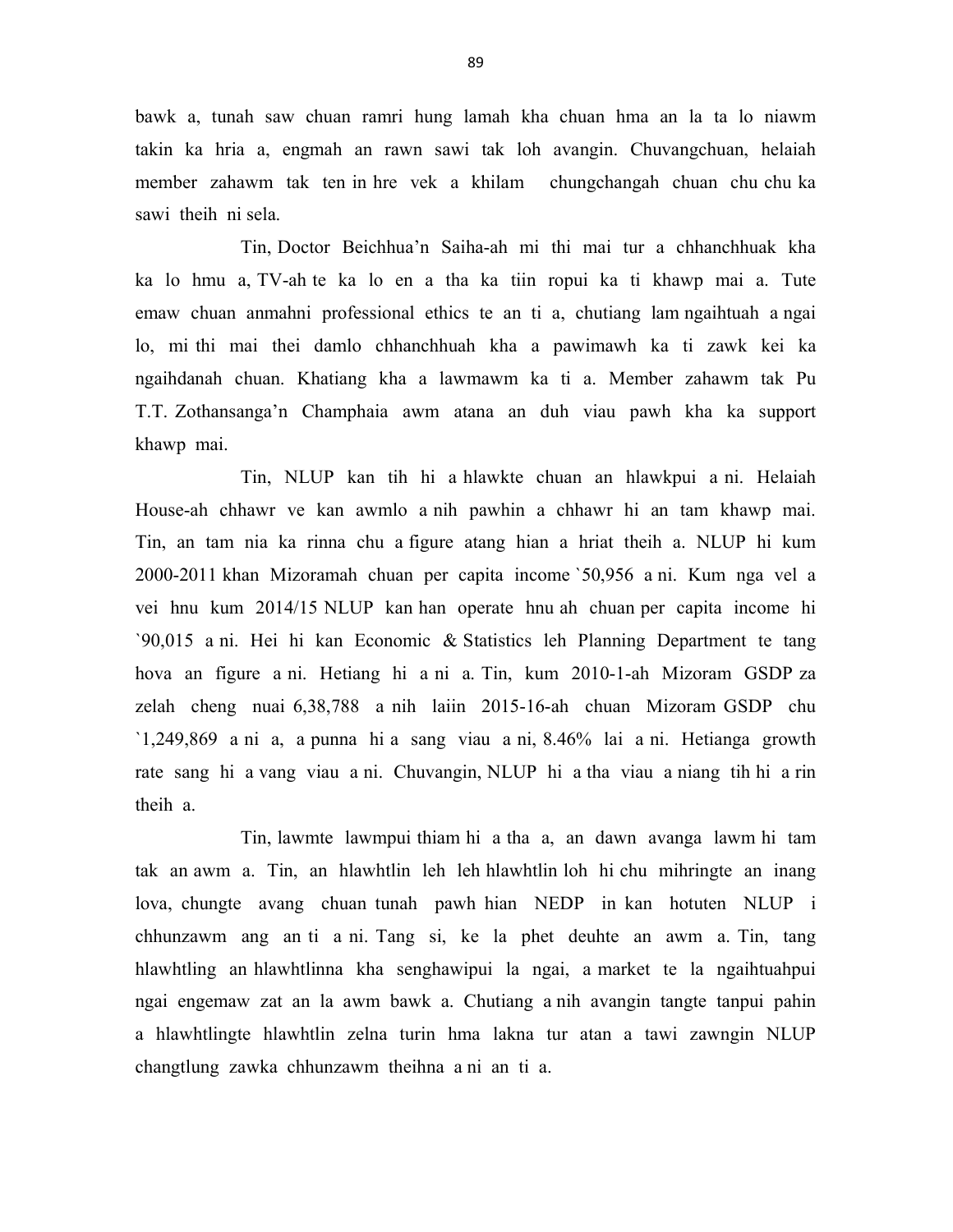Tin, kan Planning Minister-in a sawi danah phei chuan vawiinah hian ei tawk tawk economy, subsistance economy ah ding a, hemi hi kan han tipuitling chho ang a, tichuan market oriented economy-ah hlangkai teh ang tih hi kan hotute ngaihtuahna a ni a. Chuvangin, NLUP term hi lo zo tawh mah se a la mamawhte hnenah chuan kan chhunzawm ang a. Tin, a hlawhtling tawh te leh tang te tanpui ngai an awm chuan chungte chu kan tanpui dawn a ni.

 Tin, NLUP trade awm tamna ber chu Agriculture leh Allied sector a ni a, 2014-15-ah chuan 7.21% in a thang a. Tin, Forestry Sector bikah 2014-15 ah 0.10% in a thang a. Fishery sector bikah hian 5.83% in a thang a. Tin, manufacturing industry bikah hian 11.82% in a thang a ni. Hetiang anih avang hian NLUP operate tute chauh hi an hlawhtling lova, sorkar leh party chauh hi an hlawhtling lova, a dawngtute pawh hi an hlawhtling viau a ni tih helai figure atang hian a lang thei a. Tin, a bikin Petty Trade kan tiha mite hi an hlawhtlinna percentage hi a tha tlangpui viau a ni. Chutiang chuan kan NLUP chu a chhawrtu chuan an chhawr a.

 Hei Siaha District lamah pawh Strawberry atanga sum la lut teuh teuh te pawh an awm a, a nuai tel lalut te pawh an awm a, a lawmawm a. Mahselangin, Member zahawm tak Pu Beichhua-in a RKVY sawlamah sawn a beidawnthlak a ni a tihte kha a beidawnthlakna hi hria ila chuan a siamthat dan leh a kawngte pawh kan hre theiin ka ring a. RKVY hi kan thatpui viau a ni. Tin, RKVY te leh thil dang dangah sum kan neih pun hluai theihna chhante hi NLUP sum atang hian state matching share kha kan dah a, kha khan a crore tam tak a rawn hnuk lut thin a. Chutiang chu sorkarin NLUP a hman tangkai dan a ni a, chutianga a hman tangkai chu mipui teah a luangchhuak a, chutiang chu kan awm dan chu a ni.

 Tin, power chungchang hi han sawi leh ila. Power hi a pawimawh a, tun lai khawvel ah than dawn chuan a pawimawh a. Chu chu kan hotuten an hria a. Tun hma atang tawh khan tuna JAIKA an tih hi tun hma chuan Overseas Development Fund of Japan a ni a. Chumite tanpuinain Tuirial leh Tuivai hi khatih laia Power Minister Pu C.L.Ruala hovin nasa takin kan buaipui a. Tuirial khu a te zawk a, a hmasa zawk a, lung te kan phum a 1998 inthlan hma khan mahse kan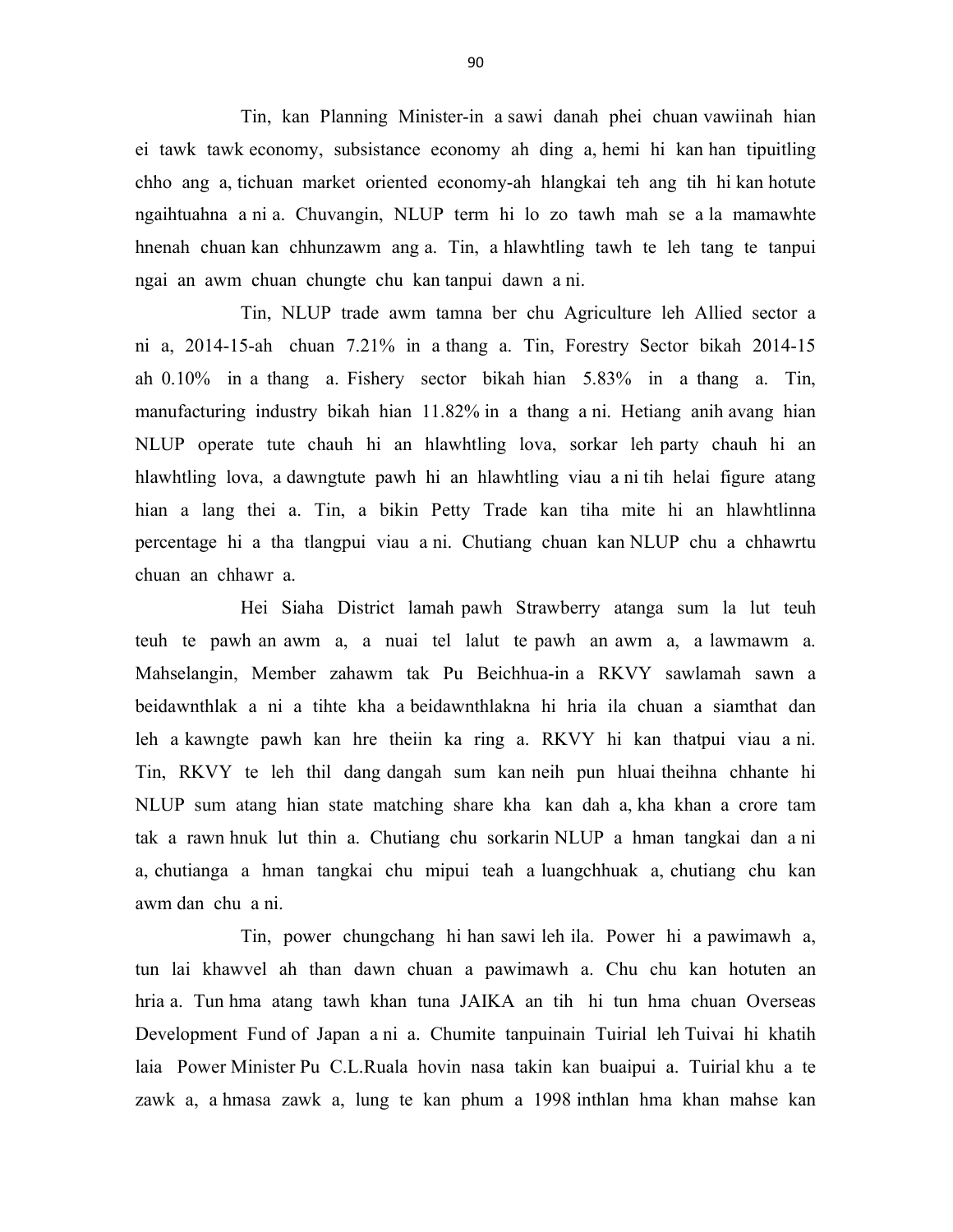awm ta lova, chhunzawm a ni ta lova. Kan lo kir veleh kan han chhunzawm leh vat a, tunah khuan harsatna tam tak quarry chungchangahte, kawng chungchangah te kan tawk chungin tunah khuan an peih tep tawh a. Mahse vanduaithlak takin hmanni lawka thli leh ruah, rial lo thlengah khan a Dam pakhat a chim leh tlat mai a. Chumi han siam leh chhung October thla chhung hian mega watt 30 zawk hi kan hawng thei ang em aw an ti a, a hnu thla hnih/khatah 30MW, tichuan 60MW a lo ni dawn a ni. Chu chu tunah Tuirial kan dinhmun a ni a. MW210 pechhuak thei tur Tuivai hi a thawktu atan NEPCO bawk kan inbia a, an remti a, tan an tum a. Helai Aizawlah pawh office te an rawn inhawng tawh a, chutiang chuan hma an la a ni. Amaherawhchu, thil hlauhawm tak chu kut tlinglova sum lak tum te an rawn in hmur leh tuam tuam chuan kha khan a tikhawtlai leh dawn a, a pawi hle a.

 Tin, Tuirini hi 42MW pechhuak thei tur atana ruahman a ni a. Mahse, State thuneihna chin chu 25Mw a ni. Tun hma kan hun hmasa lampang zawng zawngah khan 5MW hi state thuneihna chin hnuai a ni a. Chuvangchuan, a te chi hlir khan a kal loh theih loh va. Tin, a lian khuah dawn chuan khawi lama tangin nge sum lo kal ang tih kha ngaihtuah a ngai a. Hei hi mithiam tak takte pawhin chanchinbuah an ziak thin a, Zoram mipui hian hria se ka duh chu 5MW chunglam pang a nih kha chuan Central-ah clearance tam tak sut tlang a ngai a, kha kha kum 5/10 chu a ral thuai a ni. Deva Gauda a rawn sorkar khan Chief Minister conference a koh hmasak berah khan hei hi sawichhuah a ni a. Chutah chuan 25MW chin hi state sorkar thuneihna ni rawh se tih kha a puang a, kan lawm tlang hle ani, party party sawi lovin. Chumi atang chuan 25MW a lo ni ta a. Chuvangin Turini pawh hi mega watt 42 tur kha kan thuneihna chinah Clearance zawng zawng kan tih theihna chinah mega watt 25 ah ti thla ila kan ti a, a khuahna tur atan hian sum puk kan dil mek a India sorkar Finance Ministry leh Economic Affairs Department pawhin min recommend a, hmuh thuai kan beisei a ni. Chutiang chuan a dang dang pawh hi company dang dang kan bia a, mahse a khuahna tur tih theih hun hi chu a sawi theih hrih lo a ni. Tin, a zawng zawng hi kan khuah hi a tha ber ang em? environment leh thil dang dang ah te tih chu mithiam te la ngaihtuah a ngai ang a.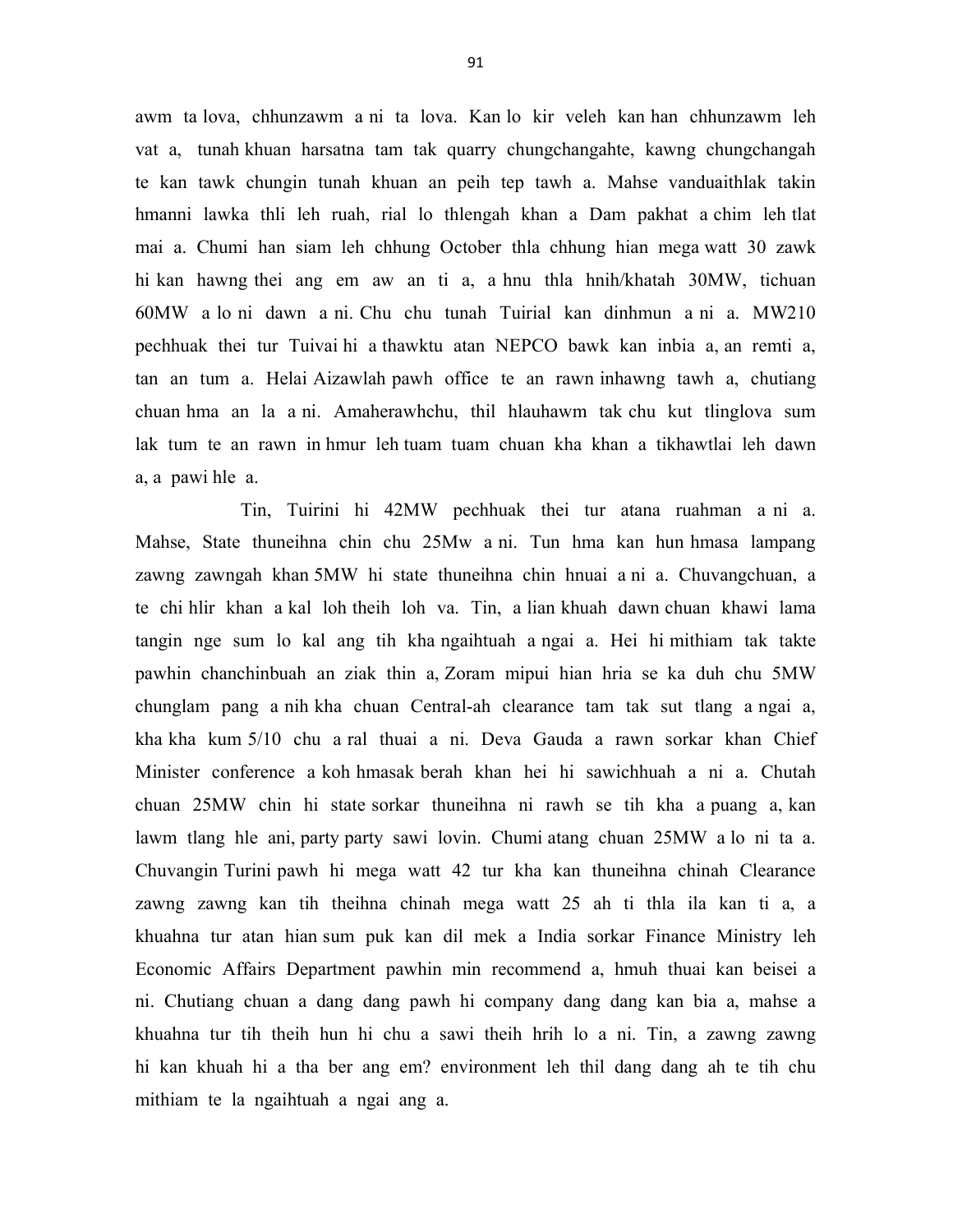Tunah hian intodelh hi chu kan hnaih viau tawh a ni.Tuirial pawh hi tihchingpen nilose chuanin Tuirial pawh hi mega watt 60 kha a vai khan kan ta tur a ni dawn a, mahse tunah chuan MIFCO ten anmahni sumin an khuah anih avangin kan chanvo tur hi mega watt 12 chauh a ni dawn a ni. Chutiang zelin Tuivai mega watt 210 pawh ani dawn a ni. Chu chu power lama kan dinhmun a ni a, a te nau ho chu kan hria a, a kal chho mek zel a ni.

 Pu Speaker khang ho a tlangpui kan hotuten an rawn sawichhuah an rawn mamawh tlangpuite a ni. Tin, Kristian state kan nih avang hian ngaihtuah tur tam tak a awm a, chung zinga pawimawh deuh chu, Cancer ngah ber hnam nih ringawt mai hi zah na chang hriat a, a chhan leh vang te hi sim a tih loh a tha in ka hria a. Mithiam ten an sawi tam ber chu Vaihlo zuk leh hmuam vang a ni an ti a. Tin, khawvel in a hriat loh tuibur kan la nei leh nghal a, tuibur hian nasa takin mit a ti chhe thei a India doctor thenkhat Kolkata ah te, Guwahati ah pawh an fin phah ve tawh a ni. Mit lam tha lo an kal chuan tuibur i hmuam em tihna chang te pawh an lo hre ve tawh a ni.

 Tin, ei leh in fimkhur a ngai bawk a, heng hi Kristian kan nihna zawnah pawh hian chik taka kan ngaihtuah a pawimawh in ka hria. Tin, HIV (Aids) positive tamna ber state pathum zinga pakhat kan ni ve mai pawh hi ngaihtuah tham a ni in ka hria, drugs ti chi ten hriau an hman tawm atang te leh mithiamten hmeichhiat mipat hman diklo atangin heng hi kai theih ani an ti a, chutiang anih chuan ringtu kan nihna zawn ah pawh thil zahthlak a ni thei ang em tih chu House a mi pawimawh hmaah ka sawi duh a.

 Tin, kum tlinglo tihchingpen ah tunah hian kan sang leh ber tawh a ni, heng zawng zawng hi ringtu kan nihna zawn atangin ngaihtuah ta ila engtinnge kan tih ang? engtinnge tan kan lak ang tih te kan ngaihtuah nasat a ngai a ni.

 Tunah hian Vairengte Jungle Welfare Training School khu kan chan tep a, a chhan chu zauh an duh a, an dawl tawh lova, khawvel ram hrang hrang atangin an rawn trained a. Hmanni khan an General mangang a lo chhova, an sawi a mahse vanneihthlak takin an duhna ram an lak ho zawng zawng a kha kuttling lova sum lak tum vek compensation claim duh vek an ni a, a genuine chu tlem te chauh an ni. Tichuan Court ah an kal a, mahse court ah kan chak ta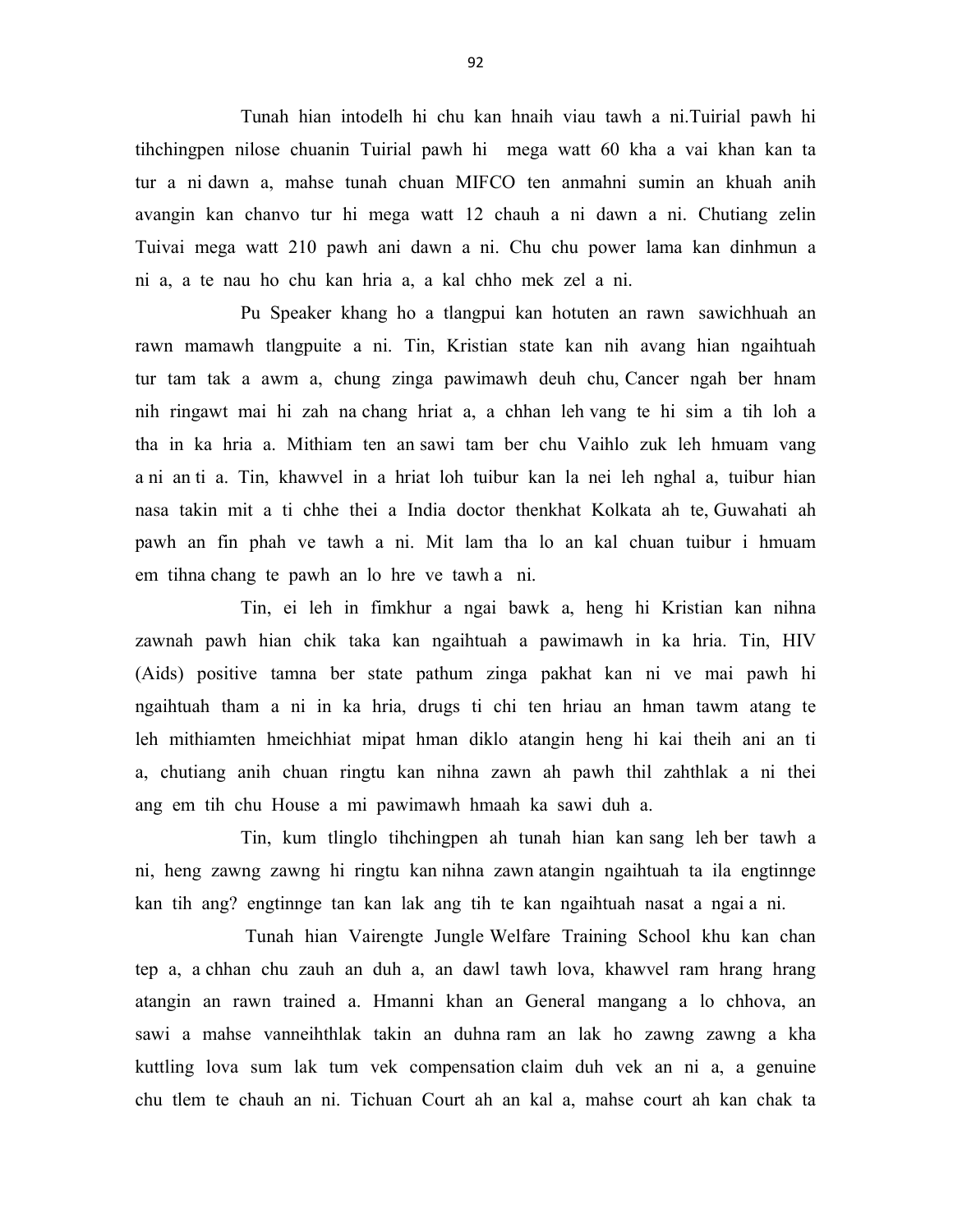hlauhva, harsatna kan tawh lai kha chuan kan thenawm state zawng zawng hian, 'kan state ah lokal rawh u in duh zat zat ram kan lo pe ang che u,' tiin an rawn sawm sup sup a. Chan kan hlau hle a, mahselangin kar hnih thum kal ta khan Court ah khan kan chak ta hlauhva, min ti buaitu tur an awm tawh lo turah kan ngai a ni. An General pawhin lawmthu a rawn sawi a hmalak dan tur te kan sawi hova chutiang chuan kan retained thei hram hram dawn ni awm tak a ni.

 Tin, Health Care ah hian chak zawka kan kal a ngai a, thawmhnaw te kan nei tha lo hle mai a, chuvangin district hospital tinah hianin MRI awm se City scan awm bawk se kan ti a, Dr.Beichhua MLA zahawm takin a rawn sawi ang khan khalai hmunah khan Dialysis han tih mai theihna awm ta sela chuan nunna hlu tak kha kan chan lo mai thei a ni. Chutiang zawngah chuan chak takin hmalak zel tur a ni kan ti a chutiang chuan health care chungchang pawh tan kan la a ni.

 Tin, cancer nei hnam kan ni tih hria hian an rawn kal deuh laih laih reng a ni. Thawhpui tha tak sum leh pai thawhpui tur hi kan la nei mai in kan ring a, chutiang chuan kan hotuten hma an la a ni.

 Tichuan, Pathian malsawmna dawng chho zel turah kan in ngai a ni, Assam in khawvela a lar chhoh pui kha Mizoramah a rawn in sawn chhoh te hi maximum advantage la in a tha thei ang bera lo capitalize kan tum tur a ni kan ti a, kan mithiamte pawh an phur hle a, hemi a kan hlawhtlinna tur atana pawimawh chu keimahni mipuite hi kan ni leh dawn a ni tih kan hriat a tha a.

 Tin, Institute of Hotel Management kha MNF sorkar atang tawh khan an lo tan a ni a, insak te pawh peih a ni. Amaherawhchu, kan run theih lohna chhan hi Pu Speaker a sum sen tur hi neih ngaihna a la awm rih lo a ni tunah chuan. Student chuti zat lo nei ta sela ti a han chhut chhoh pawhin a intum thei dawn lo a ni.

 Heng medical fellowship hi kan duh a amaherawhchu health care lamah hian sum kan seng tam a, state pawnah refer case avangin sum leh pai kan pe chhuak tam a, chuvangin, kan state chhungah hian tha tawk tak kan neihve a ngai a kan damdawi in zawng zawng hi thawmthat a tul ani tih kan hotuten an hria a chutiang zawng chuan kan hotuten hma an la a ni tih hi kan member

93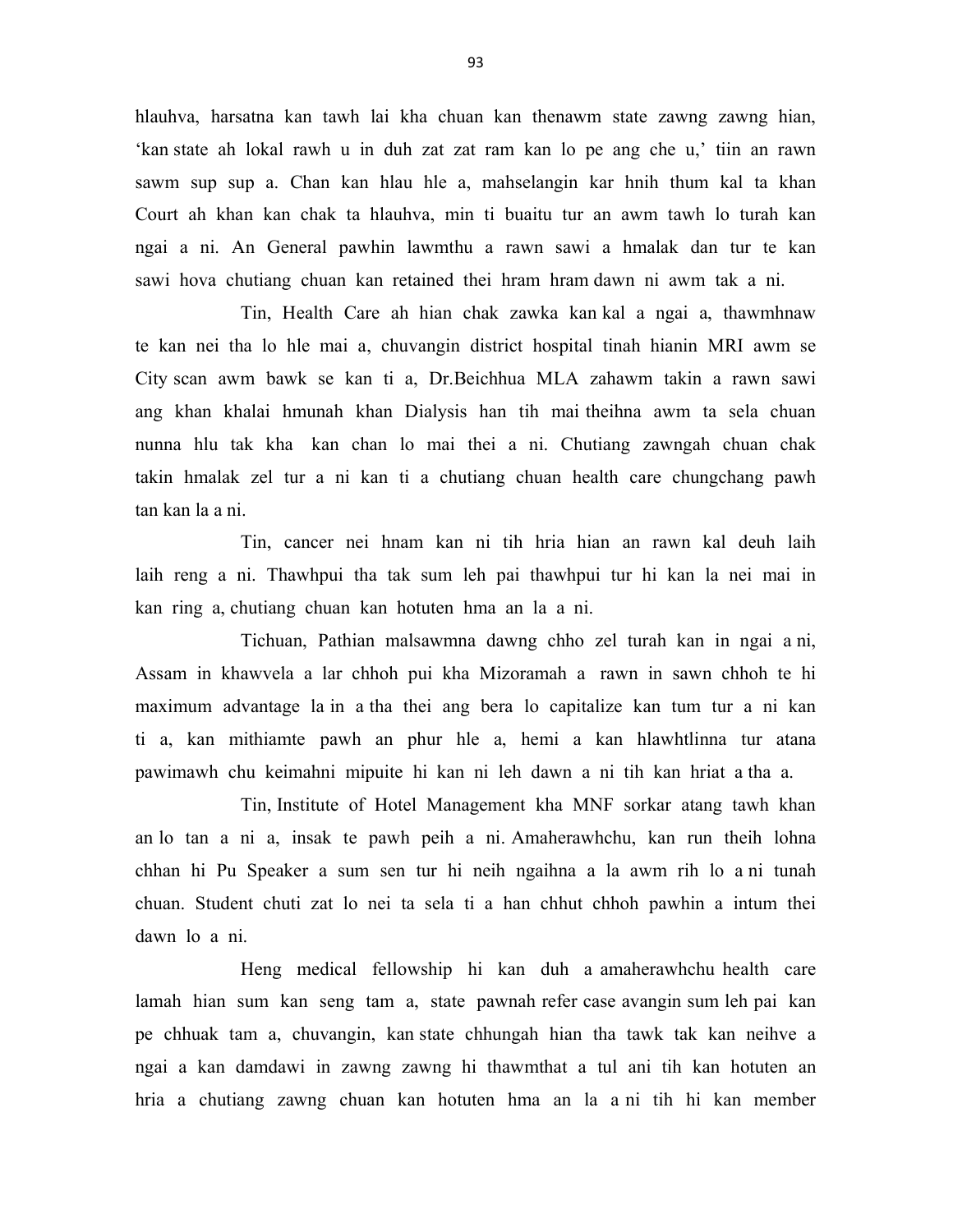zahawm tak te kan hriattir duh a ni. Tin, a thawktute pawh hi an phur ve a mithiam ten keini aia an thiamna heti lama an hman tangkai hi a pawimawh a, chutiang tur zawng pawh chuan member te hma min lakpui a tulin ka hria. Kan zavai ta tih hriat a kan thawh tlan pawh a pawimawh khawp mai.

 Tin, Bangladesh nen insum dawn tawnna neih tha kan ti a, kan sawi fo angin chanchintha hril tura koh hnam kan ni a, chutiang atan chuan Pathianin kan hnaah min pe nghal a ni. Chhak lamah Buddish thlang lamah Mosolman hmar lamah Hindu heng te hi kan hna turte an ni a. Chhak lamah chuan in kal pawhna kan nei tha tawh a. Bangladesh nen hma kan lo lak tawhna hi ngaih theih in a awm a, an Prime Minister pawh vawihnih ka hmu tawh a, an phur hle a. tunah hian nasa takin hmalak chhoh mek a ni a. India sorkar pawhin min phurpui a, Bangladesh Minister pawh a hmun ah vawi tam tak an lokal tawh a ni. Tichuan he Rel kawng kan lak tur hi, rel kawng te hi member ten an hriat atan an rawn tan chhoh tirh kha chuan 2017 min tiama an han thawk tan a, mahse ram palaileng emaw kan tih kha mi ram hlir alo ni a, khami buaipui chhung ringawt pawh khan kum a lokal leh a, 2019 hi min tiam tha ngam chiah lo a ni. A chhan chu compensation min pek loh chuan ti a pal lo pin khum mai mai te hi an la awm zeuh zeuh reng a chutiang chu kan ni a. Chuvangin heng harsatna te pawh hi kan hriat tlan a tha in ka hria a. Kohhran Inkhawmah te, zing inkhawmah te ram hruaitute tan kan tawngtai thin a, thahnemngai takin, a lawmawm em em a, tam tak chuan chhawr pawh kan chhawr in ka hria a. Chumi rual chuan Zoram mipuite tan hian kan tawngtai hi a ngai em aw tih te kei teh lul hian ka ngaihtuah a ni.

 Sorkar hmalakna project lian zawng zawngah hian kan harsatna ber chu kut tlinglo a sum lak pawisak lohna a ni. 'Sum ngainat hi sual tinreng bul a ni,' tih a ni a. Vawiinah hian chu sual tinreng chuan min rawn luh chilh ta emaw ni chu aw, duham na sual nen lam. Aizawl te hi kan va chep em, kan kawngte hi mi hill town kawng aiin a te bik pawh a ni si lo va, kan van chep em. Ringtu, rawngbawltu vantlang tana hnawksak nih pawisa miah lo. Dan bawhchhia a kawng nek rana In sa, malsawmna kan dawn zawng zawng motor leh JCB nen lam vantlang kawngah ngat dah ngam, motor chutiang chu kan ni tlang ta emaw chu aw tih hi in en a tul a. 'Duhamna hi sual tinreng bul a ni, duhamna hi milem biakna a ni,' tih Bible in a sawi leh nghal a. Chuvangin heng ang

94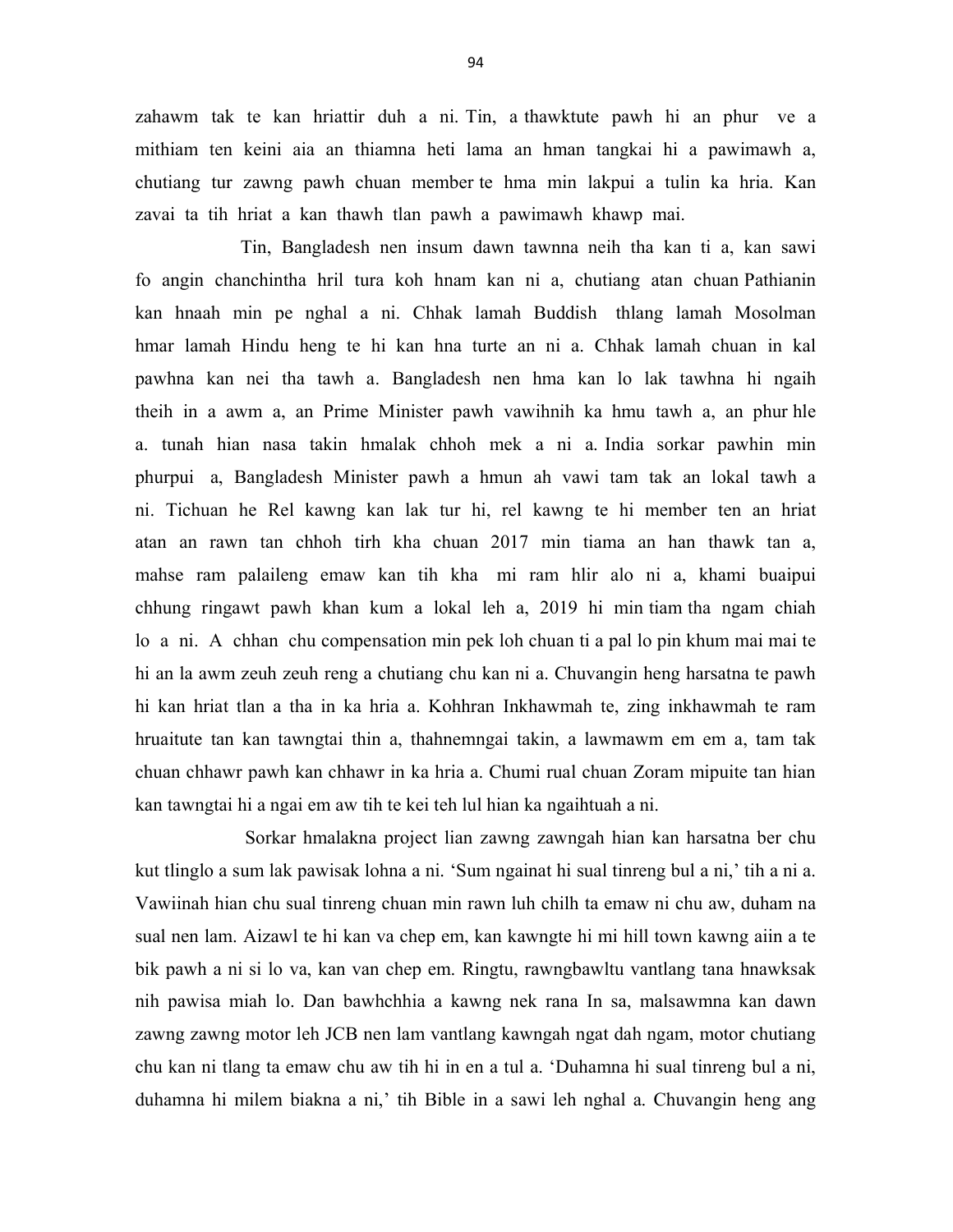kawng zawng zawngah hian kan in en a tul a. Chuvangin ram hruaitute, kan kohhran hruaituten thahnem ngai taka an tawngtai rual hian mipui te hi dikna, rinawmna, takna ngaina tura kan in tawngtai sak hi a pawimawh em em tih te heng avang hian ka ngaihtuah a ni.

 Pu Speaker, vawiinah helaiah Governor Address tha taka kan han sawiho thei hi a lawmawm a. Heng hmalakna tam ber hi chu Centrally Sponsored Schemes vek a ni tih chu a dik ang chu. Keini ang thawhchhuah nei lo, buh ah pawh in chawm thei lo, vai buh ring kan ni a. Tute nge kan zuk nghenchhan a hi vai ho, milem be ho kan tih te kha anni a. Tunah hian ei leh bar sum leh paiah intodelh turin programme hrang hrang NLUP, NEDP leh thildang dang kan hotuten an rawn duangchhuak chho a ni. Vawiina kan awmdanah chuan min ko tu, khawvel zawng zawng a kal a, thilsiam zawng zawng hnena chanchin tha hril tura min ko tu hi kan ti zahawm lo a ni. Milem be ho, sum leh pai, buh leh bal ring lo thei lo a han awm te hi buh leh balah chuan kan intodelh ve thei a ni. Vui hmui pu in Pathian in ram kil khawr berah, tlangram chhengchhe takah min dah a kan ti thin a. Mahselangin vawiinah hian he tlangram chhengchhe tak Pathianin ram kil khawr a min dahna hi khawvel a boruak tha ber, leilung tha ber, thlai leh thei chi tinreng that theihna ram a ni. Chung ang zawng zawngah chuan hma la in vawiinah hian Pathian ropui nan, Pathian hi kan lo tih zahawm nan, ringlo mite tan pawh a Pathian hi kan tih itawmna tur atan vawiina sorkar hian he ram hi khawvel hriatah pho chhuah kan tum a ni.

 Kolodyne Multi Modal Project hi vawiinah hian keini aiin India sorkar te, Bangladesh sorkar te, Nepal te, Bhutan te, anmahni Myanmar ngei pawh in an nghakhlel a ni. A chhan chu chhuahkaah an rawn hmang vek dawn. Chungte avang chuan Mizoram University-ah hian tum 2 Chamber of Commerce te, mi thahnemngai ten seminar an rawn ruahman tawh a ni. Chuta a thupui chu 'Mizoram, Gateway for Trade & Commerce with South East Asian Countries, what needs to be done' tih a ni. Chutiang khawp chuan tunah hian ngaihtuah a ni a. Bangladesh atang khuan an nghakhlel ve hle a ni ang Minister in Delegation hi an rawn hruai ziah a ni. Nichinah member zahawm tak, opposition group leader in a sawi tawh ang khan Burma ram chhungah kawng sialna tur atan hian Prime Minister in cheng vaibelchhe sang tel a sanction tawh a. A thu hnuhnung ber ka hriatah chuan Burma in thawh an tum avangin tender pawh an float mek an ti a, ka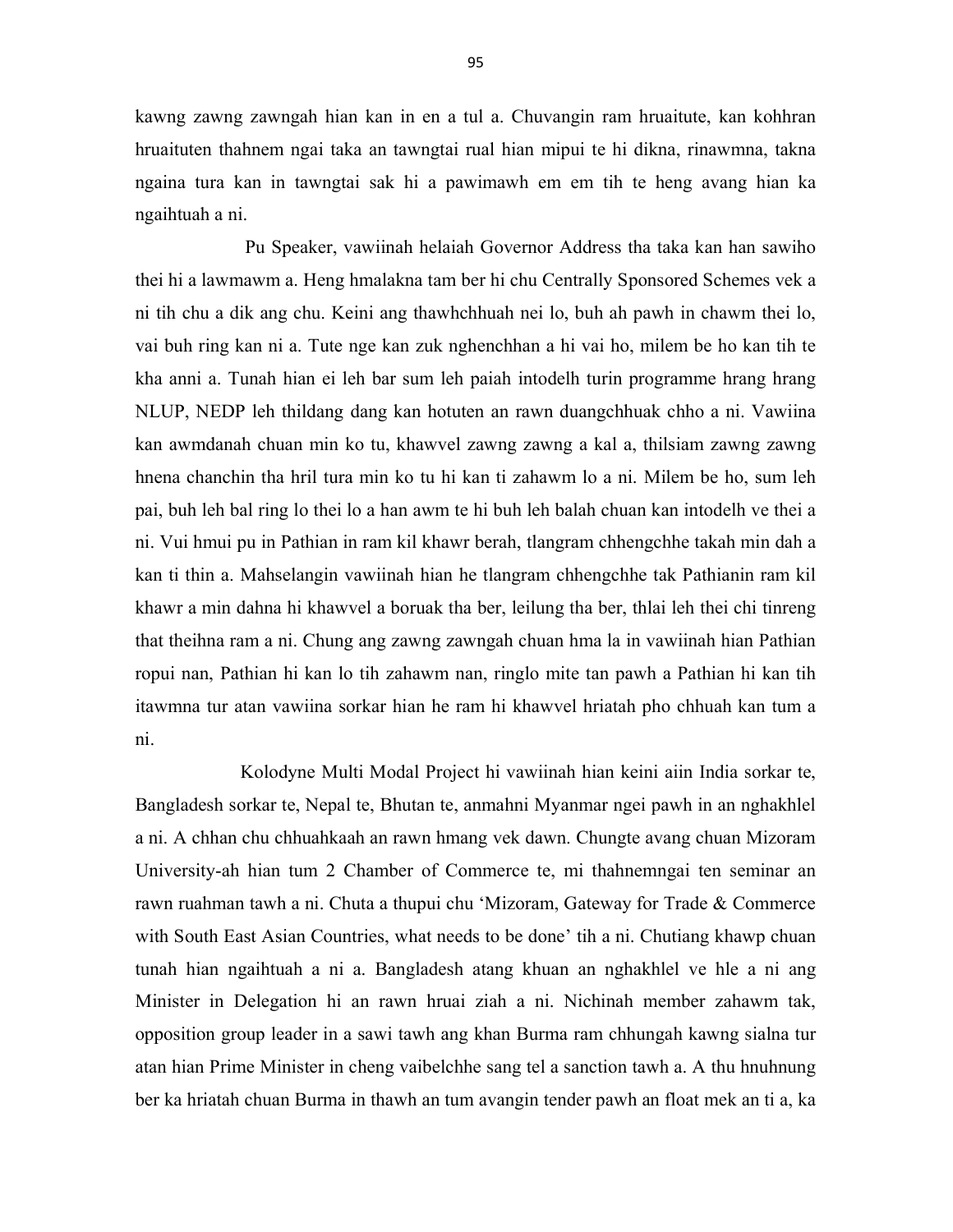confirm lova, ka lo confirm ang a. Chutiang chuan, Central sorkar, UPA anni emaw NDA anni emaw min tuipui em em te hi a lawmawm kan ti a Pathian malsawmna kan dawn na tur hnar anih kan ring a. Kan han in sumdawn tawn ang a, chumi rual chuan Chanchin Tha hrilna kawngka tha tak a rawn in hawng dawn a ni. Cambodia an tih te, Laos, Vietnam, khing zawng zawng khi kan ruangam, kan hmel ang pu, ringlo mi vek an ni. Chungah chuan Chanchin Tha hrilhna tur atan hian kan hotute thinlungah hian tunhma kum 10/15/20 kal taah khan he kawngte pawh hi a lo tuh tawh a ni tih hi ka pawm dan a ni a. Chutiang chuan vawiinah hian he ram, ram kil khawr, tlangram chhengchhia, mahse boruak tha ber, sik leh sa tha ber, ram leilung tha ber, engkim that duhna ram hi khawvel hriatah kan phochhuak ang a. Pathian nung min ko tu hi ringlo mite pawh in an rawn it a, an rawn beisei ve a, an rawn chak ve khawp in kan siam dawn a ni. Chumi atan chuan vawiinah hian Pu Speaker, Governor Speech atang ringawt pawh khan kan duh khawp awm lo mahse, kan theih chin a la ni rih a. Kan theih chin bak thei tur hian he ram hi kan sawngbawl chho mek a ni. Chumi atan chuan vawiin a sorkara awm te chauh hi kan pawimawh lo va, ram leilung fa zawng zawng hi neitu kan ni a, a mawhphurtute kan ni a. Chuvangin kan mawhphurhna hi a in chen vek a ni tih hi kan hriat a, neitu rilru pu a kan thawh chhoh hi a pawimawh tak zet a.

 Tin, Zo hnahthlak insuihkhawm chungchangah pawh hian vawiinah hian a darh zau tawh hle a ni. Zo hnahthlak zing a rawn tel chak hi an tam hle tawh a ni. Hmanni lawkah "Chavang Kut" Kuki unau ten min rawn sawm a Churachanpur ah ropui deuhin kan va hmang a, mi nuai chuang an kalkhawm a ni. Burma ram atang te, Arunachal atang te leh hmun hrang hrang atangin Mizo hnahthlak nih an duh ang tih kan hriat ngai loh te pawh kha an rawn tel teuh a. Arunachal a mite phei chu a phur phurah an tang a. Keini chu Manasea thlah te kan ni tih te kha an chhuan a ni. Chutiang zel chuan vawiinah hian he hnam hi hnam ropui tak ni tura buatsaih kan nih hi hria in, a ti ropui tu zing a hmanraw tha ber nih kan tum tlan hi a pawimawh hle a ni.

 A tawp atan chuan he Mizoram kan tih bik a hi Zoram pawn a Zo hnahthlak zawng zawng hian an Jerusalemah an pawm a, an Jerusalemah an ngai a, an ngai em em hlawm a ni. Chuvangin keini a chhung a awm te hi nu leh pa nih kan tlinglo anih pawh in, nu leh pa tling nih kan tum hram hram a, a huikhawmtu kan nih hi min beisei dan pawh niin ka hria. Chuvangin, chumi hriatna nung nen chuan kan kal a, keini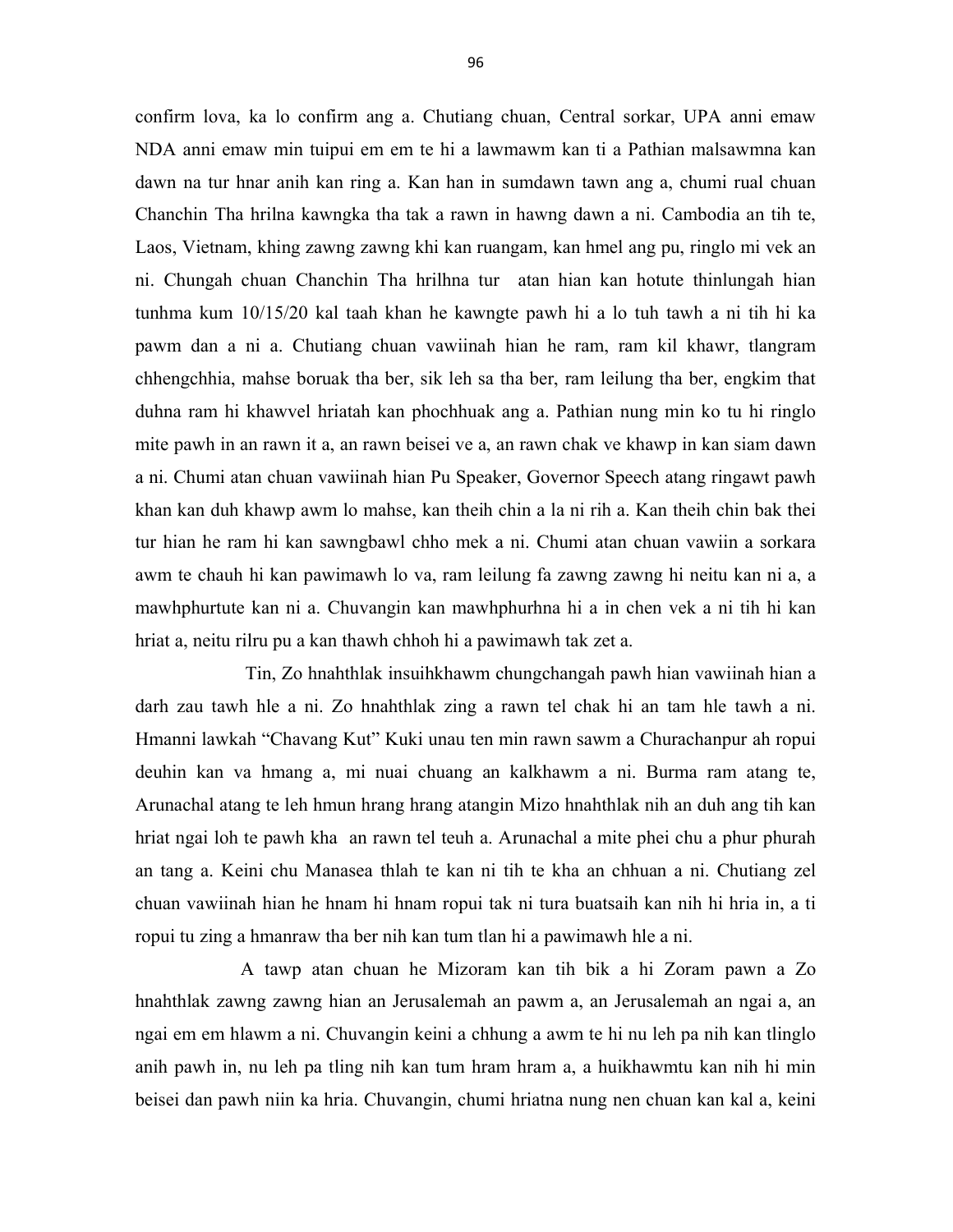hi a huikhawmtu kan nih a pawimawh in ka hria a Tin, Pathian thu thu a ni kan future chu engkim tithei a ni Ama kutah kan innghah phawt chuan tun aia ropui zawkin min siam thei a ni tih hria in, chumi beiseina nung nen chuan kan hotute hian min kaihruai a ni.

 Pu Speaker, vawiinah helaiah Governor speech sawina hun tha tak kan nei a, a bik takin eptu lam atanga rawn ding zawng zawngte puitling taka, constructive taka min sawi sak thei hi kan lawm a, hei hi min tiphurtu a ni a. Kan sorkar vek a ni a, chuvangin a neitu rilru pu a kan tlin loh na in phawrh a, engemaw in sawi mawi loh tumna lampang ni lova neitu rilru tak pu a duhthawhna ang te zalen tak leh tlang taka in hrilh tawna kan tih tur in kawhhmuh a, kan in siamthatna tur in kawhhmuh a sawihona kan nei hi a lawmawm ka ti takzet a. Pu Speaker, nangmah leh member zawng zawng, a bikin eptu lam te hnenah lawmthu ka sawi a ni. Ka lawm e.

SPEAKER : Awle, Motion neitu Pu Lalrobiaka sawm ila, ani hian khaikhawm se, pawmpui turin House rawn dil nghal tawh mai se a tha a, tunah i lo sawm ang.

Pu LALROBIAKA : Pu Speaker, kan rilru a positive hle a, opposition pawh awm lo ang tlukin kan duhna te leh kan hmathlir te a inang a. Chuvang chuan keiin thu tam tak sawi ngai pawhin ka hre lova. Chumi bakah chuan kan House Leader zahawm tak khan hemi atanga thil awm thei te leh vision thui tak te a rawn sawi tawh a, a bengvar thlakin kan ram tan pawh thil ropui tak thleng thei leh thleng tur la awm te a nih avangin a lawmawm ka ti a. Chuvang chuan member engemaw zatin ka Motion hi kan sawi a, chutih rual chuan opposition member atang te in kan ngaithla bawk a, rilru inthurual takin duh inang, Mizo te hi Pathian in min siam dan ang takin ropui takin par chhuak ila tih duhna nei chungin kan han sawiho a, a lawmawm ka ti a. A bik takin opposition te chungah pawh lawmthu ka'n sawi a ni.

 Tichuan, he Motion of Thanks, Governor speech hi i phalna leh House phalna in min pass pui ngei turin ka ngen e.

SPEAKER : Awle, Motion chu saptawngin hei hi a ni 'The members of the Mizoram Legislative Assembly assembled in this Session I deeply grateful to the